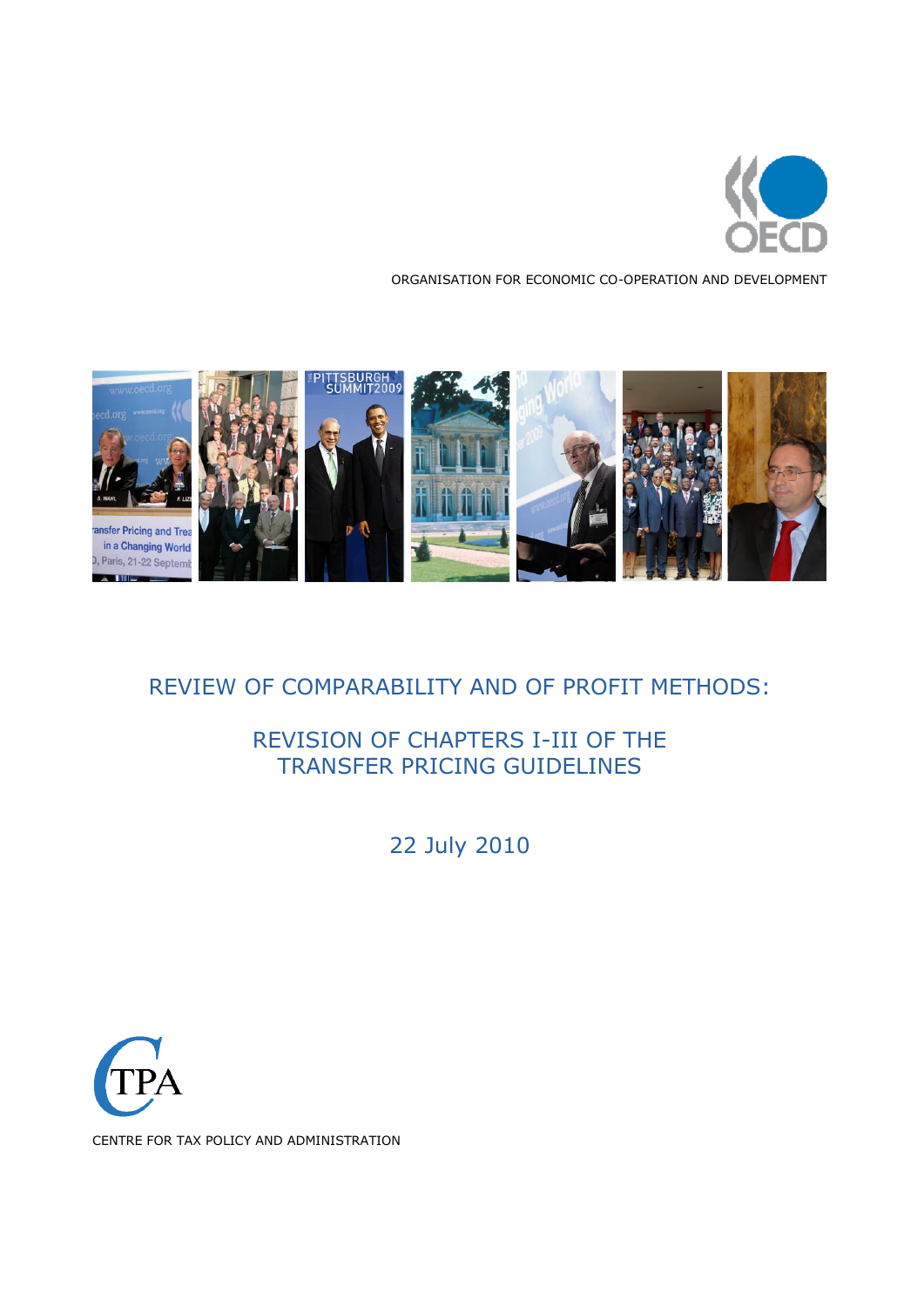## **FOREWORD**

This Report was approved by the Committee on Fiscal Affairs on 22 June 2010 and by the OECD Council on 22 July 2010. The Recommendation of the Council on the Determination of Transfer Pricing between Associated Enterprises [C(95)126/FINAL] was amended on 22 July 2010 to take account of the attached revision of Chapters I-III and concomitant addition of a new Chapter IX to the OECD Transfer Pricing Guidelines for Multinational Enterprises and Tax Administrations.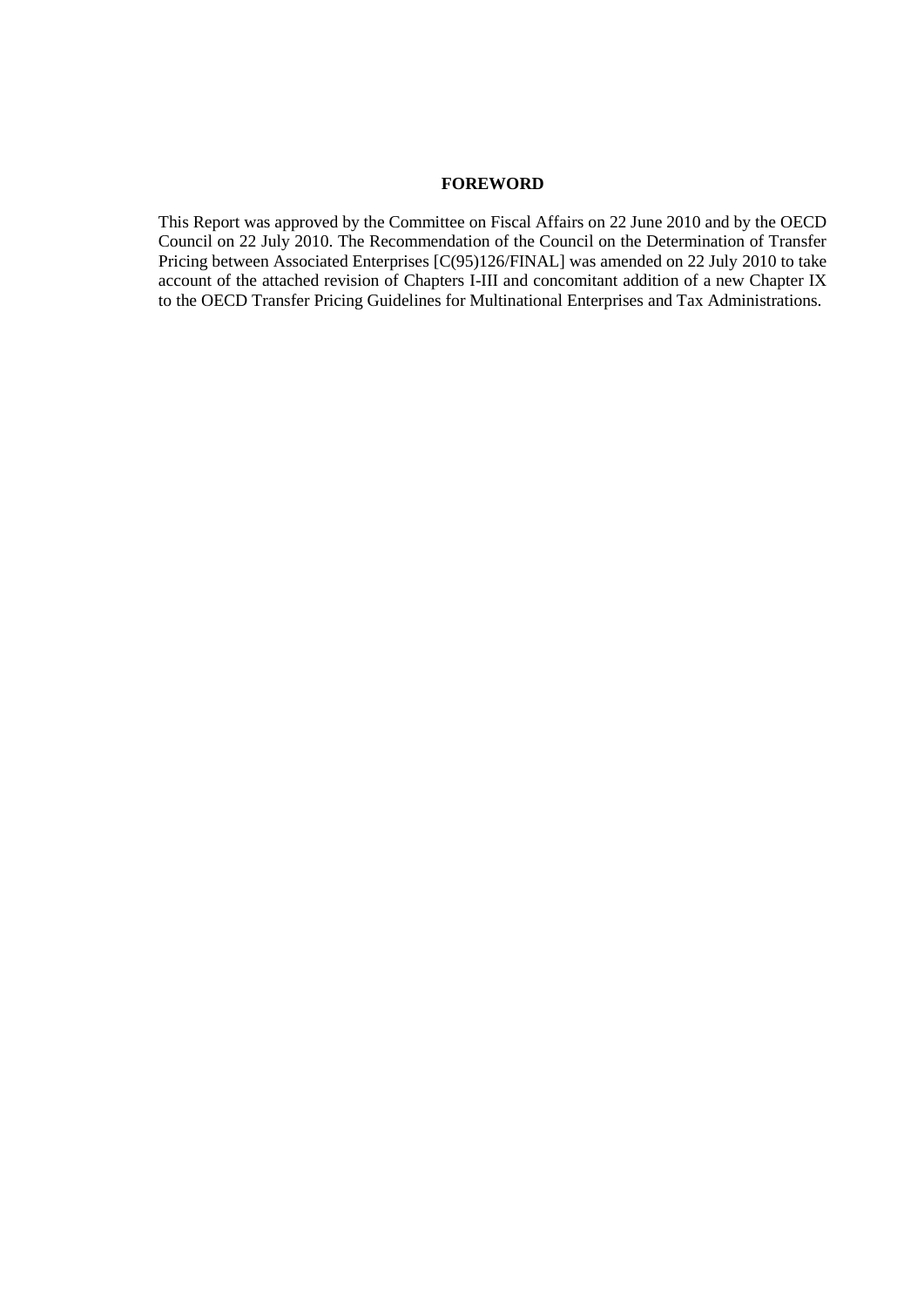## **TABLE OF CONTENTS**

|                                                                                                 | B.1 |  |  |  |
|-------------------------------------------------------------------------------------------------|-----|--|--|--|
|                                                                                                 | B.2 |  |  |  |
|                                                                                                 |     |  |  |  |
|                                                                                                 | C.1 |  |  |  |
|                                                                                                 | C.2 |  |  |  |
|                                                                                                 | C.3 |  |  |  |
|                                                                                                 |     |  |  |  |
|                                                                                                 | D.1 |  |  |  |
|                                                                                                 | D.2 |  |  |  |
|                                                                                                 | D.3 |  |  |  |
|                                                                                                 | D.4 |  |  |  |
|                                                                                                 | D.5 |  |  |  |
|                                                                                                 |     |  |  |  |
|                                                                                                 |     |  |  |  |
| A. Selection of the most appropriate transfer pricing method to the circumstances of the case21 |     |  |  |  |
|                                                                                                 |     |  |  |  |
|                                                                                                 |     |  |  |  |
|                                                                                                 |     |  |  |  |
|                                                                                                 |     |  |  |  |
|                                                                                                 |     |  |  |  |
|                                                                                                 | B.1 |  |  |  |
|                                                                                                 |     |  |  |  |
|                                                                                                 |     |  |  |  |
|                                                                                                 | C.1 |  |  |  |
|                                                                                                 |     |  |  |  |
|                                                                                                 |     |  |  |  |
|                                                                                                 | D.1 |  |  |  |
|                                                                                                 |     |  |  |  |
|                                                                                                 |     |  |  |  |
|                                                                                                 |     |  |  |  |
|                                                                                                 |     |  |  |  |
|                                                                                                 | B.1 |  |  |  |
|                                                                                                 | B.2 |  |  |  |
|                                                                                                 | B.3 |  |  |  |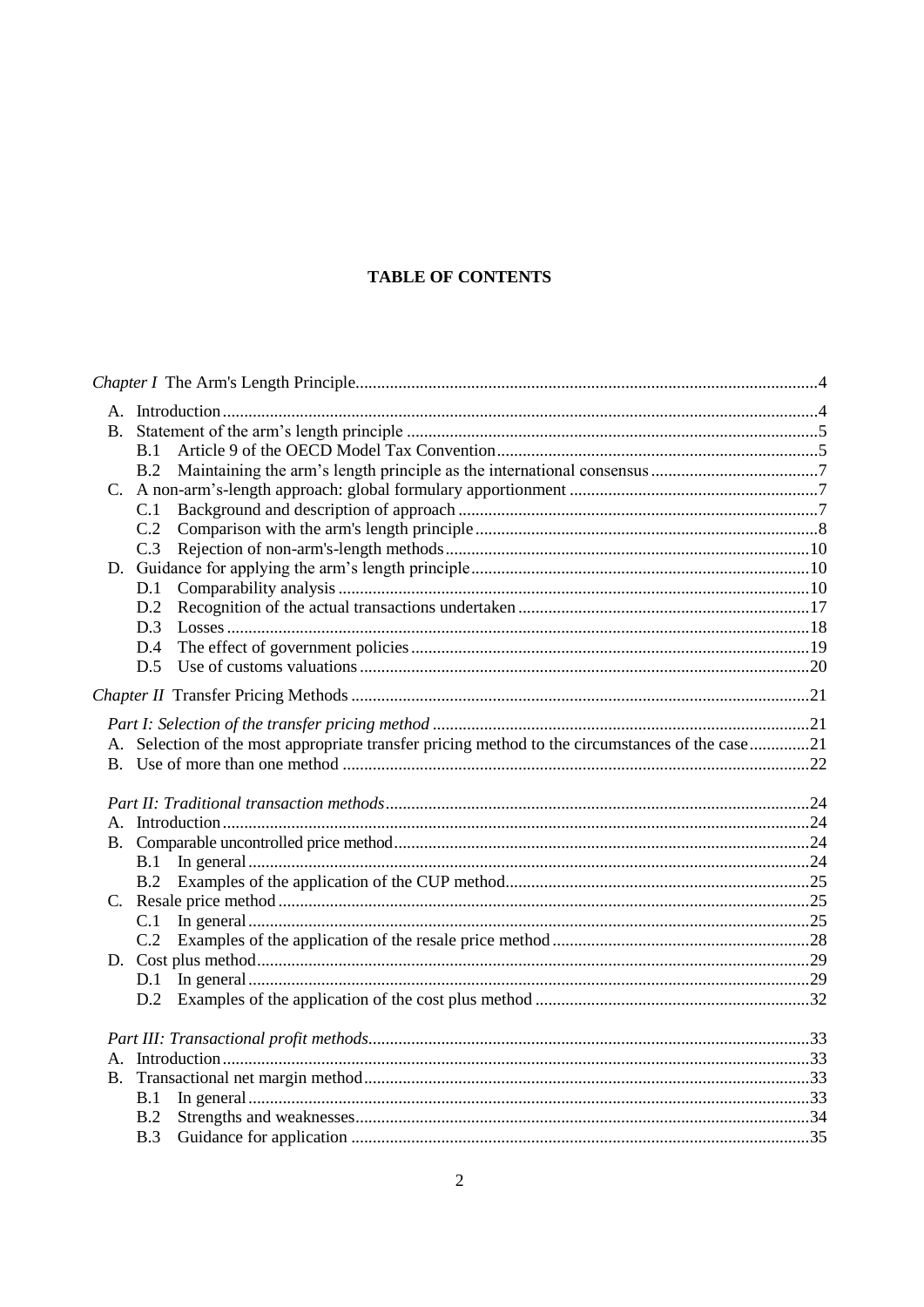|    | C.1 |                                                                                                                                     |  |
|----|-----|-------------------------------------------------------------------------------------------------------------------------------------|--|
|    | C.2 |                                                                                                                                     |  |
|    | C.3 |                                                                                                                                     |  |
|    |     |                                                                                                                                     |  |
|    |     |                                                                                                                                     |  |
| A. |     |                                                                                                                                     |  |
|    | A.1 |                                                                                                                                     |  |
|    | A.2 |                                                                                                                                     |  |
|    | A.3 |                                                                                                                                     |  |
|    | A.4 |                                                                                                                                     |  |
|    | A.5 |                                                                                                                                     |  |
|    | A.6 |                                                                                                                                     |  |
|    | A.7 |                                                                                                                                     |  |
|    |     |                                                                                                                                     |  |
|    | B.1 |                                                                                                                                     |  |
|    | B.2 |                                                                                                                                     |  |
|    | B.3 |                                                                                                                                     |  |
|    | B.4 |                                                                                                                                     |  |
|    | B.5 |                                                                                                                                     |  |
|    |     |                                                                                                                                     |  |
|    |     | <b>Annex I to Chapter II</b>                                                                                                        |  |
|    |     |                                                                                                                                     |  |
|    |     | <b>Annex III to Chapter II</b><br>Illustration of Different Measures of Profits When Applying a Transactional Profit Split Method73 |  |
|    |     | <b>Annex to Chapter III</b>                                                                                                         |  |
|    |     |                                                                                                                                     |  |

*Note: Annex II to Chapter II contains an example of application of the residual profit split method which*  was in the pre-existing Transfer Pricing Guidelines and was renumbered upon publication of the 2010 *Transfer Pricing Guidelines.*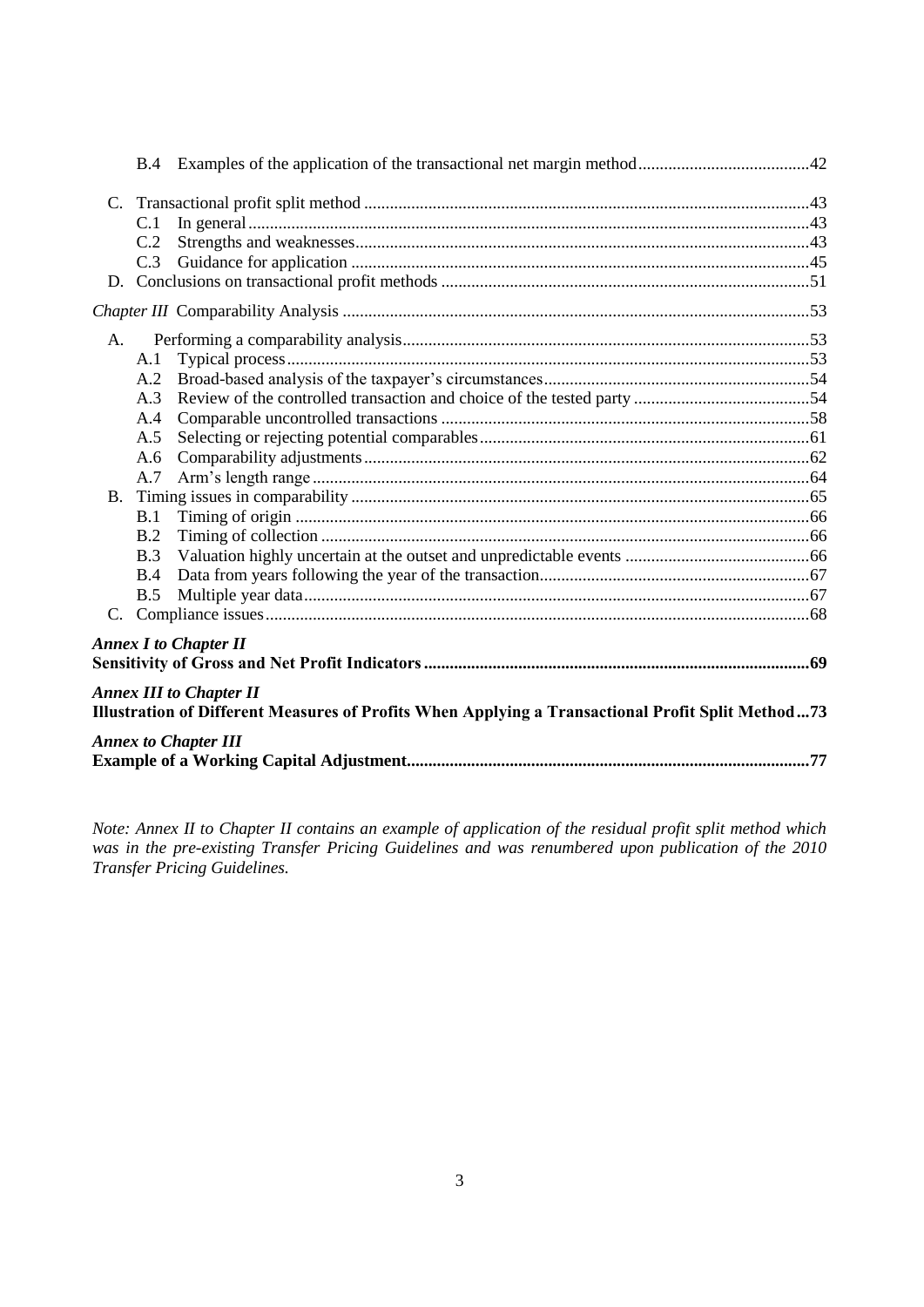#### *Chapter I*

#### **The Arm's Length Principle**

#### **A. Introduction**

1.1 This Chapter provides a background discussion of the arm's length principle, which is the international transfer pricing standard that OECD member countries have agreed should be used for tax purposes by MNE groups and tax administrations. The Chapter discusses the arm's length principle, reaffirms its status as the international standard, and sets forth guidelines for its application.

1.2 When independent enterprises transact with each other, the conditions of their commercial and financial relations (*e.g.* the price of goods transferred or services provided and the conditions of the transfer or provision) ordinarily are determined by market forces. When associated enterprises transact with each other, their commercial and financial relations may not be directly affected by external market forces in the same way, although associated enterprises often seek to replicate the dynamics of market forces in their transactions with each other, as discussed in paragraph 1.5 below. Tax administrations should not automatically assume that associated enterprises have sought to manipulate their profits. There may be a genuine difficulty in accurately determining a market price in the absence of market forces or when adopting a particular commercial strategy. It is important to bear in mind that the need to make adjustments to approximate arm's length transactions arises irrespective of any contractual obligation undertaken by the parties to pay a particular price or of any intention of the parties to minimize tax. Thus, a tax adjustment under the arm's length principle would not affect the underlying contractual obligations for non-tax purposes between the associated enterprises, and may be appropriate even where there is no intent to minimize or avoid tax. The consideration of transfer pricing should not be confused with the consideration of problems of tax fraud or tax avoidance, even though transfer pricing policies may be used for such purposes.

1.3 When transfer pricing does not reflect market forces and the arm's length principle, the tax liabilities of the associated enterprises and the tax revenues of the host countries could be distorted. Therefore, OECD member countries have agreed that for tax purposes the profits of associated enterprises may be adjusted as necessary to correct any such distortions and thereby ensure that the arm's length principle is satisfied. OECD member countries consider that an appropriate adjustment is achieved by establishing the conditions of the commercial and financial relations that they would expect to find between independent enterprises in comparable transactions under comparable circumstances.

1.4 Factors other than tax considerations may distort the conditions of commercial and financial relations established between associated enterprises. For example, such enterprises may be subject to conflicting governmental pressures (in the domestic as well as foreign country) relating to customs valuations, anti-dumping duties, and exchange or price controls. In addition, transfer price distortions may be caused by the cash flow requirements of enterprises within an MNE group. An MNE group that is publicly held may feel pressure from shareholders to show high profitability at the parent company level, particularly if shareholder reporting is not undertaken on a consolidated basis. All of these factors may affect transfer prices and the amount of profits accruing to associated enterprises within an MNE group.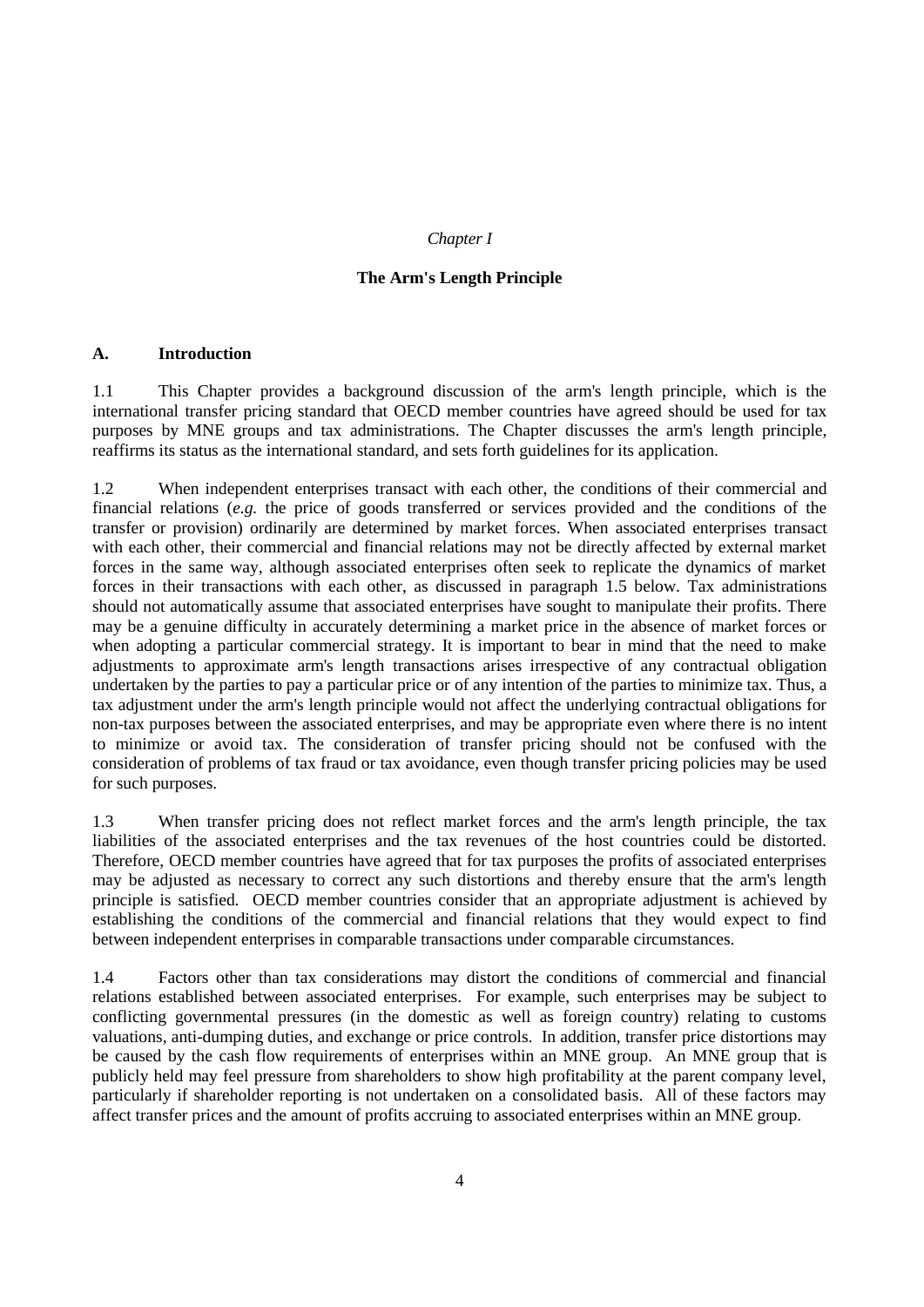1.5 It should not be assumed that the conditions established in the commercial and financial relations between associated enterprises will invariably deviate from what the open market would demand. Associated enterprises in MNEs sometimes have a considerable amount of autonomy and can often bargain with each other as though they were independent enterprises. Enterprises respond to economic situations arising from market conditions, in their relations with both third parties and associated enterprises. For example, local managers may be interested in establishing good profit records and therefore would not want to establish prices that would reduce the profits of their own companies. Tax administrations should keep these considerations in mind to facilitate efficient allocation of their resources in selecting and conducting transfer pricing examinations. Sometimes, it may occur that the relationship between the associated enterprises may influence the outcome of the bargaining. Therefore, evidence of hard bargaining alone is not sufficient to establish that the transactions are at arm's length.

## **B. Statement of the arm's length principle**

#### *B.1 Article 9 of the OECD Model Tax Convention*

1.6 The authoritative statement of the arm's length principle is found in paragraph 1 of Article 9 of the OECD Model Tax Convention, which forms the basis of bilateral tax treaties involving OECD member countries and an increasing number of non-member countries. Article 9 provides:

[Where] conditions are made or imposed between the two [associated] enterprises in their commercial or financial relations which differ from those which would be made between independent enterprises, then any profits which would, but for those conditions, have accrued to one of the enterprises, but, by reason of those conditions, have not so accrued, may be included in the profits of that enterprise and taxed accordingly.

By seeking to adjust profits by reference to the conditions which would have obtained between independent enterprises in comparable transactions and comparable circumstances (*i.e.* in "comparable uncontrolled transactions"), the arm's length principle follows the approach of treating the members of an MNE group as operating as separate entities rather than as inseparable parts of a single unified business. Because the separate entity approach treats the members of an MNE group as if they were independent entities, attention is focused on the nature of the transactions between those members and on whether the conditions thereof differ from the conditions that would be obtained in comparable uncontrolled transactions. Such an analysis of the controlled and uncontrolled transactions, which is referred to as a "comparability analysis", is at the heart of the application of the arm's length principle. Guidance on the comparability analysis is found in Section D below and in Chapter III.

1.7 It is important to put the issue of comparability into perspective in order to emphasise the need for an approach that is balanced in terms of, on the one hand, its reliability and, on the other, the burden it creates for taxpayers and tax administrations. Paragraph 1 of Article 9 of the OECD Model Tax Convention is the foundation for comparability analyses because it introduces the need for:

- A comparison between conditions (including prices, but not only prices) made or imposed between associated enterprises and those which would be made between independent enterprises, in order to determine whether a re-writing of the accounts for the purposes of calculating tax liabilities of associated enterprises is authorised under Article 9 of the OECD Model Tax Convention (see paragraph 2 of the Commentary on Article 9); and
- A determination of the profits which would have accrued at arm's length, in order to determine the quantum of any re-writing of accounts.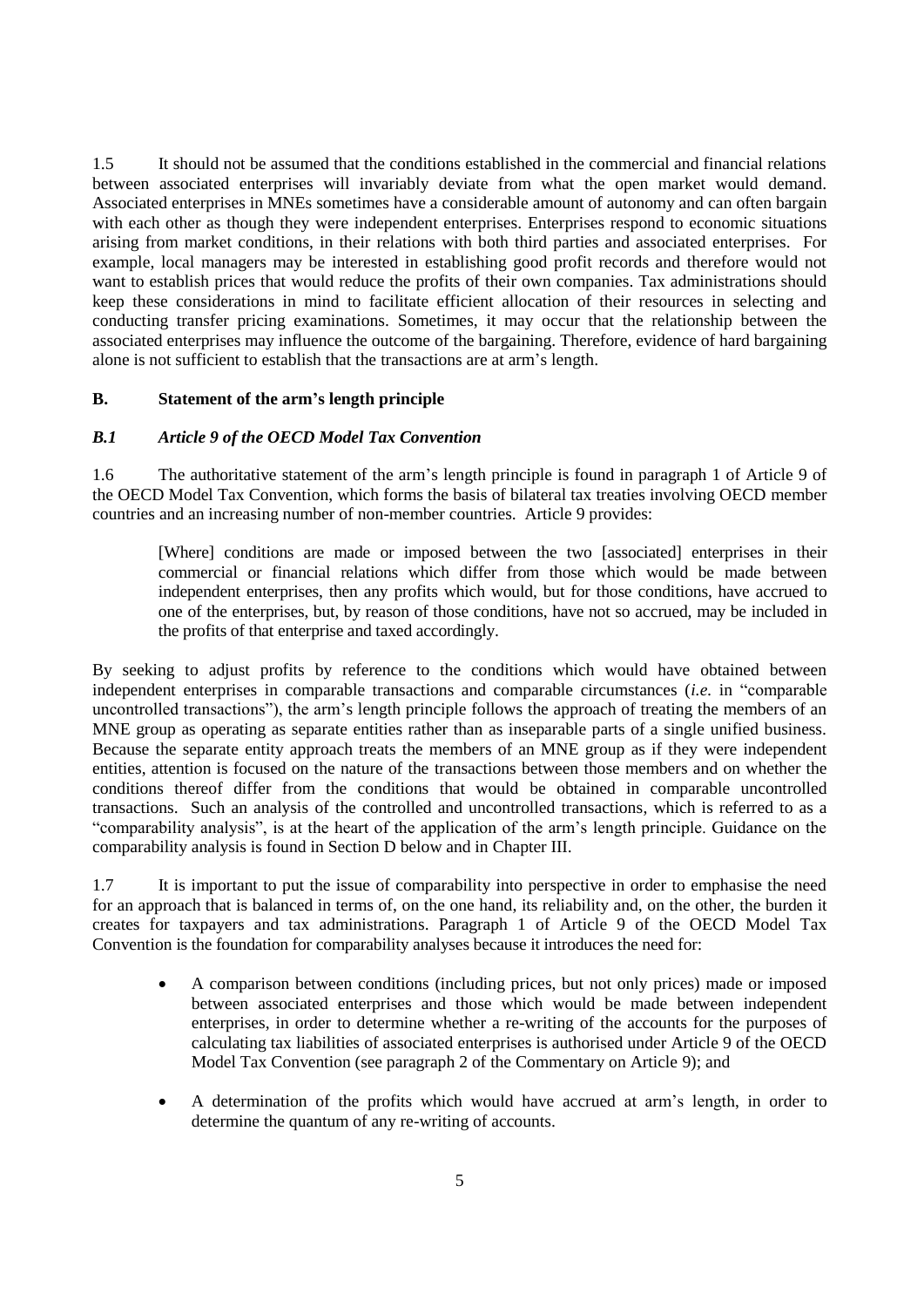1.8 There are several reasons why OECD member countries and other countries have adopted the arm's length principle. A major reason is that the arm's length principle provides broad parity of tax treatment for members of MNE groups and independent enterprises. Because the arm's length principle puts associated and independent enterprises on a more equal footing for tax purposes, it avoids the creation of tax advantages or disadvantages that would otherwise distort the relative competitive positions of either type of entity. In so removing these tax considerations from economic decisions, the arm's length principle promotes the growth of international trade and investment.

1.9 The arm's length principle has also been found to work effectively in the vast majority of cases. For example, there are many cases involving the purchase and sale of commodities and the lending of money where an arm's length price may readily be found in a comparable transaction undertaken by comparable independent enterprises under comparable circumstances. There are also many cases where a relevant comparison of transactions can be made at the level of financial indicators such as mark-up on costs, gross margin, or net profit indicators. Nevertheless, there are some significant cases in which the arm's length principle is difficult and complicated to apply, for example, in MNE groups dealing in the integrated production of highly specialised goods, in unique intangibles, and/or in the provision of specialised services. Solutions exist to deal with such difficult cases, including the use of the transactional profit split method described in Chapter II, Part III of these Guidelines in those situations where it is the most appropriate method in the circumstances of the case.

1.10 The arm's length principle is viewed by some as inherently flawed because the separate entity approach may not always account for the economies of scale and interrelation of diverse activities created by integrated businesses. There are, however, no widely accepted objective criteria for allocating the economies of scale or benefits of integration between associated enterprises. The issue of possible alternatives to the arm's length principle is discussed in Section C below.

1.11 A practical difficulty in applying the arm's length principle is that associated enterprises may engage in transactions that independent enterprises would not undertake. Such transactions may not necessarily be motivated by tax avoidance but may occur because in transacting business with each other, members of an MNE group face different commercial circumstances than would independent enterprises. Where independent enterprises seldom undertake transactions of the type entered into by associated enterprises, the arm's length principle is difficult to apply because there is little or no direct evidence of what conditions would have been established by independent enterprises. The mere fact that a transaction may not be found between independent parties does not of itself mean that it is not arm's length.

1.12 In certain cases, the arm's length principle may result in an administrative burden for both the taxpayer and the tax administrations of evaluating significant numbers and types of cross-border transactions. Although associated enterprises normally establish the conditions for a transaction at the time it is undertaken, at some point the enterprises may be required to demonstrate that these are consistent with the arm's length principle. (See discussion of timing and compliance issues at Sections B and C of Chapter III and at Chapter V on Documentation). The tax administration may also have to engage in this verification process perhaps some years after the transactions have taken place. The tax administration would review any supporting documentation prepared by the taxpayer to show that its transactions are consistent with the arm's length principle, and may also need to gather information about comparable uncontrolled transactions, the market conditions at the time the transactions took place, etc., for numerous and varied transactions. Such an undertaking usually becomes more difficult with the passage of time.

1.13 Both tax administrations and taxpayers often have difficulty in obtaining adequate information to apply the arm's length principle. Because the arm's length principle usually requires taxpayers and tax administrations to evaluate uncontrolled transactions and the business activities of independent enterprises, and to compare these with the transactions and activities of associated enterprises, it can demand a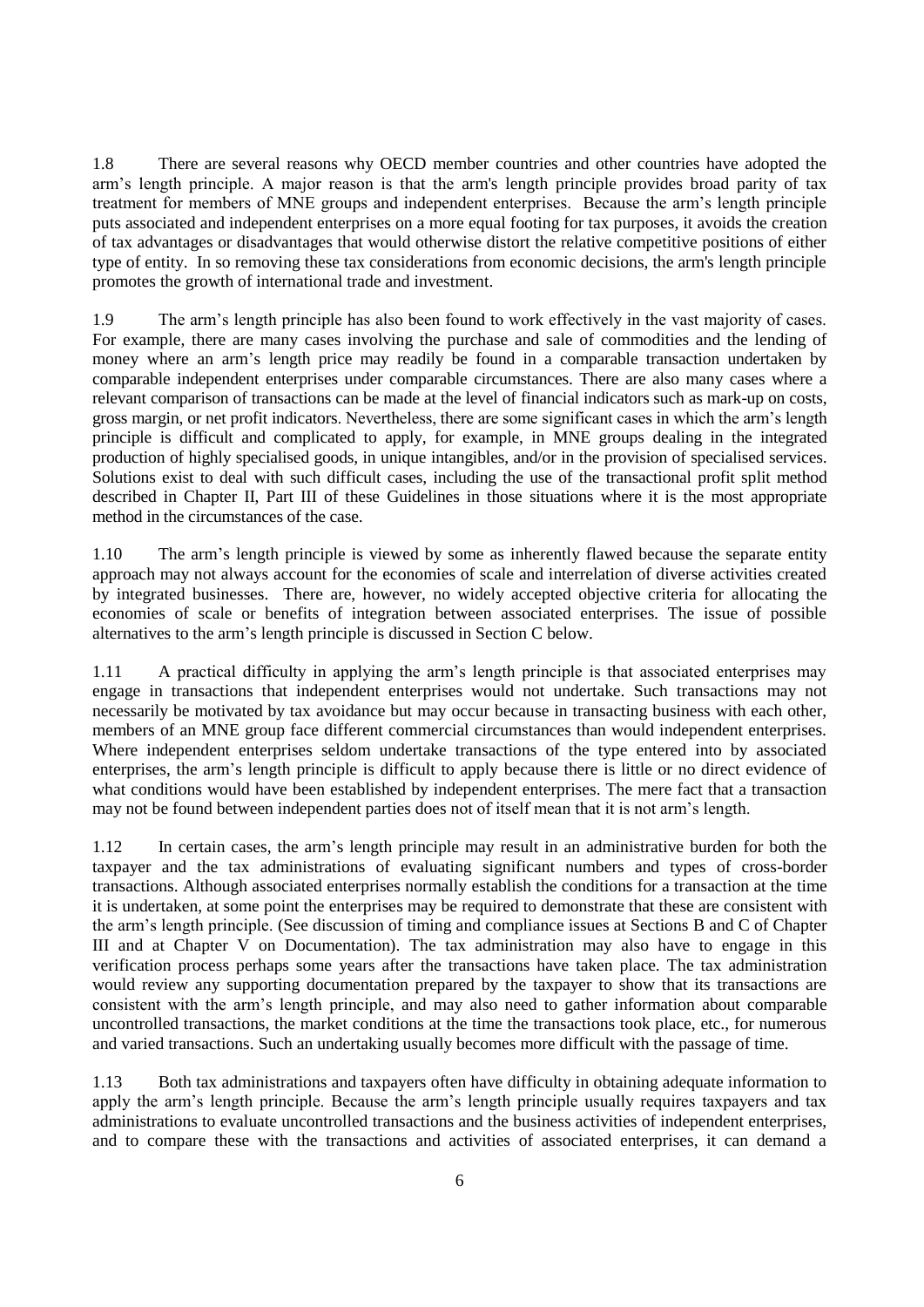substantial amount of data. The information that is accessible may be incomplete and difficult to interpret; other information, if it exists, may be difficult to obtain for reasons of its geographical location or that of the parties from whom it may have to be acquired. In addition, it may not be possible to obtain information from independent enterprises because of confidentiality concerns. In other cases information about an independent enterprise which could be relevant may simply not exist, or there may be no comparable independent enterprises, *e.g.* if that industry has reached a high level of vertical integration. It is important not to lose sight of the objective to find a reasonable estimate of an arm's length outcome based on reliable information. It should also be recalled at this point that transfer pricing is not an exact science but does require the exercise of judgment on the part of both the tax administration and taxpayer.

## *B.2 Maintaining the arm's length principle as the international consensus*

1.14 While recognizing the foregoing considerations, the view of OECD member countries continues to be that the arm's length principle should govern the evaluation of transfer prices among associated enterprises. The arm's length principle is sound in theory since it provides the closest approximation of the workings of the open market in cases where property (such as goods, other types of tangible assets, or intangible assets) is transferred or services are rendered between associated enterprises. While it may not always be straightforward to apply in practice, it does generally produce appropriate levels of income between members of MNE groups, acceptable to tax administrations. This reflects the economic realities of the controlled taxpayer's particular facts and circumstances and adopts as a benchmark the normal operation of the market.

1.15 A move away from the arm's length principle would abandon the sound theoretical basis described above and threaten the international consensus, thereby substantially increasing the risk of double taxation. Experience under the arm's length principle has become sufficiently broad and sophisticated to establish a substantial body of common understanding among the business community and tax administrations. This shared understanding is of great practical value in achieving the objectives of securing the appropriate tax base in each jurisdiction and avoiding double taxation. This experience should be drawn on to elaborate the arm's length principle further, to refine its operation, and to improve its administration by providing clearer guidance to taxpayers and more timely examinations. In sum, OECD member countries continue to support strongly the arm's length principle. In fact, no legitimate or realistic alternative to the arm's length principle has emerged. Global formulary apportionment, sometimes mentioned as a possible alternative, would not be acceptable in theory, implementation, or practice. (See Section C, immediately below, for a discussion of global formulary apportionment.)

## **C. A non-arm's-length approach: global formulary apportionment**

## *C.1 Background and description of approach*

1.16 Global formulary apportionment has sometimes been suggested as an alternative to the arm's length principle as a means of determining the proper level of profits across national taxing jurisdictions. The approach has not been applied as between countries although it has been attempted by some local taxing jurisdictions.

1.17 Global formulary apportionment would allocate the global profits of an MNE group on a consolidated basis among the associated enterprises in different countries on the basis of a predetermined and mechanistic formula. There would be three essential components to applying global formulary apportionment: determining the unit to be taxed, *i.e.* which of the subsidiaries and branches of an MNE group should comprise the global taxable entity; accurately determining the global profits; and establishing the formula to be used to allocate the global profits of the unit. The formula would most likely be based on some combination of costs, assets, payroll, and sales.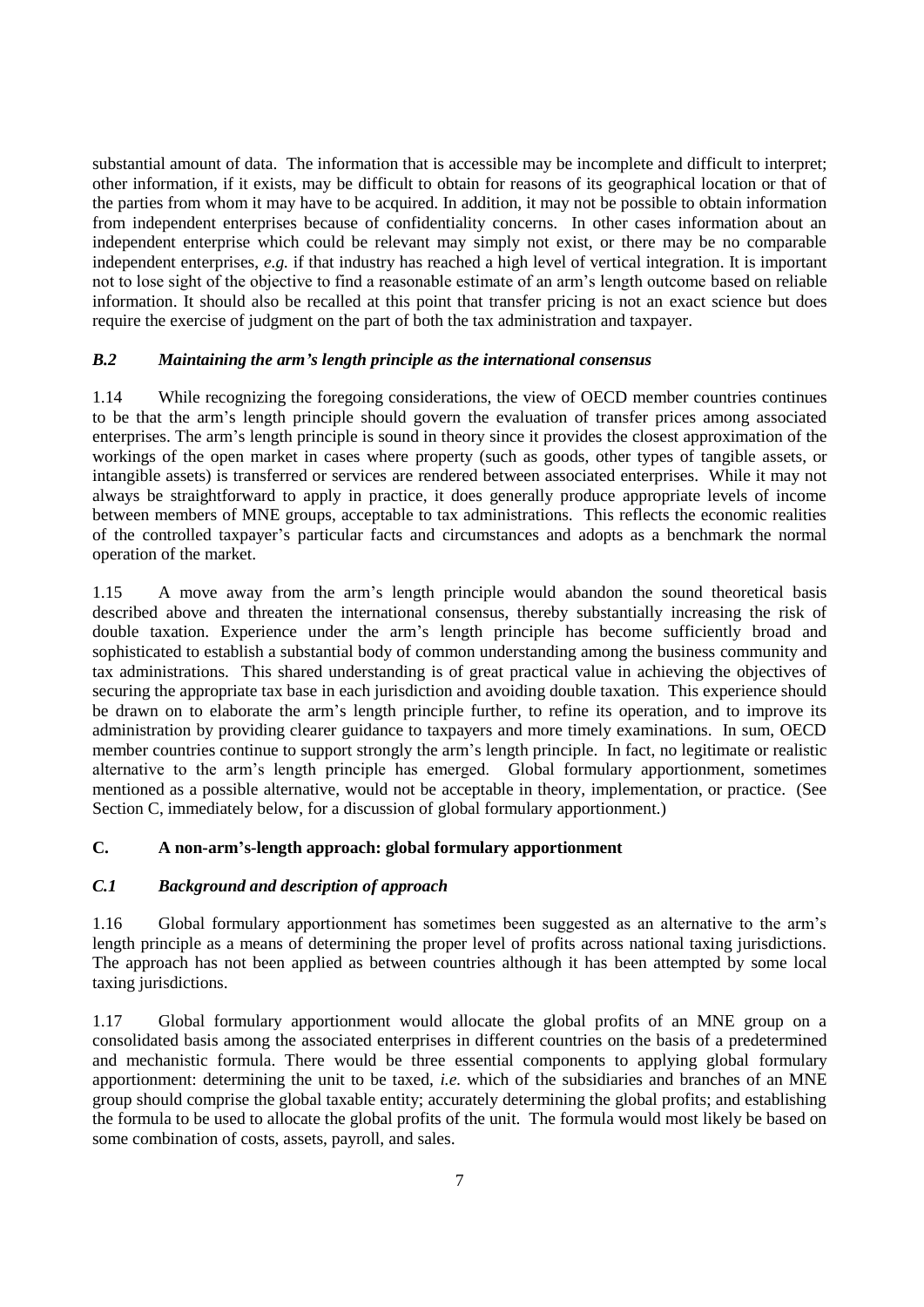1.18 Global formulary apportionment should not be confused with the transactional profit methods discussed in Part III of Chapter II. Global formulary apportionment would use a formula that is predetermined for all taxpayers to allocate profits whereas transactional profit methods compare, on a caseby-case basis, the profits of one or more associated enterprises with the profit experience that comparable independent enterprises would have sought to achieve in comparable circumstances. Global formulary apportionment also should not be confused with the selected application of a formula developed by both tax administrations in cooperation with a specific taxpayer or MNE group after careful analysis of the particular facts and circumstances, such as might be used in a mutual agreement procedure, advance pricing agreement, or other bilateral or multilateral determination. Such a formula is derived from the particular facts and circumstances of the taxpayer and thus avoids the globally pre-determined and mechanistic nature of global formulary apportionment.

## *C.2 Comparison with the arm's length principle*

1.19 Global formulary apportionment has been promoted as an alternative to the arm's length principle by advocates who claim that it would provide greater administrative convenience and certainty for taxpayers. These advocates also take the position that global formulary apportionment is more in keeping with economic reality. They argue that an MNE group must be considered on a group-wide or consolidated basis to reflect the business realities of the relationships among the associated enterprises in the group. They assert that the separate accounting method is inappropriate for highly integrated groups because it is difficult to determine what contribution each associated enterprise makes to the overall profit of the MNE group.

1.20 Apart from these arguments, advocates contend that global formulary apportionment reduces compliance costs for taxpayers since in principle only one set of accounts would be prepared for the group for domestic tax purposes.

1.21 OECD member countries do not accept these propositions and do not consider global formulary apportionment a realistic alternative to the arm's length principle, for the reasons discussed below.

1.22 The most significant concern with global formulary apportionment is the difficulty of implementing the system in a manner that both protects against double taxation and ensures single taxation. To achieve this would require substantial international coordination and consensus on the predetermined formulae to be used and on the composition of the group in question. For example, to avoid double taxation there would have to be common agreement to adopt the approach in the first instance, followed by agreement on the measurement of the global tax base of an MNE group, on the use of a common accounting system, on the factors that should be used to apportion the tax base among different jurisdictions (including non-member countries), and on how to measure and weight those factors. Reaching such agreement would be time-consuming and extremely difficult. It is far from clear that countries would be willing to agree to a universal formula.

1.23 Even if some countries were willing to accept global formulary apportionment, there would be disagreements because each country may want to emphasize or include different factors in the formula based on the activities or factors that predominate in its jurisdiction. Each country would have a strong incentive to devise formulae or formula weights that would maximise that country's own revenue. In addition, tax administrations would have to consider jointly how to address the potential for artificially shifting the production factors used in the formula (*e.g.* sales, capital) to low tax countries. There could be tax avoidance to the extent that the components of the relevant formula can be manipulated, *e.g.* by entering into unnecessary financial transactions, by the deliberate location of mobile assets, by requiring that particular companies within an MNE group maintain inventory levels in excess of what normally would be encountered in an uncontrolled company of that type, and so on.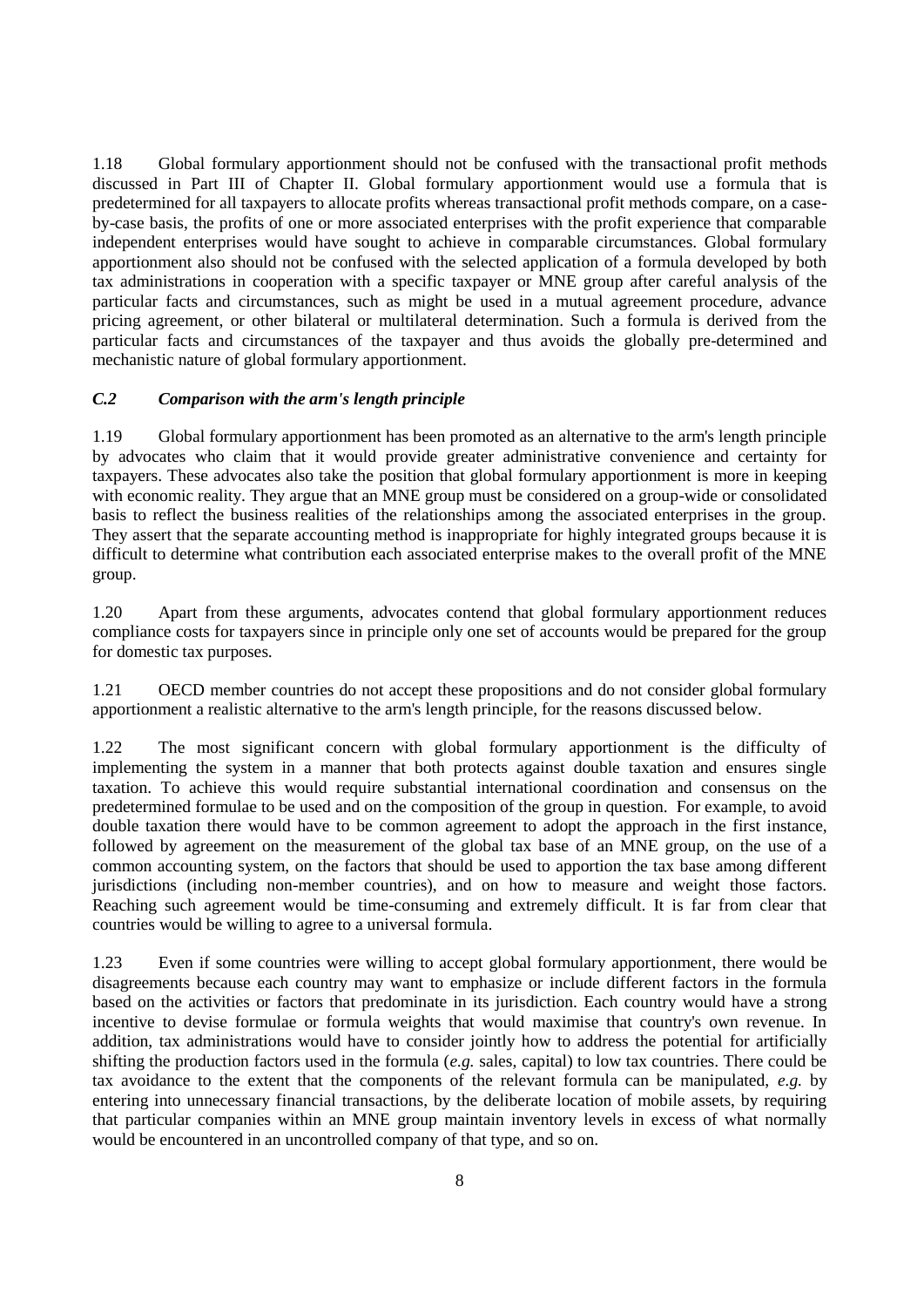1.24 The transition to a global formulary apportionment system therefore would present enormous political and administrative complexity and require a level of international cooperation that is unrealistic to expect in the field of international taxation. Such multilateral coordination would require the inclusion of all major countries where MNEs operate. If all the major countries failed to agree to move to global formulary apportionment, MNEs would be faced with the burden of complying with two totally different systems. In other words, for the same set of transactions they would be forced to calculate the profits accruing to their members under two completely different standards. Such a result would create the potential for double taxation (or under-taxation) in every case.

1.25 There are other significant concerns in addition to the double taxation issues discussed above. One such concern is that predetermined formulae are arbitrary and disregard market conditions, the particular circumstances of the individual enterprises, and management's own allocation of resources, thus producing an allocation of profits that may bear no sound relationship to the specific facts surrounding the transaction. More specifically, a formula based on a combination of cost, assets, payroll, and sales implicitly imputes a fixed rate of profit per currency unit (*e.g.* dollar, euro, yen) of each component to every member of the group and in every tax jurisdiction, regardless of differences in functions, assets, risks, and efficiencies and among members of the MNE group. Such an approach could potentially assign profits to an entity that would incur losses if it were an independent enterprise.

1.26 Another issue for global formulary apportionment is dealing with exchange rate movements. Although exchange rate movements can complicate application of the arm's length principle they do not have the same impact as for global formulary apportionment; the arm's length principle is better equipped to deal with the economic consequences of exchange rate movements because it requires the analysis of the specific facts and circumstances of the taxpayer. If the formula relies on costs, the result of applying a global formulary apportionment would be that as a particular currency strengthens in one country consistently against another currency in which an associated enterprise keeps its accounts, a greater share of the profit would be attributed to the enterprise in the first country to reflect the costs of its payroll nominally increased by the currency fluctuation. Thus, under a global formulary apportionment, the exchange rate movement in this example would lead to increasing the profits of the associated enterprise operating with the stronger currency whereas in the long run a strengthening currency makes exports less competitive and leads to a downward pressure on profits.

1.27 Contrary to the assertions of its advocates, global formulary apportionment may in fact present intolerable compliance costs and data requirements because information would have to be gathered about the entire MNE group and presented in each jurisdiction on the basis of the currency and the book and tax accounting rules of that particular jurisdiction. Thus, the documentation and compliance requirements for an application of global formulary apportionment would generally be more burdensome than under the separate entity approach of the arm's length principle. The costs of a global formulary apportionment would be further magnified if not all countries could agree on the components of the formula or on the way the components are measured.

1.28 Difficulties also would arise in determining the sales of each member and in the valuation of assets (*e.g.* historic cost versus market value), especially in the valuation of intangible property. These difficulties would be compounded by the existence across taxing jurisdictions of different accounting standards and of multiple currencies. Accounting standards among all countries would have to be conformed in order to arrive at a meaningful measure of profit for the entire MNE group. Of course, some of these difficulties, for example the valuation of assets and intangibles, also exist under the arm's length principle, although significant progress in respect of the latter has been made, whereas no credible solutions have been put forward under global formulary apportionment.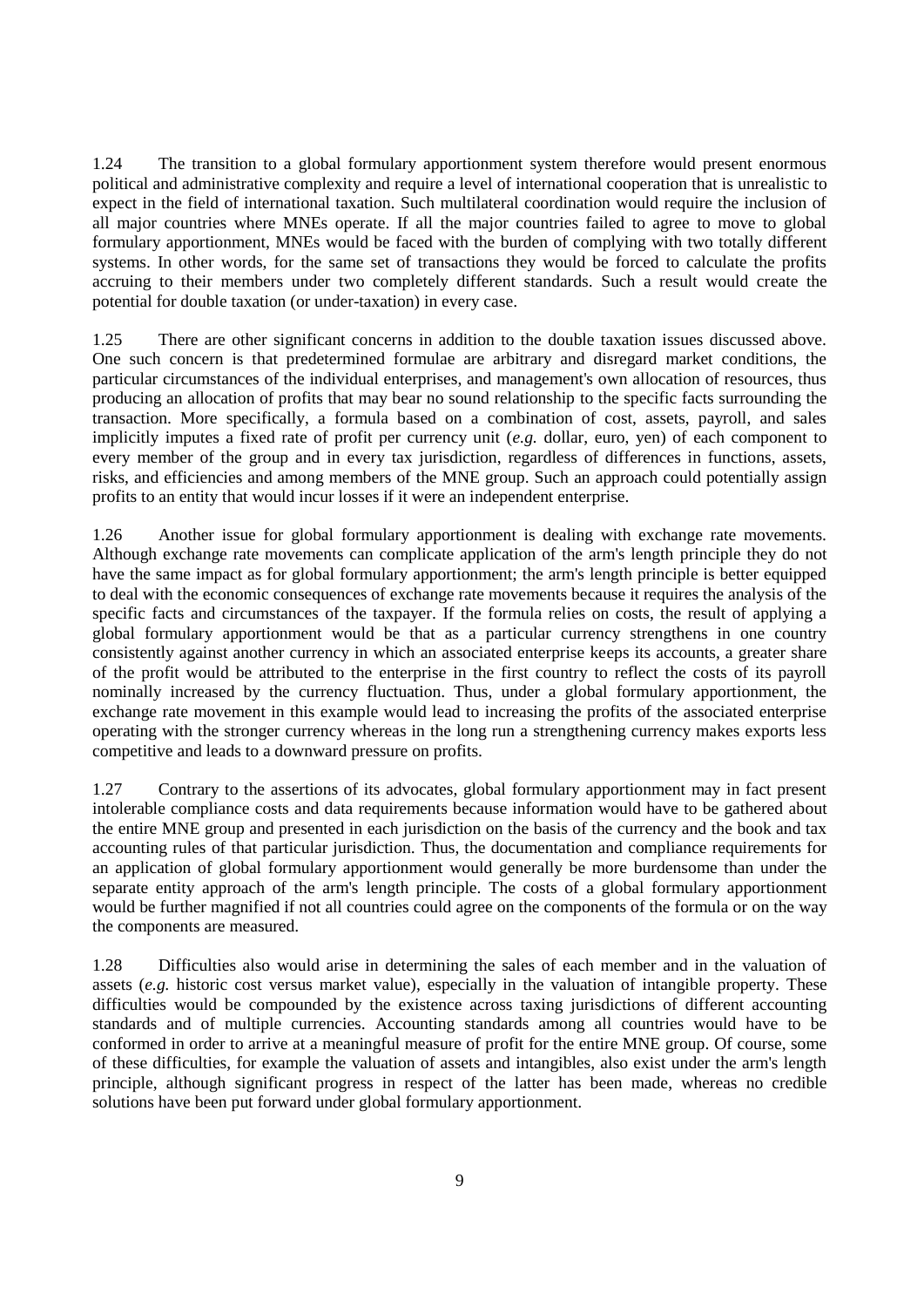1.29 Global formulary apportionment would have the effect of taxing an MNE group on a consolidated basis and therefore abandons the separate entity approach. As a consequence, global formulary apportionment cannot, as a practical matter, recognize important geographical differences, separate company efficiencies, and other factors specific to one company or sub-grouping within the MNE group that may legitimately play a role in determining the division of profits between enterprises in different tax jurisdictions. The arm's length principle, in contrast, recognizes that an associated enterprise may be a separate profit or loss centre with individual characteristics and economically may be earning a profit even when the rest of the MNE group is incurring a loss. Global formulary apportionment does not have the flexibility to account properly for this possibility.

1.30 By disregarding intra-group transactions for the purpose of computing consolidated profits, global formulary apportionment would raise questions about the relevance of imposing withholding taxes on cross-border payments between group members and would involve a rejection of a number of rules incorporated in bilateral tax treaties.

1.31 Unless global formulary apportionment includes every member of an MNE group, it must retain a separate entity rule for the interface between that part of the group subject to global formulary apportionment and the rest of the MNE group. Global formulary apportionment could not be used to value the transactions between the global formulary apportionment group and the rest of the MNE group. Thus, a clear disadvantage with global formulary apportionment is that it does not provide a complete solution to the allocation of profits of an MNE group unless global formulary apportionment is applied on the basis of the whole MNE group. This exercise would be a serious undertaking for a single tax administration given the size and scale of operations of major MNE groups and the information that would be required. The MNE group would also be required, in any event, to maintain separate accounting for corporations that are not members of the MNE group for global formulary apportionment tax purposes but that are still associated enterprises of one or more members of the MNE group. In fact, many domestic commercial and accountancy rules would still require the use of arm's length prices (*e.g.* customs rules), so that irrespective of the tax provisions a taxpayer would have to book properly every transaction at arm's length prices.

## *C.3 Rejection of non-arm's-length methods*

1.32 For the foregoing reasons, OECD member countries reiterate their support for the consensus on the use of the arm's length principle that has emerged over the years among member and non-member countries and agree that the theoretical alternative to the arm's length principle represented by global formulary apportionment should be rejected.

#### **D. Guidance for applying the arm's length principle**

#### *D.1 Comparability analysis*

#### *D.1.1 Significance of the comparability analysis and meaning of "comparable"*

1.33 Application of the arm's length principle is generally based on a comparison of the conditions in a controlled transaction with the conditions in transactions between independent enterprises. In order for such comparisons to be useful, the economically relevant characteristics of the situations being compared must be sufficiently comparable. To be comparable means that none of the differences (if any) between the situations being compared could materially affect the condition being examined in the methodology (*e.g.* price or margin), or that reasonably accurate adjustments can be made to eliminate the effect of any such differences. In determining the degree of comparability, including what adjustments are necessary to establish it, an understanding of how independent enterprises evaluate potential transactions is required. Detailed guidance on performing a comparability analysis is set forth in Chapter III.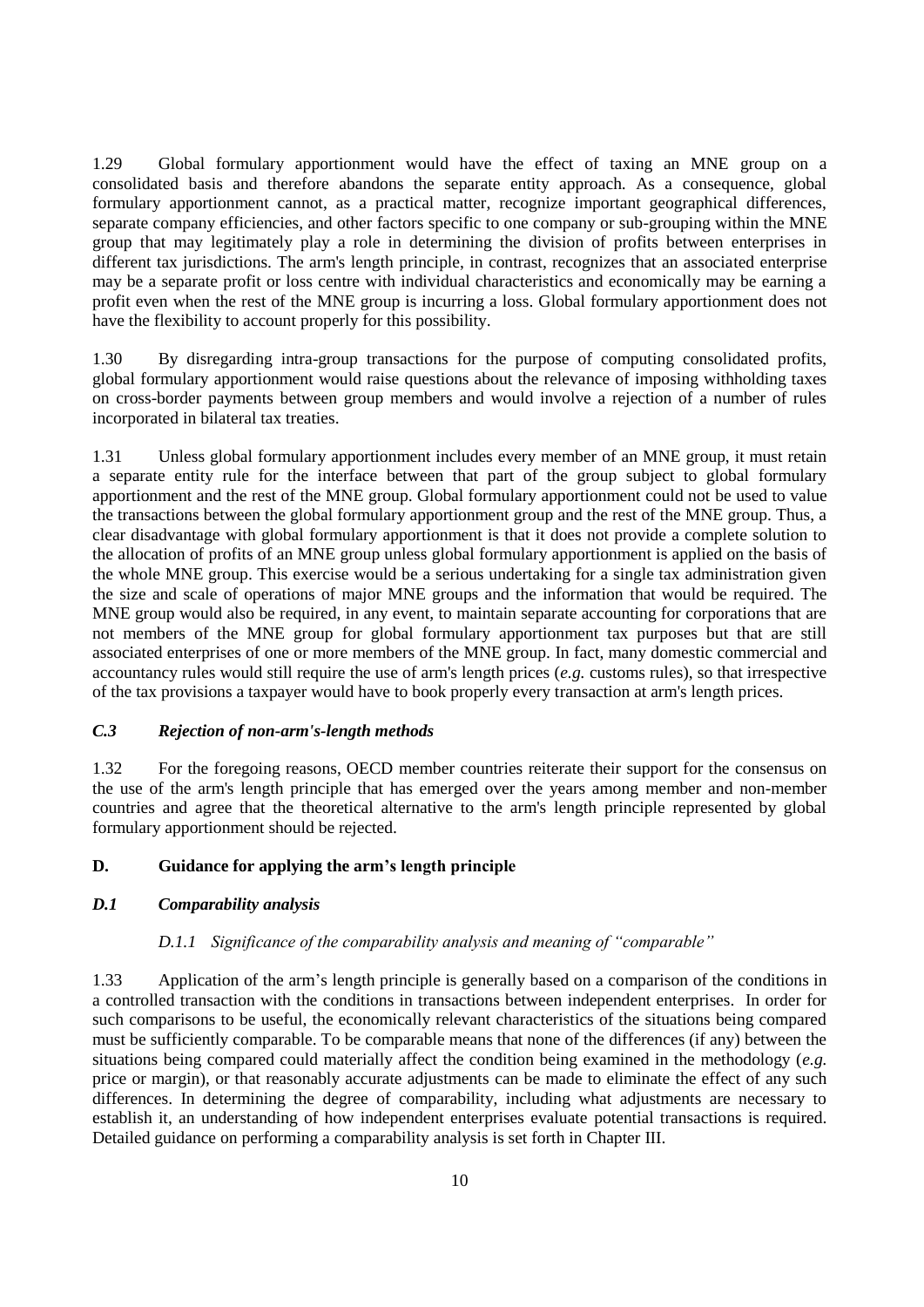1.34 Independent enterprises, when evaluating the terms of a potential transaction, will compare the transaction to the other options realistically available to them, and they will only enter into the transaction if they see no alternative that is clearly more attractive. For example, one enterprise is unlikely to accept a price offered for its product by an independent enterprise if it knows that other potential customers are willing to pay more under similar conditions. This point is relevant to the question of comparability, since independent enterprises would generally take into account any economically relevant differences between the options realistically available to them (such as differences in the level of risk or other comparability factors discussed below) when valuing those options. Therefore, when making the comparisons entailed by application of the arm's length principle, tax administrations should also take these differences into account when establishing whether there is comparability between the situations being compared and what adjustments may be necessary to achieve comparability.

1.35 All methods that apply the arm's length principle can be tied to the concept that independent enterprises consider the options available to them and in comparing one option to another they consider any differences between the options that would significantly affect their value. For instance, before purchasing a product at a given price, independent enterprises normally would be expected to consider whether they could buy the same product on otherwise comparable terms and conditions but at a lower price from another party. Therefore, as discussed in Chapter II, Part II, the comparable uncontrolled price method compares a controlled transaction to similar uncontrolled transactions to provide a direct estimate of the price the parties would have agreed to had they resorted directly to a market alternative to the controlled transaction. However, the method becomes a less reliable substitute for arm's length transactions if not all the characteristics of these uncontrolled transactions that significantly affect the price charged between independent enterprises are comparable. Similarly, the resale price and cost plus methods compare the gross profit margin earned in the controlled transaction to gross profit margins earned in similar uncontrolled transactions. The comparison provides an estimate of the gross profit margin one of the parties could have earned had it performed the same functions for independent enterprises and therefore provides an estimate of the payment that party would have demanded, and the other party would have been willing to pay, at arm's length for performing those functions. Other methods, as discussed in Chapter II, Part III, are based on comparisons of net profit indicators (such as profit margins) between independent and associated enterprises as a means to estimate the profits that one or each of the associated enterprises could have earned had they dealt solely with independent enterprises, and therefore the payment those enterprises would have demanded at arm's length to compensate them for using their resources in the controlled transaction. Where there are differences between the situations being compared that could materially affect the comparison, comparability adjustments must be made, where possible, to improve the reliability of the comparison. Therefore, in no event can unadjusted industry average returns themselves establish arm's length conditions.

1.36 As noted above, in making these comparisons, material differences between the compared transactions or enterprises should be taken into account. In order to establish the degree of actual comparability and then to make appropriate adjustments to establish arm's length conditions (or a range thereof), it is necessary to compare attributes of the transactions or enterprises that would affect conditions in arm's length transactions. Attributes or "comparability factors" that may be important when determining comparability include the characteristics of the property or services transferred, the functions performed by the parties (taking into account assets used and risks assumed), the contractual terms, the economic circumstances of the parties, and the business strategies pursued by the parties. These comparability factors are discussed in more detail at Section D.1.2 below.

1.37 The extent to which each of these factors matters in establishing comparability will depend upon the nature of the controlled transaction and the pricing method adopted. For a discussion of the relevance of these factors for the application of particular pricing methods, see the consideration of those methods in Chapter II.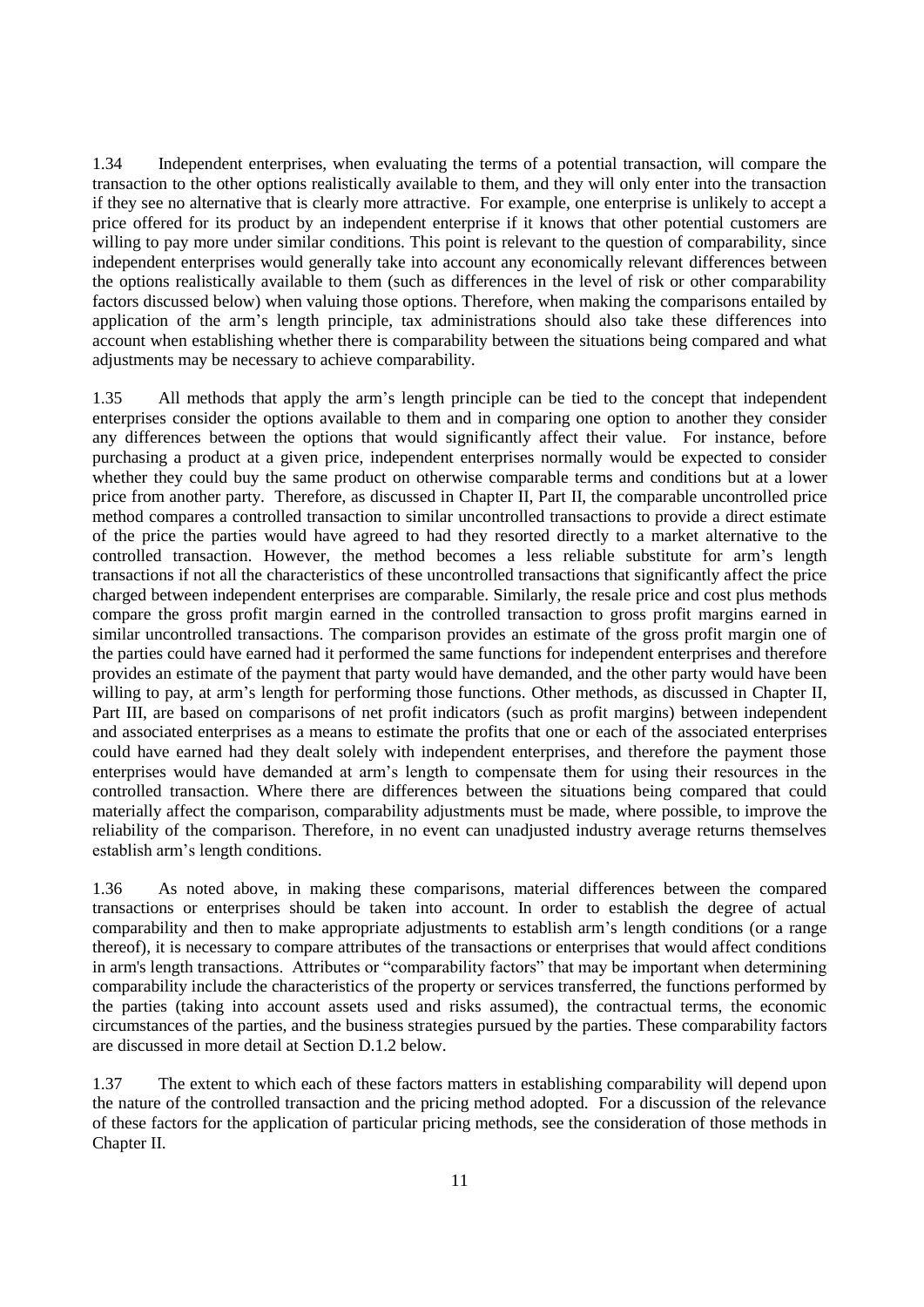#### *D.1.2 Factors determining comparability*

1.38 Paragraph 1.36 refers to five factors that may be important when determining comparability. As part of a comparison exercise, the examination of the five comparability factors is by nature two-fold, *i.e.* it includes an examination of the factors affecting the taxpayer's controlled transactions and an examination of the factors affecting uncontrolled transactions. Both the nature of the controlled transaction and the transfer pricing method adopted (see Chapter II for a discussion of transfer pricing methods) should be taken into account when evaluating the relative importance of any missing piece of information on possible comparables, which can vary on a case-by-case basis. Information on product characteristics might be more important if the method applied is a comparable uncontrolled price method than if it is a transactional net margin method. If it can be reasonably assumed that the unadjusted difference is not likely to have a material effect on the comparability, the uncontrolled transaction at issue should not be rejected as potentially comparable, despite some pieces of information being missing.

## D.1.2.1 Characteristics of property or services

1.39 Differences in the specific characteristics of property or services often account, at least in part, for differences in their value in the open market. Therefore, comparisons of these features may be useful in determining the comparability of controlled and uncontrolled transactions. Characteristics that may be important to consider include the following: in the case of transfers of tangible property, the physical features of the property, its quality and reliability, and the availability and volume of supply; in the case of the provision of services, the nature and extent of the services; and in the case of intangible property, the form of transaction (*e.g.* licensing or sale), the type of property (*e.g.* patent, trademark, or know-how), the duration and degree of protection, and the anticipated benefits from the use of the property.

1.40 Depending on the transfer pricing method, this factor must be given more or less weight. Among the methods described at Chapter II of these Guidelines, the requirement for comparability of property or services is the strictest for the comparable uncontrolled price method. Under the comparable uncontrolled price method, any material difference in the characteristics of property or services can have an effect on the price and would require an appropriate adjustment to be considered (see in particular paragraph 2.15). Under the resale price method and cost plus method, some differences in the characteristics of property or services are less likely to have a material effect on the gross profit margin or mark-up on costs (see in particular paragraphs 2.23 and 2.41). Differences in the characteristics of property or services are also less sensitive in the case of the transactional profit methods than in the case of traditional transaction methods (see in particular paragraph 2.69). This however does not mean that the question of comparability in characteristics of property or services can be ignored when applying these methods, because it may be that product differences entail or reflect different functions performed, assets used and/or risks assumed by the tested party. See paragraphs 3.18-3.19 for a discussion of the notion of tested party.

1.41 In practice, it has been observed that comparability analyses for methods based on gross or net profit indicators often put more emphasis on functional similarities than on product similarities. Depending on the facts and circumstances of the case, it may be acceptable to broaden the scope of the comparability analysis to include uncontrolled transactions involving products that are different, but where similar functions are undertaken. However, the acceptance of such an approach depends on the effects that the product differences have on the reliability of the comparison and on whether or not more reliable data are available. Before broadening the search to include a larger number of potentially comparable uncontrolled transactions based on similar functions being undertaken, thought should be given to whether such transactions are likely to offer reliable comparables for the controlled transaction.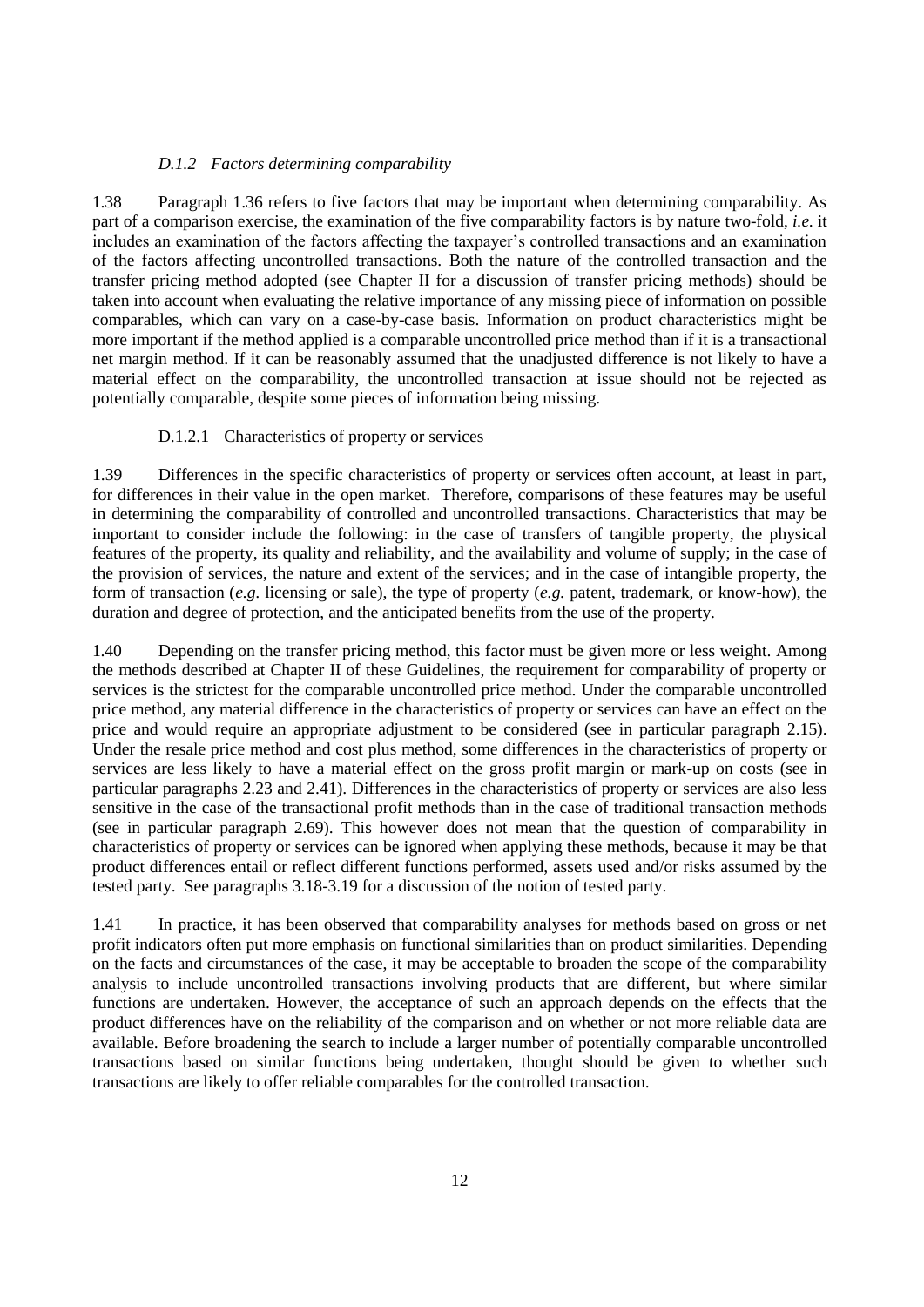#### D.1.2.2 Functional analysis

1.42 In transactions between two independent enterprises, compensation usually will reflect the functions that each enterprise performs (taking into account assets used and risks assumed). Therefore, in determining whether controlled and uncontrolled transactions or entities are comparable, a functional analysis is necessary. This functional analysis seeks to identify and compare the economically significant activities and responsibilities undertaken, assets used and risks assumed by the parties to the transactions. For this purpose, it may be helpful to understand the structure and organisation of the group and how they influence the context in which the taxpayer operates. It will also be relevant to determine the legal rights and obligations of the taxpayer in performing its functions.

1.43 The functions that taxpayers and tax administrations might need to identify and compare include, *e.g.* design, manufacturing, assembling, research and development, servicing, purchasing, distribution, marketing, advertising, transportation, financing and management. The principal functions performed by the party under examination should be identified. Adjustments should be made for any material differences from the functions undertaken by any independent enterprises with which that party is being compared. While one party may provide a large number of functions relative to that of the other party to the transaction, it is the economic significance of those functions in terms of their frequency, nature, and value to the respective parties to the transactions that is important.

1.44 The functional analysis should consider the type of assets used, such as plant and equipment, the use of valuable intangibles, financial assets, etc., and the nature of the assets used, such as the age, market value, location, property right protections available, etc.

1.45 Controlled and uncontrolled transactions and entities are not comparable if there are significant differences in the risks assumed for which appropriate adjustments cannot be made. Functional analysis is incomplete unless the material risks assumed by each party have been considered since the assumption or allocation of risks would influence the conditions of transactions between the associated enterprises. Usually, in the open market, the assumption of increased risk would also be compensated by an increase in the expected return, although the actual return may or may not increase depending on the degree to which the risks are actually realised.

1.46 The types of risks to consider include market risks, such as input cost and output price fluctuations; risks of loss associated with the investment in and use of property, plant, and equipment; risks of the success or failure of investment in research and development; financial risks such as those caused by currency exchange rate and interest rate variability; credit risks; and so forth.

1.47 The functions carried out (taking into account the assets used and the risks assumed) will determine to some extent the allocation of risks between the parties, and therefore the conditions each party would expect in arm's length transactions. For example, when a distributor takes on responsibility for marketing and advertising by risking its own resources in these activities, its expected return from the activity would usually be commensurately higher and the conditions of the transaction would be different from when the distributor acts merely as an agent, being reimbursed for its costs and receiving the income appropriate to that activity. Similarly, a contract manufacturer or a contract research provider that takes on no meaningful risk would usually expect only a limited return.

1.48 In line with the discussion below in relation to contractual terms, it may be considered whether a purported allocation of risk is consistent with the economic substance of the transaction. In this regard, the parties' conduct should generally be taken as the best evidence concerning the true allocation of risk. If, for example, a manufacturer sells property to an associated distributor in another country and the taxpayer's contract indicates that the distributor assumes all exchange rate risks in relation to this controlled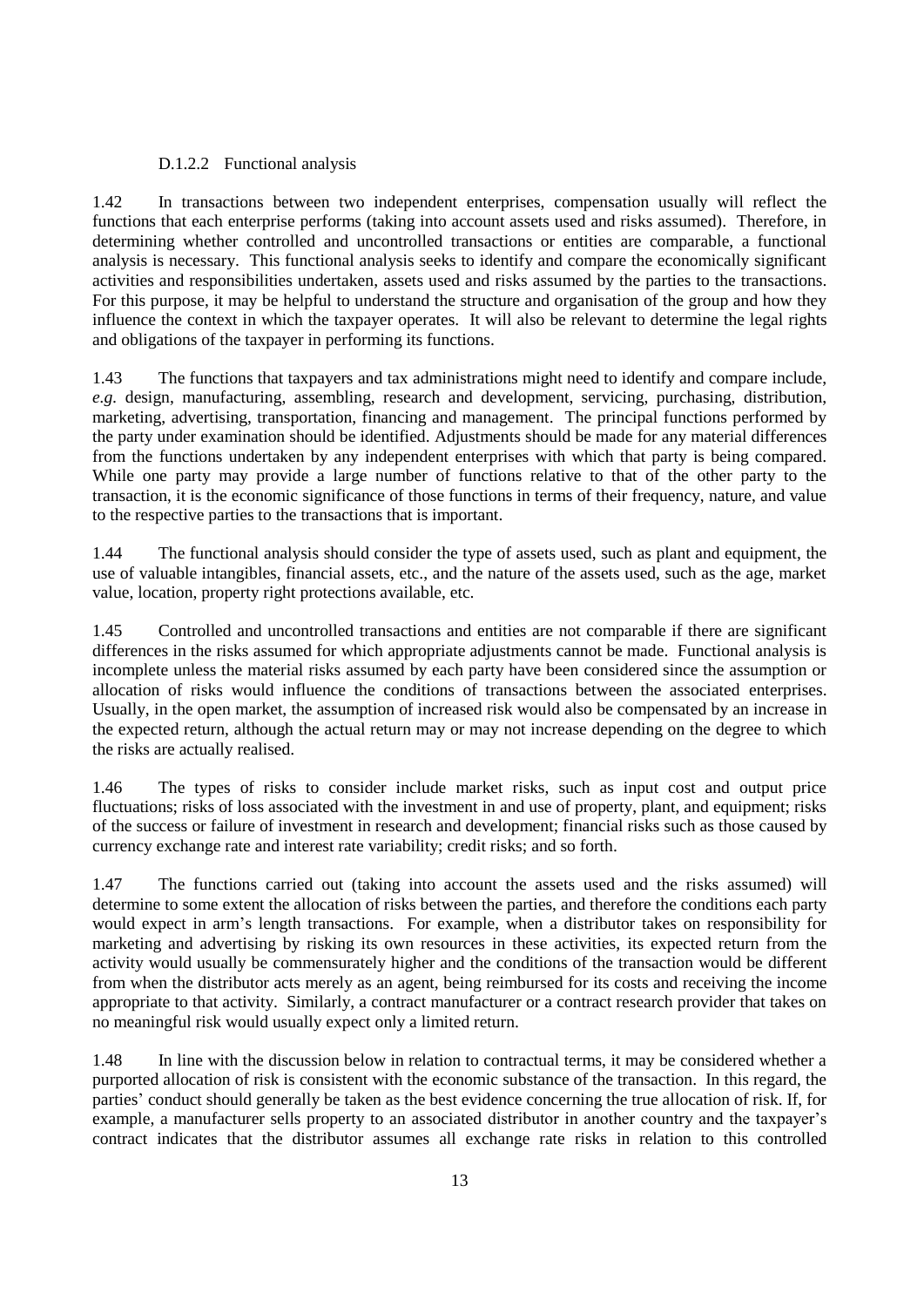transaction, but the transfer price appears in fact to be adjusted so as to insulate the distributor from the effects of exchange rate movements, then the tax administrations may wish to challenge the purported allocation of exchange rate risk for this particular controlled transaction.

1.49 An additional factor to consider in examining the economic substance of a purported risk allocation is the consequence of such an allocation in arm's length transactions. In arm's length transactions it generally makes sense for parties to be allocated a greater share of those risks over which they have relatively more control. For example, suppose that Company A contracts to produce and ship goods to Company B, and the level of production and shipment of goods are to be at the discretion of Company B. In such a case, Company A would be unlikely to agree to take on substantial inventory risk, since it exercises no control over the inventory level while Company B does. Of course, there are many risks, such as general business cycle risks, over which typically neither party has significant control and which at arm's length could therefore be allocated to one or the other party to a transaction. Analysis is required to determine to what extent each party bears such risks in practice.

1.50 When evaluating the extent to which a party to a transaction bears currency exchange and/or interest rate risk, it will ordinarily be necessary to determine whether the taxpayer and/or the MNE group have in place a business strategy which deals with the minimisation or management of such risks. Hedging arrangements, forward contracts, put and call options, swaps, etc., both over-the-counter and special purpose, are common. Members of an MNE may also make use of hedges with other associated enterprises, particularly in the financial sector. If a party that bears a significant market risk declines to hedge its exposure, this may reflect a decision that it will assume the risk, or it may reflect a decision to have the risk hedged by another enterprise within the MNE group. These or other strategies with regard to the hedging or non-hedging of risks, if not accounted for in the transfer pricing analysis, could lead to an inaccurate determination of the profits in a particular jurisdiction.

1.51 In some cases, it has been argued that the relative lack of accuracy of the functional analysis of possible external comparables (as defined in paragraph 3.24) might be counterbalanced by the size of the sample of third party data; however quantity does not make up for poor quality of data in producing a sufficiently reliable analysis. See paragraphs 3.2, 3.38 and 3.46.

#### D.1.2.3 Contractual terms

1.52 In arm's length transactions, the contractual terms of a transaction generally define explicitly or implicitly how the responsibilities, risks and benefits are to be divided between the parties. As such, an analysis of contractual terms should be a part of the functional analysis discussed above. The terms of a transaction may also be found in correspondence/communications between the parties other than a written contract. Where no written terms exist, the contractual relationships of the parties must be deduced from their conduct and the economic principles that generally govern relationships between independent enterprises.

1.53 In transactions between independent enterprises, the divergence of interests between the parties ensures that they will ordinarily seek to hold each other to the terms of the contract, and that contractual terms will be ignored or modified after the fact generally only if it is in the interests of both parties. The same divergence of interests may not exist in the case of associated enterprises, and it is therefore important to examine whether the conduct of the parties conforms to the terms of the contract or whether the parties' conduct indicates that the contractual terms have not been followed or are a sham. In such cases, further analysis is required to determine the true terms of the transaction.

1.54 In practice, information concerning the contractual terms of potentially comparable uncontrolled transactions may be either limited or unavailable, particularly where external comparables provide the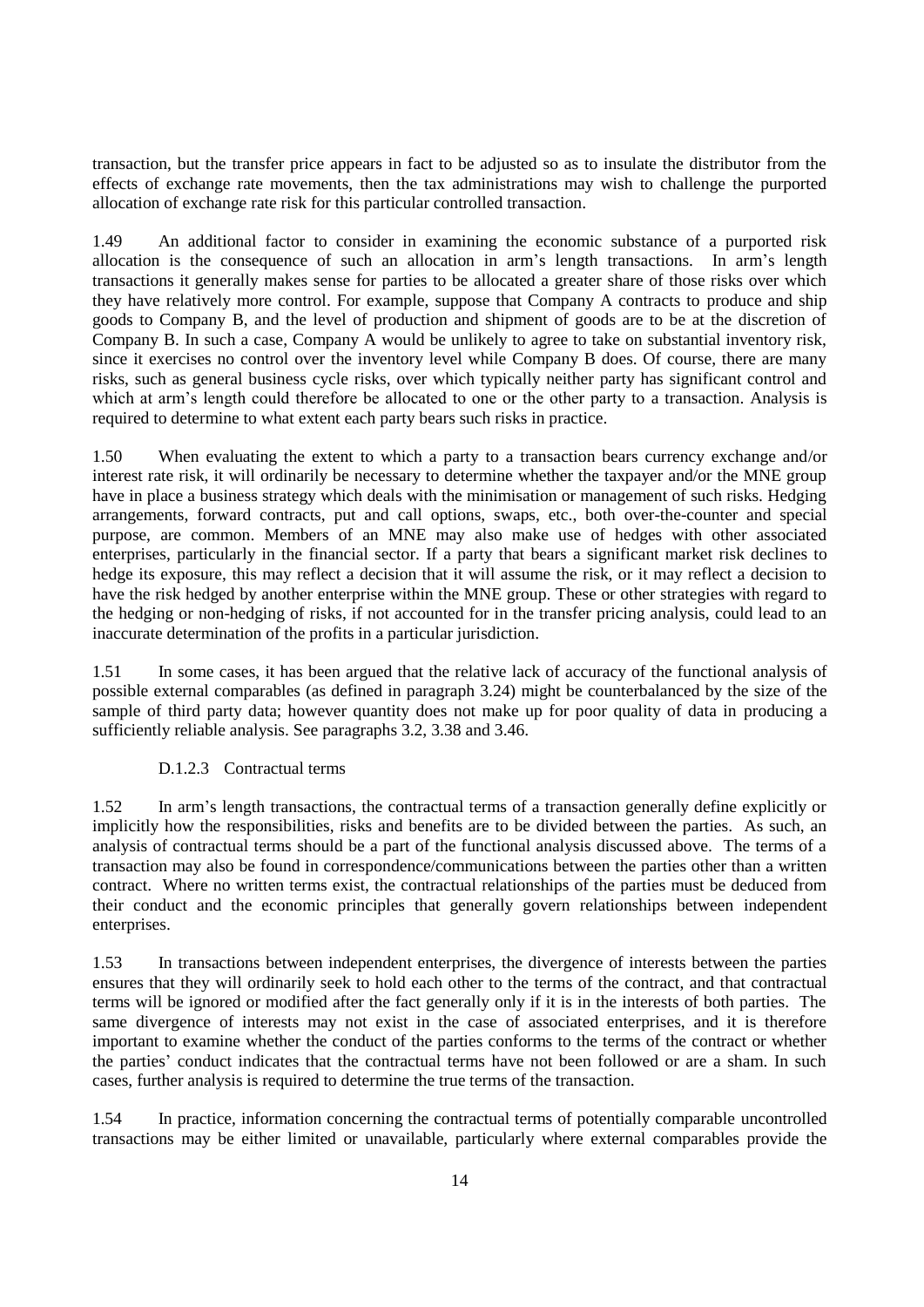basis for the analysis. The effect of deficiencies in information in establishing comparability will differ depending on the type of transaction being examined and the transfer pricing method applied, see paragraph 1.38. For instance, if the controlled transaction is a licence agreement for the exploitation of intellectual property rights and the transfer pricing method is the comparable uncontrolled price method, information on the key contractual terms of uncontrolled licences, such as the licence's duration, geographic area, exclusivity, etc., can be assumed to be critical to assessing whether such uncontrolled licences provide reliable comparables for the controlled transaction.

#### D.1.2.4 Economic circumstances

1.55 Arm's length prices may vary across different markets even for transactions involving the same property or services; therefore, to achieve comparability requires that the markets in which the independent and associated enterprises operate do not have differences that have a material effect on price or that appropriate adjustments can be made. As a first step, it is essential to identify the relevant market or markets taking account of available substitute goods or services. Economic circumstances that may be relevant to determining market comparability include the geographic location; the size of the markets; the extent of competition in the markets and the relative competitive positions of the buyers and sellers; the availability (risk thereof) of substitute goods and services; the levels of supply and demand in the market as a whole and in particular regions, if relevant; consumer purchasing power; the nature and extent of government regulation of the market; costs of production, including the costs of land, labour, and capital; transport costs; the level of the market (*e.g.* retail or wholesale); the date and time of transactions; and so forth. The facts and circumstances of the particular case will determine whether differences in economic circumstances have a material effect on price and whether reasonably accurate adjustments can be made to eliminate the effects of such differences, see paragraph 1.38.

1.56 The existence of a cycle (economic, business, or product cycle) is one of the economic circumstances that may affect comparability. See paragraph 3.77 in relation to the use of multiple year data where there are cycles.

1.57 The geographic market is another economic circumstance that can affect comparability. The identification of the relevant market is a factual question. For a number of industries, large regional markets encompassing more than one country may prove to be reasonably homogeneous, while for others, differences among domestic markets (or even within domestic markets) are very significant.

1.58 In cases where similar controlled transactions are carried out by an MNE group in several countries and where the economic circumstances in these countries are in effect reasonably homogeneous, it may be appropriate for this MNE group to rely on a multiple-country comparability analysis to support its transfer pricing policy towards this group of countries. But there are also numerous situations where an MNE group offers significantly different ranges of products or services in each country, and/or performs significantly different functions in each of these countries (using significantly different assets and assuming significantly different risks), and/or where its business strategies and/or economic circumstances are found to be significantly different. In these latter situations, the recourse to a multiple-country approach may reduce reliability.

## D.1.2.5 Business strategies

1.59 Business strategies must also be examined in determining comparability for transfer pricing purposes. Business strategies would take into account many aspects of an enterprise, such as innovation and new product development, degree of diversification, risk aversion, assessment of political changes, input of existing and planned labour laws, duration of arrangements, and other factors bearing upon the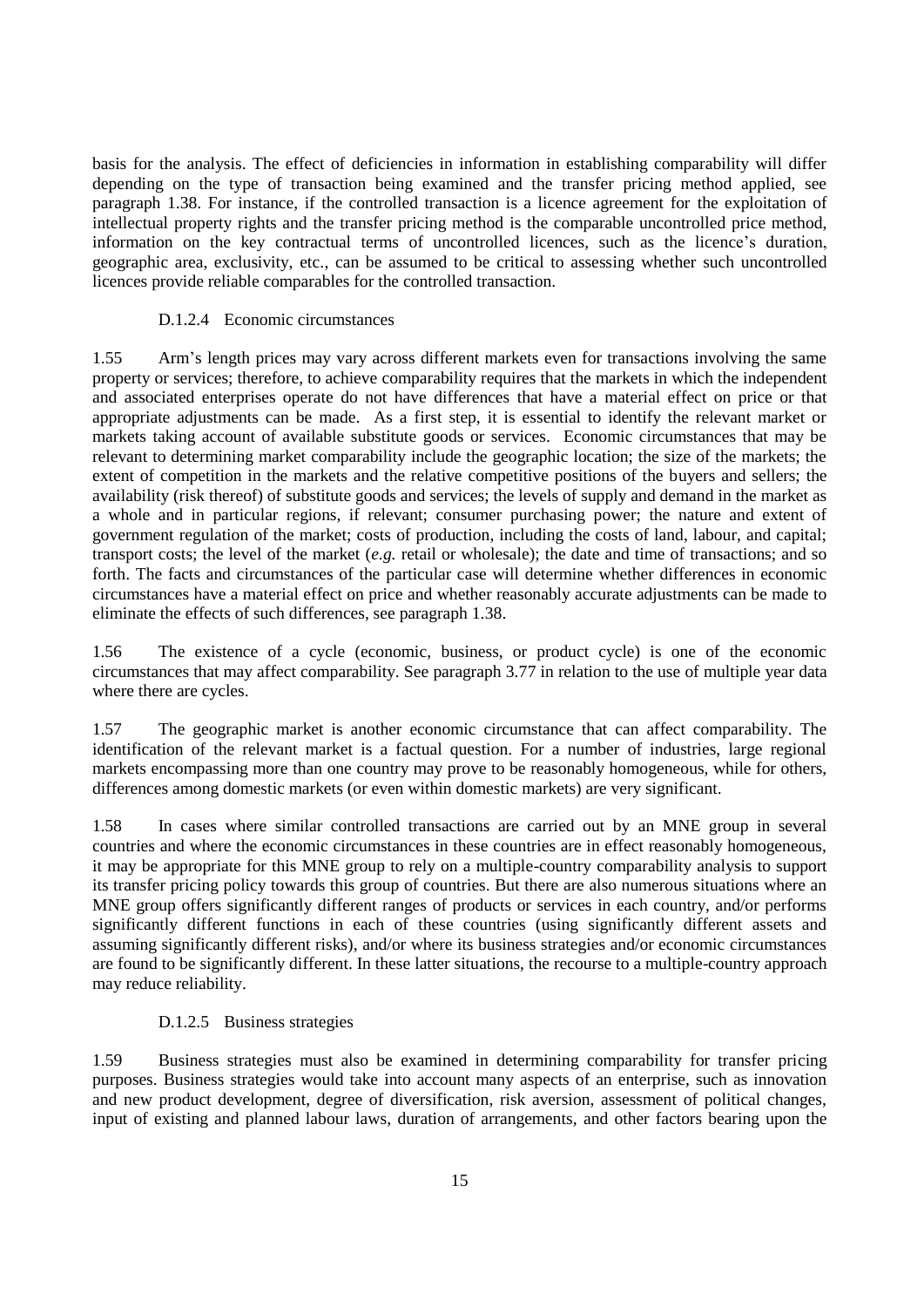daily conduct of business. Such business strategies may need to be taken into account when determining the comparability of controlled and uncontrolled transactions and enterprises.

1.60 Business strategies also could include market penetration schemes. A taxpayer seeking to penetrate a market or to increase its market share might temporarily charge a price for its product that is lower than the price charged for otherwise comparable products in the same market. Furthermore, a taxpayer seeking to enter a new market or expand (or defend) its market share might temporarily incur higher costs (*e.g.* due to start-up costs or increased marketing efforts) and hence achieve lower profit levels than other taxpayers operating in the same market.

1.61 Timing issues can pose particular problems for tax administrations when evaluating whether a taxpayer is following a business strategy that distinguishes it from potential comparables. Some business strategies, such as those involving market penetration or expansion of market share, involve reductions in the taxpayer's current profits in anticipation of increased future profits. If in the future those increased profits fail to materialize because the purported business strategy was not actually followed by the taxpayer, legal constraints may prevent re-examination of earlier tax years by the tax administrations. At least in part for this reason, tax administrations may wish to subject the issue of business strategies to particular scrutiny.

1.62 When evaluating whether a taxpayer was following a business strategy that temporarily decreased profits in return for higher long-run profits, several factors should be considered. Tax administrations should examine the conduct of the parties to determine if it is consistent with the purported business strategy. For example, if a manufacturer charges its associated distributor a below-market price as part of a market penetration strategy, the cost savings to the distributor may be reflected in the price charged to the distributor's customers or in greater market penetration expenses incurred by the distributor. A market penetration strategy of an MNE group could be put in place by the manufacturer or by the distributor acting separately from the manufacturer (and the resulting cost borne by either of them). Furthermore, unusually intensive marketing and advertising efforts would often accompany a market penetration or market share expansion strategy. Another factor to consider is whether the nature of the relationship between the parties to the controlled transaction would be consistent with the taxpayer bearing the costs of the business strategy. For example, in arm's length transactions a company acting solely as a sales agent with little or no responsibility for long-term market development would generally not bear the costs of a market penetration strategy. Where a company has undertaken market development activities at its own risk and enhances the value of a product through a trademark or trade name or increases goodwill associated with the product, this situation should be reflected in the analysis of functions for the purposes of establishing comparability.

1.63 An additional consideration is whether there is a plausible expectation that following the business strategy will produce a return sufficient to justify its costs within a period of time that would be acceptable in an arm's length arrangement. It is recognised that a business strategy such as market penetration may fail, and the failure does not of itself allow the strategy to be ignored for transfer pricing purposes. However, if such an expected outcome was implausible at the time of the transaction, or if the business strategy is unsuccessful but nonetheless is continued beyond what an independent enterprise would accept, the arm's length nature of the business strategy may be doubtful. In determining what period of time an independent enterprise would accept, tax administrations may wish to consider evidence of the commercial strategies evident in the country in which the business strategy is being pursued. In the end, however, the most important consideration is whether the strategy in question could plausibly be expected to prove profitable within the foreseeable future (while recognising that the strategy might fail), and that a party operating at arm's length would have been prepared to sacrifice profitability for a similar period under such economic circumstances and competitive conditions.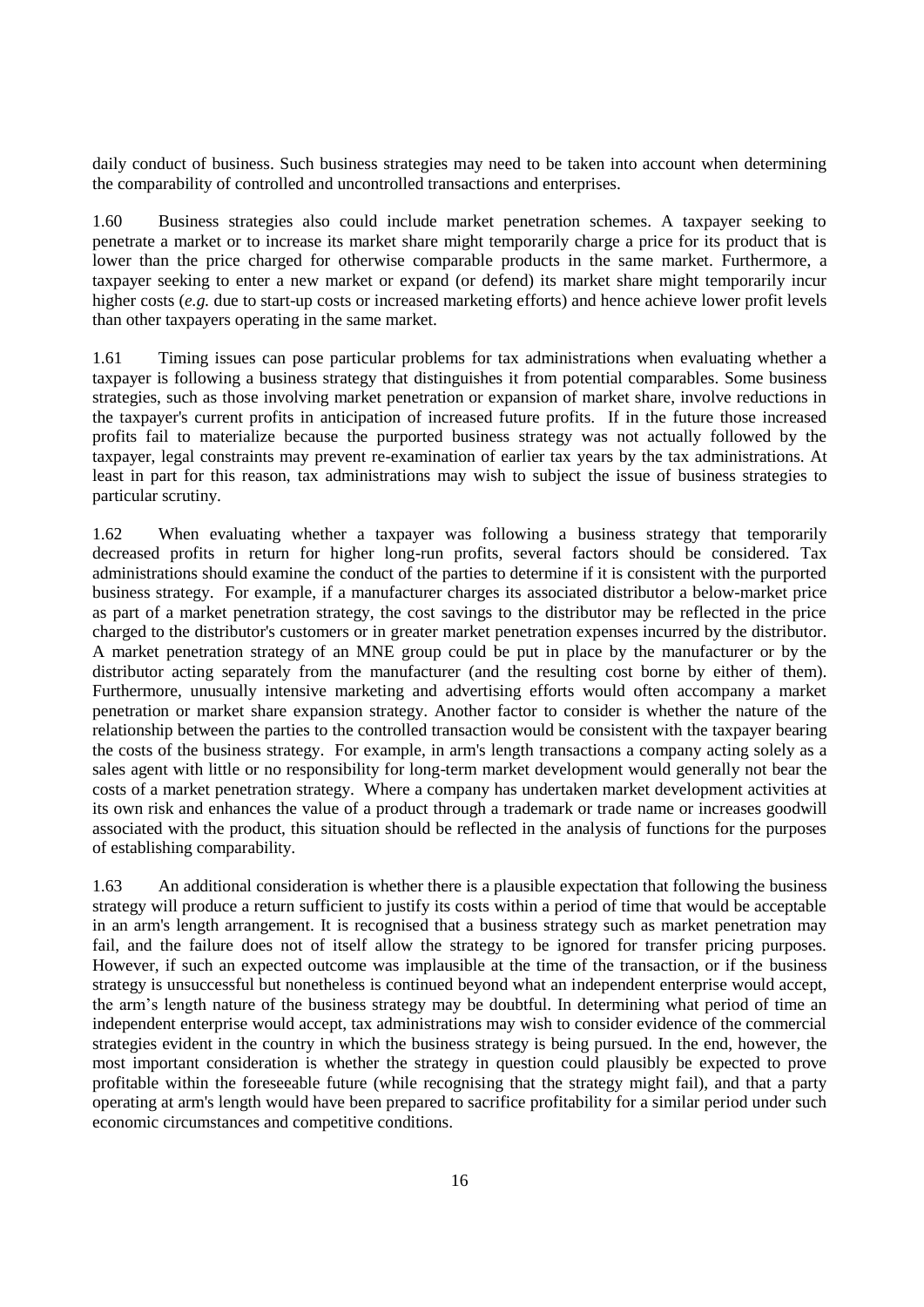## *D.2 Recognition of the actual transactions undertaken*

1.64 A tax administration's examination of a controlled transaction ordinarily should be based on the transaction actually undertaken by the associated enterprises as it has been structured by them, using the methods applied by the taxpayer insofar as these are consistent with the methods described in Chapter II. In other than exceptional cases, the tax administration should not disregard the actual transactions or substitute other transactions for them. Restructuring of legitimate business transactions would be a wholly arbitrary exercise the inequity of which could be compounded by double taxation created where the other tax administration does not share the same views as to how the transaction should be structured.

1.65 However, there are two particular circumstances in which it may, exceptionally, be both appropriate and legitimate for a tax administration to consider disregarding the structure adopted by a taxpayer in entering into a controlled transaction. The first circumstance arises where the economic substance of a transaction differs from its form. In such a case the tax administration may disregard the parties' characterisation of the transaction and re-characterise it in accordance with its substance. An example of this circumstance would be an investment in an associated enterprise in the form of interestbearing debt when, at arm's length, having regard to the economic circumstances of the borrowing company, the investment would not be expected to be structured in this way. In this case it might be appropriate for a tax administration to characterise the investment in accordance with its economic substance with the result that the loan may be treated as a subscription of capital. The second circumstance arises where, while the form and substance of the transaction are the same, the arrangements made in relation to the transaction, viewed in their totality, differ from those which would have been adopted by independent enterprises behaving in a commercially rational manner and the actual structure practically impedes the tax administration from determining an appropriate transfer price. An example of this circumstance would be a sale under a long-term contract, for a lump sum payment, of unlimited entitlement to the intellectual property rights arising as a result of future research for the term of the contract (as indicated in paragraph 1.11). While in this case it may be proper to respect the transaction as a transfer of commercial property, it would nevertheless be appropriate for a tax administration to conform the terms of that transfer in their entirety (and not simply by reference to pricing) to those that might reasonably have been expected had the transfer of property been the subject of a transaction involving independent enterprises. Thus, in the case described above it might be appropriate for the tax administration, for example, to adjust the conditions of the agreement in a commercially rational manner as a continuing research agreement.

1.66 In both sets of circumstances described above, the character of the transaction may derive from the relationship between the parties rather than be determined by normal commercial conditions and may have been structured by the taxpayer to avoid or minimise tax. In such cases, the totality of its terms would be the result of a condition that would not have been made if the parties had been engaged in arm's length transactions. Article 9 would thus allow an adjustment of conditions to reflect those which the parties would have attained had the transaction been structured in accordance with the economic and commercial reality of parties transacting at arm's length.

1.67 Associated enterprises are able to make a much greater variety of contracts and arrangements than can independent enterprises because the normal conflict of interest which would exist between independent parties is often absent. Associated enterprises may and frequently do conclude arrangements of a specific nature that are not or are very rarely encountered between independent parties. This may be done for various economic, legal, or fiscal reasons dependent on the circumstances in a particular case. Moreover, contracts within an MNE could be quite easily altered, suspended, extended, or terminated according to the overall strategies of the MNE as a whole, and such alterations may even be made retroactively. In such instances tax administrations would have to determine what the underlying reality is behind a contractual arrangement in applying the arm's length principle.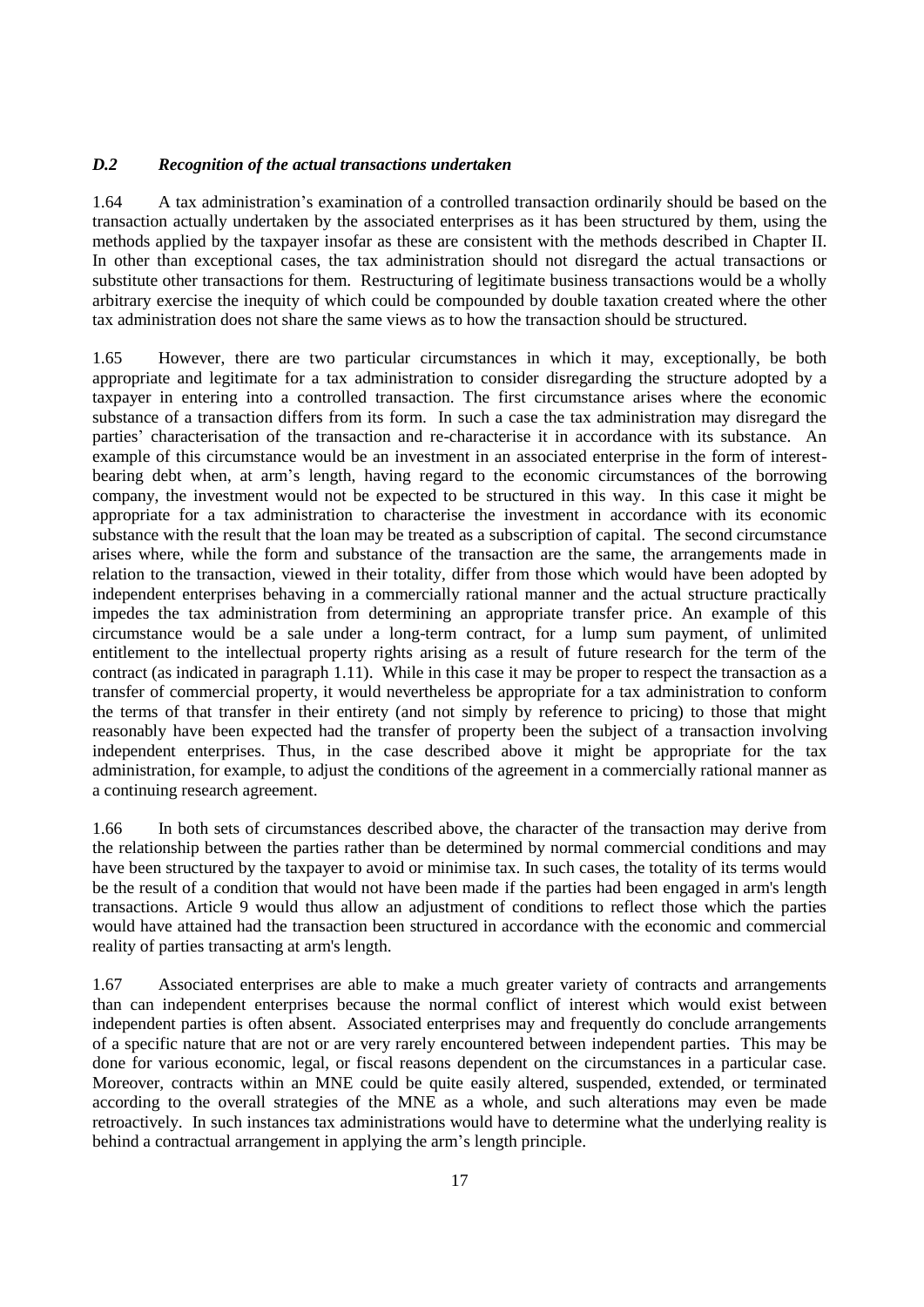1.68 In addition, tax administrations may find it useful to refer to alternatively structured transactions between independent enterprises to determine whether the controlled transaction as structured satisfies the arm's length principle. Whether evidence from a particular alternative can be considered will depend on the facts and circumstances of the particular case, including the number and accuracy of the adjustments necessary to account for differences between the controlled transaction and the alternative and the quality of any other evidence that may be available.

1.69 The difference between restructuring the controlled transaction under review which, as stated above, generally is inappropriate, and using alternatively structured transactions as comparable uncontrolled transactions is demonstrated in the following example. Suppose a manufacturer sells goods to a controlled distributor located in another country and the distributor accepts all currency risk associated with these transactions. Suppose further that similar transactions between independent manufacturers and distributors are structured differently in that the manufacturer, and not the distributor, bears all currency risk. In such a case, the tax administration should not disregard the controlled taxpayer's purported assignment of risk unless there is good reason to doubt the economic substance of the controlled distributor's assumption of currency risk. The fact that independent enterprises do not structure their transactions in a particular fashion might be a reason to examine the economic logic of the structure more closely, but it would not be determinative. However, the uncontrolled transactions involving a differently structured allocation of currency risk could be useful in pricing the controlled transaction, perhaps employing the comparable uncontrolled price method if sufficiently accurate adjustments to their prices could be made to reflect the difference in the structure of the transactions.

#### *D.3 Losses*

1.70 When an associated enterprise consistently realizes losses while the MNE group as a whole is profitable, the facts could trigger some special scrutiny of transfer pricing issues. Of course, associated enterprises, like independent enterprises, can sustain genuine losses, whether due to heavy start-up costs, unfavourable economic conditions, inefficiencies, or other legitimate business reasons. However, an independent enterprise would not be prepared to tolerate losses that continue indefinitely. An independent enterprise that experiences recurring losses will eventually cease to undertake business on such terms. In contrast, an associated enterprise that realizes losses may remain in business if the business is beneficial to the MNE group as a whole.

1.71 The fact that there is an enterprise making losses that is doing business with profitable members of its MNE group may suggest to the taxpayers or tax administrations that the transfer pricing should be examined. The loss enterprise may not be receiving adequate compensation from the MNE group of which it is a part in relation to the benefits derived from its activities. For example, an MNE group may need to produce a full range of products and/or services in order to remain competitive and realize an overall profit, but some of the individual product lines may regularly lose revenue. One member of the MNE group might realize consistent losses because it produces all the loss-making products while other members produce the profit-making products. An independent enterprise would perform such a service only if it were compensated by an adequate service charge. Therefore, one way to approach this type of transfer pricing problem would be to deem the loss enterprise to receive the same type of service charge that an independent enterprise would receive under the arm's length principle.

1.72 A factor to consider in analysing losses is that business strategies may differ from MNE group to MNE group due to a variety of historic, economic, and cultural reasons. Recurring losses for a reasonable period may be justified in some cases by a business strategy to set especially low prices to achieve market penetration. For example, a producer may lower the prices of its goods, even to the extent of temporarily incurring losses, in order to enter new markets, to increase its share of an existing market, to introduce new products or services, or to discourage potential competitors. However, especially low prices should be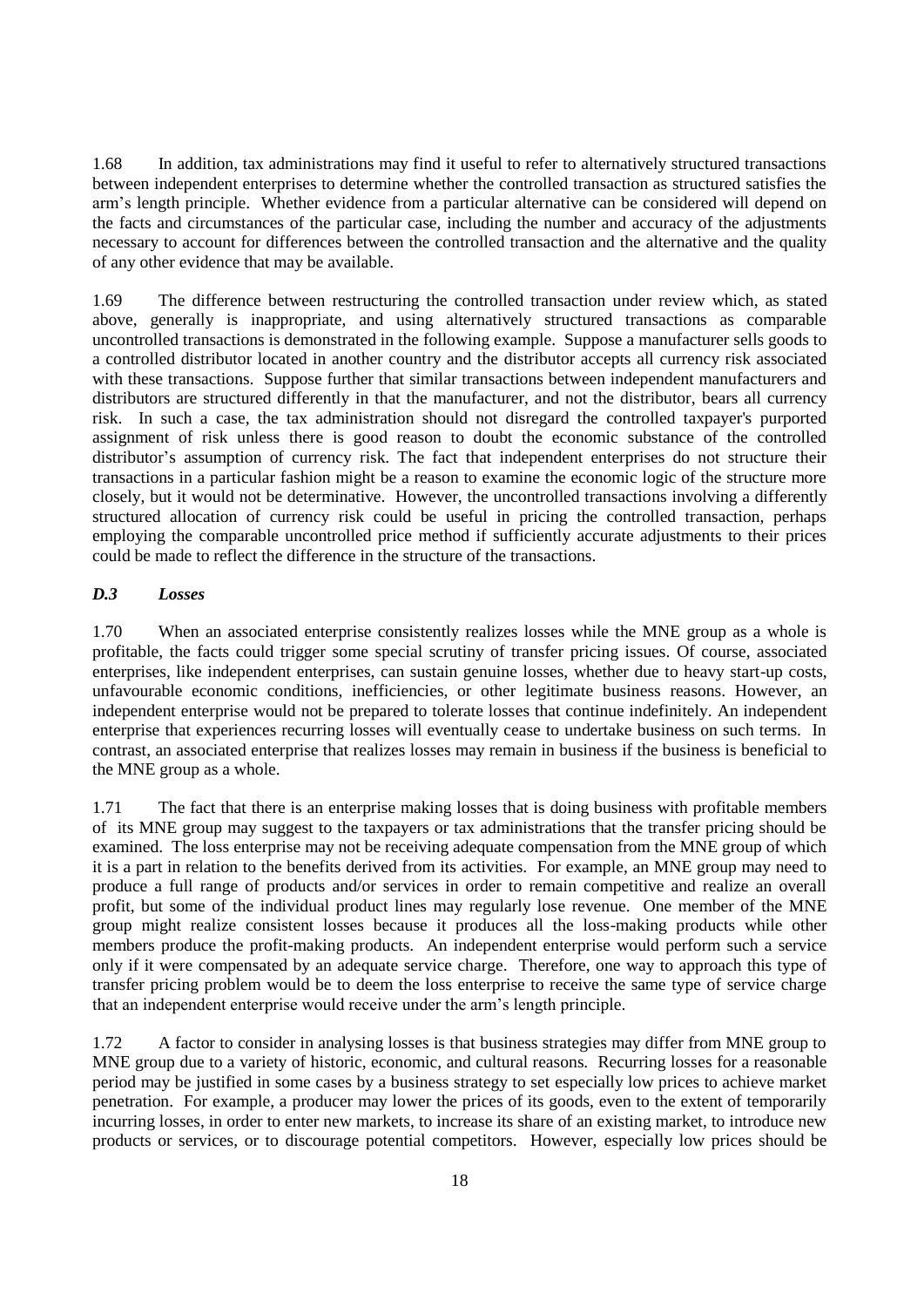expected for a limited period only, with the specific object of improving profits in the longer term. If the pricing strategy continues beyond a reasonable period, a transfer pricing adjustment may be appropriate, particularly where comparable data over several years show that the losses have been incurred for a period longer than that affecting comparable independent enterprises. Further, tax administrations should not accept especially low prices (*e.g.* pricing at marginal cost in a situation of underemployed production capacities) as arm's length prices unless independent enterprises could be expected to have determined prices in a comparable manner.

#### *D.4 The effect of government policies*

1.73 There are some circumstances in which a taxpayer will consider that an arm's length price must be adjusted to account for government interventions such as price controls (even price cuts), interest rate controls, controls over payments for services or management fees, controls over the payment of royalties, subsidies to particular sectors, exchange control, anti-dumping duties, or exchange rate policy. As a general rule, these government interventions should be treated as conditions of the market in the particular country, and in the ordinary course they should be taken into account in evaluating the taxpayer's transfer price in that market. The question then presented is whether in light of these conditions the transactions undertaken by the controlled parties are consistent with transactions between independent enterprises.

1.74 One issue that arises is determining the stage at which a price control affects the price of a product or service. Often the direct impact will be on the final price to the consumer, but there may nonetheless be an impact on prices paid at prior stages in the supply of goods to the market. MNEs in practice may make no adjustment in their transfer prices to take account of such controls, leaving the final seller to suffer any limitation on profit that may occur, or they may charge prices that share the burden in some way between the final seller and the intermediate supplier. It should be considered whether or not an independent supplier would share in the costs of the price controls and whether an independent enterprise would seek alternative product lines and business opportunities. In this regard, it is unlikely that an independent enterprise would be prepared to produce, distribute, or otherwise provide products or services on terms that allowed it no profit. Nevertheless, it is quite obvious that a country with price controls must take into account that those price controls will affect the profits that can be realised by enterprises selling goods subject to those controls.

1.75 A special problem arises when a country prevents or "blocks" the payment of an amount which is owed by one associated enterprise to another or which in an arm's length arrangement would be charged by one associated enterprise to another. For example, exchange controls may effectively prevent an associated enterprise from transferring interest payments abroad on a loan made by another associated enterprise located in a different country. This circumstance may be treated differently by the two countries involved: the country of the borrower may or may not regard the untransferred interest as having been paid, and the country of the lender may or may not treat the lender as having received the interest. As a general rule, where the government intervention applies equally to transactions between associated enterprises and transactions between independent enterprises (both in law and in fact), the approach to this problem where it occurs between associated enterprises should be the same for tax purposes as that adopted for transactions between independent enterprises. Where the government intervention applies only to transactions between associated enterprises, there is no simple solution to the problem. Perhaps one way to deal with the issue is to apply the arm's length principle viewing the intervention as a condition affecting the terms of the transaction. Treaties may specifically address the approaches available to the treaty partners where such circumstances exist.

1.76 A difficulty with this analysis is that often independent enterprises simply would not enter into a transaction in which payments were blocked. An independent enterprise might find itself in such an arrangement from time to time, most likely because the government interventions were imposed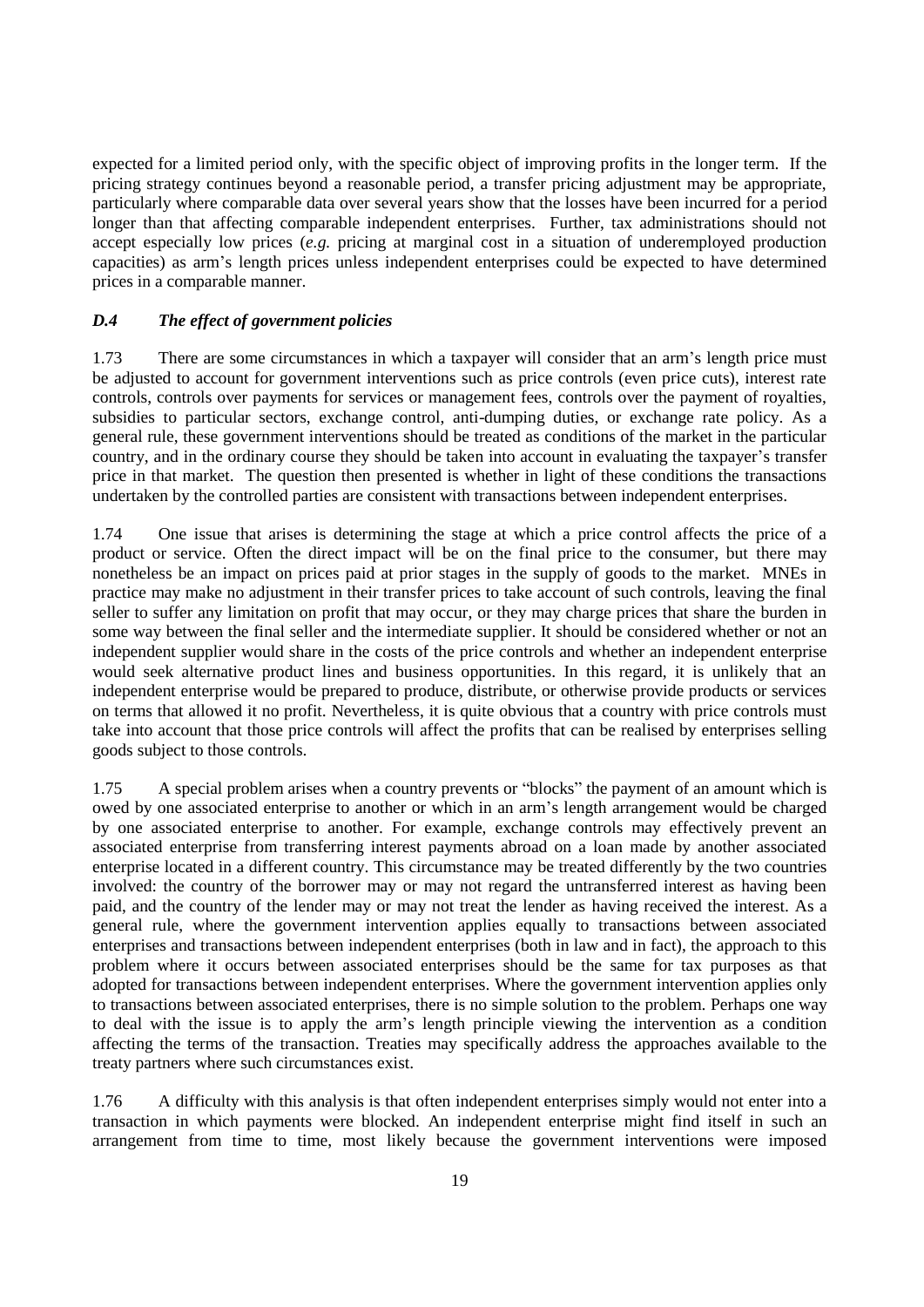subsequent to the time that the arrangement began. But it seems unlikely that an independent enterprise would willingly subject itself to a substantial risk of non-payment for products or services rendered by entering into an arrangement when severe government interventions already existed unless the profit projections or anticipated return from the independent enterprise's proposed business strategy are sufficient to yield it an acceptable rate of return notwithstanding the existence of the government intervention that may affect payment.

1.77 Because independent enterprises might not engage in a transaction subject to government interventions, it is unclear how the arm's length principle should apply. One possibility is to treat the payment as having been made between the associated enterprises, on the assumption that an independent enterprise in a similar circumstance would have insisted on payment by some other means. This approach would treat the party to whom the blocked payment is owed as performing a service for the MNE group. An alternative approach that may be available in some countries would be to defer both the income and the relevant expenses of the taxpayer. In other words, the party to whom this blocked payment was due would not be allowed to deduct expenses, such as additional financing costs, until the blocked payment was made. The concern of tax administrations in these situations is mainly their respective tax bases. If an associated enterprise claims a deduction in its tax computations for a blocked payment, then there should be corresponding income to the other party. In any case, a taxpayer should not be permitted to treat blocked payments due from an associated enterprise differently from blocked payments due from an independent enterprise.

## *D.5 Use of customs valuations*

1.78 The arm's length principle is applied, broadly speaking, by many customs administrations as a principle of comparison between the value attributable to goods imported by associated enterprises, which may be affected by the special relationship between them, and the value for similar goods imported by independent enterprises. Valuation methods for customs purposes however may not be aligned with the OECD's recognised transfer pricing methods. That being said, customs valuations may be useful to tax administrations in evaluating the arm's length character of a controlled transaction transfer price and vice versa. In particular, customs officials may have contemporaneous information regarding the transaction that could be relevant for transfer pricing purposes, especially if prepared by the taxpayer, while tax authorities may have transfer pricing documentation which provides detailed information on the circumstances of the transaction.

1.79 Taxpayers may have competing incentives in setting values for customs and tax purposes. In general, a taxpayer importing goods may be interested in setting a low price for the transaction for customs purposes so that the customs duty imposed will be low. (There could be similar considerations arising with respect to value added taxes, sales taxes, and excise taxes.) For tax purposes, however, a higher price paid for those same goods would increase the deductible costs in the importing country (although this would also increase the sales revenue of the seller in the country of export). Cooperation between income tax and customs administrations within a country in evaluating transfer prices is becoming more common and this should help to reduce the number of cases where customs valuations are found unacceptable for tax purposes or vice versa. Greater cooperation in the area of exchange of information would be particularly useful, and should not be difficult to achieve in countries that already have integrated administrations for income taxes and customs duties. Countries that have separate administrations may wish to consider modifying the exchange of information rules so that the information can flow more easily between the different administrations.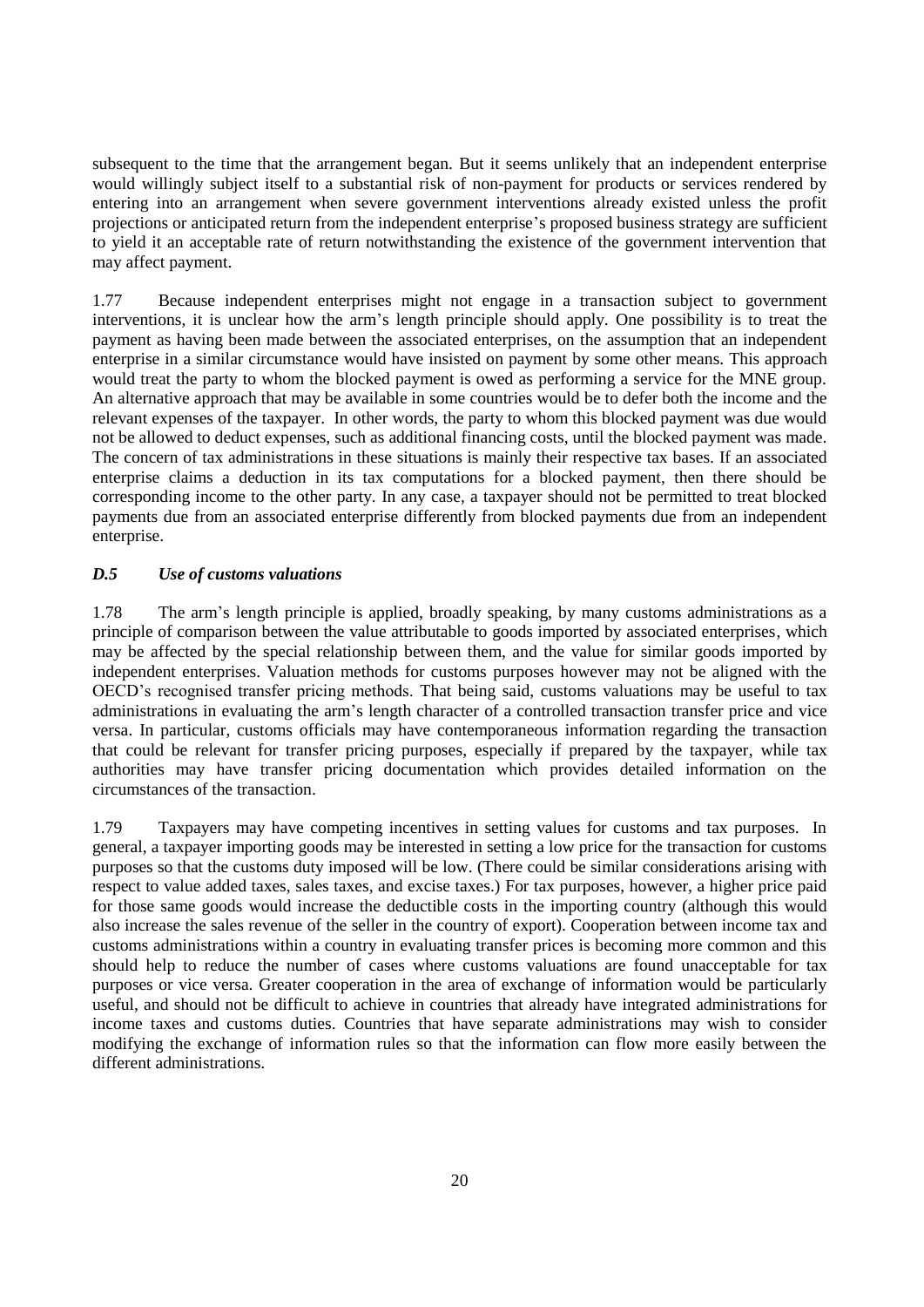## *Chapter II*

## **Transfer Pricing Methods**

## *Part I: Selection of the transfer pricing method*

## **A. Selection of the most appropriate transfer pricing method to the circumstances of the case**

2.1 Parts II and III of this chapter respectively describe "traditional transaction methods" and "transactional profit methods" that can be used to establish whether the conditions imposed in the commercial or financial relations between associated enterprises are consistent with the arm's length principle. Traditional transaction methods are the comparable uncontrolled price method or CUP method, the resale price method, and the cost plus method. Transactional profit methods are the transactional net margin method and the transactional profit split method.

2.2 The selection of a transfer pricing method always aims at finding the most appropriate method for a particular case. For this purpose, the selection process should take account of the respective strengths and weaknesses of the OECD recognised methods; the appropriateness of the method considered in view of the nature of the controlled transaction, determined in particular through a functional analysis; the availability of reliable information (in particular on uncontrolled comparables) needed to apply the selected method and/or other methods; and the degree of comparability between controlled and uncontrolled transactions, including the reliability of comparability adjustments that may be needed to eliminate material differences between them. No one method is suitable in every possible situation, nor is it necessary to prove that a particular method is not suitable under the circumstances.

2.3 Traditional transaction methods are regarded as the most direct means of establishing whether conditions in the commercial and financial relations between associated enterprises are arm's length. This is because any difference in the price of a controlled transaction from the price in a comparable uncontrolled transaction can normally be traced directly to the commercial and financial relations made or imposed between the enterprises, and the arm's length conditions can be established by directly substituting the price in the comparable uncontrolled transaction for the price of the controlled transaction. As a result, where, taking account of the criteria described at paragraph 2.2, a traditional transaction method and a transactional profit method can be applied in an equally reliable manner, the traditional transaction method is preferable to the transactional profit method. Moreover, where, taking account of the criteria described at paragraph 2.2, the comparable uncontrolled price method (CUP) and another transfer pricing method can be applied in an equally reliable manner, the CUP method is to be preferred. See paragraphs 2.13-2.20 for a discussion of the CUP method.

2.4 There are situations where transactional profit methods are found to be more appropriate than traditional transaction methods. For example, cases where each of the parties makes valuable and unique contributions in relation to the controlled transaction, or where the parties engage in highly integrated activities, may make a transactional profit split more appropriate than a one-sided method. As another example, where there is no or limited publicly available reliable gross margin information on third parties, traditional transaction methods might be difficult to apply in cases other than those where there are internal comparables, and a transactional profit method might be the most appropriate method in view of the availability of information.

2.5 However, it is not appropriate to apply a transactional profit method merely because data concerning uncontrolled transactions are difficult to obtain or incomplete in one or more respects. The same criteria listed in paragraph 2.2 that were used to reach the initial conclusion that none of the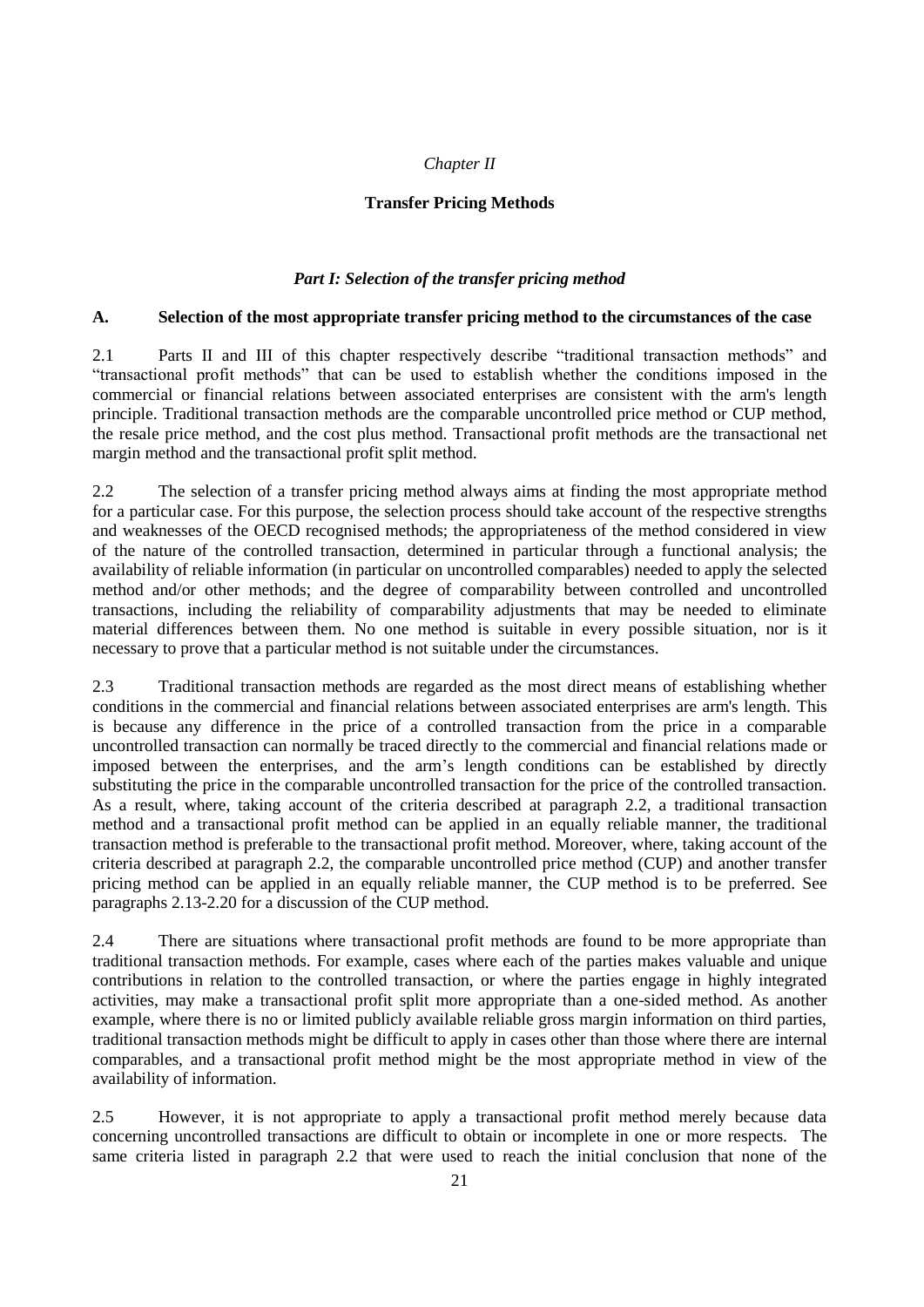traditional transactional methods could be reliably applied under the circumstances must be considered again in evaluating the reliability of the transactional profit method.

2.6 Methods that are based on profits can be accepted only insofar as they are compatible with Article 9 of the OECD Model Tax Convention, especially with regard to comparability. This is achieved by applying the methods in a manner that approximates arm's length pricing. The application of the arm's length principle is generally based on a comparison of the price, margin or profits from particular controlled transactions with the price, margin or profits from comparable transactions between independent enterprises. In the case of a transactional profit split method, it is based on an approximation of the division of profits that independent enterprises would have expected to realise from engaging in the transaction(s) (see paragraph 2.108).

2.7 In no case should transactional profit methods be used so as to result in over-taxing enterprises mainly because they make profits lower than the average, or in under-taxing enterprises that make higher than average profits. There is no justification under the arm's length principle for imposing additional tax on enterprises that are less successful than average or, conversely, for under-taxing enterprises that are more successful than average, when the reason for their success or lack thereof is attributable to commercial factors.

2.8 The guidance at paragraph 2.2 that the selection of a transfer pricing method always aims at finding the most appropriate method for each particular case does not mean that all the transfer pricing methods should be analysed in depth or tested in each case in arriving at the selection of the most appropriate method. As a matter of good practice, the selection of the most appropriate method and comparables should be evidenced and can be part of a typical search process as proposed at paragraph 3.4.

2.9 Moreover, MNE groups retain the freedom to apply methods not described in these Guidelines (hereafter "other methods") to establish prices provided those prices satisfy the arm's length principle in accordance with these Guidelines. Such other methods should however not be used in substitution for OECD-recognised methods where the latter are more appropriate to the facts and circumstances of the case. In cases where other methods are used, their selection should be supported by an explanation of why OECD-recognised methods were regarded as less appropriate or non-workable in the circumstances of the case and of the reason why the selected other method was regarded as providing a better solution. A taxpayer should maintain and be prepared to provide documentation regarding how its transfer prices were established. For a discussion of documentation, see Chapter V.

2.10 It is not possible to provide specific rules that will cover every case. Tax administrators should hesitate from making minor or marginal adjustments. In general, the parties should attempt to reach a reasonable accommodation keeping in mind the imprecision of the various methods and the preference for higher degrees of comparability and a more direct and closer relationship to the transaction. It should not be the case that useful information, such as might be drawn from uncontrolled transactions that are not identical to the controlled transactions, should be dismissed simply because some rigid standard of comparability is not fully met. Similarly, evidence from enterprises engaged in controlled transactions with associated enterprises may be useful in understanding the transaction under review or as a pointer to further investigation. Further, any method should be permitted where its application is agreeable to the members of the MNE group involved with the transaction or transactions to which the methodology applies and also to the tax administrations in the jurisdictions of all those members.

#### **B. Use of more than one method**

2.11 The arm's length principle does not require the application of more than one method for a given transaction (or set of transactions that are appropriately aggregated following the standard described at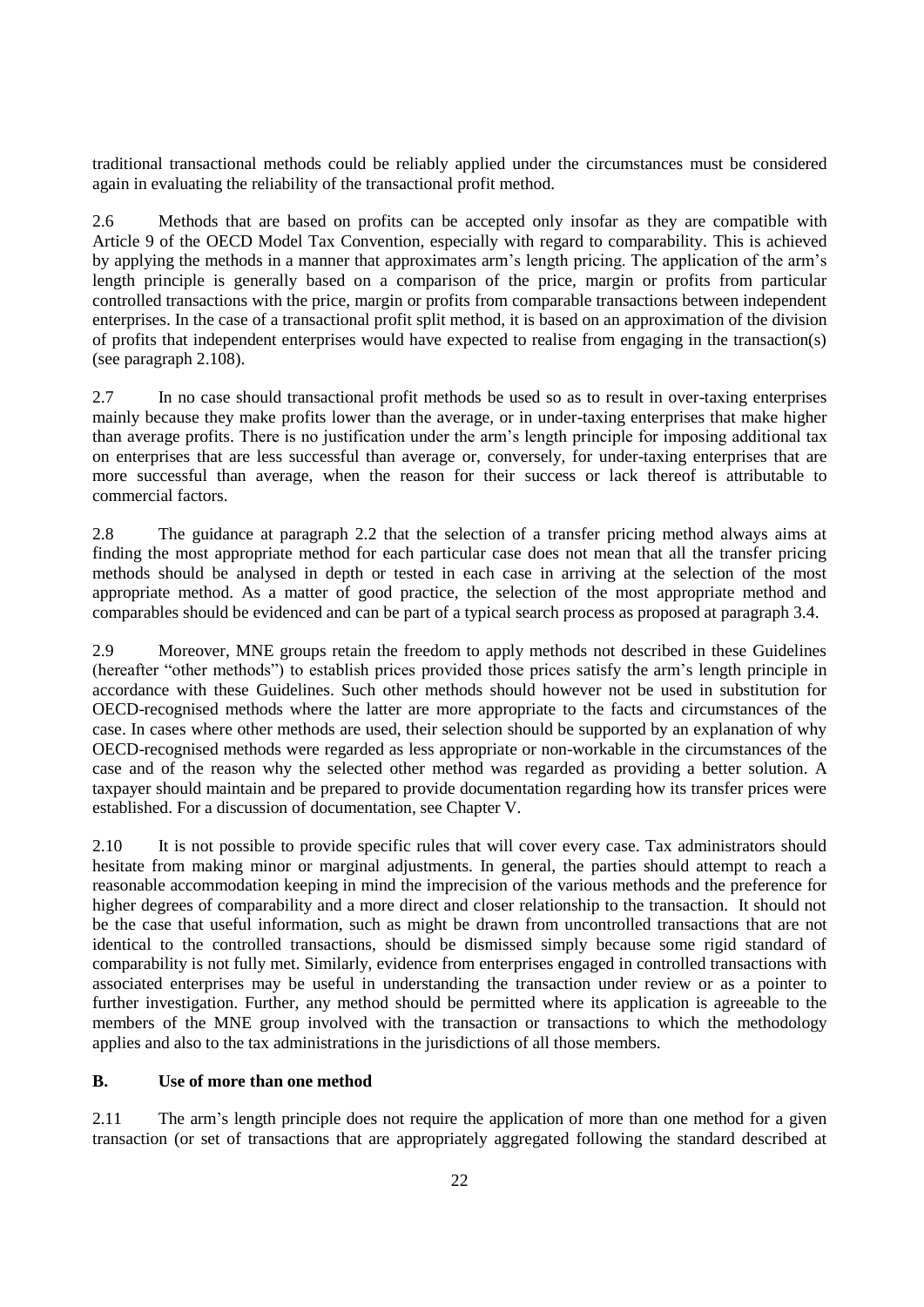paragraph 3.9), and in fact undue reliance on such an approach could create a significant burden for taxpayers. Thus, these Guidelines do not require either the tax examiner or taxpayer to perform analyses under more than one method. While in some cases the selection of a method may not be straightforward and more than one method may be initially considered, generally it will be possible to select one method that is apt to provide the best estimation of an arm's length price. However, for difficult cases, where no one approach is conclusive, a flexible approach would allow the evidence of various methods to be used in conjunction. In such cases, an attempt should be made to reach a conclusion consistent with the arm's length principle that is satisfactory from a practical viewpoint to all the parties involved, taking into account the facts and circumstances of the case, the mix of evidence available, and the relative reliability of the various methods under consideration*.* See paragraphs 3.58-3.59 for a discussion of cases where a range of figures results from the use of more than one method.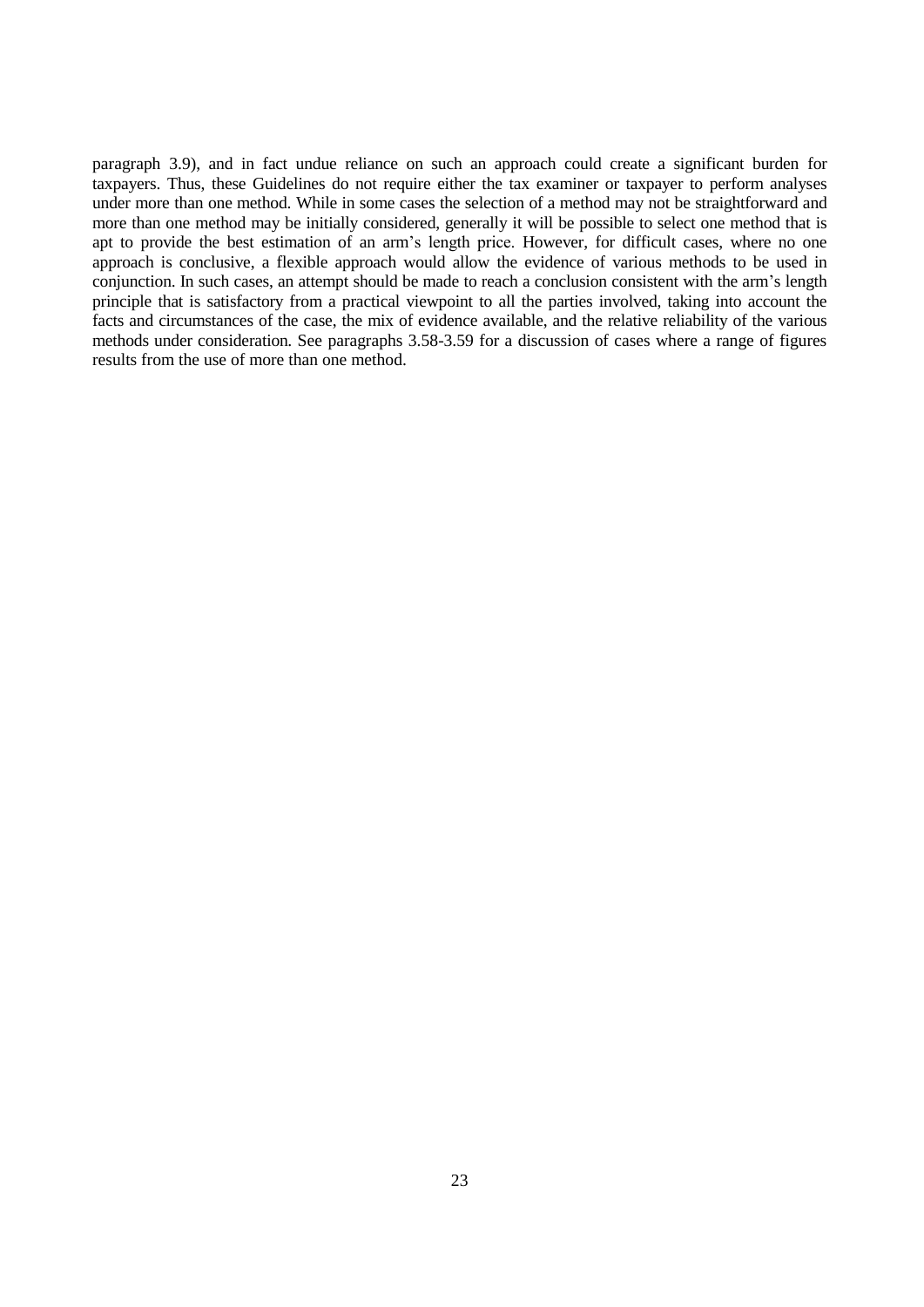## *Part II: Traditional transaction methods*

#### **A. Introduction**

2.12 This part provides a detailed description of traditional transaction methods that are used to apply the arm's length principle. These methods are the comparable uncontrolled price method or CUP method, the resale price method, and the cost plus method.

## **B. Comparable uncontrolled price method**

#### *B.1 In general*

2.13 The CUP method compares the price charged for property or services transferred in a controlled transaction to the price charged for property or services transferred in a comparable uncontrolled transaction in comparable circumstances. If there is any difference between the two prices, this may indicate that the conditions of the commercial and financial relations of the associated enterprises are not arm's length, and that the price in the uncontrolled transaction may need to be substituted for the price in the controlled transaction.

2.14 Following the principles in Chapter I, an uncontrolled transaction is comparable to a controlled transaction (*i.e.* it is a comparable uncontrolled transaction) for purposes of the CUP method if one of two conditions is met: a) none of the differences (if any) between the transactions being compared or between the enterprises undertaking those transactions could materially affect the price in the open market; or, b) reasonably accurate adjustments can be made to eliminate the material effects of such differences. Where it is possible to locate comparable uncontrolled transactions, the CUP method is the most direct and reliable way to apply the arm's length principle. Consequently, in such cases the CUP method is preferable over all other methods.

2.15 It may be difficult to find a transaction between independent enterprises that is similar enough to a controlled transaction such that no differences have a material effect on price. For example, a minor difference in the property transferred in the controlled and uncontrolled transactions could materially affect the price even though the nature of the business activities undertaken may be sufficiently similar to generate the same overall profit margin. When this is the case, some adjustments will be appropriate. As discussed below in paragraph 2.16, the extent and reliability of such adjustments will affect the relative reliability of the analysis under the CUP method.

2.16 In considering whether controlled and uncontrolled transactions are comparable, regard should be had to the effect on price of broader business functions other than just product comparability (*i.e.* factors relevant to determining comparability under Chapter I). Where differences exist between the controlled and uncontrolled transactions or between the enterprises undertaking those transactions, it may be difficult to determine reasonably accurate adjustments to eliminate the effect on price. The difficulties that arise in attempting to make reasonably accurate adjustments should not routinely preclude the possible application of the CUP method. Practical considerations dictate a more flexible approach to enable the CUP method to be used and to be supplemented as necessary by other appropriate methods, all of which should be evaluated according to their relative accuracy. Every effort should be made to adjust the data so that it may be used appropriately in a CUP method. As for any method, the relative reliability of the CUP method is affected by the degree of accuracy with which adjustments can be made to achieve comparability.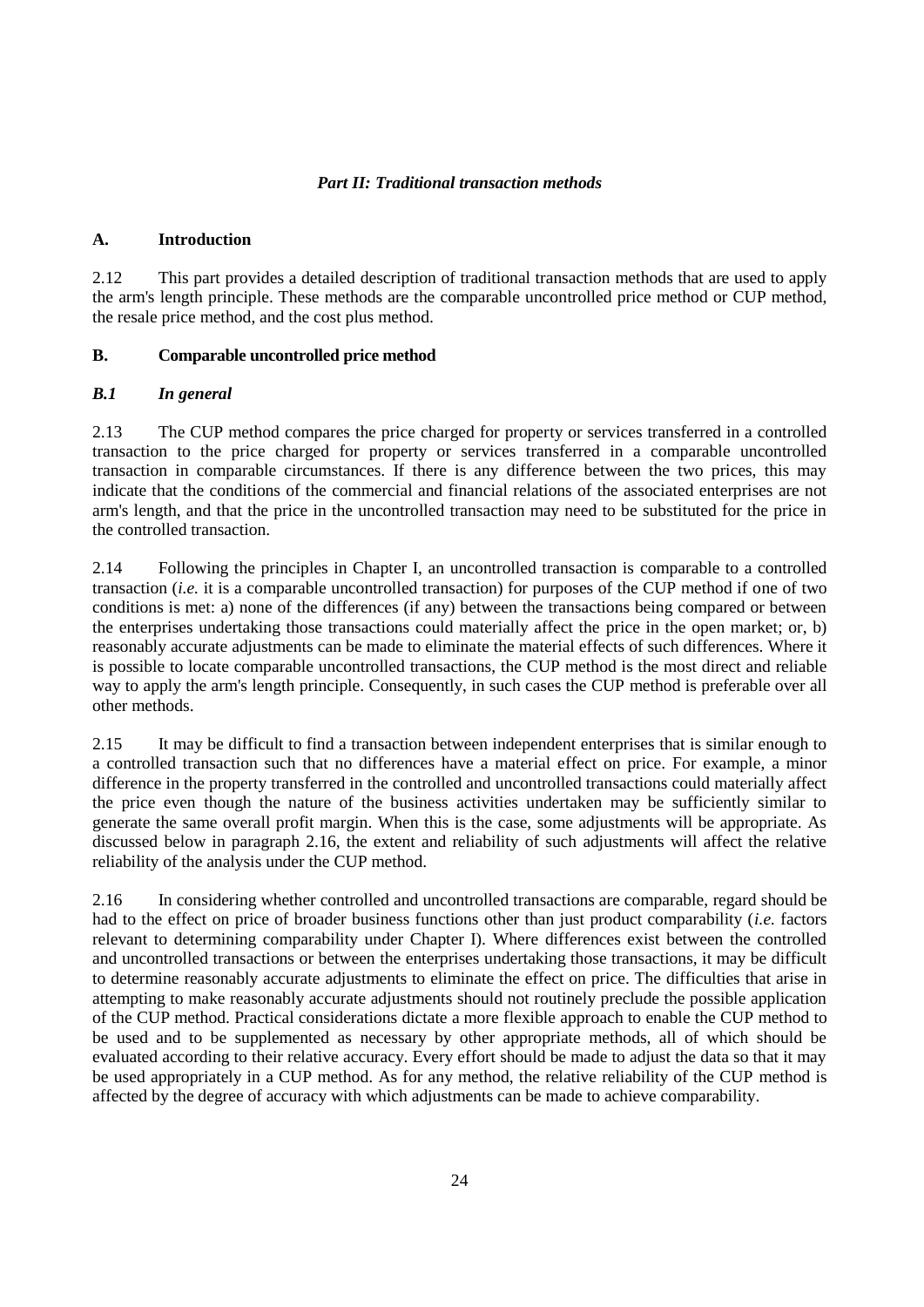## *B.2 Examples of the application of the CUP method*

2.17 The following examples illustrate the application of the CUP method, including situations where adjustments may need to be made to uncontrolled transactions to make them comparable uncontrolled transactions.

2.18 The CUP method is a particularly reliable method where an independent enterprise sells the same product as is sold between two associated enterprises. For example, an independent enterprise sells unbranded Colombian coffee beans of a similar type, quality, and quantity as those sold between two associated enterprises, assuming that the controlled and uncontrolled transactions occur at about the same time, at the same stage in the production/distribution chain, and under similar conditions. If the only available uncontrolled transaction involved unbranded Brazilian coffee beans, it would be appropriate to inquire whether the difference in the coffee beans has a material effect on the price. For example, it could be asked whether the source of coffee beans commands a premium or requires a discount generally in the open market. Such information may be obtainable from commodity markets or may be deduced from dealer prices. If this difference does have a material effect on price, some adjustments would be appropriate. If a reasonably accurate adjustment cannot be made, the reliability of the CUP method would be reduced, and it might be necessary to select another less direct method instead.

2.19 One illustrative case where adjustments may be required is where the circumstances surrounding controlled and uncontrolled sales are identical, except for the fact that the controlled sales price is a delivered price and the uncontrolled sales are made f.o.b. factory. The differences in terms of transportation and insurance generally have a definite and reasonably ascertainable effect on price. Therefore, to determine the uncontrolled sales price, adjustment should be made to the price for the difference in delivery terms.

2.20 As another example, assume a taxpayer sells 1,000 tons of a product for \$80 per ton to an associated enterprise in its MNE group, and at the same time sells 500 tons of the same product for \$100 per ton to an independent enterprise. This case requires an evaluation of whether the different volumes should result in an adjustment of the transfer price. The relevant market should be researched by analysing transactions in similar products to determine typical volume discounts.

## **C. Resale price method**

## *C.1 In general*

2.21 The resale price method begins with the price at which a product that has been purchased from an associated enterprise is resold to an independent enterprise. This price (the resale price) is then reduced by an appropriate gross margin on this price (the "resale price margin") representing the amount out of which the reseller would seek to cover its selling and other operating expenses and, in the light of the functions performed (taking into account assets used and risks assumed), make an appropriate profit. What is left after subtracting the gross margin can be regarded, after adjustment for other costs associated with the purchase of the product (*e.g.* customs duties), as an arm's length price for the original transfer of property between the associated enterprises. This method is probably most useful where it is applied to marketing operations.

2.22 The resale price margin of the reseller in the controlled transaction may be determined by reference to the resale price margin that the same reseller earns on items purchased and sold in comparable uncontrolled transactions ("internal comparable"). Also, the resale price margin earned by an independent enterprise in comparable uncontrolled transactions may serve as a guide ("external comparable"). Where the reseller is carrying on a general brokerage business, the resale price margin may be related to a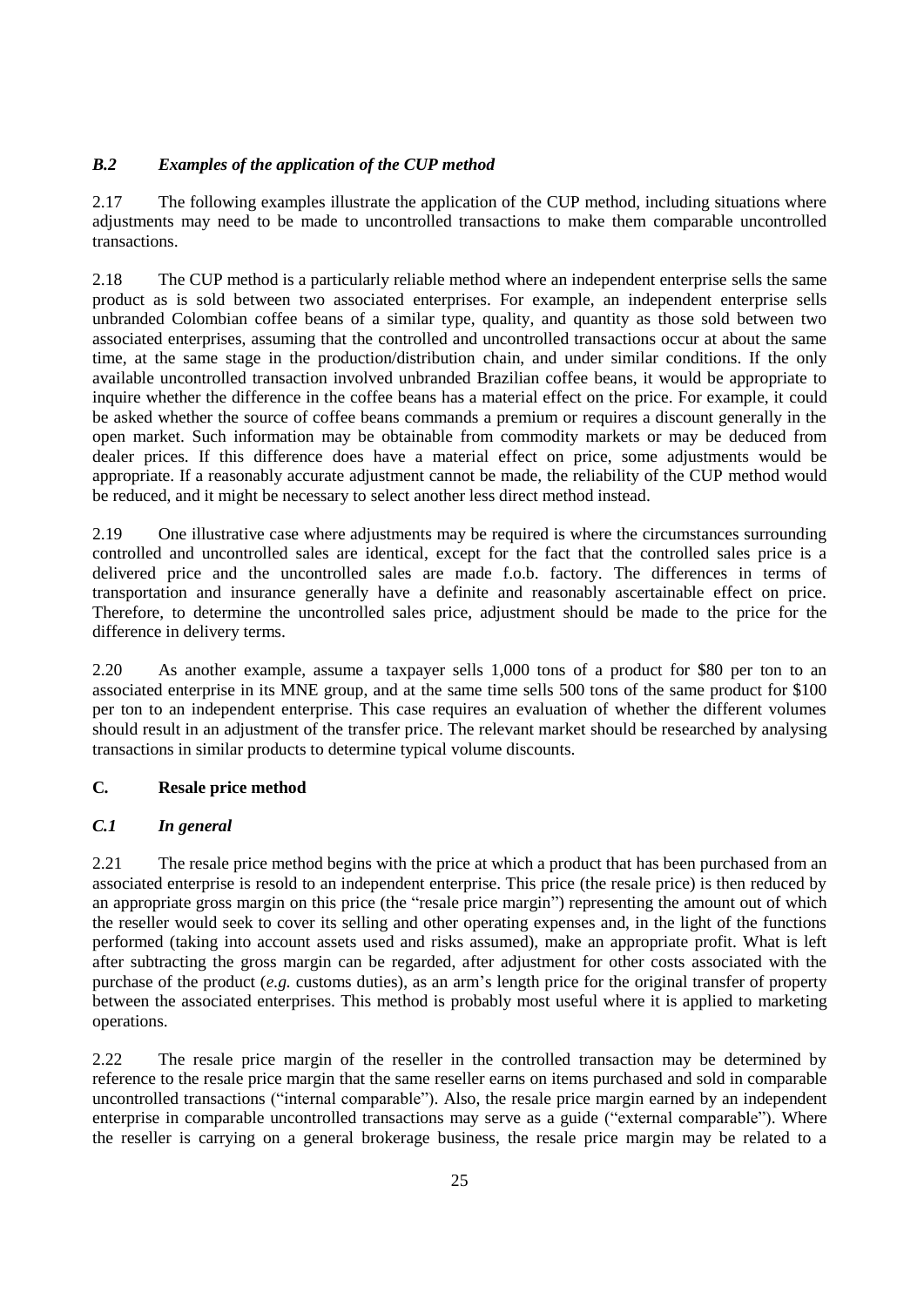brokerage fee, which is usually calculated as a percentage of the sales price of the product sold. The determination of the resale price margin in such a case should take into account whether the broker is acting as an agent or a principal.

2.23 Following the principles in Chapter I, an uncontrolled transaction is comparable to a controlled transaction (*i.e.* it is a comparable uncontrolled transaction) for purposes of the resale price method if one of two conditions is met: a) none of the differences (if any) between the transactions being compared or between the enterprises undertaking those transactions could materially affect the resale price margin in the open market; or, b) reasonably accurate adjustments can be made to eliminate the material effects of such differences. In making comparisons for purposes of the resale price method, fewer adjustments are normally needed to account for product differences than under the CUP method, because minor product differences are less likely to have as material an effect on profit margins as they do on price.

2.24 In a market economy, the compensation for performing similar functions would tend to be equalized across different activities. In contrast, prices for different products would tend to equalize only to the extent that those products were substitutes for one another. Because gross profit margins represent gross compensation, after the cost of sales for specific functions performed (taking into account assets used and risks assumed), product differences are less significant. For example, the facts may indicate that a distribution company performs the same functions (taking into account assets used and risks assumed) selling toasters as it would selling blenders, and hence in a market economy there should be a similar level of compensation for the two activities. However, consumers would not consider toasters and blenders to be particularly close substitutes, and hence there would be no reason to expect their prices to be the same.

2.25 Although broader product differences can be allowed in the resale price method, the property transferred in the controlled transaction must still be compared to that being transferred in the uncontrolled transaction. Broader differences are more likely to be reflected in differences in functions performed between the parties to the controlled and uncontrolled transactions. While less product comparability may be required in using the resale price method, it remains the case that closer comparability of products will produce a better result. For example, where there is a valuable or unique intangible involved in the transaction, product similarity may assume greater importance and particular attention should be paid to it to ensure that the comparison is valid.

2.26 It may be appropriate to give more weight to other attributes of comparability discussed in Chapter I (*i.e.* functions performed, economic circumstances, etc.) when the profit margin relates primarily to those other attributes and only secondarily to the particular product being transferred. This circumstance will usually exist where the profit margin is determined for an associated enterprise that has not used unique assets (such as valuable, unique intangibles) to add significant value to the product being transferred. Thus, where uncontrolled and controlled transactions are comparable in all characteristics other than the product itself, the resale price method might produce a more reliable measure of arm's length conditions than the CUP method, unless reasonably accurate adjustments could be made to account for differences in the products transferred. The same point is true for the cost plus method, discussed below.

2.27 When the resale price margin used is that of an independent enterprise in a comparable transaction, the reliability of the resale price method may be affected if there are material differences in the ways the associated enterprises and independent enterprises carry out their businesses. Such differences could include those that affect the level of costs taken into account (*e.g.* the differences could include the effect of management efficiency on levels and ranges of inventory maintenance), which may well have an impact on the profitability of an enterprise but which may not necessarily affect the price at which it buys or sells its goods or services in the open market. These types of characteristics should be analyzed in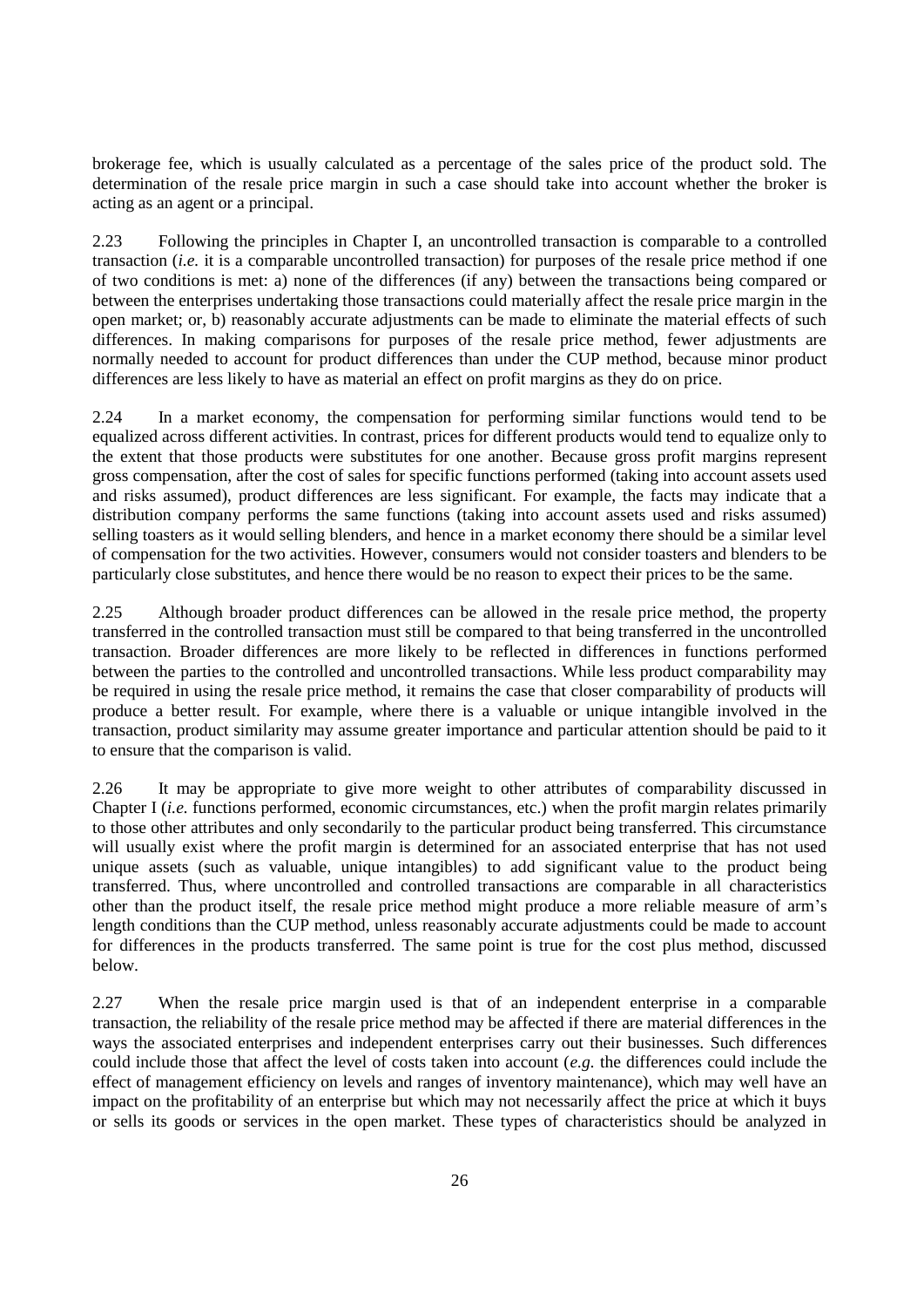determining whether an uncontrolled transaction is comparable for purposes of applying the resale price method.

2.28 The resale price method also depends on comparability of functions performed (taking into account assets used and risks assumed). It may become less reliable when there are differences between the controlled and uncontrolled transactions and the parties to the transactions, and those differences have a material effect on the attribute being used to measure arm's length conditions, in this case the resale price margin realised. Where there are material differences that affect the gross margins earned in the controlled and uncontrolled transactions (*e.g.* in the nature of the functions performed by the parties to the transactions), adjustments should be made to account for such differences. The extent and reliability of those adjustments will affect the relative reliability of the analysis under the resale price method in any particular case.

2.29 An appropriate resale price margin is easiest to determine where the reseller does not add substantially to the value of the product. In contrast, it may be more difficult to use the resale price method to arrive at an arm's length price where, before resale, the goods are further processed or incorporated into a more complicated product so that their identity is lost or transformed (*e.g.* where components are joined together in finished or semi-finished goods). Another example where the resale price margin requires particular care is where the reseller contributes substantially to the creation or maintenance of intangible property associated with the product (*e.g.* trademarks or trade names) which are owned by an associated enterprise. In such cases, the contribution of the goods originally transferred to the value of the final product cannot be easily evaluated.

2.30 A resale price margin is more accurate where it is realised within a short time of the reseller's purchase of the goods. The more time that elapses between the original purchase and resale the more likely it is that other factors – changes in the market, in rates of exchange, in costs, etc. – will need to be taken into account in any comparison.

2.31 It should be expected that the amount of the resale price margin will be influenced by the level of activities performed by the reseller. This level of activities can range widely from the case where the reseller performs only minimal services as a forwarding agent to the case where the reseller takes on the full risk of ownership together with the full responsibility for and the risks involved in advertising, marketing, distributing and guaranteeing the goods, financing stocks, and other connected services. If the reseller in the controlled transaction does not carry on a substantial commercial activity but only transfers the goods to a third party, the resale price margin could, in light of the functions performed, be a small one. The resale price margin could be higher where it can be demonstrated that the reseller has some special expertise in the marketing of such goods, in effect bears special risks, or contributes substantially to the creation or maintenance of intangible property associated with the product. However, the level of activity performed by the reseller, whether minimal or substantial, would need to be well supported by relevant evidence. This would include justification for marketing expenditures that might be considered unreasonably high; for example, when part or most of the promotional expenditure was clearly incurred as a service performed in favour of the legal owner of the trademark. In such a case the cost plus method may well supplement the resale price method.

2.32 Where the reseller is clearly carrying on a substantial commercial activity in addition to the resale activity itself, then a reasonably substantial resale price margin might be expected. If the reseller in its activities employs valuable and possibly unique assets (*e.g.* intangible property of the reseller, such as its marketing organisation), it may be inappropriate to evaluate the arm's length conditions in the controlled transaction using an unadjusted resale price margin derived from uncontrolled transactions in which the uncontrolled reseller does not employ similar assets. If the reseller possesses valuable marketing intangibles, the resale price margin in the uncontrolled transaction may underestimate the profit to which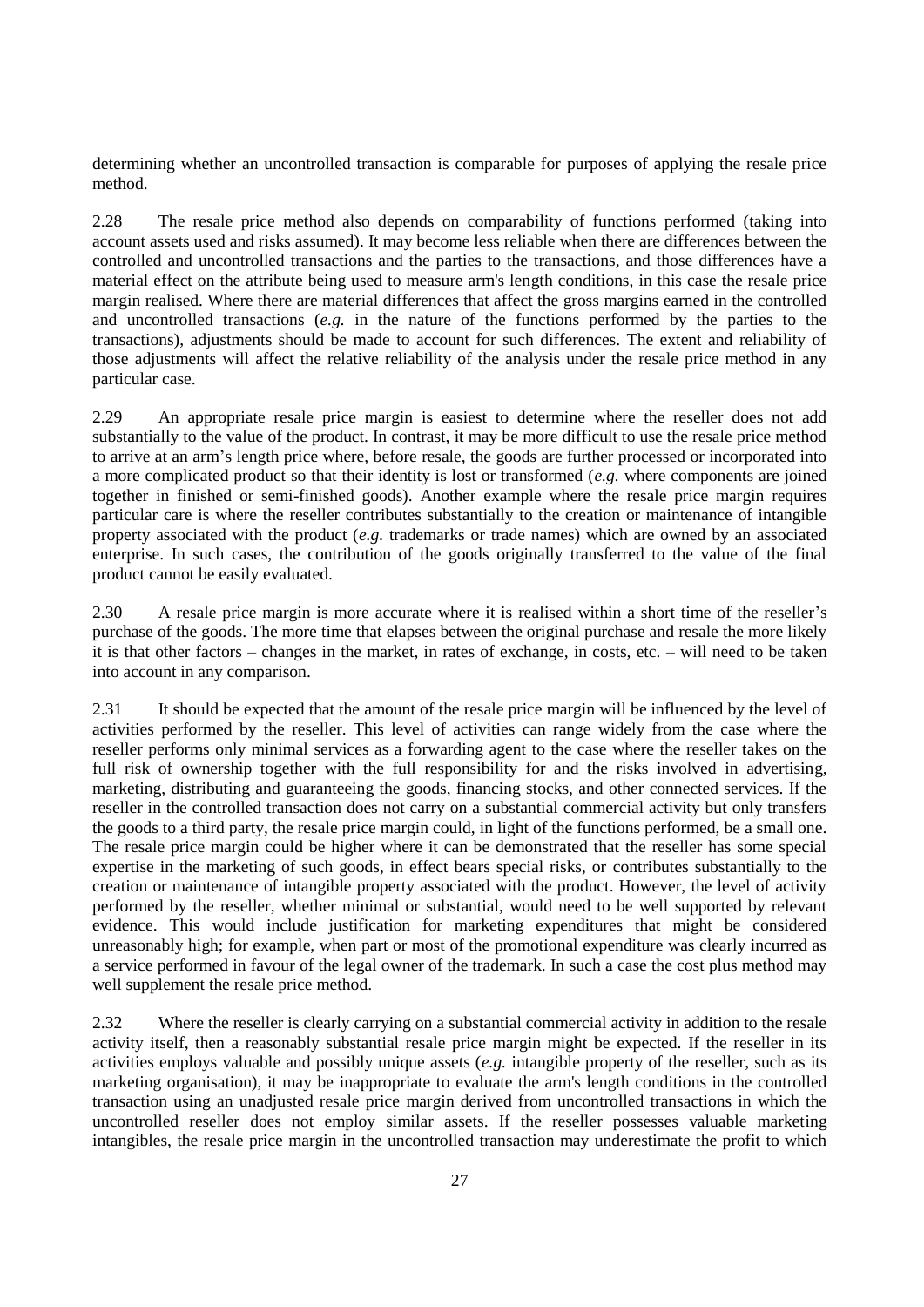the reseller in the controlled transaction is entitled, unless the comparable uncontrolled transaction involves the same reseller or a reseller with similarly valuable marketing intangibles.

2.33 In a case where there is a chain of distribution of goods through an intermediate company, it may be relevant for tax administrations to look not only at the resale price of goods that have been purchased from the intermediate company but also at the price that such company pays to its own supplier and the functions that the intermediate company undertakes. There could well be practical difficulties in obtaining this information and the true function of the intermediate company may be difficult to determine. If it cannot be demonstrated that the intermediate company either bears a real risk or performs an economic function in the chain that has increased the value of the goods, then any element in the price that is claimed to be attributable to the activities of the intermediate company would reasonably be attributed elsewhere in the MNE group, because independent enterprises would not normally have allowed such a company to share in the profits of the transaction.

2.34 The resale price margin should also be expected to vary according to whether the reseller has the exclusive right to resell the goods. Arrangements of this kind are found in transactions between independent enterprises and may influence the margin. Thus, this type of exclusive right should be taken into account in any comparison. The value to be attributed to such an exclusive right will depend to some extent upon its geographical scope and the existence and relative competitiveness of possible substitute goods. The arrangement may be valuable to both the supplier and the reseller in an arm's length transaction. For instance, it may stimulate the reseller to greater efforts to sell the supplier's particular line of goods. On the other hand, such an arrangement may provide the reseller with a kind of monopoly with the result that the reseller possibly can realize a substantial turn over without great effort. Accordingly, the effect of this factor upon the appropriate resale price margin must be examined with care in each case.

2.35 Where the accounting practices differ from the controlled transaction to the uncontrolled transaction, appropriate adjustments should be made to the data used in calculating the resale price margin in order to ensure that the same types of costs are used in each case to arrive at the gross margin. For example, costs of R&D may be reflected in operating expenses or in costs of sales. The respective gross margins would not be comparable without appropriate adjustments.

## *C.2 Examples of the application of the resale price method*

2.36 Assume that there are two distributors selling the same product in the same market under the same brand name. Distributor A offers a warranty; Distributor B offers none. Distributor A is not including the warranty as part of a pricing strategy and so sells its product at a higher price resulting in a higher gross profit margin (if the costs of servicing the warranty are not taken into account) than that of Distributor B, which sells at a lower price. The two margins are not comparable until a reasonably accurate adjustment is made to account for that difference.

2.37 Assume that a warranty is offered with respect to all products so that the downstream price is uniform. Distributor C performs the warranty function but is, in fact, compensated by the supplier through a lower price. Distributor D does not perform the warranty function which is performed by the supplier (products are sent back to the factory). However, Distributor D's supplier charges D a higher price than is charged to Distributor C. If Distributor C accounts for the cost of performing the warranty function as a cost of goods sold, then the adjustment in the gross profit margins for the differences is automatic. However, if the warranty expenses are accounted for as operating expenses, there is a distortion in the margins which must be corrected. The reasoning in this case would be that, if D performed the warranty itself, its supplier would reduce the transfer price, and therefore, D's gross profit margin would be greater.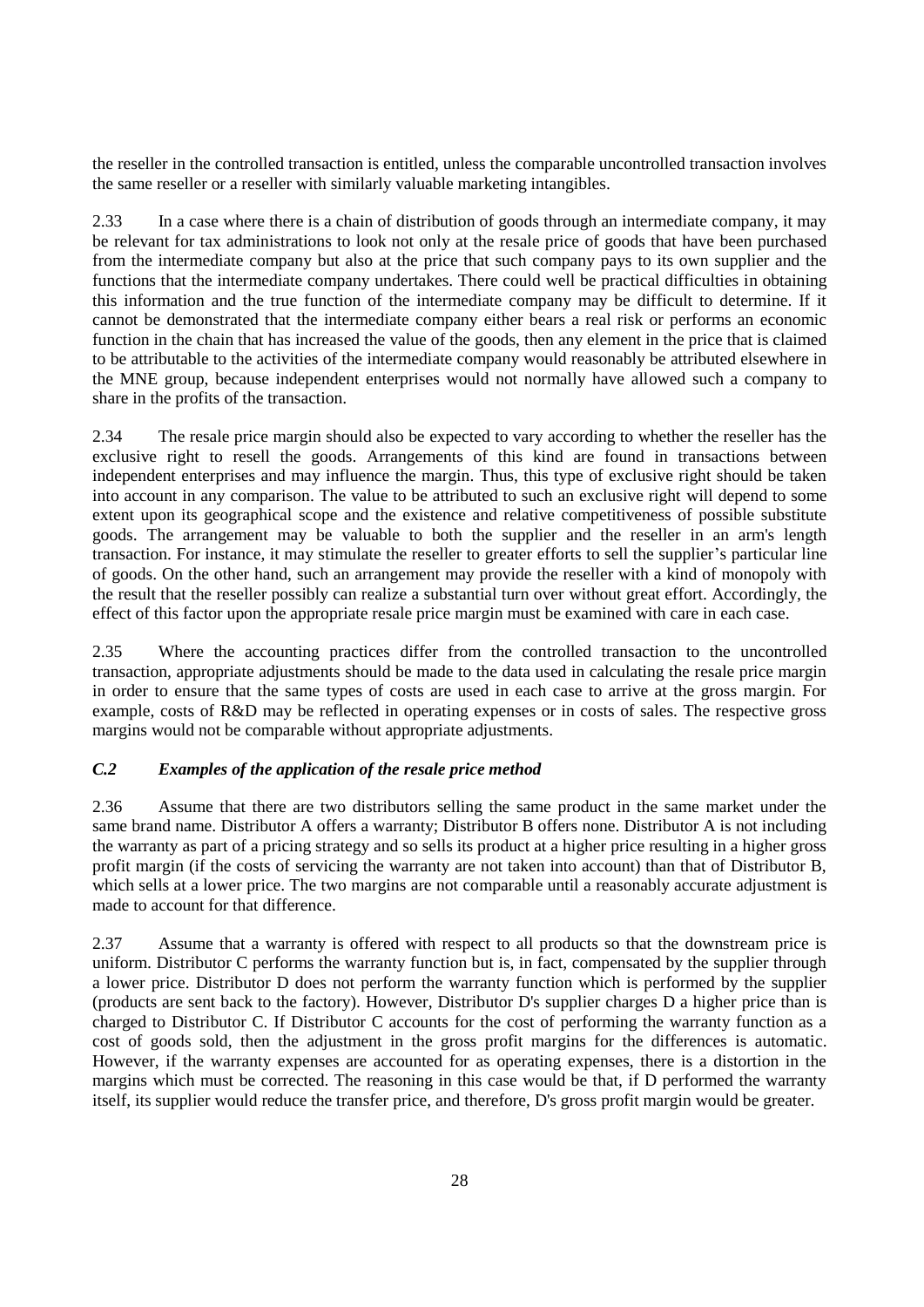2.38 A company sells a product through independent distributors in five countries in which it has no subsidiaries. The distributors simply market the product and do not perform any additional work. In one country, the company has set up a subsidiary. Because this particular market is of strategic importance, the company requires its subsidiary to sell only its product and to perform technical applications for the customers. Even if all other facts and circumstances are similar, if the margins are derived from independent enterprises that do not have exclusive sales arrangements or perform technical applications like those undertaken by the subsidiary, it is necessary to consider whether any adjustments must be made to achieve comparability.

#### **D. Cost plus method**

#### *D.1 In general*

2.39 The cost plus method begins with the costs incurred by the supplier of property (or services) in a controlled transaction for property transferred or services provided to an associated purchaser. An appropriate cost plus mark up is then added to this cost, to make an appropriate profit in light of the functions performed and the market conditions. What is arrived at after adding the cost plus mark up to the above costs may be regarded as an arm's length price of the original controlled transaction. This method probably is most useful where semi finished goods are sold between associated parties, where associated parties have concluded joint facility agreements or long-term buy-and-supply arrangements, or where the controlled transaction is the provision of services.

2.40 The cost plus mark up of the supplier in the controlled transaction should ideally be established by reference to the cost plus mark up that the same supplier earns in comparable uncontrolled transactions ("internal comparable"). In addition, the cost plus mark up that would have been earned in comparable transactions by an independent enterprise may serve as a guide ("external comparable").

2.41 Following the principles in Chapter I, an uncontrolled transaction is comparable to a controlled transaction (*i.e.* it is a comparable uncontrolled transaction) for purposes of the cost plus method if one of two conditions is met: a) none of the differences (if any) between the transactions being compared or between the enterprises undertaking those transactions materially affect the cost plus mark up in the open market; or, b) reasonably accurate adjustments can be made to eliminate the material effects of such differences. In determining whether a transaction is a comparable uncontrolled transaction for the purposes of the cost plus method, the same principles apply as described in paragraphs 2.23-2.28 for the resale price method. Thus, fewer adjustments may be necessary to account for product differences under the cost plus method than the CUP method, and it may be appropriate to give more weight to other factors of comparability described in Chapter I, some of which may have a more significant effect on the cost plus mark up than they do on price. As under the resale price method (see paragraph 2.28), where there are differences that materially affect the cost plus mark ups earned in the controlled and uncontrolled transactions (for example in the nature of the functions performed by the parties to the transactions), reasonably accurate adjustments should be made to account for such differences. The extent and reliability of those adjustments will affect the relative reliability of the analysis under the cost plus method in particular cases.

2.42 For example, assume that Company A manufactures and sells toasters to a distributor that is an associated enterprise, that Company B manufactures and sells irons to a distributor that is an independent enterprise, and that the profit margins on the manufacture of basic toasters and irons are generally the same in the small household appliance industry. (The use of the cost plus method here presumes that there are no highly similar independent toaster manufacturers). If the cost plus method were being applied, the mark ups being compared in the controlled and uncontrolled transactions would be the difference between the selling price by the manufacturer to the distributor and the costs of manufacturing the product, divided by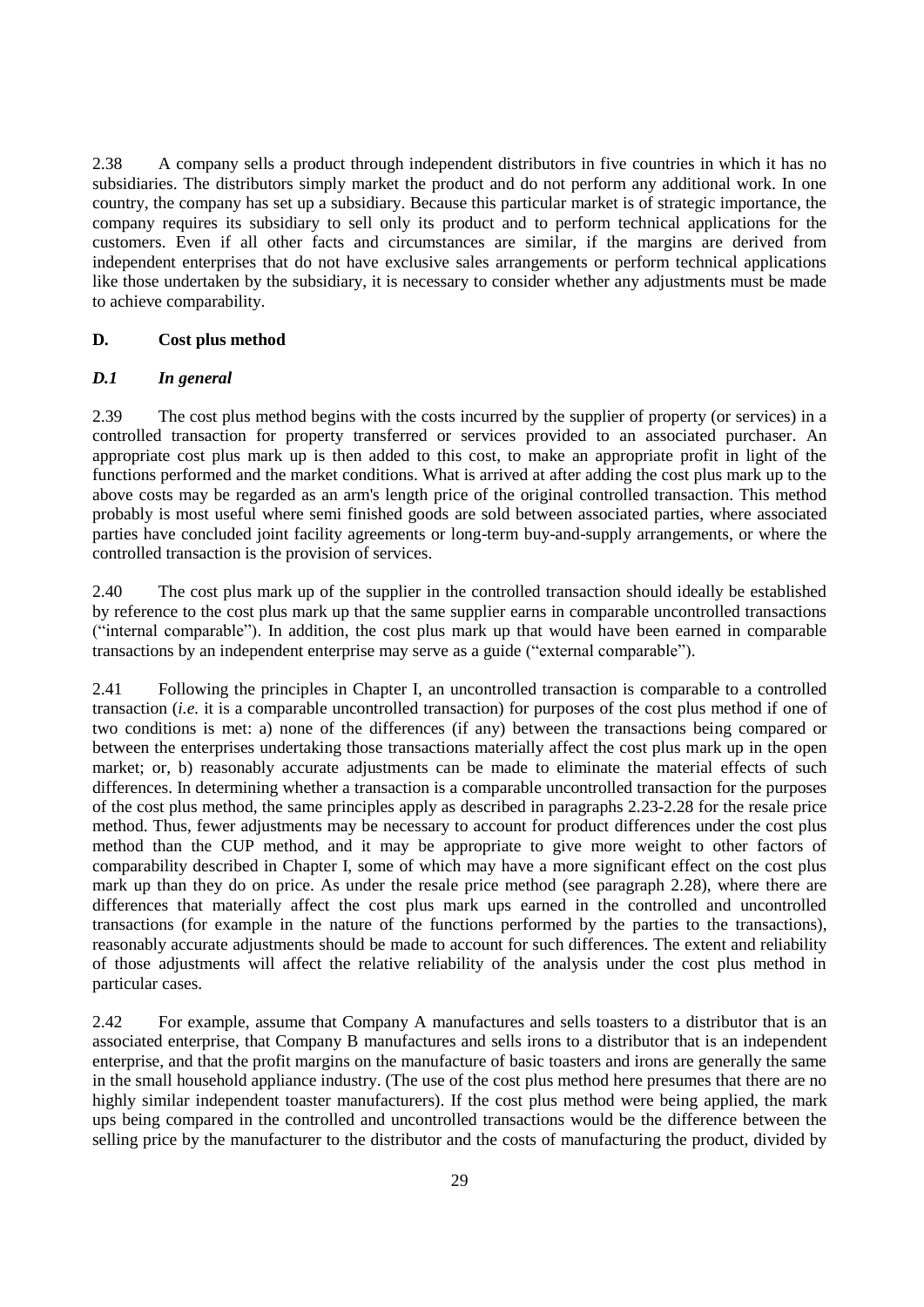the costs of manufacturing the product. However, Company A may be much more efficient in its manufacturing processes than Company B thereby enabling it to have lower costs. As a result, even if Company A were making irons instead of toasters and charging the same price as Company B is charging for irons (*i.e.* no special condition were to exist), it would be appropriate for Company A's profit level to be higher than that of Company B. Thus, unless it is possible to adjust for the effect of this difference on the profit, the application of the cost plus method would not be wholly reliable in this context.

2.43 The cost plus method presents some difficulties in proper application, particularly in the determination of costs. Although it is true that an enterprise must cover its costs over a period of time to remain in business, those costs may not be the determinant of the appropriate profit in a specific case for any one year. While in many cases companies are driven by competition to scale down prices by reference to the cost of creating the relevant goods or providing the relevant service, there are other circumstances where there is no discernible link between the level of costs incurred and a market price (*e.g.* where a valuable discovery has been made and the owner has incurred only small research costs in making it).

2.44 In addition, when applying the cost plus method one should pay attention to apply a comparable mark up to a comparable cost basis. For instance, if the supplier to which reference is made in applying the cost plus method in carrying out its activities employs leased business assets, the cost basis might not be comparable without adjustment if the supplier in the controlled transaction owns its business assets. The cost plus method relies upon a comparison of the mark up on costs achieved in a controlled transaction and the mark up on costs achieved in one or more comparable uncontrolled transactions. Therefore, differences between the controlled and uncontrolled transactions that have an effect on the size of the mark up must be analyzed to determine what adjustments should be made to the uncontrolled transactions' respective mark up.

2.45 For this purpose, it is particularly important to consider differences in the level and types of expenses – operating expenses and non-operating expenses including financing expenditures – associated with functions performed and risks assumed by the parties or transactions being compared. Consideration of these differences may indicate the following:

- a) If expenses reflect a functional difference (taking into account assets used and risks assumed) which has not been taken into account in applying the method, an adjustment to the cost plus mark up may be required.
- b) If the expenses reflect additional functions that are distinct from the activities tested by the method, separate compensation for those functions may need to be determined. Such functions may for example amount to the provision of services for which an appropriate reward may be determined. Similarly, expenses that are the result of capital structures reflecting non-arm's length arrangements may require separate adjustment.
- c) If differences in the expenses of the parties being compared merely reflect efficiencies or inefficiencies of the enterprises, as would normally be the case for supervisory, general, and administrative expenses, then no adjustment to the gross margin may be appropriate.

In any of the above circumstances it may be appropriate to supplement the cost plus and resale price methods by considering the results obtained from applying other methods (see paragraph 2.11).

2.46 Another important aspect of comparability is accounting consistency. Where the accounting practices differ in the controlled transaction and the uncontrolled transaction, appropriate adjustments should be made to the data used to ensure that the same type of costs are used in each case to ensure consistency. The gross profit mark ups must be measured consistently between the associated enterprise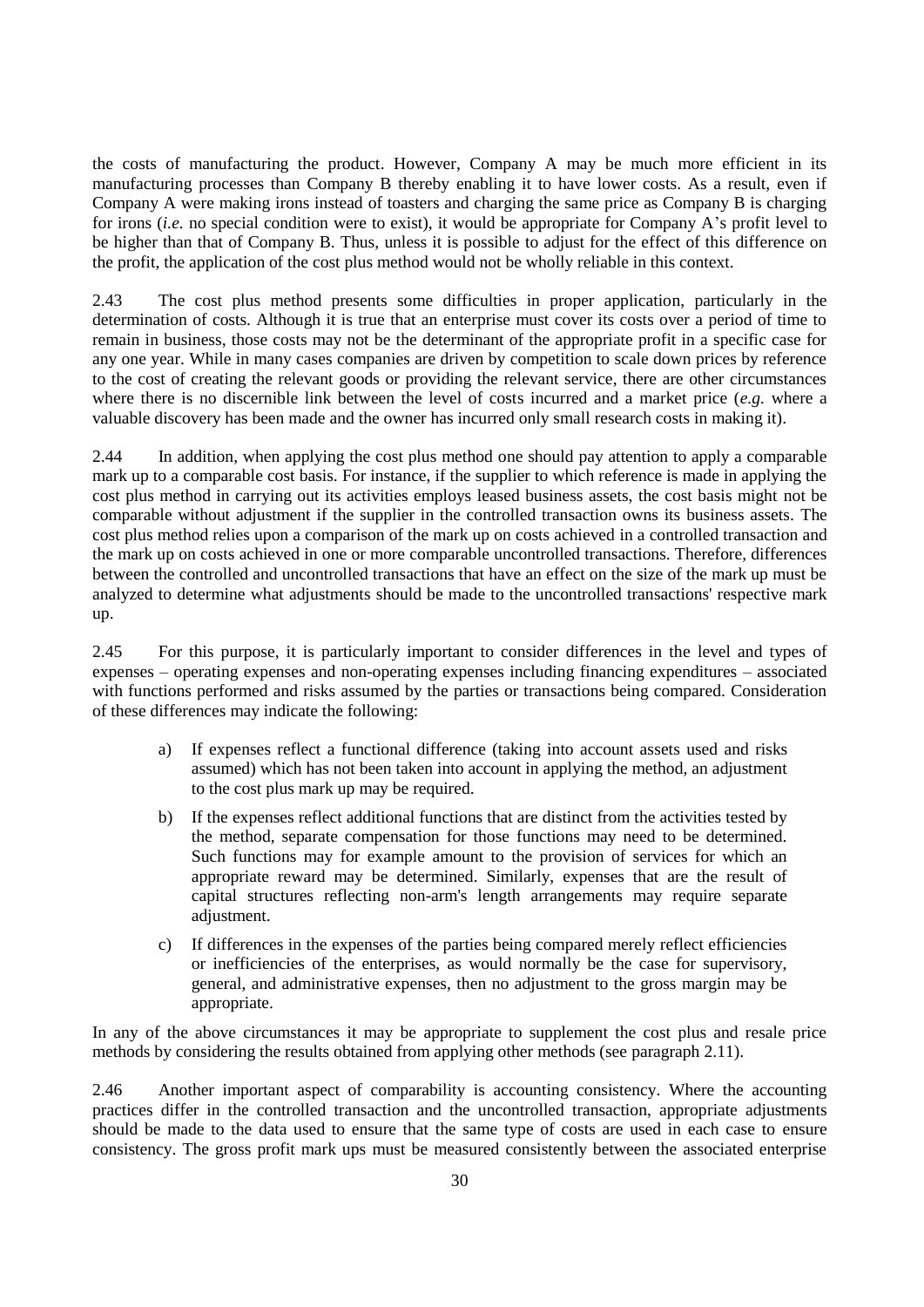and the independent enterprise. In addition, there may be differences across enterprises in the treatment of costs that affect gross profit mark ups that would need to be accounted for in order to achieve reliable comparability. In some cases it may be necessary to take into account certain operating expenses in order to achieve consistency and comparability; in these circumstances the cost plus method starts to approach a net rather than gross profit analysis. To the extent that the analysis takes into account operating expenses, its reliability may be adversely affected for the reasons set forth in paragraphs 2.64-2.67. Thus, the safeguards described in paragraphs 2.68-2.75 may be relevant in assessing the reliability of such analyses.

2.47 While precise accounting standards and terms may vary, in general the costs and expenses of an enterprise are understood to be divisible into three broad categories. First, there are the direct costs of producing a product or service, such as the cost of raw materials. Second, there are indirect costs of production, which although closely related to the production process may be common to several products or services (*e.g.* the costs of a repair department that services equipment used to produce different products). Finally, there are the operating expenses of the enterprise as a whole, such as supervisory, general, and administrative expenses.

2.48 The distinction between gross and net profit analyses may be understood in the following terms. In general, the cost plus method will use mark ups computed after direct and indirect costs of production, while a net profit method will use profits computed after operating expenses of the enterprise as well. It must be recognised that because of the variations in practice among countries, it is difficult to draw any precise lines between the three categories described above. Thus, for example, an application of the cost plus method may in a particular case include the consideration of some expenses that might be considered operating expenses, as discussed in paragraph 2.46. Nevertheless, the problems in delineating with mathematical precision the boundaries of the three categories described above do not alter the basic practical distinction between the gross and net profit approaches.

2.49 In principle historical costs should be attributed to individual units of production, although admittedly the cost plus method may over-emphasize historical costs. Some costs, for example costs of materials, labour, and transport will vary over a period and in such a case it may be appropriate to average the costs over the period. Averaging also may be appropriate across product groups or over a particular line of production. Further, averaging may be appropriate with respect to the costs of fixed assets where the production or processing of different products is carried on simultaneously and the volume of activity fluctuates. Costs such as replacement costs and marginal costs also may need to be considered where these can be measured and they result in a more accurate estimate of the appropriate profit.

2.50 The costs that may be considered in applying the cost plus method are limited to those of the supplier of goods or services. This limitation may raise a problem of how to allocate some costs between suppliers and purchasers. There is a possibility that some costs will be borne by the purchaser in order to diminish the supplier's cost base on which the mark up will be calculated. In practice, this may be achieved by not allocating to the supplier an appropriate share of overheads and other costs borne by the purchaser (often the parent company) for the benefit of the supplier (often a subsidiary). The allocation should be undertaken based on an analysis of functions performed (taking into account assets used and risks assumed) by the respective parties as provided in Chapter I. A related problem is how overhead costs should be apportioned, whether by reference to turnover, number or cost of employees, or some other criterion. The issue of cost allocation is also discussed in Chapter VIII on cost contribution arrangements.

2.51 In some cases, there may be a basis for using only variable or incremental (*e.g.* marginal) costs, because the transactions represent a disposal of marginal production. Such a claim could be justified if the goods could not be sold at a higher price in the relevant foreign market (see also the discussion of market penetration in Chapter I). Factors that could be taken into account in evaluating such a claim include information on whether the taxpayer has any other sales of the same or similar products in that particular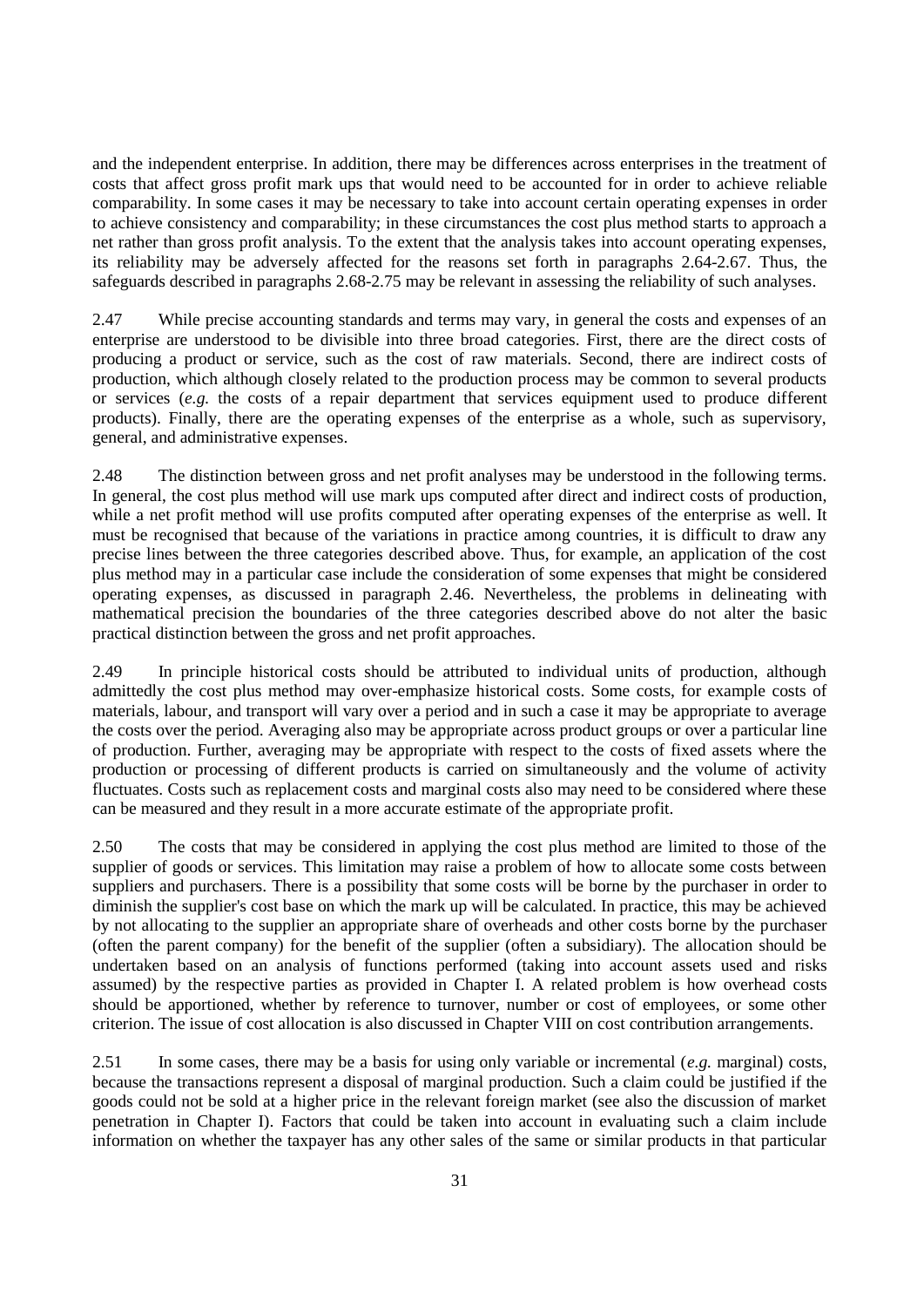foreign market, the percentage of the taxpayers' production (in both volume and value terms) that the claimed "marginal production" represents, the term of the arrangement, and details of the marketing analysis that was undertaken by the taxpayer or MNE group which led to the conclusion that the goods could not be sold at a higher price in that foreign market.

2.52 No general rule can be set out that deals with all cases. The various methods for determining costs should be consistent as between the controlled and uncontrolled transactions and consistent over time in relation to particular enterprises. For example, in determining the appropriate cost plus mark up, it may be necessary to take into account whether products can be supplied by various sources at widely differing costs. Associated enterprises may choose to calculate their cost plus basis on a standardised basis. An independent party probably would not accept to pay a higher price resulting from the inefficiency of the other party. On the other hand, if the other party is more efficient than can be expected under normal circumstances, this other party should benefit from that advantage. The associated enterprise may agree in advance which costs would be acceptable as a basis for the cost plus method.

## *D.2 Examples of the application of the cost plus method*

2.53 A is a domestic manufacturer of timing mechanisms for mass-market clocks. A sells this product to its foreign subsidiary B. A earns a 5 percent gross profit mark up with respect to its manufacturing operation. X, Y, and Z are independent domestic manufacturers of timing mechanisms for mass-market watches. X, Y, and Z sell to independent foreign purchasers. X, Y, and Z earn gross profit mark ups with respect to their manufacturing operations that range from 3 to 5 percent. A accounts for supervisory, general, and administrative costs as operating expenses, and thus these costs are not reflected in cost of goods sold. The gross profit mark ups of X, Y, and Z, however, reflect supervisory, general, and administrative costs as part of costs of goods sold. Therefore, the gross profit mark ups of X, Y, and Z must be adjusted to provide accounting consistency.

2.54 Company C in country D is a 100% subsidiary of company E, located in country F. In comparison with country F, wages are very low in country D. At the expense and risk of company E, television sets are assembled by company C. All the necessary components, know-how, etc. are provided by company E. The purchase of the assembled product is guaranteed by company E in case the television sets fail to meet a certain quality standard. After the quality check the television sets are brought – at the expense and risk of company  $E -$  to distribution centres company  $E$  has in several countries. The function of company C can be described as a purely contract manufacturing function. The risks company C could bear are eventual differences in the agreed quality and quantity. The basis for applying the cost plus method will be formed by all the costs connected to the assembling activities.

2.55 Company A of an MNE group agrees with company B of the same MNE group to carry out contract research for company B. All risks of a failure of the research are born by company B. This company also owns all the intangibles developed through the research and therefore has also the profit chances resulting from the research. This is a typical setup for applying a cost plus method. All costs for the research, which the associated parties have agreed upon, have to be compensated. The additional cost plus may reflect how innovative and complex the research carried out is.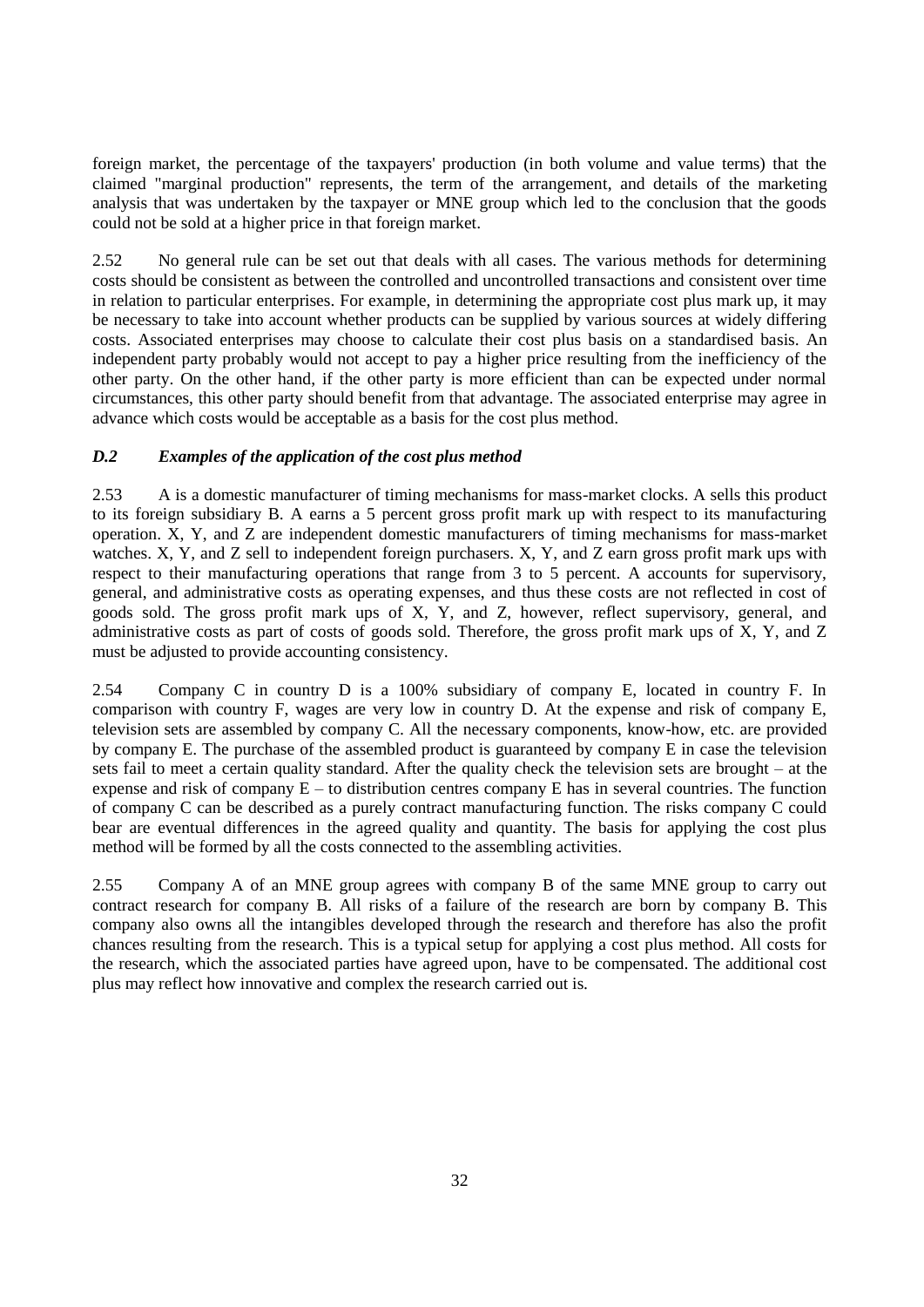#### *Part III: Transactional profit methods*

#### **A. Introduction**

2.56 This Part provides a discussion of transactional profit methods that may be used to approximate arm's length conditions where such methods are the most appropriate to the circumstances of the case, see paragraphs 2.1-2.11. Transactional profit methods examine the profits that arise from particular transactions among associated enterprises. The only profit methods that satisfy the arm's length principle are those that are consistent with Article 9 of the OECD Model Tax Convention and follow the requirement for a comparability analysis as described in these Guidelines. In particular, so-called "comparable profits methods" or "modified cost plus/resale price methods" are acceptable only to the extent that they are consistent with these Guidelines.

2.57 A transactional profit method examines the profits that arise from particular controlled transactions. The transactional profit methods for purposes of these Guidelines are the transactional profit split method and the transactional net margin method. Profit arising from a controlled transaction can be a relevant indicator of whether the transaction was affected by conditions that differ from those that would have been made by independent enterprises in otherwise comparable circumstances.

## **B. Transactional net margin method**

## *B.1 In general*

2.58 The transactional net margin method examines the net profit relative to an appropriate base (*e.g.* costs, sales, assets) that a taxpayer realises from a controlled transaction (or transactions that are appropriate to aggregate under the principles of paragraphs 3.9-3.12). Thus, a transactional net margin method operates in a manner similar to the cost plus and resale price methods. This similarity means that in order to be applied reliably, the transactional net margin method must be applied in a manner consistent with the manner in which the resale price or cost plus method is applied. This means in particular that the net profit indicator of the taxpayer from the controlled transaction (or transactions that are appropriate to aggregate under the principles of paragraphs 3.9-3.12) should ideally be established by reference to the net profit indicator that the same taxpayer earns in comparable uncontrolled transactions, *i.e.* by reference to "internal comparables" (see paragraphs 3.27-3.28). Where this is not possible, the net margin that would have been earned in comparable transactions by an independent enterprise ("external comparables") may serve as a guide (see paragraphs 3.29-3.35). A functional analysis of the controlled and uncontrolled transactions is required to determine whether the transactions are comparable and what adjustments may be necessary to obtain reliable results. Further, the other requirements for comparability, and in particular those of paragraphs 2.68 -2.75, must be applied.

2.59 A transactional net margin method is unlikely to be reliable if each party to a transaction makes valuable, unique contributions, see paragraph 2.4. In such a case, a transactional profit split method will generally be the most appropriate method, see paragraph 2.109. However, a one-sided method (traditional transaction method or transactional net margin method) may be applicable in cases where one of the parties makes all the unique contributions involved in the controlled transaction, while the other party does not make any unique contribution. In such a case, the tested party should be the less complex one. See paragraphs 3.18-3.19 for a discussion of the notion of tested party.

2.60 There are also many cases where a party to a transaction makes contributions that are not unique – *e.g.* uses non-unique intangibles such as non-unique business processes or non-unique market knowledge. In such cases, it may be possible to meet the comparability requirements to apply a traditional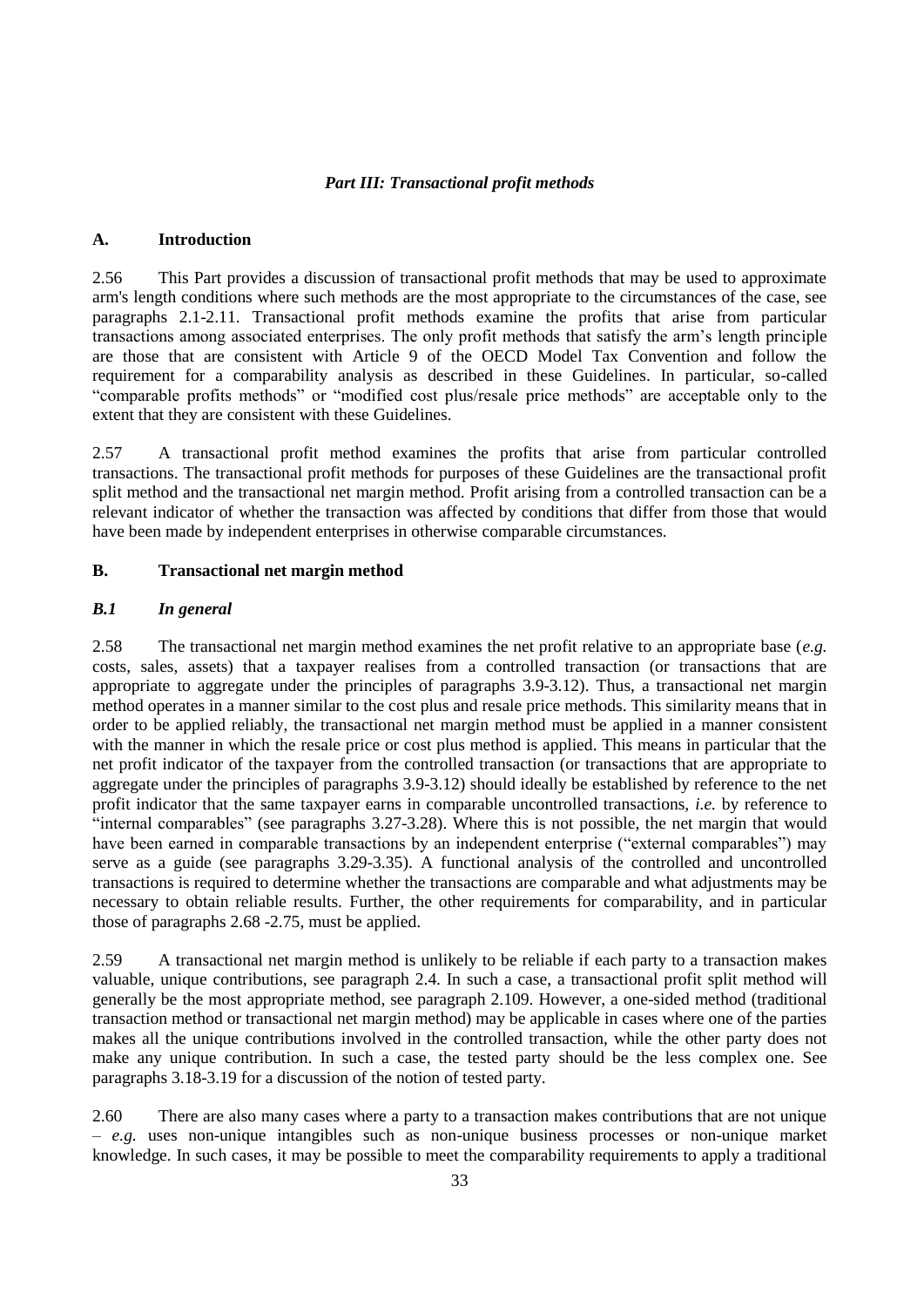transaction method or a transactional net margin method because the comparables would also be expected to use a comparable mix of non-unique contributions.

2.61 Finally, the lack of valuable and unique contributions involved in a particular transaction does not automatically imply that the transactional net margin method is the most appropriate method.

## *B.2 Strengths and weaknesses<sup>1</sup>*

2.62 One strength of the transactional net margin method is that net profit indicators (*e.g.* return on assets, operating income to sales, and possibly other measures of net profit) are less affected by transactional differences than is the case with price, as used in the CUP method. Net profit indicators also may be more tolerant to some functional differences between the controlled and uncontrolled transactions than gross profit margins. Differences in the functions performed between enterprises are often reflected in variations in operating expenses. Consequently, this may lead to a wide range of gross profit margins but still broadly similar levels of net operating profit indicators. In addition, in some countries the lack of clarity in the public data with respect to the classification of expenses in the gross or operating profits may make it difficult to evaluate the comparability of gross margins, while the use of net profit indicators may avoid the problem.

2.63 Another practical strength of the transactional net margin method is that, as with any one-sided method, it is necessary to examine a financial indicator for only one of the associated enterprises (the "tested" party). Similarly, it is often not necessary to state the books and records of all participants in the business activity on a common basis or to allocate costs for all participants as is the case with the transactional profit split method. This can be practically advantageous when one of the parties to the transaction is complex and has many interrelated activities or when it is difficult to obtain reliable information about one of the parties. However, a comparability (including functional) analysis must always be performed in order to appropriately characterise the transaction between the parties and choose the most appropriate transfer pricing method, and this analysis generally necessitates that some information on the five comparability factors in relation to the controlled transaction be collected on both the tested and the non-tested parties. See paragraphs 3.20-3.23.

2.64 There are also a number of weaknesses to the transactional net margin method. The net profit indicator of a taxpayer can be influenced by some factors that would either not have an effect, or have a less substantial or direct effect, on price or gross margins between independent parties. These aspects may make accurate and reliable determinations of arm's length net profit indicators difficult. Thus, it is important to provide some detailed guidance on establishing comparability for the transactional net margin method, as set forth in paragraphs 2.68-2.75 below.

2.65 Application of any arm's length method requires information on uncontrolled transactions that may not be available at the time of the controlled transactions. This may make it particularly difficult for taxpayers that attempt to apply the transactional net margin method at the time of the controlled transactions (although use of multiple year data as discussed in paragraphs 3.75-3.79 may mitigate this concern). In addition, taxpayers may not have access to enough specific information on the profits attributable to comparable uncontrolled transactions to make a valid application of the method. It also may be difficult to ascertain revenue and operating expenses related to the controlled transactions to establish the net profit indicator used as the profit measure for the transactions. Tax administrators may have more information available to them from examinations of other taxpayers. See paragraph 3.36 for a discussion of

 $\bar{1}$ 

<sup>1</sup> An example illustrating the sensitivity of gross and net profit margin indicators is found in Annex I to Chapter II.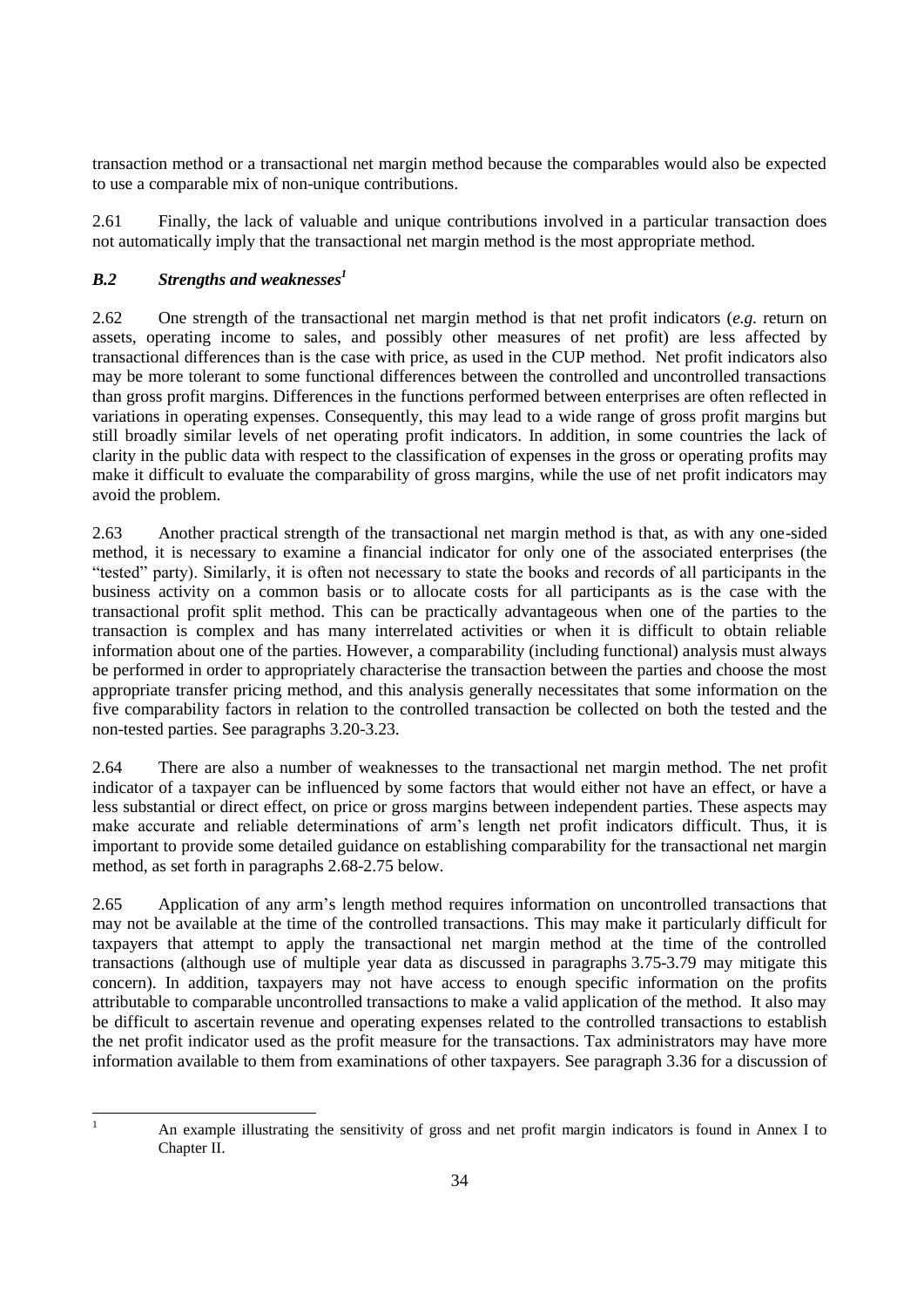information available to tax administrators that may not be disclosed to the taxpayer, and paragraphs 3.67- 3.79 for a discussion of timing issues.

2.66 Like the resale price and cost plus methods, the transactional net margin method is applied to only one of the associated enterprises. The fact that many factors unrelated to transfer prices may affect net profits, in conjunction with the one-sided nature of the analysis under this method, can affect the overall reliability of the transactional net margin method if an insufficient standard of comparability is applied. Detailed guidance on establishing comparability for the transactional net margin method is given in section B.3.1 below.

2.67 There may also be difficulties in determining an appropriate corresponding adjustment when applying the transactional net margin method, particularly where it is not possible to work back to a transfer price. This could be the case, for example, where the taxpayer deals with associated enterprises on both the buying and the selling sides of the controlled transaction. In such a case, if the transactional net margin method indicates that the taxpayer's profit should be adjusted upwards, there may be some uncertainty about which of the associated enterprises' profits should be reduced.

#### *B.3 Guidance for application*

#### *B.3.1 The comparability standard to be applied to the transactional net margin method*

2.68 A comparability analysis must be performed in all cases in order to select and apply the most appropriate transfer pricing method, and the process for selecting and applying a transactional net margin method should not be less reliable than for other methods. As a matter of good practice, the typical process for identifying comparable transactions and using data so obtained which is described at paragraph 3.4 or any equivalent process designed to ensure robustness of the analysis should be followed when applying a transactional net margin method, just as with any other method. That being said, it is recognised that in practice the level of information available on the factors affecting external comparable transactions is often limited. Determining a reliable estimate of an arm's length outcome requires flexibility and the exercise of good judgment. See paragraph 1.13.

2.69 Prices are likely to be affected by differences in products, and gross margins are likely to be affected by differences in functions, but net profit indicators are less adversely affected by such differences. As with the resale price and cost plus methods that the transactional net margin method resembles, this, however, does not mean that a mere similarity of functions between two enterprises will necessarily lead to reliable comparisons. Assuming similar functions can be isolated from among the wide range of functions that enterprises may exercise, in order to apply the method, the net profit indicators related to such functions may still not be automatically comparable where, for instance, the enterprises concerned carry on those functions in different economic sectors or markets with different levels of profitability. When the comparable uncontrolled transactions being used are those of an independent enterprise, a high degree of similarity is required in a number of aspects of the associated enterprise and the independent enterprise involved in the transactions in order for the controlled transactions to be comparable; there are various factors other than products and functions that can significantly influence net profit indicators.

2.70 The use of net profit indicators can potentially introduce a greater element of volatility into the determination of transfer prices for two reasons. First, net profit indicators can be influenced by some factors that do not have an effect (or have a less substantial or direct effect) on gross margins and prices, because of the potential for variation of operating expenses across enterprises. Second, net profit indicators can be influenced by some of the same factors, such as competitive position, that can influence price and gross margins, but the effect of these factors may not be as readily eliminated. In the traditional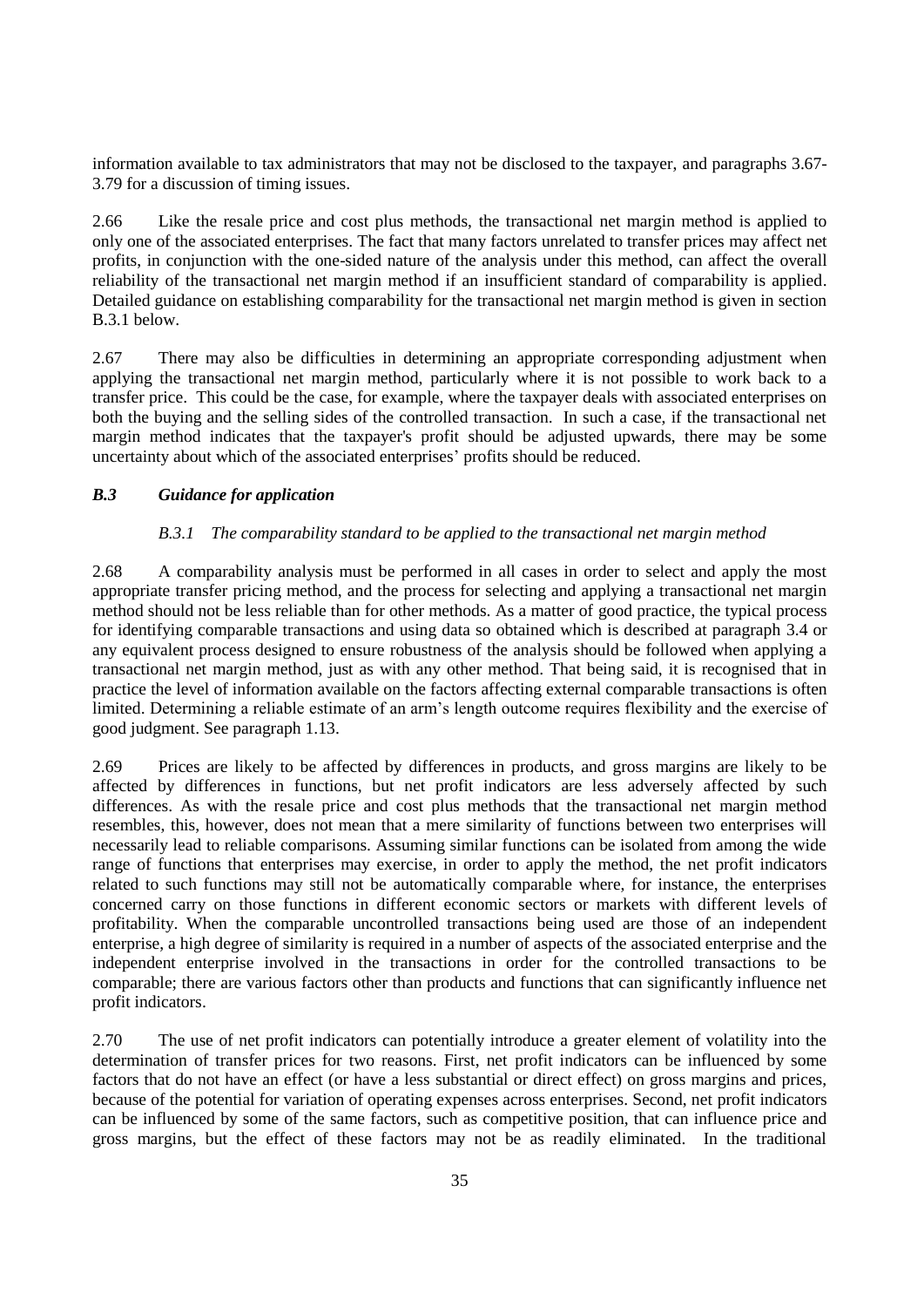transaction methods, the effect of these factors may be eliminated as a natural consequence of insisting upon greater product and function similarity. Depending on the facts and circumstances of the case and in particular on the effect of the functional differences on the cost structure and on the revenue of the potential comparables, net profit indicators can be less sensitive than gross margins to differences in the extent and complexity of functions and to differences in the level of risks (assuming the contractual allocation of risks is arm's length). On the other hand, depending on the facts and circumstances of the case and in particular on the proportion of fixed and variable costs, the transactional net margin method may be more sensitive than the cost plus or resale price methods to differences in capacity utilisation, because differences in the levels of absorption of indirect fixed costs (*e.g.* fixed manufacturing costs or fixed distribution costs) would affect the net profit indicator but may not affect the gross margin or gross mark-up on costs if not reflected in price differences. See Annex I to Chapter II "Sensitivity of gross and net profit indicators".

2.71 Net profit indicators may be directly affected by such forces operating in the industry as follows: threat of new entrants, competitive position, management efficiency and individual strategies, threat of substitute products, varying cost structures (as reflected, for example, in the age of plant and equipment), differences in the cost of capital (*e.g.* self financing versus borrowing), and the degree of business experience (*e.g.* whether the business is in a start-up phase or is mature). Each of these factors in turn can be influenced by numerous other elements. For example, the level of the threat of new entrants will be determined by such elements as product differentiation, capital requirements, and government subsidies and regulations. Some of these elements also may impact the application of the traditional transaction methods.

2.72 Assume, for example, that a taxpayer sells top quality audio players to an associated enterprise, and the only profit information available on comparable business activities is on generic medium quality audio player sales. Assume that the top quality audio player market is growing in its sales, has a high entry barrier, has a small number of competitors, and is with wide possibilities for product differentiation. All of the differences are likely to have material effect on the profitability of the examined activities and compared activities, and in such a case would require adjustment. As with other methods, the reliability of the necessary adjustments will affect the reliability of the analysis. It should be noted that even if two enterprises are in exactly the same industry, the profitability may differ depending on their market shares, competitive positions, etc.

2.73 It might be argued that the potential inaccuracies resulting from the above types of factors can be reflected in the size of the arm's length range. The use of a range may to some extent mitigate the level of inaccuracy, but may not account for situations where a taxpayer's profits are increased or reduced by a factor unique to that taxpayer. In such a case, the range may not include points representing the profits of independent enterprises that are affected in a similar manner by a unique factor. The use of a range, therefore, may not always solve the difficulties discussed above. See discussion of arm's length ranges at paragraphs 3.55-3.66.

2.74 The transactional net margin method may afford a practical solution to otherwise insoluble transfer pricing problems if it is used sensibly and with appropriate adjustments to account for differences of the type referred to above. The transactional net margin method should not be used unless the net profit indicators are determined from uncontrolled transactions of the same taxpayer in comparable circumstances or, where the comparable uncontrolled transactions are those of an independent enterprise, the differences between the associated enterprises and the independent enterprises that have a material effect on the net profit indicator being used are adequately taken into account. Many countries are concerned that the safeguards established for the traditional transaction methods may be overlooked in applying the transactional net margin method. Thus where differences in the characteristics of the enterprises being compared have a material effect on the net profit indicators being used, it would not be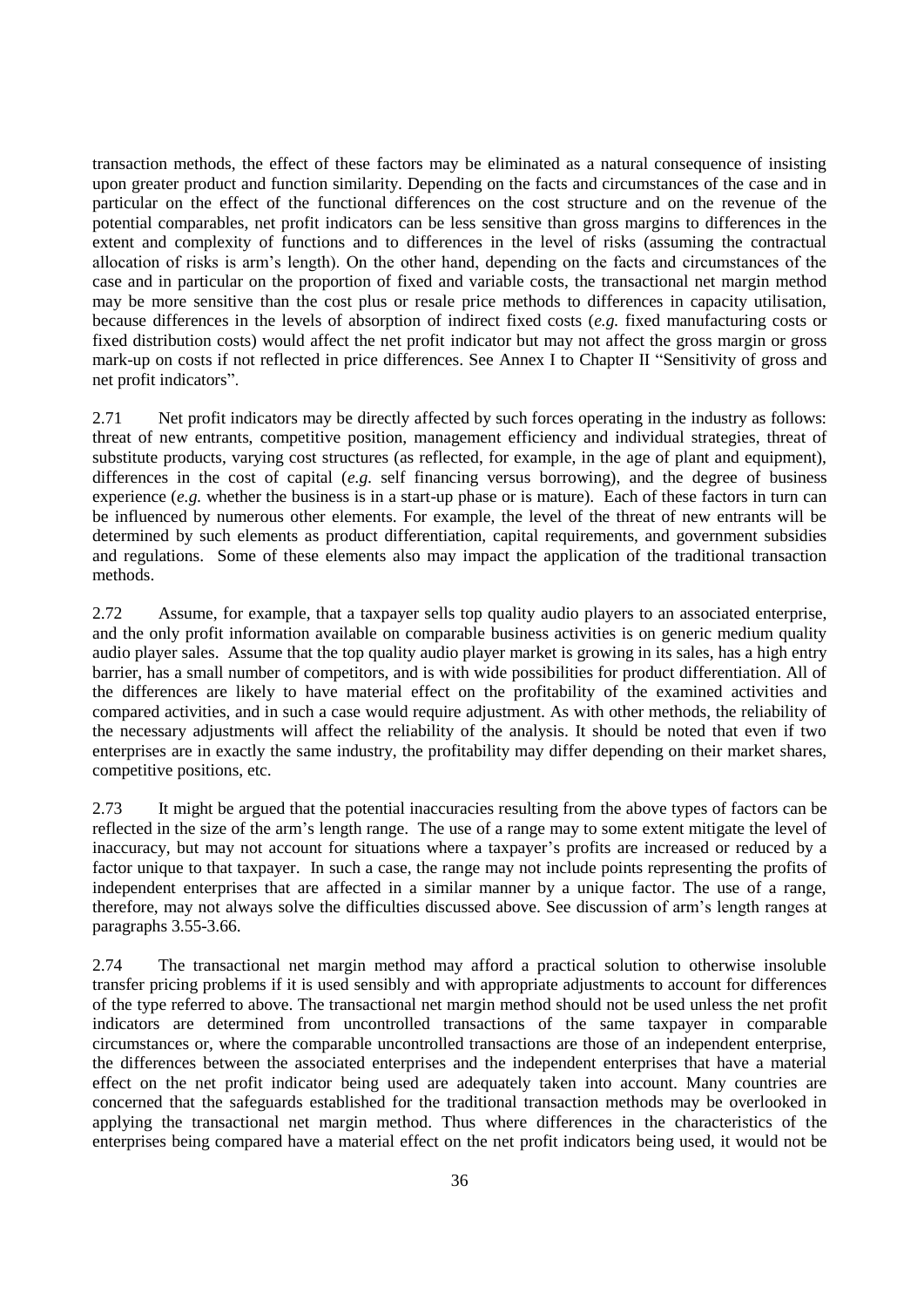appropriate to apply the transactional net margin method without making adjustments for such differences. The extent and reliability of those adjustments will affect the relative reliability of the analysis under the transactional net margin method. See discussion of comparability adjustments at paragraphs 3.47-3.54.

2.75 Another important aspect of comparability is measurement consistency. The net profit indicators must be measured consistently between the associated enterprise and the independent enterprise. In addition, there may be differences in the treatment across enterprises of operating expenses and nonoperating expenses affecting the net profits such as depreciation and reserves or provisions that would need to be accounted for in order to achieve reliable comparability.

#### *B.3.2 Selection of the net profit indicator*

2.76 In applying the transactional net margin method, the selection of the most appropriate net profit indicator should follow the guidance at paragraphs 2.2 and 2.8 in relation to the selection of the most appropriate method to the circumstances of the case. It should take account of the respective strengths and weaknesses of the various possible indicators; the appropriateness of the indicator considered in view of the nature of the controlled transaction, determined in particular through a functional analysis; the availability of reliable information (in particular on uncontrolled comparables) needed to apply the transactional net margin method based on that indicator; and the degree of comparability between controlled and uncontrolled transactions, including the reliability of comparability adjustments that may be needed to eliminate differences between them, when applying the transactional net margin method based on that indicator. These factors are discussed below in relation to both the determination of the net profit and its weighting.

#### *B.3.3 Determination of the net profit*

2.77 As a matter of principle, only those items that (a) directly or indirectly relate to the controlled transaction at hand and (b) are of an operating nature should be taken into account in the determination of the net profit indicator for the application of the transactional net margin method.

2.78 Costs and revenues that are not related to the controlled transaction under review should be excluded where they materially affect comparability with uncontrolled transactions. An appropriate level of segmentation of the taxpayer's financial data is needed when determining or testing the net profit it earns from a controlled transaction (or from transactions that are appropriately aggregated according to the guidance at paragraphs 3.9-3.12). Therefore, it would be inappropriate to apply the transactional net margin method on a company-wide basis if the company engages in a variety of different controlled transactions that cannot be appropriately compared on an aggregate basis with those of an independent enterprise.

2.79 Similarly, when analysing the transactions between the independent enterprises to the extent they are needed, profits attributable to transactions that are not similar to the controlled transactions under examination should be excluded from the comparison. Finally, when net profit indicators of an independent enterprise are used, the profits attributable to the transactions of the independent enterprise must not be distorted by controlled transactions of that enterprise. See paragraphs 3.9-3.12 on the evaluation of a taxpayer's separate and combined transactions and paragraph 3.37 on the use of nontransactional third party data.

2.80 Non-operating items such as interest income and expenses and income taxes should be excluded from the determination of the net profit indicator. Exceptional and extraordinary items of a non-recurring nature should generally also be excluded. This however is not always the case as there may be situations where it would be appropriate to include them, depending on the circumstances of the case and on the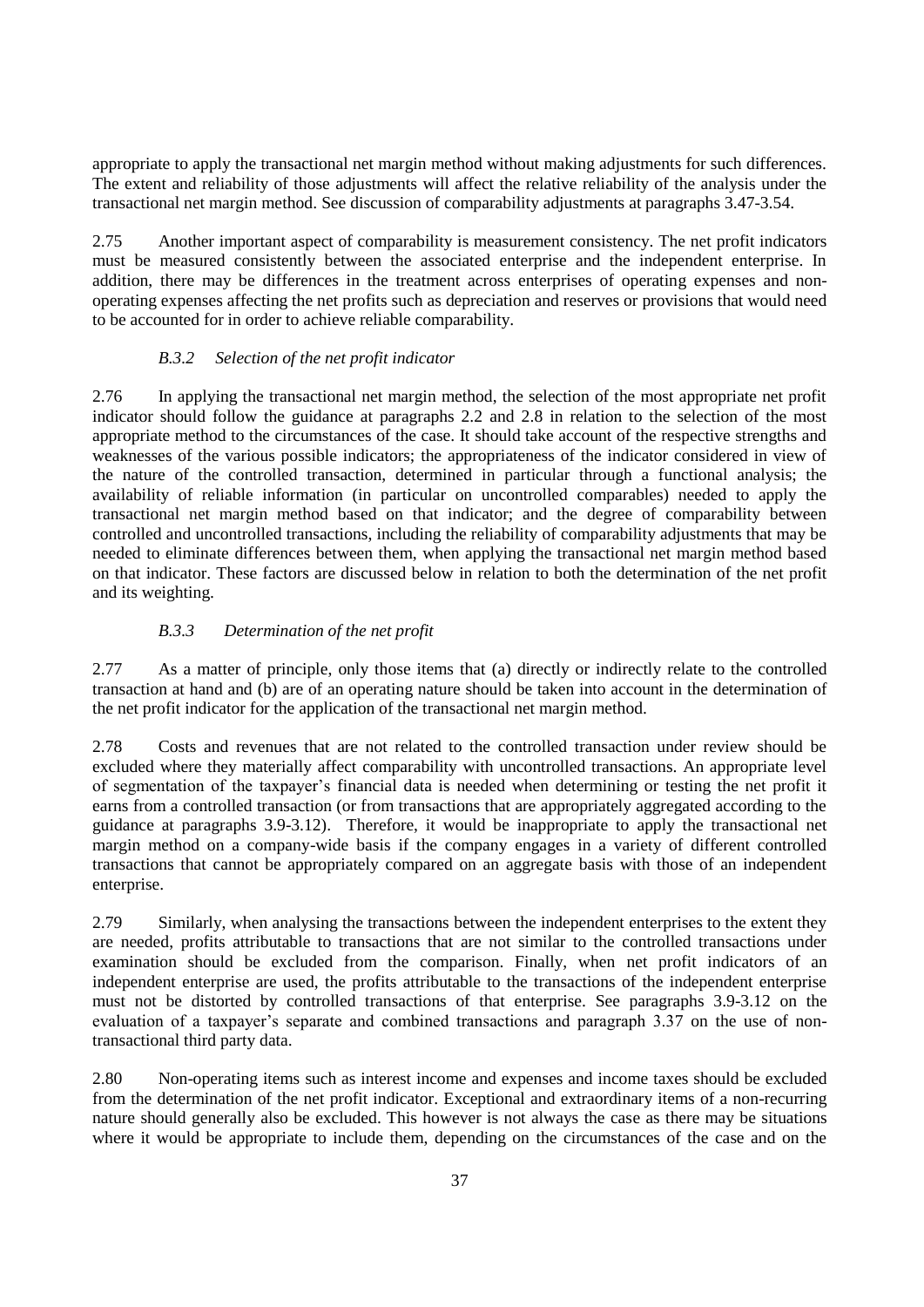functions being undertaken and risks being borne by the tested party. Even where exceptional and extraordinary items are not taken into account in the determination of the net profit indicator, it may be useful to review them because they can provide valuable information for the purpose of comparability analysis (for instance by reflecting that the tested party bears a given risk).

2.81 In those cases where there is a correlation between the credit terms and the sales prices, it could be appropriate to reflect interest income in respect of short-term working capital within the calculation of the net profit indicator and/or to proceed with a working capital adjustment, see paragraphs 3.47-3.54. An example would be where a large retail business benefits from long credit terms with its suppliers and from short credit terms with its customers, thus making it possible to derive excess cash that in turn may make it possible to have lower sales prices to customers than if such advantageous credit terms were not available.

2.82 Whether foreign exchange gains and losses should be included or excluded from the determination of the net profit indicator raises a number of difficult comparability issues. First, it needs to be considered whether the foreign exchange gains and losses are of a trading nature (*e.g.* exchange gain or loss on a trade receivable or payable) and whether or not the tested party is responsible for them. Second, any hedging of the foreign currency exposure on the underlying trade receivable or payable also needs to be considered and treated in the same way in determining the net profit. In effect, if a transactional net margin is applied to a transaction in which the foreign exchange risk is borne by the tested party, foreign exchange gains or losses should be consistently accounted for (either in the calculation of the net profit indicator or separately).

2.83 For financial activities where the making and receiving of advances constitutes the ordinary business of the taxpayer, it will generally be appropriate to consider the effect of interest and amounts in the nature of interest when determining the net profit indicator.

2.84 Difficult comparability issues can arise where the accounting treatment of some items by potential third party comparables is unclear or does not allow reliable measurement or adjustment (see paragraph 2.75). This can be the case in particular for depreciation, amortisation, stock option and pension costs. The decision whether or not to include such items in the determination of the net profit indicator for applying the transactional net margin method will depend on a weighing of their expected effects on the appropriateness of the net profit indicator to the circumstances of the transaction and on the reliability of the comparison (see paragraph 3.50).

2.85 Whether start-up costs and termination costs should be included in the determination of the net profit indicator depends on the facts and circumstances of the case and on whether in comparable circumstances, independent parties would have agreed either for the party performing the functions to bear the start-up costs and possible termination costs; or for part or all of these costs to be recharged with no mark-up, e.g. to the customer or a principal; or for part or all of these costs to be recharged with a mark-up, e.g. by including them in the calculation of the net profit indicator of the party performing the functions. See Chapter IX, Part II, Section E for a discussion of termination costs in the context of a business restructuring.

#### *B.3.4 Weighting the net profit*

2.86 The selection of the denominator should be consistent with the comparability (including functional) analysis of the controlled transaction, and in particular it should reflect the allocation of risks between the parties (provided said allocation of risks is arm's length, see paragraphs 1.47-1.50). For instance, capital-intensive activities such as certain manufacturing activities may involve significant investment risk, even in those cases where the operational risks (such as market risks or inventory risks) might be limited. Where a transactional net margin method is applied to such cases, the investment-related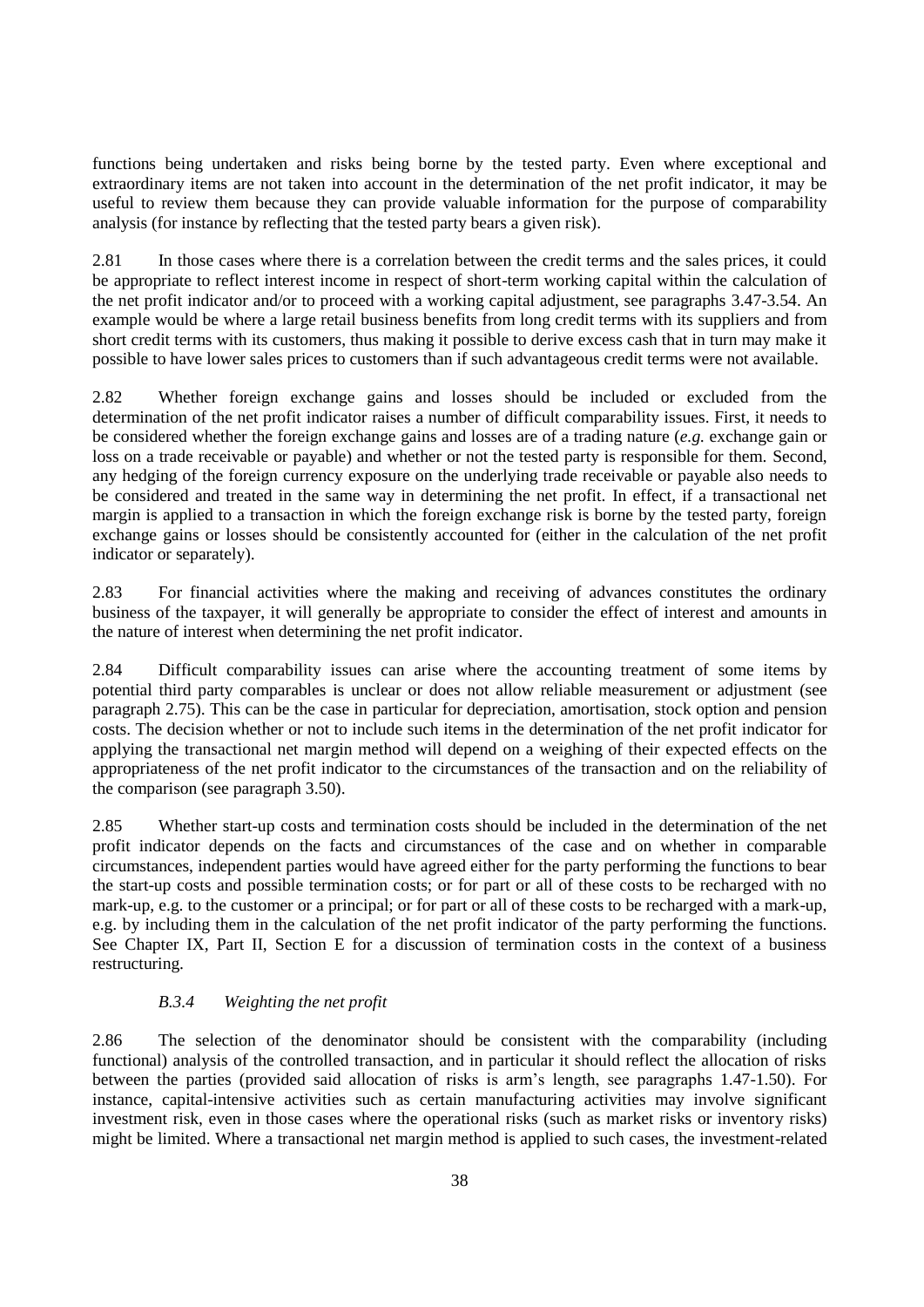risks are reflected in the net profit indicator if the latter is a return on investment (*e.g.* return on assets or return on capital employed). Such indicator might need to be adjusted (or a different net profit indicator selected) depending on what party to the controlled transaction bears that risk, as well as on the degree of differences in risk that may be found in the taxpayer's controlled transaction and in comparables. See paragraphs 3.47-3.54 for a discussion of comparability adjustments.

2.87 The denominator should be focussed on the relevant indicator(s) of the value of the functions performed by the tested party in the transaction under review, taking account of its assets used and risks assumed. Typically, and subject to a review of the facts and circumstances of the case, sales or distribution operating expenses may be an appropriate base for distribution activities, full costs or operating expenses may be an appropriate base for a service or manufacturing activity, and operating assets may be an appropriate base for capital-intensive activities such as certain manufacturing activities or utilities. Other bases can also be appropriate depending on the circumstances of the case.

2.88 The denominator should be reasonably independent from controlled transactions, otherwise there would be no objective starting point. For instance, when analysing a transaction consisting in the purchase of goods by a distributor from an associated enterprise for resale to independent customers, one could not weight the net profit indicator against the cost of goods sold because these costs are the controlled costs for which consistency with the arm's length principle is being tested. Similarly, for a controlled transaction consisting in the provision of services to an associated enterprise, one could not weight the net profit indicator against the revenue from the sale of services because these are the controlled sales for which consistency with the arm's length principle is being tested. Where the denominator is materially affected by controlled transaction costs that are not the object of the testing (such as head office charges, rental fees or royalties paid to an associated enterprise), caution should be exercised to ensure that said controlled transaction costs do not materially distort the analysis and in particular that they are in accordance with the arm's length principle.

2.89 The denominator should be one that is capable of being measured in a reliable and consistent manner at the level of the taxpayer's controlled transactions. In addition, the appropriate base should be one that is capable of being measured in a reliable and consistent manner at the level of the comparable uncontrolled transactions. This in practice limits the ability to use certain indicators, as discussed at paragraph 2.99 below. Further, the taxpayer's allocation of indirect expenses to the transaction under review should be appropriate and consistent over time.

B.3.4.1 Cases where the net profit is weighted to sales

2.90 A net profit indicator of net profit divided by sales, or net profit margin*,* is frequently used to determine the arm's length price of purchases from an associated enterprise for resale to independent customers. In such cases, the sales figure at the denominator should be the re-sales of items purchased in the controlled transaction under review. Sales revenue that is derived from uncontrolled activities (purchase from independent parties for re-sale to independent parties) should not be included in the determination or testing of the remuneration for controlled transactions, unless the uncontrolled transactions are such that they do not materially affect the comparison; and/or the controlled and uncontrolled transactions are so closely linked that they cannot be evaluated adequately on a separate basis. One example of the latter situation can sometimes occur in relation to uncontrolled after-sales services or sales of spare parts provided by a distributor to independent end-user customers where they are closely linked to controlled purchase transactions by the distributor for resale to the same independent end-user customers, for instance because the service activity is performed using rights or other assets that are granted under the distribution arrangement. See also discussion of portfolio approaches in paragraph 3.10.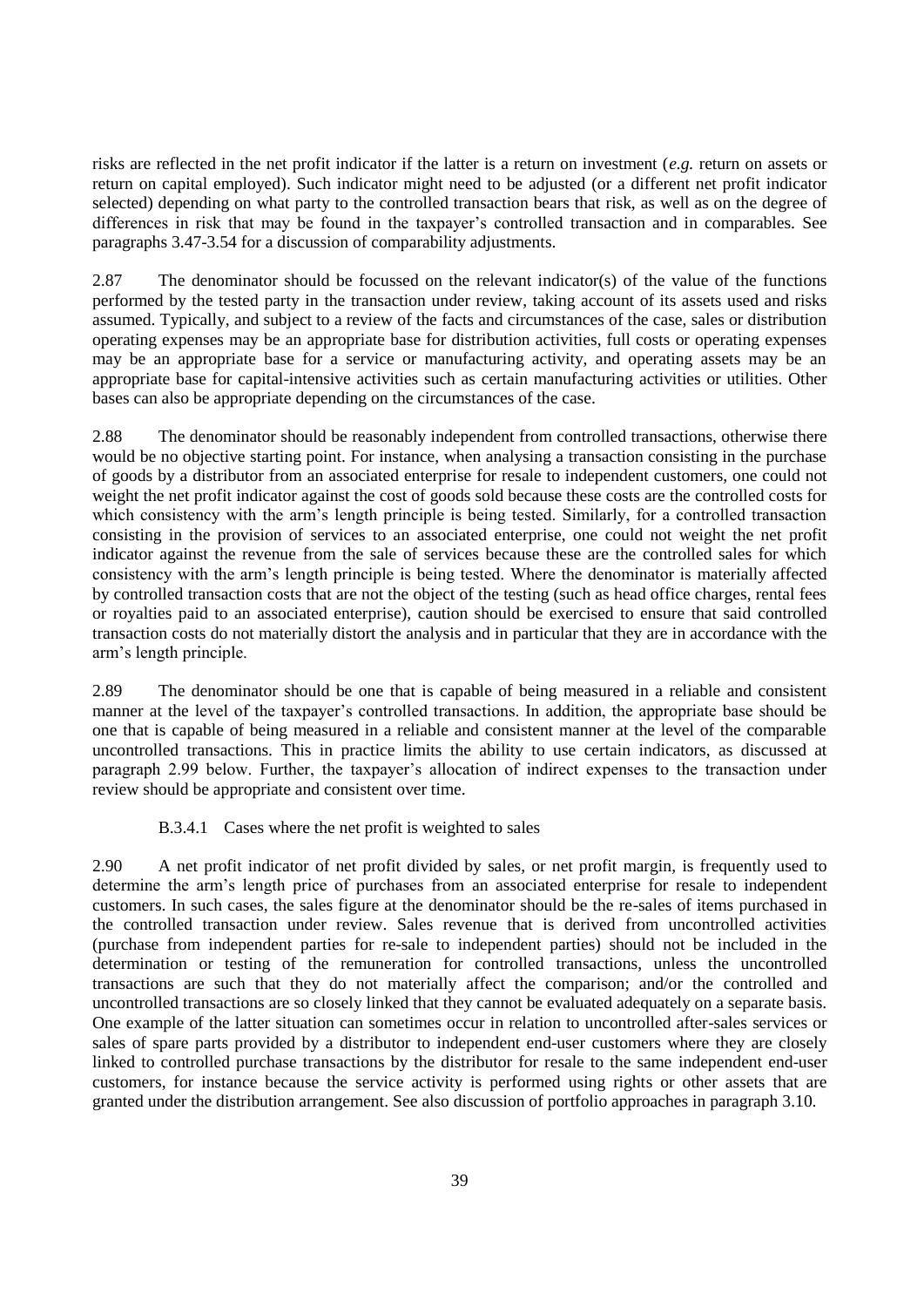2.91 One question that arises in cases where the net profit indicator is weighted against sales is how to account for rebates and discounts that may be granted to customers by the taxpayer or the comparables. Depending on the accounting standards, rebates and discounts may be treated as a reduction of sales revenue or as an expense. Similar difficulties can arise in relation to foreign exchange gains or losses. Where such items materially affect the comparison, the key is to compare like with like and follow the same accounting principles for the taxpayer and for the comparables.

#### B.3.4.2 Cases where the net profit is weighted to costs

2.92 Cost-based indicators should only be used in those cases where costs are a relevant indicator of the value of the functions performed, assets used and risks assumed by the tested party. In addition, the determination of what costs should be included in the cost base should derive from a careful review of the facts and circumstances of the case. Where the net profit indicator is weighted against costs, only those costs that directly or indirectly relate to the controlled transaction under review (or transactions aggregated in accordance to the principle at paragraphs 3.9-3.12) should be taken into account. Accordingly, an appropriate level of segmentation of a taxpayer's accounts is needed in order to exclude from the denominator costs that relate to other activities or transactions and materially affect comparability with uncontrolled transactions. Moreover, in most cases only those costs which are of an operating nature should be included in the denominator. The discussion at paragraphs 2.80-2.85 above also applies to costs as denominator.

2.93 In applying a cost-based transactional net margin method, fully loaded costs are often used, including all the direct and indirect costs attributable to the activity or transaction, together with an appropriate allocation in respect of the overheads of the business. The question can arise whether and to what extent it is acceptable at arm's length to treat a significant portion of the taxpayer's costs as passthrough costs to which no profit element is attributed (*i.e.* as costs which are potentially excludable from the denominator of the net profit indicator). This depends on the extent to which an independent party in comparable circumstances would agree not to earn a mark-up on part of the costs it incurs. The response should not be based on the classification of costs as "internal" or "external" costs, but rather on a comparability (including functional) analysis. See paragraph 7.36.

2.94 Where treating costs as pass-through costs is found to be arm's length, a second question arises as to the consequences on comparability and on the determination of the arm's length range. Because it is necessary to compare like with like, if pass-through costs are excluded from the denominator of the taxpayer's net profit indicator, comparable costs should also be excluded from the denominator of the comparable net profit indicator. Comparability issues may arise in practice where limited information is available on the breakdown of the costs of the comparables.

2.95 Depending on the facts and circumstances of the case, actual costs, as well as standard or budgeted costs, may be appropriate to use as the cost base. Using actual costs may raise an issue because the tested party may have no incentive to carefully monitor the costs. In arrangements between independent parties, it is not rare that a cost savings objective is factored into the remuneration method. It can also happen in manufacturing arrangements between independent parties that prices are set on the basis of standard costs, and that any decrease or increase in actual costs compared to standard costs is attributed to the manufacturer. Where they reflect the arrangements that would be taken between independent parties, similar mechanisms could be taken into account in the application of the cost-based transactional net margin method. See paragraph 2.52 for a discussion of the same issue in relation to the cost plus method.

2.96 The use of budgeted costs can also raise a number of concerns where large differences between actual costs and budgeted costs result. Independent parties are not likely to set prices on the basis of budgeted costs without agreeing on what factors are to be taken into account in setting the budget, without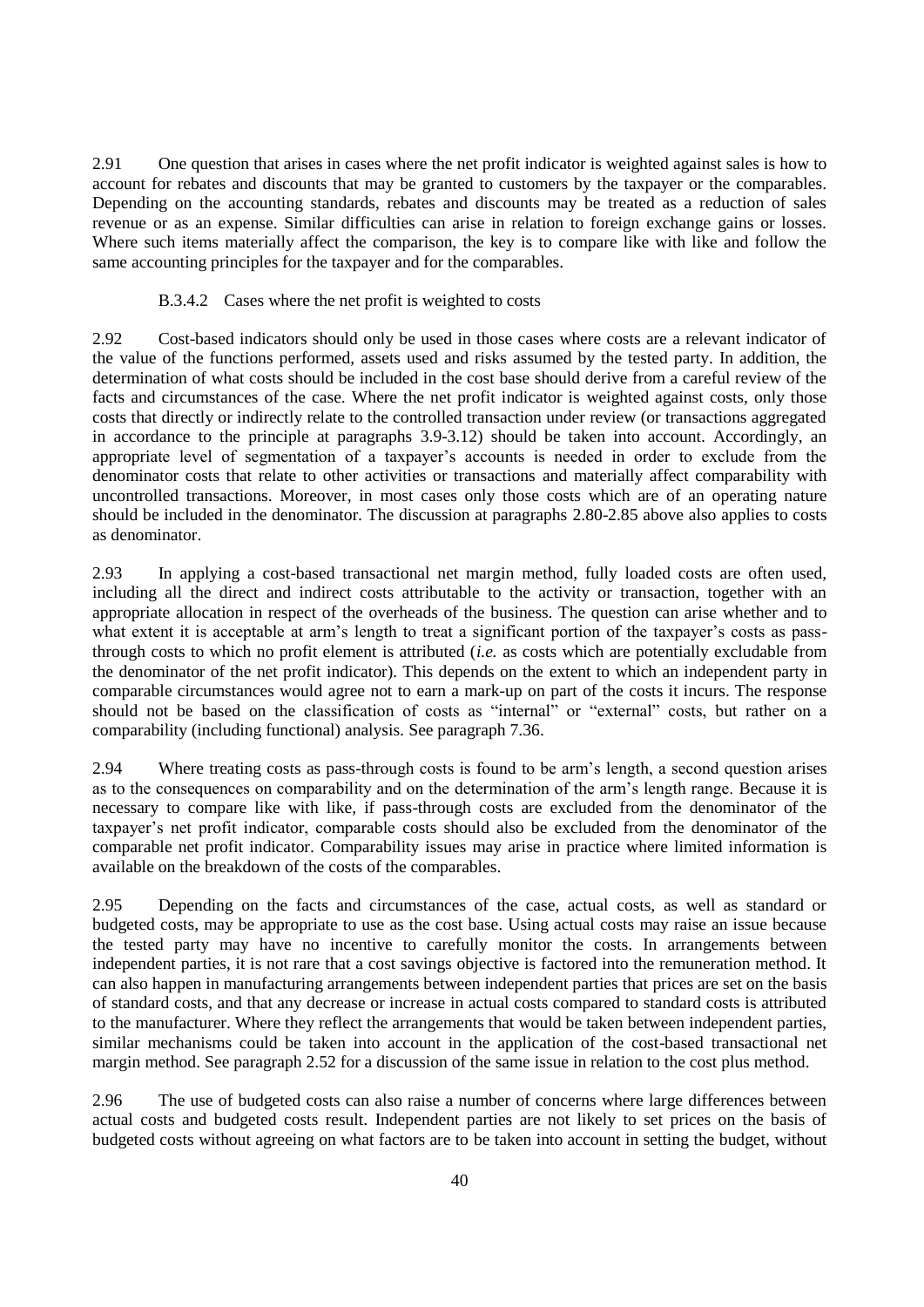having regard to how budgeted costs have compared with actual costs in previous years and without addressing how unforeseen circumstances are to be treated.

#### B.3.4.3 Cases where the net profit is weighted to assets

2.97 Returns on assets (or on capital) can be an appropriate base in cases where assets (rather than costs or sales) are a better indicator of the value added by the tested party, *e.g.* in certain manufacturing or other asset-intensive activities and in capital-intensive financial activities. Where the indicator is a net profit weighted to assets, operating assets only should be used. Operating assets include tangible operating fixed assets, including land and buildings, plant and equipment, operating intangible assets used in the business, such as patents and know-how, and working capital assets such as inventory and trade receivables (less trade payables). Investments and cash balances are generally not operating assets outside the financial industry sector.

2.98 In cases where the net profit is weighted to assets, the question arises how to value the assets, *e.g.* at book value or market value. Using book value could possibly distort the comparison, *e.g.* between those enterprises that have depreciated their assets and those that have more recent assets with on-going depreciation, and between enterprises that use acquired intangibles and others that use self-developed intangibles. Using market value could possibly alleviate this concern, although it can raise other reliability issues where valuation of assets is uncertain and can also prove to be extremely costly and burdensome, especially for intangible assets. Depending on the facts and circumstances of the case, it may be possible to perform adjustments to improve the reliability of the comparison. The choice between book value, adjusted book value, market value and other possibly available options should be made with a view to finding the most reliable measure, taking account of the size and complexity of the transaction and of the costs and burden involved, see Chapter III, Section C.

### B.3.4.4 Other possible net profit indicators

2.99 Other net profit indicators may be appropriate depending on the facts and circumstances of the transactions. For instance, depending on the industry and on the controlled transaction under review, it may be useful to look at other denominators where independent data may exist, such as: floor area of retail points, weight of products transported, number of employees, time, distance, etc. While there is no reason to rule out the use of such bases where they provide a reasonable indication of the value added by the tested party to the controlled transaction, they should only be used where it is possible to obtain reliable comparable information to support the application of the method with such a net profit indicator.

### *B.3.5 Berry ratios*

2.100 "Berry ratios" are defined as ratios of gross profit to operating expenses. Interest and extraneous income are generally excluded from the gross profit determination; depreciation and amortisation may or may not be included in the operating expenses, depending in particular on the possible uncertainties they can create in relation to valuation and comparability.

2.101 The selection of the appropriate financial indicator depends on the facts and circumstances of the case, see paragraph 2.76. Concerns have been expressed that Berry ratios are sometimes used in cases where they are not appropriate without the caution that is necessary in the selection and determination of any transfer pricing method and financial indicator. See paragraph 2.92 in relation to the use of cost-based indicators in general. One common difficulty in the determination of Berry ratios is that they are very sensitive to classification of costs as operating expenses or not, and therefore can pose comparability issues. In addition, the issues raised at paragraphs 2.93-2.94 above in relation to pass-through costs equally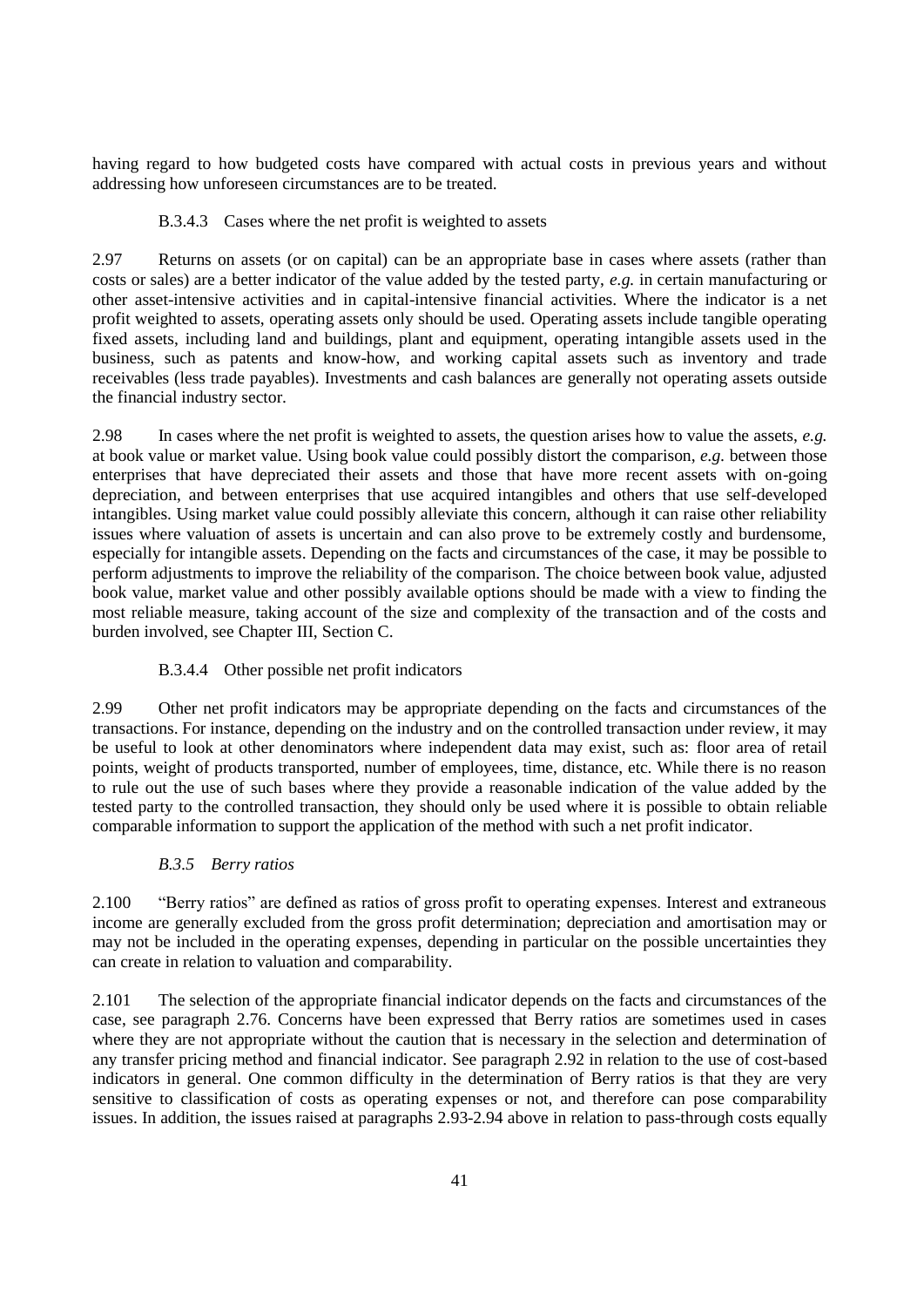arise in the application of Berry ratios. In order for a Berry ratio to be appropriate to test the remuneration of a controlled transaction (*e.g.* consisting in the distribution of products), it is necessary that:

- The value of the functions performed in the controlled transaction (taking account of assets used and risks assumed) is proportional to the operating expenses,
- The value of the functions performed in the controlled transaction (taking account of assets used and risks assumed) is not materially affected by the value of the products distributed, *i.e.* it is not proportional to sales, and
- The taxpayer does not perform, in the controlled transactions, any other significant function (*e.g.* manufacturing function) that should be remunerated using another method or financial indicator.

2.102 A situation where Berry ratios can prove useful is for intermediary activities where a taxpayer purchases goods from an associated enterprise and on-sells them to other associated enterprises. In such cases, the resale price method may not be applicable given the absence of uncontrolled sales, and a cost plus method that would provide for a mark-up on the cost of goods sold might not be applicable either where the cost of goods sold consists in controlled purchases. By contrast, operating expenses in the case of an intermediary may be reasonably independent from transfer pricing formulation, unless they are materially affected by controlled transaction costs such as head office charges, rental fees or royalties paid to an associated enterprise, so that, depending on the facts and circumstances of the case, a Berry ratio may be an appropriate indicator, subject to the comments above.

### *B.3.6 Other guidance*

2.103 While it is not specific to the transactional net margin method, the issue of the use of non-transactional third party data is in practice more acute when applying this method due to the heavy reliance on external comparables. The problem arises because there are often insufficient public data to allow for third party net profit indicators to be determined at transactional level. This is why there needs to be sufficient comparability between the controlled transaction and the comparable uncontrolled transactions. Given that often the only data available for the third parties are company-wide data, the functions performed by the third party in its total operations must be closely aligned to those functions performed by the tested party with respect to its controlled transactions in order to allow the former to be used to determine an arm's length outcome for the latter. The overall objective is to determine a level of segmentation that provides reliable comparables for the controlled transaction, based on the facts and circumstances of the particular case. In case it is impossible in practice to achieve the transactional level set out as the ideal by these Guidelines, it is still important to try to find the most reliable comparables as discussed at paragraph 3.2, through making suitable adjustments based on the evidence that is available.

2.104 See in particular paragraphs 3.18-3.19 for guidance on the tested party, paragraphs 3.55-3.66 for guidance on the arm's length range, and paragraphs 3.75-3.79 for guidance on multiple year data.

## *B.4 Examples of the application of the transactional net margin method*

2.105 By way of illustration, the example of cost plus at paragraph 2.53 demonstrates the need to adjust the gross mark up arising from transactions in order to achieve consistent and reliable comparison. Such adjustments may be made without difficulty where the relevant costs can be readily analyzed. Where, however, it is known that an adjustment is required, but it is not possible to identify the particular costs for which an adjustment is required, it may, nevertheless, be possible to identify the net profit arising on the transaction and thereby ensure that a consistent measure is used. For example, if the supervisory, general,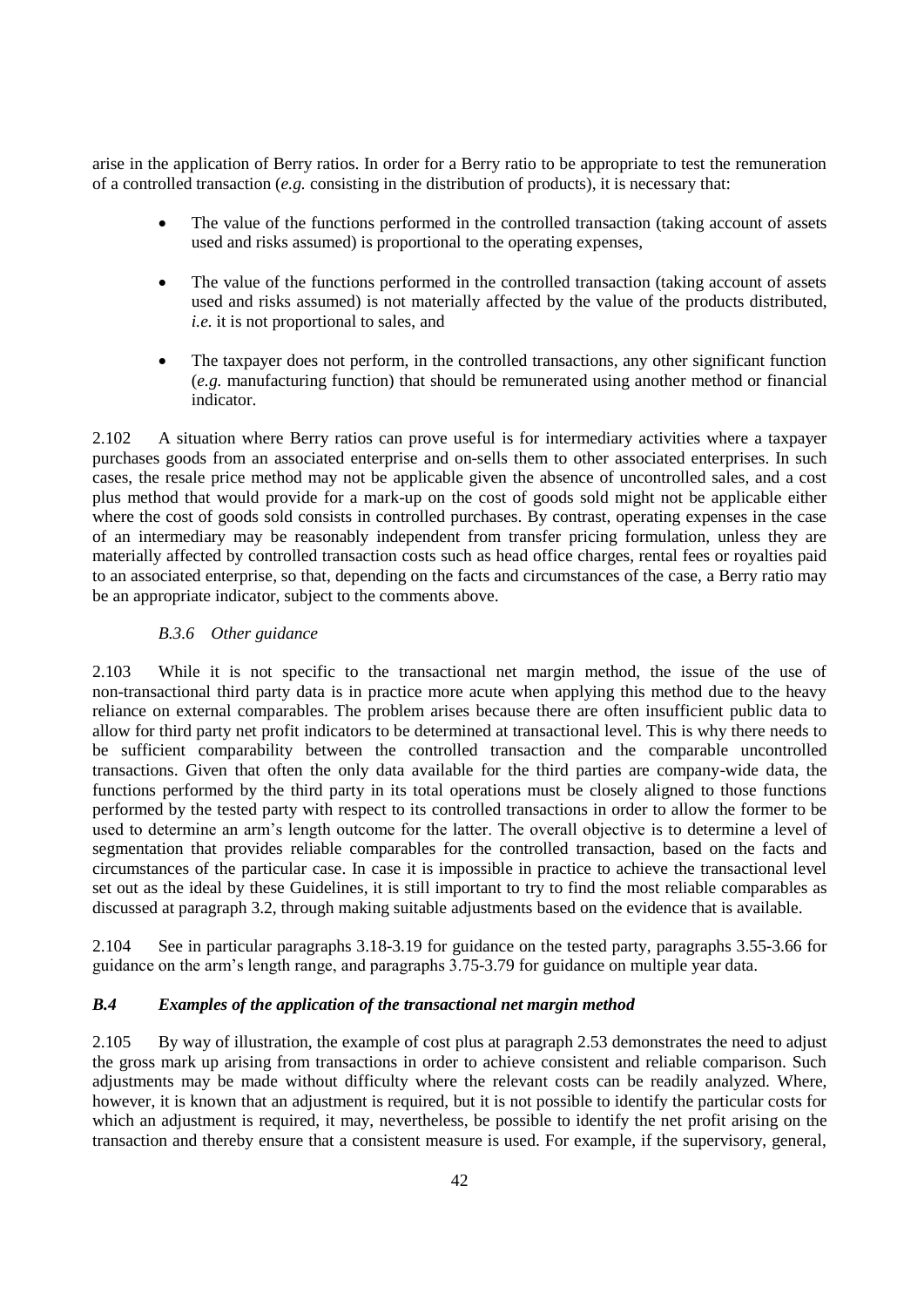and administrative costs that are treated as part of costs of goods sold for the independent enterprises X, Y and Z cannot be identified so as to adjust the mark up in a reliable application of cost plus, it may be necessary to examine net profit indicators in the absence of more reliable comparisons.

2.106 A similar approach may be required when there are differences in functions performed by the parties being compared. Assume that the facts are the same as in the example at paragraph 2.38 except that it is the comparable independent enterprises that perform the additional function of technical support and not the associated enterprise, and that these costs are reported in the cost of goods sold but cannot be separately identified. Because of product and market differences it may not be possible to find a CUP, and a resale price method would be unreliable since the gross margin of the independent enterprises would need to be higher than that of the associated enterprise in order to reflect the additional function and to cover the unknown additional costs. In this example, it may be more reliable to examine net margins in order to assess the difference in the transfer price that would reflect the difference in function. The use of net margins in such a case needs to take account of comparability and may not be reliable if there would be a material effect on net margin as a result of the additional function or as a result of market differences.

2.107 The facts are the same as in paragraph 2.36. However, the amount of the warranty expenses incurred by Distributor A proves impossible to ascertain so that it is not possible to reliably adjust the gross profit of A to make the gross profit margin properly comparable with that of B. However, if there are no other material functional differences between A and B and the net profit of A relative to its sales is known, it might be possible to apply the transactional net margin method to B by comparing the margin relative to A's sales to net profits with the margin calculated on the same basis for B.

### **C. Transactional profit split method**

### *C.1 In general*

2.108 The transactional profit split method seeks to eliminate the effect on profits of special conditions made or imposed in a controlled transaction (or in controlled transactions that are appropriate to aggregate under the principles of paragraphs 3.9-3.12) by determining the division of profits that independent enterprises would have expected to realise from engaging in the transaction or transactions. The transactional profit split method first identifies the profits to be split for the associated enterprises from the controlled transactions in which the associated enterprises are engaged (the "combined profits"). References to "profits" should be taken as applying equally to losses. See paragraphs 2.124-2.131 for a discussion of how to measure the profits to be split. It then splits those combined profits between the associated enterprises on an economically valid basis that approximates the division of profits that would have been anticipated and reflected in an agreement made at arm's length. See paragraphs 2.132 -2.145 for a discussion of how to split the combined profits.

### *C.2 Strengths and weaknesses*

 $\overline{a}$ 

2.109 The main strength of the transactional profit split method is that it can offer a solution for highly integrated operations for which a one-sided method would not be appropriate. For example, see the discussion of the appropriateness and application of profit split methods to the global trading of financial instruments between associated enterprises in Part III, Section C of the Report on the Attribution of Profits to Permanent Establishments.<sup>2</sup> A transactional profit split method may also be found to be the most

<sup>&</sup>lt;sup>2</sup> See Report on the Attribution of Profits to Permanent Establishments, approved by the Committee on Fiscal Affairs on 24 June 2008 and by the Council for publication on 17 July 2008 and the 2010 Sanitised Version of the Report on the Attribution of Profits to Permanent Establishments, approved by the Committee on Fiscal Affairs on 22 June 2010 and by the Council for publication on 22 July 2010.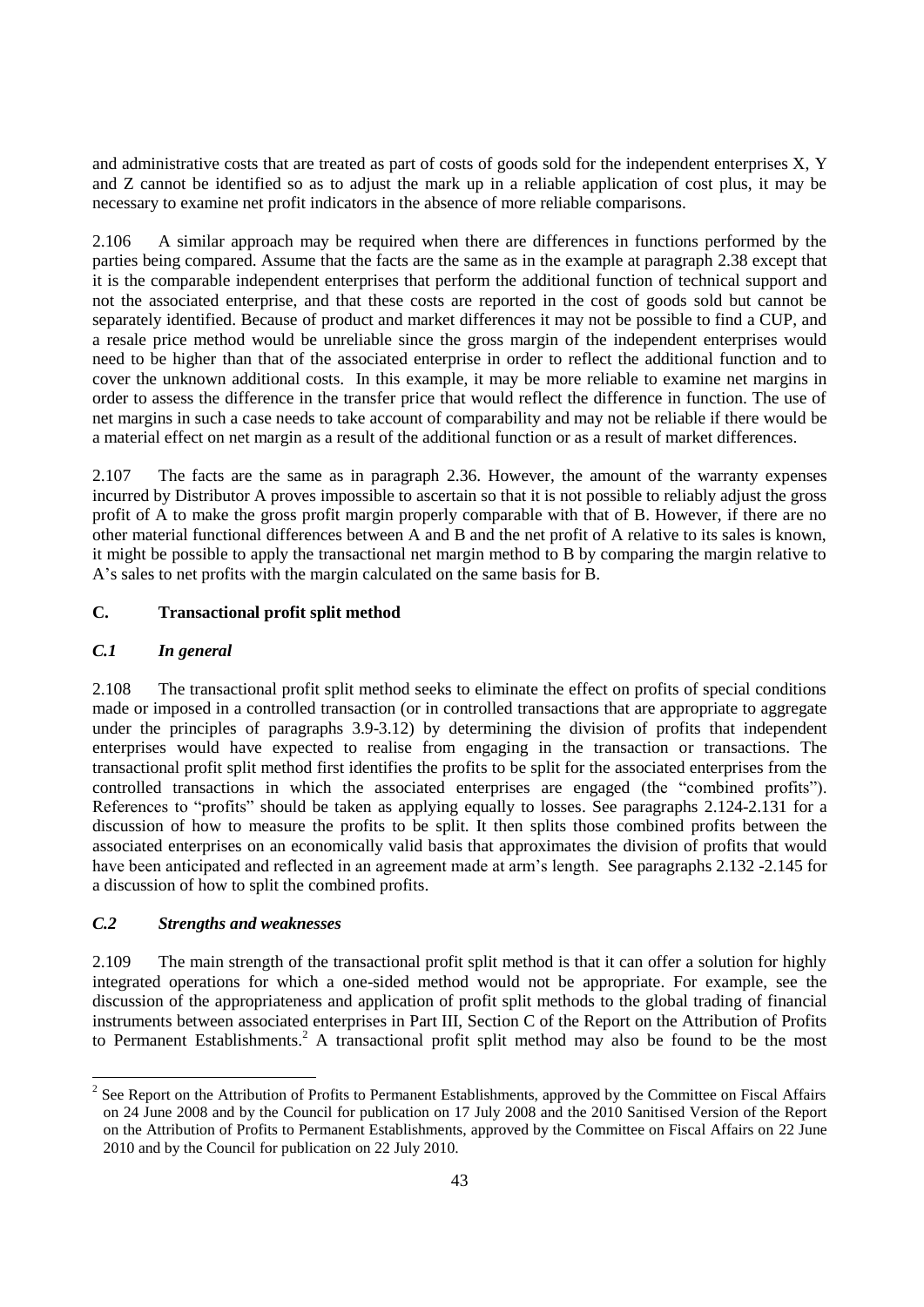appropriate method in cases where both parties to a transaction make unique and valuable contributions (*e.g.* contribute unique intangibles) to the transaction, because in such a case independent parties might wish to share the profits of the transaction in proportion to their respective contributions and a two-sided method might be more appropriate in these circumstances than a one-sided method. In addition, in the presence of unique and valuable contributions, reliable comparables information might be insufficient to apply another method. On the other hand, a transactional profit split method would ordinarily not be used in cases where one party to the transaction performs only simple functions and does not make any significant unique contribution (*e.g.* contract manufacturing or contract service activities in relevant circumstances), as in such cases a transactional profit split method typically would not be appropriate in view of the functional analysis of that party. See paragraphs 3.38-3.39 for a discussion of limitations in available comparables.

2.110 Where comparables data are available, they can be relevant in the profit split analysis to support the division of profits that would have been achieved between independent parties in comparable circumstances. Comparables data can also be relevant in the profit split analysis to assess the value of the contributions that each associated enterprise makes to the transactions. In effect, the assumption is that independent parties would have split the combined profits in proportion to the value of their respective contributions to the generation of profit in the transaction. On the other hand, the external market data considered in valuing the contribution each associated enterprise makes to the controlled transactions will be less closely connected to those transactions than is the case with the other available methods.

2.111 However, in those cases where there is no more direct evidence of how independent parties in comparable circumstances would have split the profit in comparable transactions, the allocation of profits may be based on the division of functions (taking account of the assets used and risks assumed) between the associated enterprises themselves.

2.112 Another strength of the transactional profit split method is that it offers flexibility by taking into account specific, possibly unique, facts and circumstances of the associated enterprises that are not present in independent enterprises, while still constituting an arm's length approach to the extent that it reflects what independent enterprises reasonably would have done if faced with the same circumstances.

2.113 A further strength of the transactional profit split method is that it is less likely that either party to the controlled transaction will be left with an extreme and improbable profit result, since both parties to the transaction are evaluated. This aspect can be particularly important when analysing the contributions by the parties in respect of the intangible property employed in the controlled transactions. This two-sided approach may also be used to achieve a division of the profits from economies of scale or other joint efficiencies that satisfies both the taxpayer and tax administrations.

2.114 A weakness of the transactional profit split method relates to difficulties in its application. On first review, the transactional profit split method may appear readily accessible to both taxpayers and tax administrations because it tends to rely less on information about independent enterprises. However, associated enterprises and tax administrations alike may have difficulty accessing information from foreign affiliates. In addition, it may be difficult to measure combined revenue and costs for all the associated enterprises participating in the controlled transactions, which would require stating books and records on a common basis and making adjustments in accounting practices and currencies. Further, when the transactional profit split method is applied to operating profit, it may be difficult to identify the appropriate operating expenses associated with the transactions and to allocate costs between the transactions and the associated enterprises' other activities.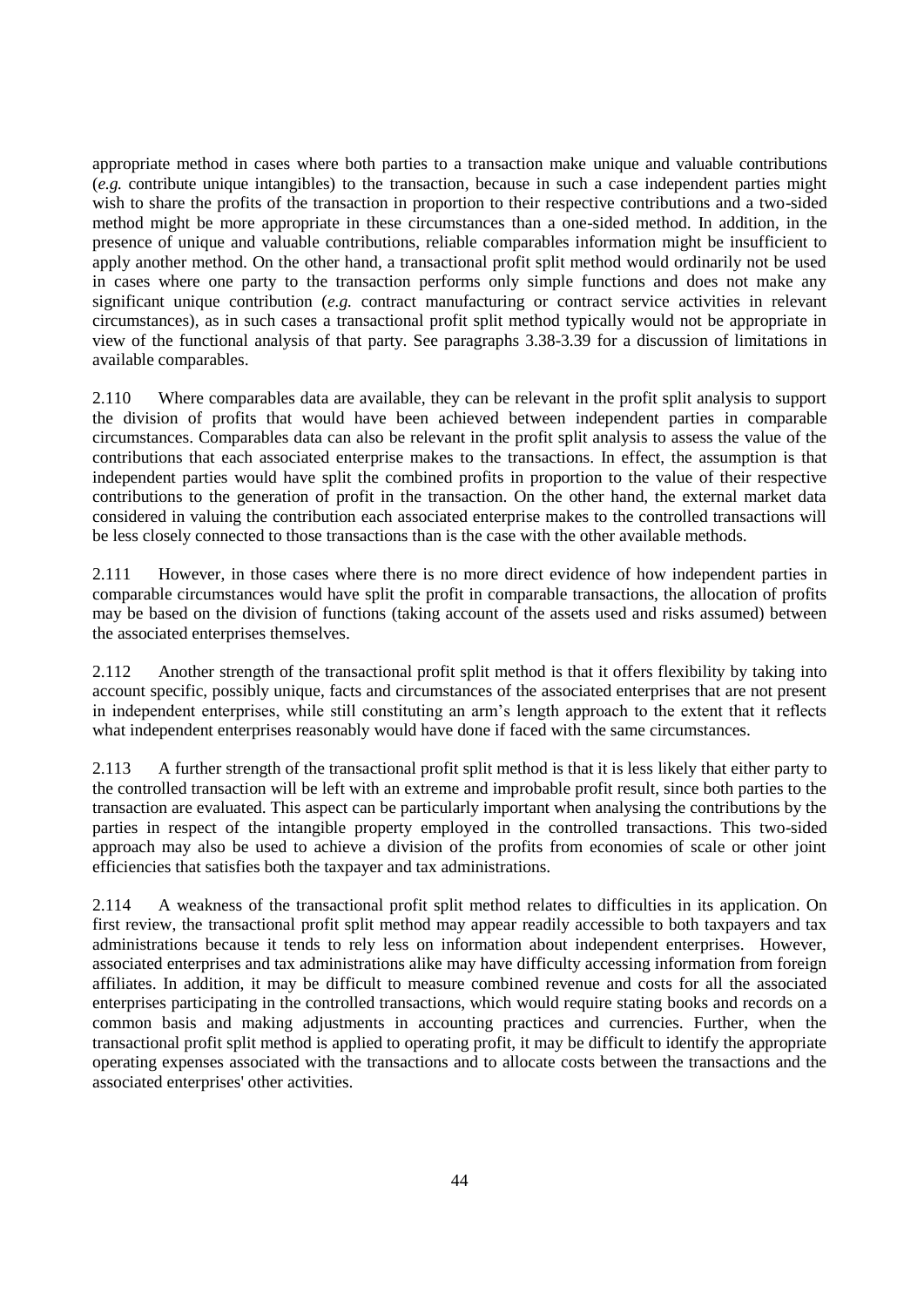# *C.3 Guidance for application*

### *C.3.1 In general*

2.115 These Guidelines do not seek to provide an exhaustive catalogue of ways in which the transactional profit split method may be applied. Application of the method will depend on the circumstances of the case and the information available, but the overriding objective should be to approximate as closely as possible the split of profits that would have been realised had the parties been independent enterprises.

2.116 Under the transactional profit split method, the combined profits are to be split between the associated enterprises on an economically valid basis that approximates the division of profits that would have been anticipated and reflected in an agreement made at arm's length. In general, the determination of the combined profits to be split and of the splitting factors should:

- Be consistent with the functional analysis of the controlled transaction under review, and in particular reflect the allocation of risks among the parties,
- Be consistent with the determination of the combined profits to be split and of the splitting factors which would have been agreed between independent parties,
- Be consistent with the type of profit split approach (*e.g.* contribution analysis, residual analysis, or other; *ex ante* or *ex post* approach, as discussed at paragraphs 2.118-2.145 below), and
- Be capable of being measured in a reliable manner.
- 2.117 In addition,
	- If a transactional profit split method is used to set transfer pricing in controlled transactions (*ex ante* approach), it would be reasonable to expect the life-time of the arrangement and the criteria or allocation keys to be agreed in advance of the transaction,
	- The person using a transactional profit split method (taxpayer or tax administration) should be prepared to explain why it is regarded as the most appropriate method to the circumstances of the case, as well as the way it is implemented, and in particular the criteria or allocation keys used to split the combined profits, and
	- The determination of the combined profits to be split and of the splitting factors should generally be used consistently over the life-time of the arrangement, including during loss years, unless independent parties in comparable circumstances would have agreed otherwise and the rationale for using differing criteria or allocation keys is documented, or if specific circumstances would have justified a re-negotiation between independent parties.

### *C.3.2 Various approaches for splitting the profits*

2.118 There are a number of approaches for estimating the division of profits, based on either projected or actual profits, as may be appropriate, to which independent enterprises would have agreed, two of which are discussed in the following paragraphs. These approaches – contribution analysis and residual analysis – are not necessarily exhaustive or mutually exclusive.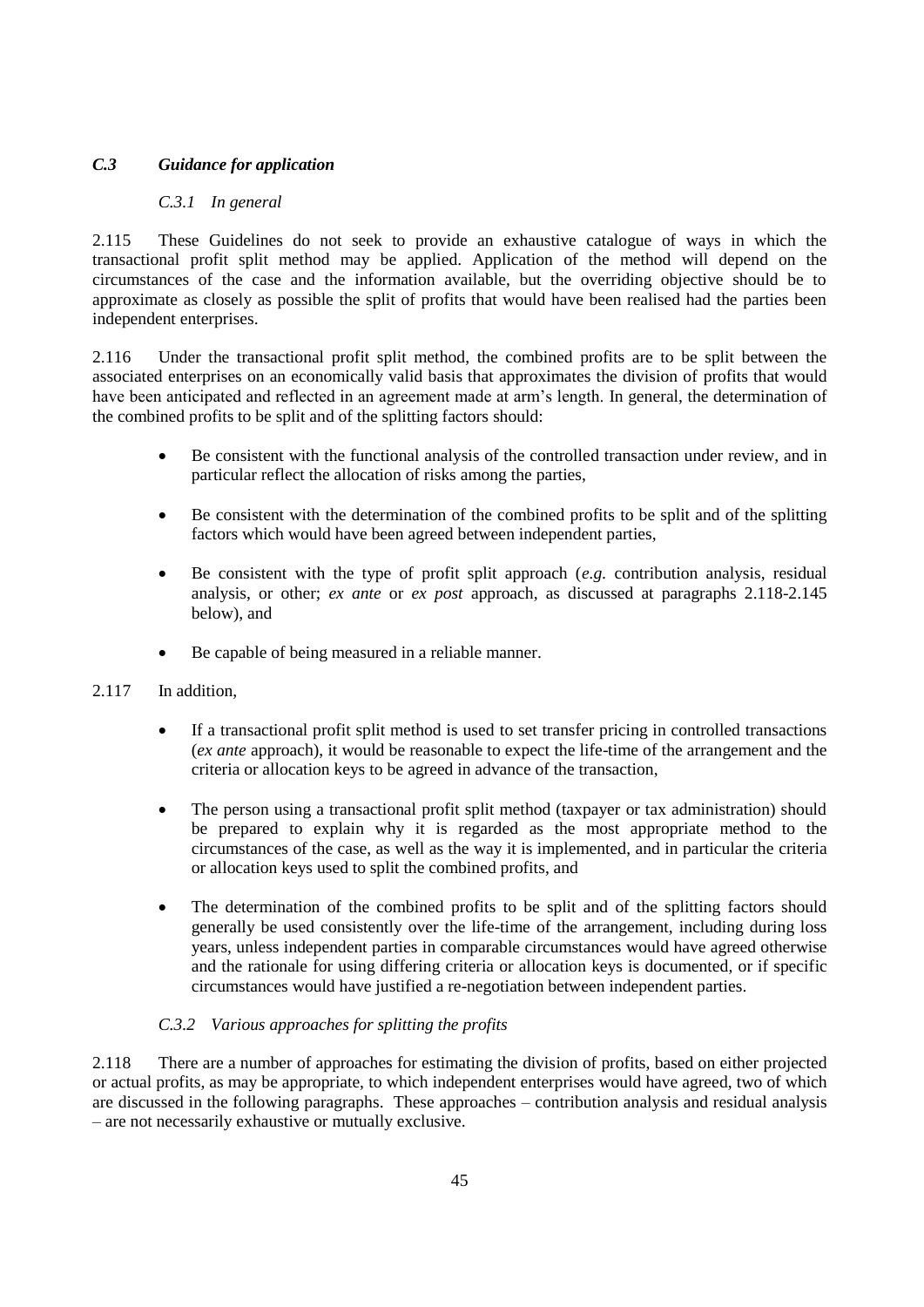## C.3.2.1 Contribution analysis

2.119 Under a contribution analysis, the combined profits, which are the total profits from the controlled transactions under examination, would be divided between the associated enterprises based upon a reasonable approximation of the division of profits that independent enterprises would have expected to realize from engaging in comparable transactions. This division can be supported by comparables data where available. In the absence thereof, it is often based on the relative value of the functions performed by each of the associated enterprises participating in the controlled transactions, taking account of their assets used and risks assumed. In cases where the relative value of the contributions can be measured directly, it may not be necessary to estimate the actual market value of each participant's contributions.

2.120 It can be difficult to determine the relative value of the contribution that each of the associated enterprises makes to the controlled transactions, and the approach will often depend on the facts and circumstances of each case. The determination might be made by comparing the nature and degree of each party's contribution of differing types (for example, provision of services, development expenses incurred, capital invested) and assigning a percentage based upon the relative comparison and external market data. See paragraphs 2.132-2.145 for a discussion of how to split the combined profits.

## $C.3.2.2$  Residual analyses<sup>3</sup>

2.121 A residual analysis divides the combined profits from the controlled transactions under examination in two stages. In the first stage, each participant is allocated an arm's length remuneration for its non-unique contributions in relation to the controlled transactions in which it is engaged. Ordinarily this initial remuneration would be determined by applying one of the traditional transaction methods or a transactional net margin method, by reference to the remuneration of comparable transactions between independent enterprises. Thus, it would generally not account for the return that would be generated by any unique and valuable contribution by the participants. In the second stage, any residual profit (or loss) remaining after the first stage division would be allocated among the parties based on an analysis of the facts and circumstances, following the guidance as described at paragraphs 2.132-2.145 for splitting the combined profits.

2.122 An alternative approach to how to apply a residual analysis could seek to replicate the outcome of bargaining between independent enterprises in the free market. In this context, in the first stage, the initial remuneration provided to each participant would correspond to the lowest price an independent seller reasonably would accept in the circumstances and the highest price that the buyer would be reasonably willing to pay. Any discrepancy between these two figures could result in the residual profit over which independent enterprises would bargain. In the second stage, the residual analysis therefore could divide this pool of profit based on an analysis of any factors relevant to the associated enterprises that would indicate how independent enterprises might have split the difference between the seller's minimum price and the buyer's maximum price.

2.123 In some cases an analysis could be performed, perhaps as part of a residual profit split or as a method of splitting profits in its own right, by taking into account the discounted cash flow to the parties to the controlled transactions over the anticipated life of the business. One of the situations in which this may be an effective method could be where a start-up is involved, cash flow projections were carried out as part of assessing the viability of the project, and capital investment and sales could be estimated with a reasonable degree of certainty. However, the reliability of such an approach will depend on the use of an appropriate discount rate, which should be based on market benchmarks. In this regard, it should be noted that industry-wide risk premiums used to calculate the discount do not distinguish between particular

 $\overline{3}$ 

<sup>3</sup> An example illustrating the application of the residual profit split is found in Annex II to Chapter II.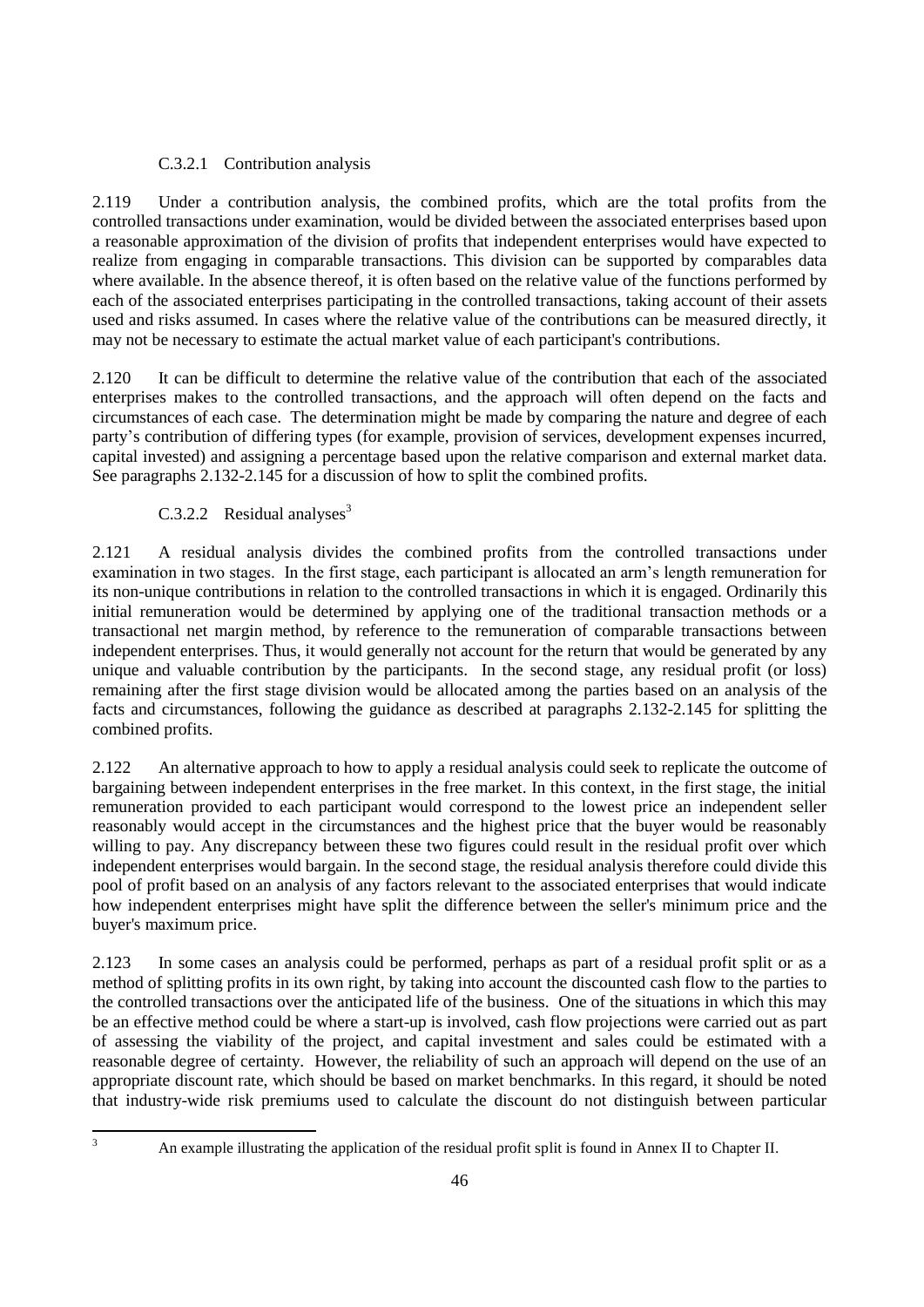companies let alone segments of businesses, and estimates of the relative timing of receipts can be problematic. Such an approach, therefore, would require considerable caution and should be supplemented where possible by information derived from other methods.

## *C.3.3 Determining the combined profits to be split*

2.124 The combined profits to be split in a transactional profit split method are the profits of the associated enterprises from the controlled transactions in which the associated enterprises are engaged. The combined profits to be split should only be those arising from the controlled transaction(s) under review. In determining those profits, it is essential to first identify the relevant transactions to be covered by the transactional profit split. It is also essential to identify the level of aggregation, see paragraphs 3.9- 3.12. Where a taxpayer has controlled transactions with more than one associated enterprise, it is also necessary to identify the parties in relation to those transactions and the profits to be split among them.

2.125 In order to determine the combined profits to be split, the accounts of the parties to the transaction to which a transactional profit split is applied need to be put on a common basis as to accounting practice and currency, and then combined. Because accounting standards can have significant effects on the determination of the profits to be split, accounting standards should be selected in advance of applying the method and applied consistently over the lifetime of the arrangement. See paragraphs 2.115- 2.117 for general guidance on the consistency of the determination of the combined profits to be split.

2.126 Financial accounting may provide the starting point for determining the profit to be split in the absence of harmonized tax accounting standards. The use of other financial data (*e.g.* cost accounting) should be permitted where such accounts exist, are reliable, auditable and sufficiently transactional. In this context, product-line income statements or divisional accounts may prove to be the most useful accounting records.

### C.3.3.1 Actual or projected profits

2.127 If the profit split method were to be used by associated enterprises to set transfer pricing in controlled transactions (*i.e.* an *ex ante* approach), then each associated enterprise would seek to achieve the division of profits that independent enterprises would have expected to realize from engaging in comparable transactions. Depending on the facts and circumstances, profit splits using either actual or projected profits are observed in practice.

2.128 When a tax administration examines the application of the method used *ex ante* to evaluate whether the method has reliably approximated arm's length transfer pricing, it is critical for the tax administration to acknowledge that the taxpayer could not have known what the actual profit experience of the business activity would be at the time that the conditions of the controlled transaction were established. Without such an acknowledgement, the application of the transactional profit split method could penalize or reward a taxpayer by focusing on circumstances that the taxpayer could not reasonably have foreseen. Such an application would be contrary to the arm's length principle, because independent enterprises in similar circumstances could only have relied upon projections and could not have known the actual profit experience. See also paragraph 3.74.

2.129 In using the transactional profit split method to establish the conditions of controlled transactions, the associated enterprises would seek to achieve the division of profit that independent enterprises would have realized. The evaluation of the conditions of the controlled transactions of associated enterprises using a transactional profit split method will be easiest for a tax administration where the associated enterprises have originally determined such conditions on the same basis. The evaluation may then begin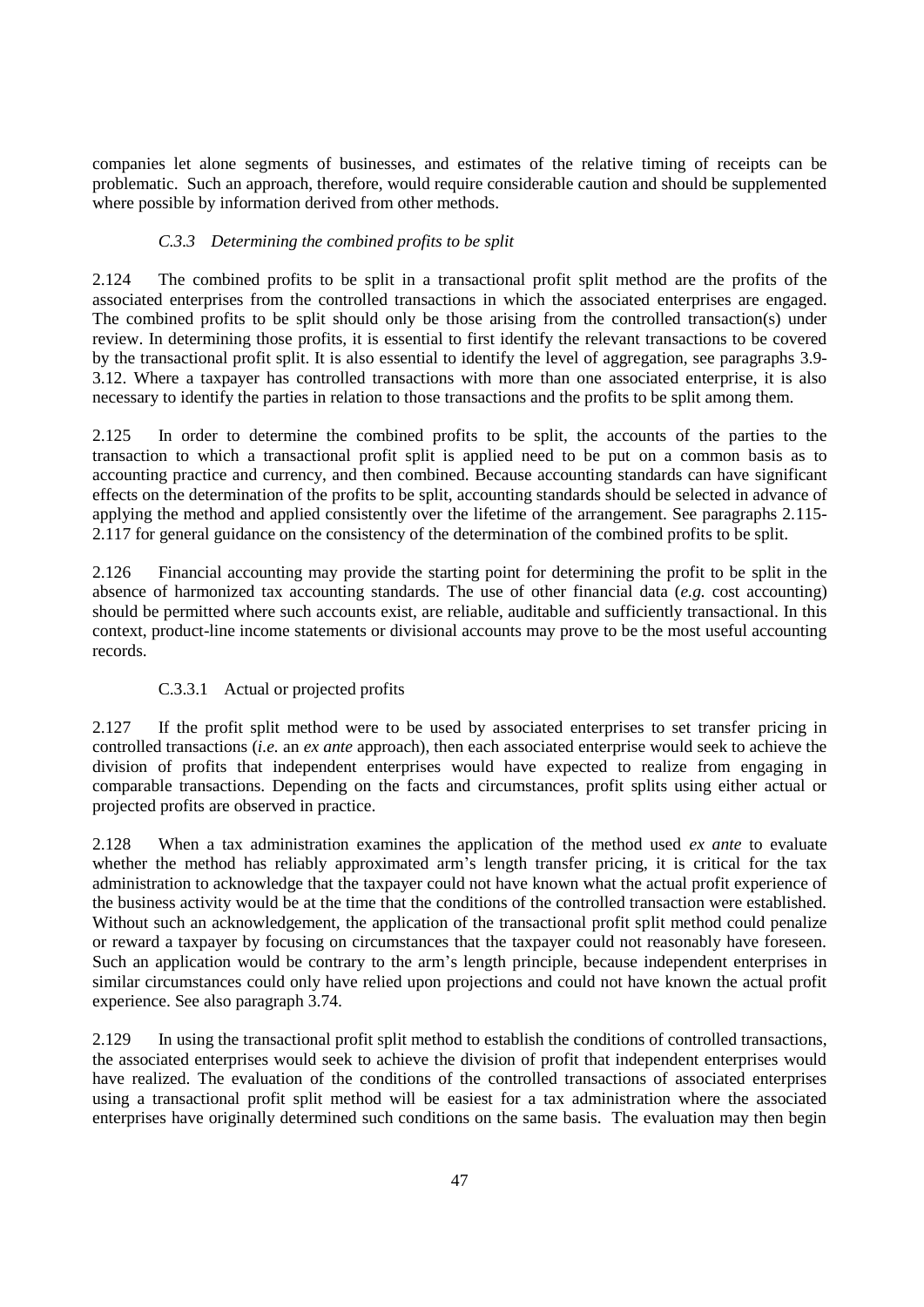on the same basis to verify whether the division of actual profits is in accordance with the arm's length principle.

2.130 Where the associated enterprises have determined the conditions in their controlled transactions on a basis other than the transactional profit split method, the tax administration would evaluate such conditions on the basis of the actual profit experience of the enterprise. However, care would need to be exercised to ensure that the application of a transactional profit split method is performed in a context that is similar to what the associated enterprises would have experienced, *i.e.* on the basis of information known or reasonably foreseeable by the associated enterprises at the time the transactions were entered into, in order to avoid the use of hindsight. See paragraphs 2.11 and 3.74.

## C.3.3.2 Different measures of profits<sup>4</sup>

2.131 Generally, the combined profits to be split in a transactional profit split method are operating profits. Applying the transactional profit split in this manner ensures that both income and expenses of the MNE are attributed to the relevant associated enterprise on a consistent basis. However, occasionally, it may be appropriate to carry out a split of gross profits and then deduct the expenses incurred in or attributable to each relevant enterprise (and excluding expenses taken into account in computing gross profits). In such cases, where different analyses are being applied to divide the gross income and the deductions of the MNE among associated enterprises, care must be taken to ensure that the expenses incurred in or attributable to each enterprise are consistent with the activities and risks undertaken there, and that the allocation of gross profits is likewise consistent with the placement of activities and risks. For example, in the case of an MNE that engages in highly integrated worldwide trading operations, involving various types of property, it may be possible to determine the enterprises in which expenses are incurred (or attributed), but not to accurately determine the particular trading activities to which those expenses relate. In such a case, it may be appropriate to split the gross profits from each trading activity and then deduct from the resulting overall gross profits the expenses incurred in or attributable to each enterprise, bearing in mind the caution noted above.

# *C.3.4 How to split the combined profits*

# C.3.4.1 In general

2.132 The relevance of comparable uncontrolled transactions or internal data and the criteria used to achieve an arm's length division of the profits depend on the facts and circumstances of the case. It is therefore not desirable to establish a prescriptive list of criteria or allocation keys. See paragraphs 2.115- 2.117 for general guidance on the consistency of the determination of the splitting factors. In addition, the criteria or allocation keys used to split the profit should:

- Be reasonably independent of transfer pricing policy formulation, *i.e.* they should be based on objective data (*e.g.* sales to independent parties), not on data relating to the remuneration of controlled transactions (*e.g.* sales to associated enterprises), and
- Be supported by comparables data, internal data, or both.

 $\lambda$ 

<sup>4</sup> An example illustrating different measures of profits when applying a transactional profit split method can be found in Annex III to Chapter II.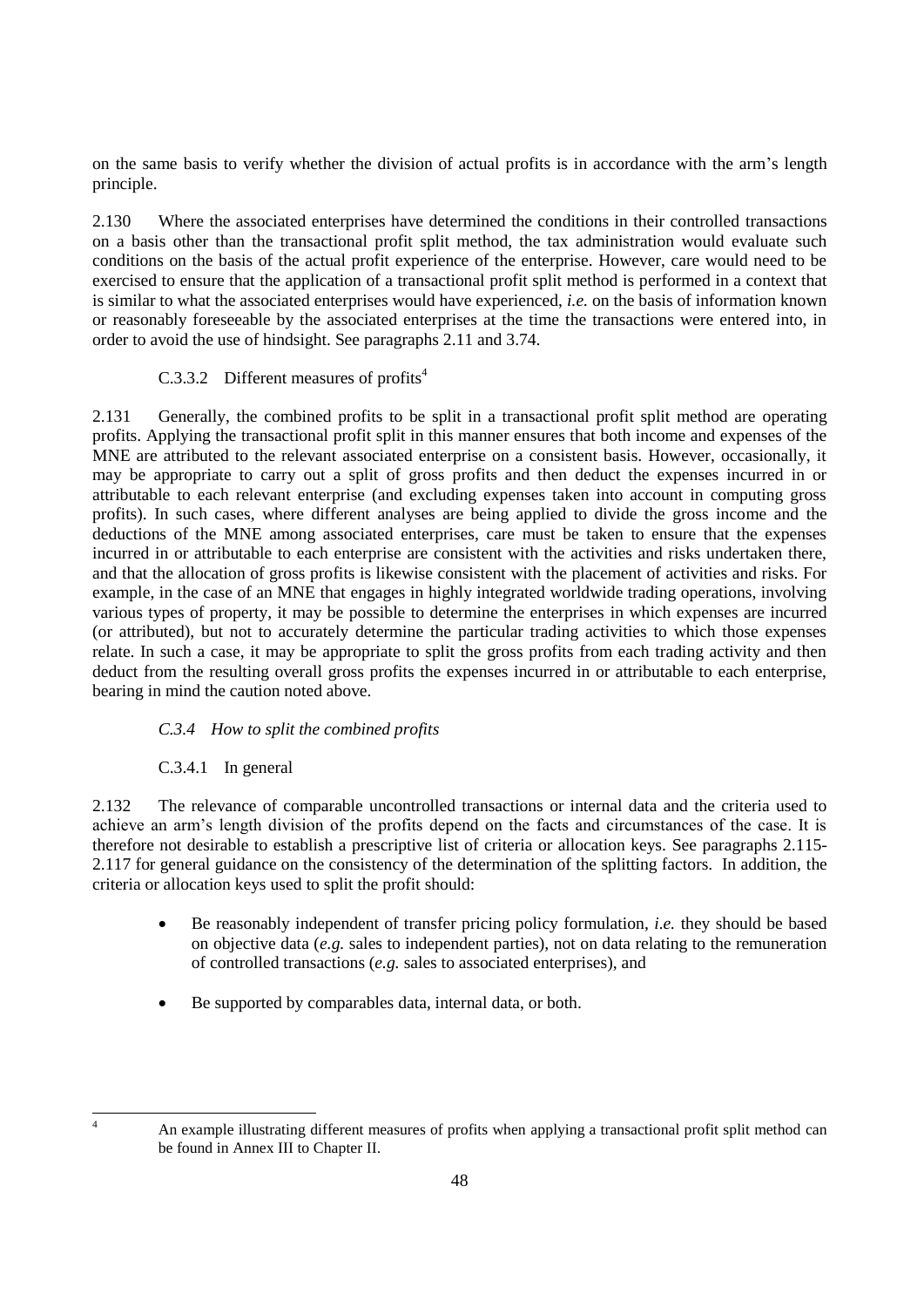#### C.3.4.2 Reliance on data from comparable uncontrolled transactions

2.133 One possible approach is to split the combined profits based on the division of profits that actually results from comparable uncontrolled transactions. Examples of possible sources of information on uncontrolled transactions that might usefully assist the determination of criteria to split the profits, depending on the facts and circumstances of the case, include joint-venture arrangements between independent parties under which profits are shared, such as development projects in the oil and gas industry; pharmaceutical collaborations, co-marketing or co-promotion agreements; arrangements between independent music record labels and music artists; uncontrolled arrangements in the financial services sector; etc.

#### C.3.4.3 Allocation keys

2.134 In practice, the division of the combined profits under a transactional profit split method is generally achieved using one or more allocation keys. Depending on the facts and circumstances of the case, the allocation key can be a figure (*e.g.* a 30%-70% split based on evidence of a similar split achieved between independent parties in comparable transactions), or a variable (*e.g.* relative value of participant's marketing expenditure or other possible keys as discussed below). Where more than one allocation key is used, it will also be necessary to weight the allocation keys used to determine the relative contribution that each allocation key represents to the earning of the combined profits.

2.135 In practice, allocation keys based on assets/capital (operating assets, fixed assets, intangible assets, capital employed) or costs (relative spending and/or investment in key areas such as research and development, engineering, marketing) are often used. Other allocation keys based for instance on incremental sales, headcounts (number of individuals involved in the key functions that generate value to the transaction), time spent by a certain group of employees if there is a strong correlation between the time spent and the creation of the combined profits, number of servers, data storage, floor area of retail points, etc. may be appropriate depending on the facts and circumstances of the transactions.

#### *Asset-based allocation keys*

2.136 Asset-based or capital-based allocation keys can be used where there is a strong correlation between tangible or intangible assets or capital employed and creation of value in the context of the controlled transaction. See paragraph 2.145 for a brief discussion of splitting the combined profits by reference to capital employed. In order for an allocation key to be meaningful, it should be applied consistently to all the parties to the transaction. See paragraph 2.98 for a discussion of comparability issues in relation to asset valuation in the context of the transactional net margin method, which is also valid in the context of the transactional profit split method.

2.137 One particular circumstance where the transactional profit split method may be found to be the most appropriate method is the case where each party to the transaction contributes valuable, unique intangibles. Intangible assets pose difficult issues in relation both to their identification and to their valuation. Identification of intangibles can be difficult because not all valuable intangible assets are legally protected and registered and not all valuable intangible assets are recorded in the accounts. An essential part of a transactional profit split analysis is to identify what intangible assets are contributed by each associated enterprise to the controlled transaction and their relative value. Guidance on intangible property is found at Chapter VI of these Guidelines. See also the examples in the Annex to Chapter VI "Examples to illustrate the Transfer Pricing Guidelines on intangible property and highly uncertain valuation".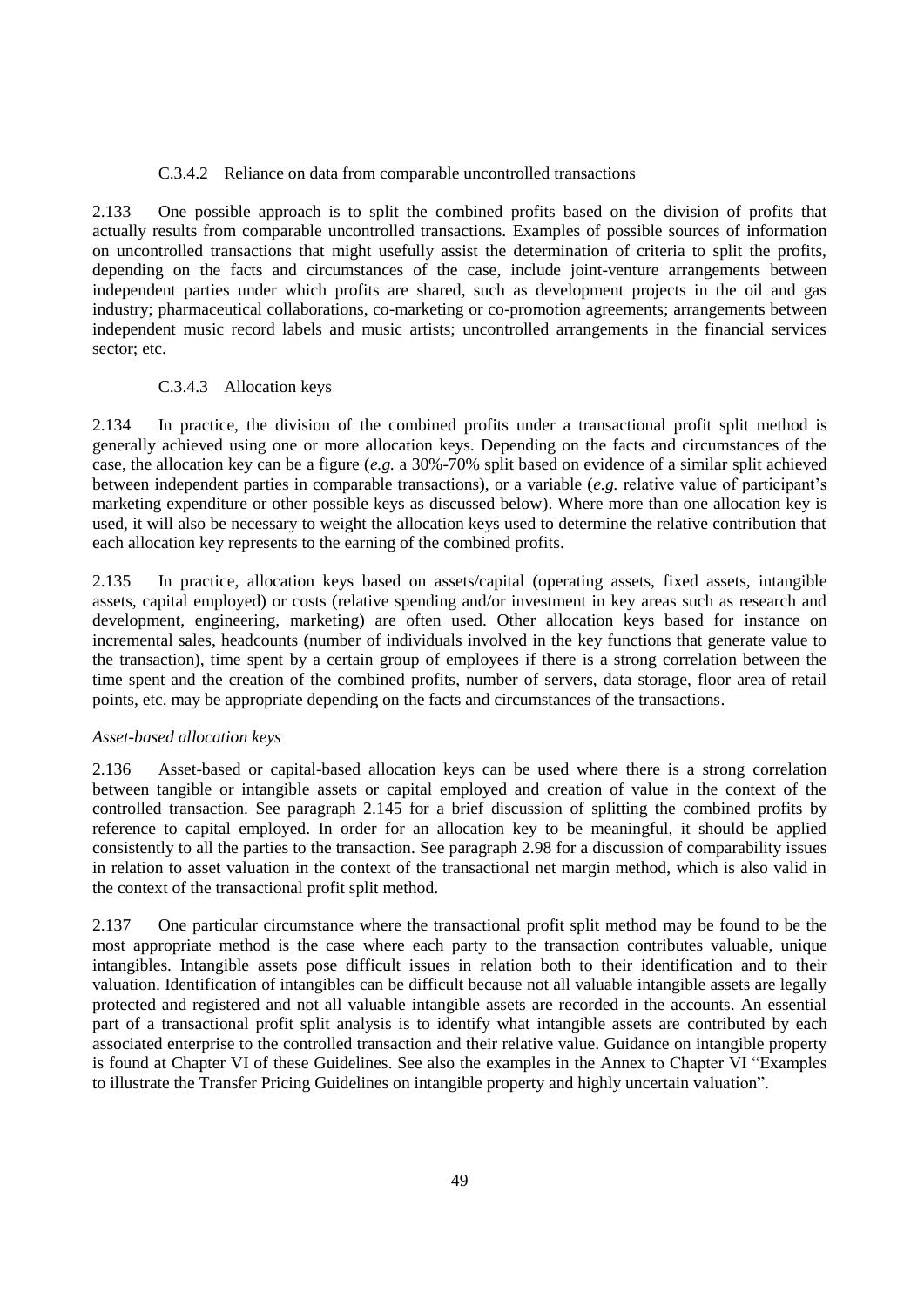#### *Cost-based allocation keys*

2.138 An allocation key based on expenses may be appropriate where it is possible to identify a strong correlation between relative expenses incurred and relative value added. For example, marketing expenses may be an appropriate key for distributors-marketers if advertising generates material marketing intangibles, *e.g.* in consumer goods where the value of marketing intangibles is affected by advertising. Research and development expenses may be suitable for manufacturers if they relate to the development of significant trade intangibles such as patents. However, if, for instance, each party contributes different valuable intangibles, then it is not appropriate to use a cost-based allocation key unless cost is a reliable measure of the relative value of those intangibles. Remuneration is frequently used in situations where people functions are the primary factor in generating the combined profits.

2.139 Cost-based allocation keys have the advantage of simplicity. It is however not always the case that a strong correlation exists between relative expenses and relative value, as discussed in paragraph 6.27. One possible issue with cost-based allocation keys is that they can be very sensitive to accounting classification of costs. It is therefore necessary to clearly identify in advance what costs will be taken into account in the determination of the allocation key and to determine the allocation key consistently among the parties.

#### *Timing Issues*

2.140 Another important issue is the determination of the relevant period of time from which the elements of determination of the allocation key (*e.g.* assets, costs, or others) should be taken into account. A difficulty arises because there can be a time lag between the time when expenses are incurred and the time when value is created, and it is sometimes difficult to decide which period's expenses should be used. For example, in the case of a cost-based allocation key, using the expenditure on a single-year basis may be suitable for some cases, while in some other cases it may be more suitable to use accumulated expenditure (net of depreciation or amortization, where appropriate in the circumstances) incurred in the previous as well as the current years. Depending on the facts and circumstances of the case, this determination may have a significant effect on the allocation of profits amongst the parties. As noted at paragraphs 2.116-2.117 above, the selection of the allocation key should be appropriate to the particular circumstances of the case and provide a reliable approximation of the division of profits that would have been agreed between independent parties.

### C.3.4.4 Reliance on data from the taxpayer's own operations ("internal data")

2.141 Where comparable uncontrolled transactions of sufficient reliability are lacking to support the division of the combined profits, consideration should be given to internal data, which may provide a reliable means of establishing or testing the arm's length nature of the division of profits. The types of such internal data that are relevant will depend on the facts and circumstances of the case and should satisfy the conditions outlined in this Section and in particular at paragraphs 2.116-2.117 and 2.132. They will frequently be extracted from the taxpayers' cost accounting or financial accounting.

2.142 For instance, where an asset-based allocation key is used, it may be based on data extracted from the balance sheets of the parties to the transaction. It will often be the case that not all the assets of the taxpayers relate to the transaction at hand and that accordingly some analytical work is needed for the taxpayer to draw a "transactional" balance sheet that will be used for the application of the transactional profit split method. Similarly, where cost-based allocation keys are used that are based on data extracted from the taxpayers' profit and loss accounts, it may be necessary to draw transactional accounts that identify those expenses that are related to the controlled transaction at hand and those that should be excluded from the determination of the allocation key. The type of expenditure that is taken into account (*e.g.* salaries, depreciation, etc.) as well as the criteria used to determine whether a given expense is related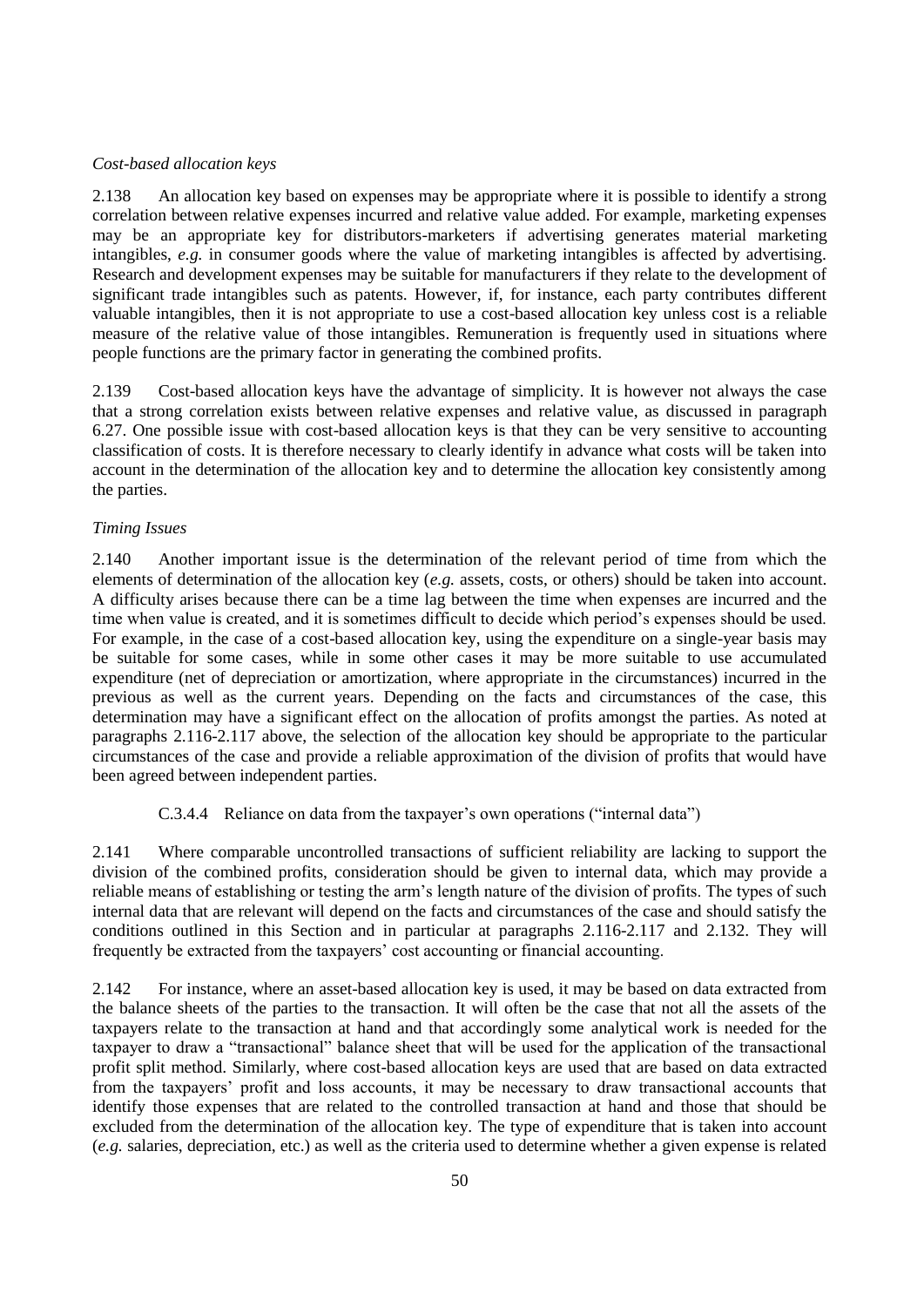to the transaction at hand or is rather related to other transactions of the taxpayer (*e.g.* to other lines of products not subject to this profit split determination) should be applied consistently to all the parties to the transaction. See also paragraph 2.98 for a discussion of valuation of assets in the context of the transactional net margin method where the net profit is weighted to assets, which is also relevant to the valuation of assets in the context of a transactional profit split where an asset-based allocation key is used.

2.143 Internal data may also be helpful where the allocation key is based on a cost accounting system, *e.g.* headcounts involved in some aspects of the transaction, time spent by a certain group of employees on certain tasks, number of servers, data storage, floor area of retail points, etc.

2.144 Internal data are essential to assess the values of the respective contributions of the parties to the controlled transaction. The determination of such values should rely on a functional analysis that takes into account all the economically significant functions, assets and risks contributed by the parties to the controlled transaction. In those cases where the profit is split on the basis of an evaluation of the relative importance of the functions, assets and risks to the value added to the controlled transaction, such evaluation should be supported by reliable objective data in order to limit arbitrariness. Particular attention should be given to the identification of the relevant contributions of valuable intangibles and the assumption of significant risks and the importance, relevance and measurement of the factors which gave rise to these valuable intangibles and significant risks.

2.145 One possible approach not discussed above is to split the combined profits so that each of the associated enterprises participating in the controlled transactions earns the same rate of return on the capital it employs in that transaction. This method assumes that each participant's capital investment in the transaction is subject to a similar level of risk, so that one might expect the participants to earn similar rates of return if they were operating in the open market. However, this assumption may not be realistic. For example, it would not account for conditions in capital markets and could ignore other relevant aspects that would be revealed by a functional analysis and that should be taken into account in a transactional profit split.

## **D. Conclusions on transactional profit methods**

2.146 Paragraphs 2.1-2.11 provide guidance on the selection of the most appropriate transfer pricing method to the circumstances of the case.

2.147 As discussed in these Guidelines, there are concerns regarding the use of the transactional net margin method, in particular that it is sometimes applied without adequately taking into account the relevant differences between the controlled and uncontrolled transactions being compared. Many countries are concerned that the safeguards established for the traditional transaction methods may be overlooked in applying the transactional net margin method. Thus, where differences in the characteristics of the transactions being compared have a material effect on the net profit indicators being used, it would not be appropriate to apply the transactional net margin method without making adjustments for such differences. See paragraphs 2.68-2.75 (the comparability standard to be applied to the transactional net margin method).

2.148 The recognition that the use of transactional profit methods may be necessary is not intended to suggest that independent enterprises would use these methods to set prices. As with any method, it is important that it be possible to calculate appropriate corresponding adjustments when transactional profit methods are used, recognising that in certain cases corresponding adjustments may be determined on an aggregate basis consistent with the aggregation principles in paragraphs 3.9-3.12.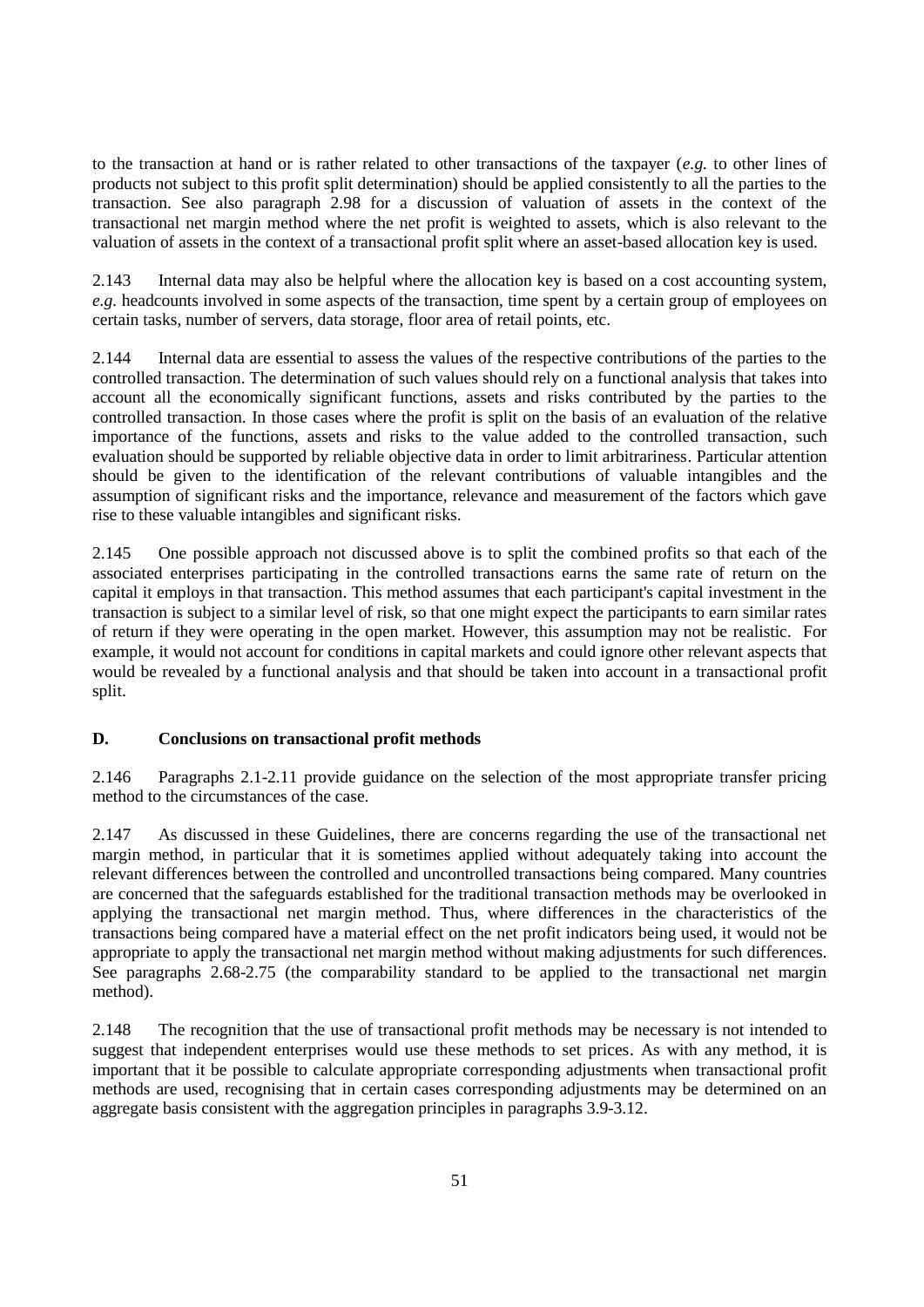2.149 In all cases, caution must be used to determine whether a transactional profit method as applied to a particular aspect of a case can produce an arm's length answer, either in conjunction with a traditional transaction method or on its own. The question ultimately can be resolved only on a case-by-case basis taking into account the strengths and weaknesses set forth above for a particular transactional profit method to be applied, the comparability (including functional) analysis of the parties to the transaction, and the availability and reliability of comparable data. In addition, these conclusions assume that countries will have a certain degree of sophistication in their underlying tax systems before applying these methods.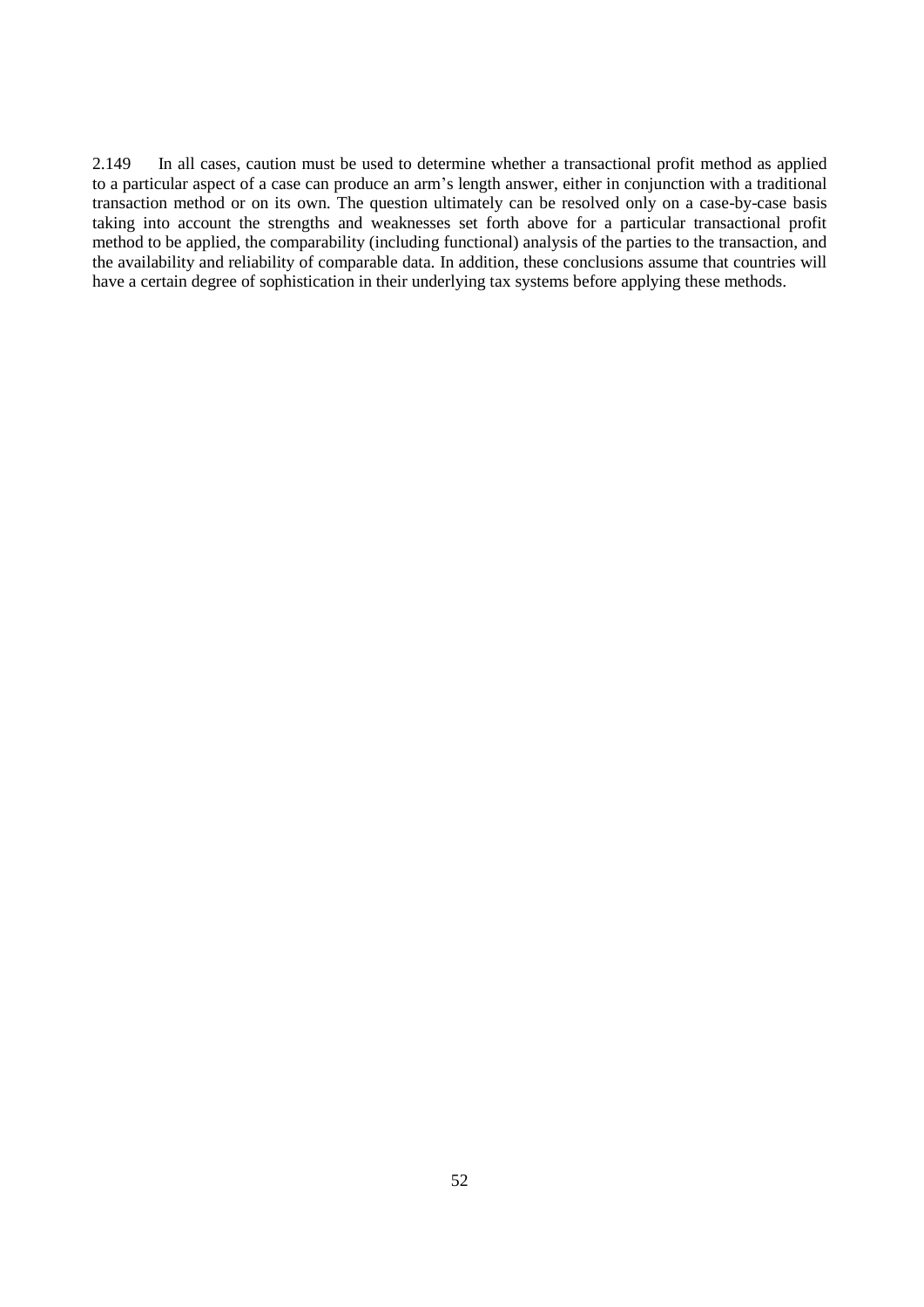#### *Chapter III*

#### **Comparability Analysis**

#### **A. Performing a comparability analysis**

3.1 General guidance on comparability is found in Section D of Chapter I. By definition, a comparison implies examining two terms: the controlled transaction under review and the uncontrolled transactions that are regarded as potentially comparable. The search for comparables is only part of the comparability analysis. It should be neither confused with nor separated from the comparability analysis. The search for information on potentially comparable uncontrolled transactions and the process of identifying comparables is dependent upon prior analysis of the taxpayer's controlled transaction and of the relevant comparability factors (see paragraphs 1.38-1.63). A methodical, consistent approach should provide some continuity or linkage in the whole analytical process, thereby maintaining a constant relationship amongst the various steps: from the preliminary analysis of the conditions of the controlled transaction, to the selection of the transfer pricing method, through to the identification of potential comparables and ultimately a conclusion about whether the controlled transactions being examined are consistent with the arm's length principle as described in paragraph 1 of Article 9 of the OECD Model Tax Convention.

3.2 As part of the process of selecting the most appropriate transfer pricing method (see paragraph 2.2) and applying it, the comparability analysis always aims at finding the most reliable comparables. Thus, where it is possible to determine that some uncontrolled transactions have a lesser degree of comparability than others, they should be eliminated (see also paragraph 3.56). This does not mean that there is a requirement for an exhaustive search of all possible sources of comparables as it is acknowledged that there are limitations in availability of information and that searches for comparables data can be burdensome. See also discussion of compliance efforts at paragraphs 3.80-3.83.

3.3 In order for the process to be transparent, it is considered a good practice for a taxpayer that uses comparables to support its transfer pricing, or a tax administration that uses comparables to support a transfer pricing adjustment, to provide appropriate supporting information for the other interested party (*i.e.* tax auditor, taxpayer or foreign competent authorities) to be able to assess the reliability of the comparables used. See paragraph 3.36 for a discussion of information available to tax administrations that is not disclosed to taxpayers. General guidance on documentation requirements is found at Chapter V of these Guidelines. See also the Annex to Chapter IV "Guidelines for conducting Advance Pricing Arrangements under the Mutual Agreement Procedure ("MAP APAs")".

### *A.1 Typical process*

3.4 Below is a description of a typical process that can be followed when performing a comparability analysis. This process is considered an accepted good practice but it is not a compulsory one, and any other search process leading to the identification of reliable comparables may be acceptable as reliability of the outcome is more important than process (*i.e.* going through the process does not provide any guarantee that the outcome will be arm's length, and not going through the process does not imply that the outcome will not be arm's length).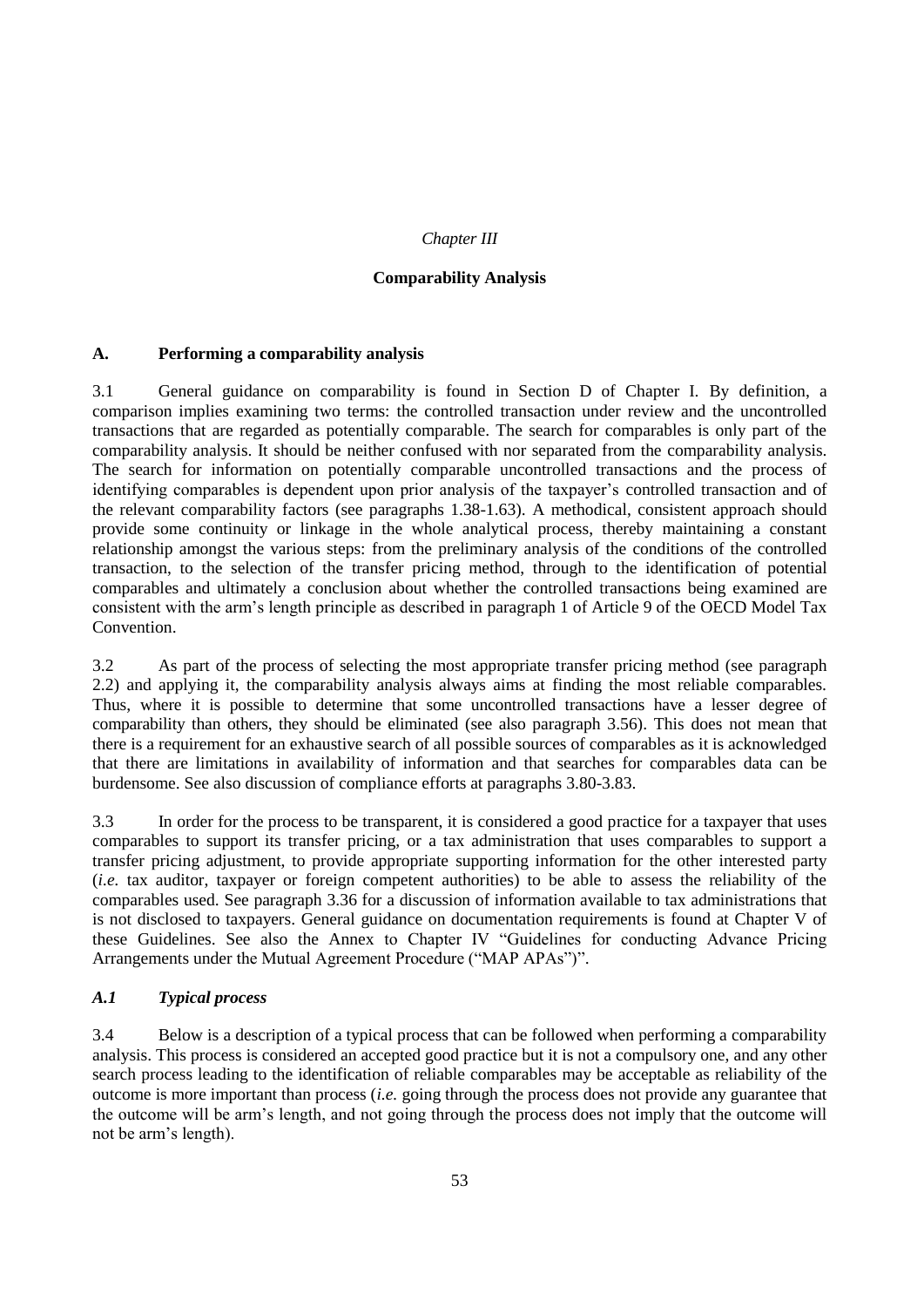- Step 1: Determination of years to be covered.
- Step 2: Broad-based analysis of the taxpayer's circumstances.
- Step 3: Understanding the controlled transaction(s) under examination, based in particular on a functional analysis, in order to choose the tested party (where needed), the most appropriate transfer pricing method to the circumstances of the case, the financial indicator that will be tested (in the case of a transactional profit method), and to identify the significant comparability factors that should be taken into account.
- Step 4: Review of existing internal comparables, if any.
- Step 5: Determination of available sources of information on external comparables where such external comparables are needed taking into account their relative reliability.
- Step 6: Selection of the most appropriate transfer pricing method and, depending on the method, determination of the relevant financial indicator (*e.g.* determination of the relevant net profit indicator in case of a transactional net margin method).
- Step 7: Identification of potential comparables: determining the key characteristics to be met by any uncontrolled transaction in order to be regarded as potentially comparable, based on the relevant factors identified in Step 3 and in accordance with the comparability factors set forth at paragraphs 1.38-1.63.
- Step 8: Determination of and making comparability adjustments where appropriate.
- Step 9: Interpretation and use of data collected, determination of the arm's length remuneration.

3.5 In practice, this process is not a linear one. Steps 5 to 7 in particular might need to be carried out repeatedly until a satisfactory conclusion is reached, *i.e.* the most appropriate method is selected, especially because the examination of available sources of information may in some instances influence the selection of the transfer pricing method. For instance, in cases where it is not possible to find information on comparable transactions (step 7) and/or to make reasonably accurate adjustments (step 8), taxpayers might have to select another transfer pricing method and repeat the process starting from step 4.

3.6 See paragraph 3.82 for a discussion of a process to establish, monitor and review transfer prices.

### *A.2 Broad-based analysis of the taxpayer's circumstances*

3.7 The "broad-based analysis" is an essential step in the comparability analysis. It can be defined as an analysis of the industry, competition, economic and regulatory factors and other elements that affect the taxpayer and its environment, but not yet within the context of looking at the specific transactions in question. This step helps understand the conditions in the taxpayer's controlled transaction as well as those in the uncontrolled transactions to be compared, in particular the economic circumstances of the transaction (see paragraphs 1.55-1.58).

#### *A.3 Review of the controlled transaction and choice of the tested party*

3.8 The review of the controlled transaction(s) under examination aims at identifying the relevant factors that will influence the selection of the tested party (where needed), the selection and application of the most appropriate transfer pricing method to the circumstances of the case, the financial indicator that will be tested (in the case of a transactional profit method), the selection of comparables and where relevant the determination of comparability adjustments.

#### *A.3.1 Evaluation of a taxpayer's separate and combined transactions*

3.9 Ideally, in order to arrive at the most precise approximation of arm's length conditions, the arm's length principle should be applied on a transaction-by-transaction basis. However, there are often situations where separate transactions are so closely linked or continuous that they cannot be evaluated adequately on a separate basis. Examples may include *1.* some long-term contracts for the supply of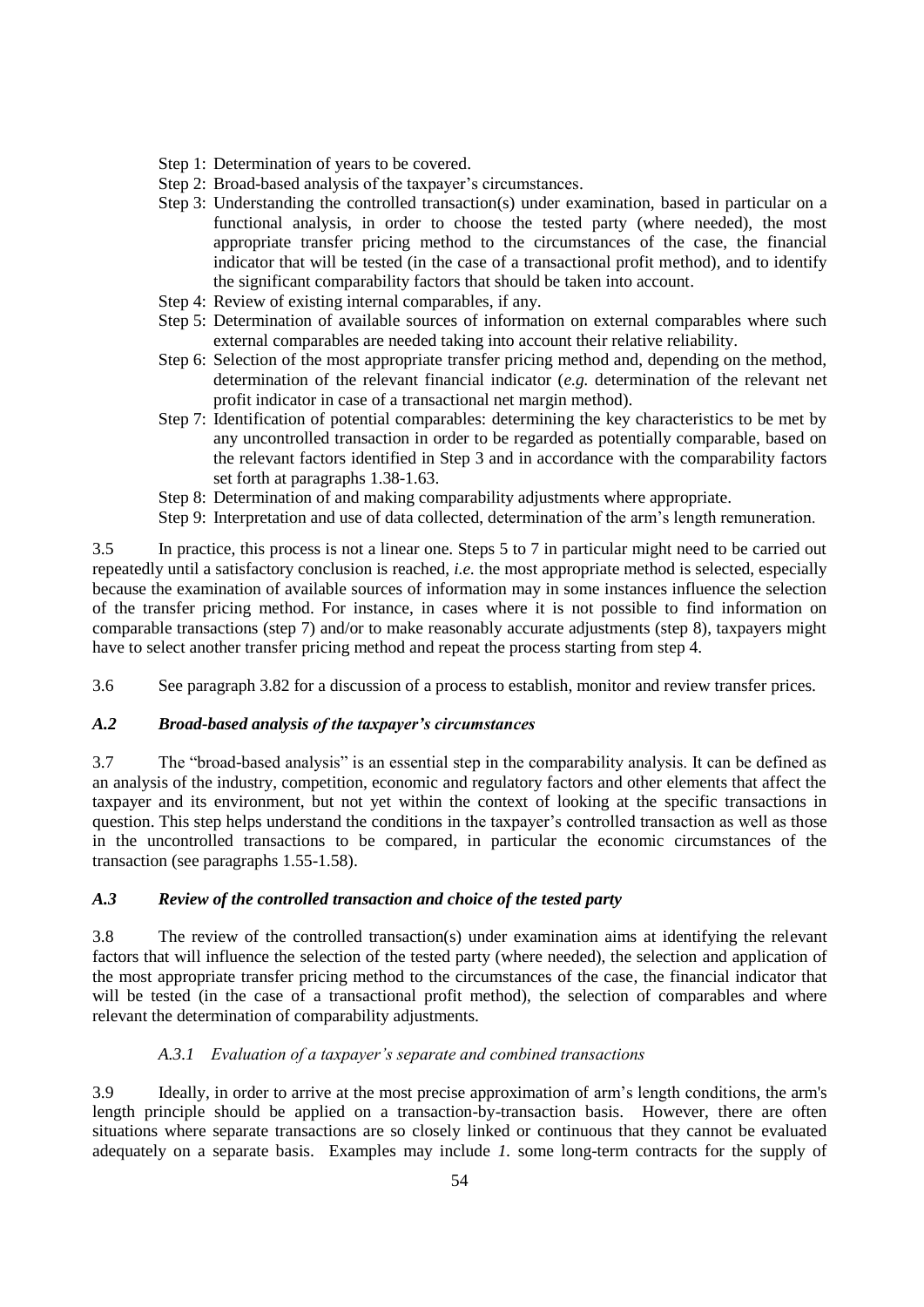commodities or services, *2.* rights to use intangible property, and *3.* pricing a range of closely-linked products (*e.g.* in a product line) when it is impractical to determine pricing for each individual product or transaction. Another example would be the licensing of manufacturing know-how and the supply of vital components to an associated manufacturer; it may be more reasonable to assess the arm's length terms for the two items together rather than individually. Such transactions should be evaluated together using the most appropriate arm's length method. A further example would be the routing of a transaction through another associated enterprise; it may be more appropriate to consider the transaction of which the routing is a part in its entirety, rather than consider the individual transactions on a separate basis.

3.10 Another example where a taxpayer's transactions may be combined is related to portfolio approaches. A portfolio approach is a business strategy consisting of a taxpayer bundling certain transactions for the purpose of earning an appropriate return across the portfolio rather than necessarily on any single product within the portfolio. For instance, some products may be marketed by a taxpayer with a low profit or even at a loss, because they create a demand for other products and/or related services of the same taxpayer that are then sold or provided with high profits (*e.g.* equipment and captive aftermarket consumables, such as vending coffee machines and coffee capsules, or printers and cartridges). Similar approaches can be observed in various industries. Portfolio approaches are an example of a business strategy that may need to be taken into account in the comparability analysis and when examining the reliability of comparables. See paragraphs 1.59-1.63 on business strategies. However, as discussed in paragraphs 1.70-1.72, these considerations will not explain continued overall losses or poor performance over time. Moreover, in order to be acceptable, portfolio approaches must be reasonably targeted as they should not be used to apply a transfer pricing method at the taxpayer's company-wide level in those cases where different transactions have different economic logic and should be segmented. See paragraphs 2.78- 2.79. Finally, the above comments should not be misread as implying that it would be acceptable for one entity within an MNE group to have a below arm's length return in order to provide benefits to another entity of the MNE group, see in particular paragraph 1.71.

3.11 While some separately contracted transactions between associated enterprises may need to be evaluated together in order to determine whether the conditions are arm's length, other transactions contracted between such enterprises as a package may need to be evaluated separately. An MNE may package as a single transaction and establish a single price for a number of benefits such as licences for patents, know-how, and trademarks, the provision of technical and administrative services, and the lease of production facilities. This type of arrangement is often referred to as a package deal. Such comprehensive packages would be unlikely to include sales of goods, however, although the price charged for sales of goods may cover some accompanying services. In some cases, it may not be feasible to evaluate the package as a whole so that the elements of the package must be segregated. In such cases, after determining separate transfer pricing for the separate elements, the tax administration should nonetheless consider whether in total the transfer pricing for the entire package is arm's length.

3.12 Even in uncontrolled transactions, package deals may combine elements that are subject to different tax treatment under domestic law or an income tax convention. For example, royalty payments may be subject to withholding tax but lease payments may be subject to net taxation. In such circumstances, it may still be appropriate to determine the transfer pricing on a package basis, and the tax administration could then determine whether for other tax reasons it is necessary to allocate the price to the elements of the package. In making this determination, tax administrations should examine the package deal between associated enterprises in the same way that they would analyze similar deals between independent enterprises. Taxpayers should be prepared to show that the package deal reflects appropriate transfer pricing.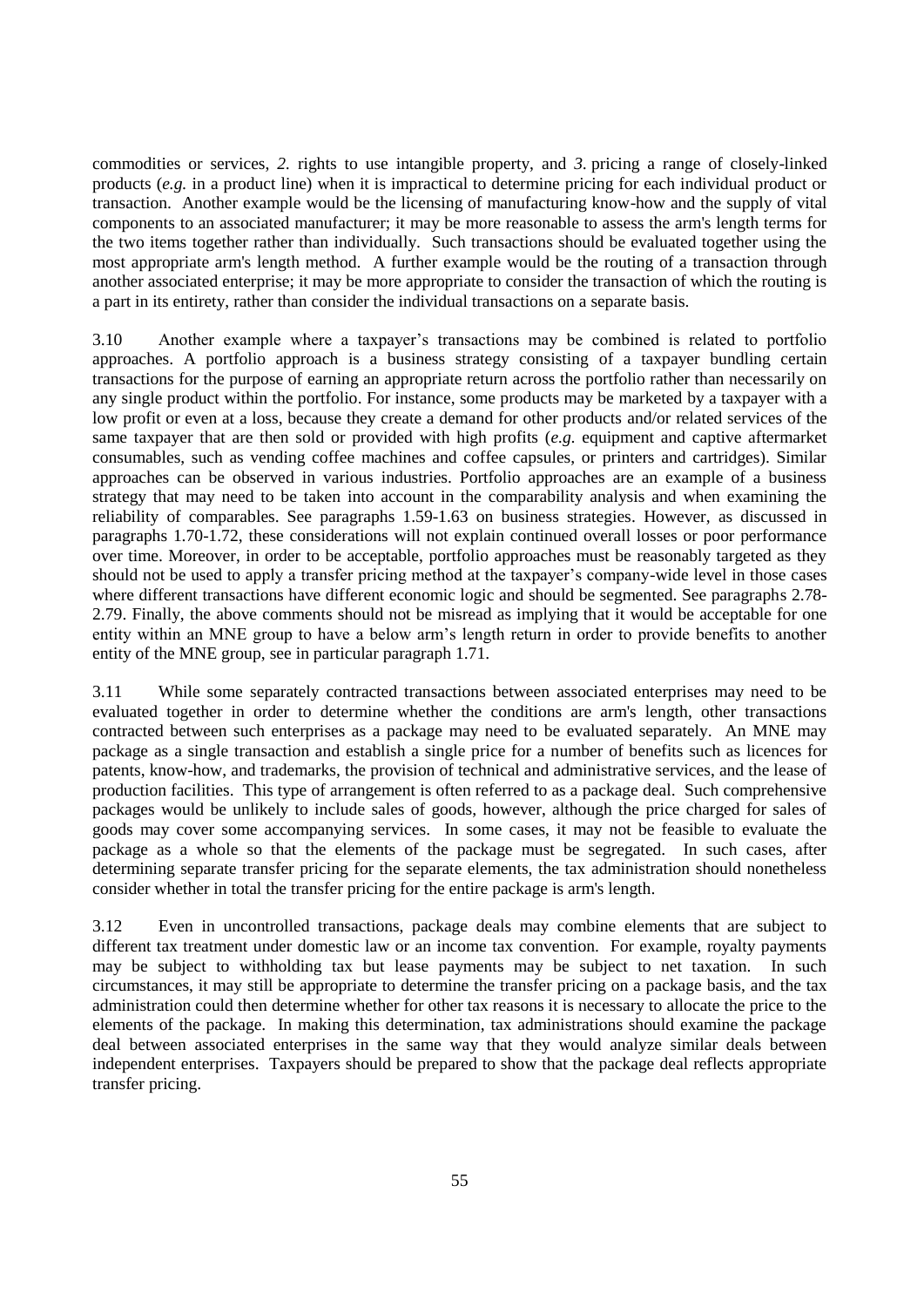#### *A.3.2 Intentional set-offs*

3.13 An intentional set-off is one that associated enterprises incorporate knowingly into the terms of the controlled transactions. It occurs when one associated enterprise has provided a benefit to another associated enterprise within the group that is balanced to some degree by different benefits received from that enterprise in return. These enterprises may indicate that the benefit each has received should be set off against the benefit each has provided as full or part payment for those benefits so that only the net gain or loss (if any) on the transactions needs to be considered for purposes of assessing tax liabilities. For example, an enterprise may license another enterprise to use a patent in return for the provision of knowhow in another connection and indicate that the transactions result in no profit or loss to either party. Such arrangements may sometimes be encountered between independent enterprises and should be assessed in accordance with the arm's length principle in order to quantify the value of the respective benefits presented as set-offs.

3.14 Intentional set-offs may vary in size and complexity. Such set-offs may range from a simple balance of two transactions (such as a favourable selling price for manufactured goods in return for a favourable purchase price for the raw material used in producing the goods) to an arrangement for a general settlement balancing all benefits accruing to both parties over a period. Independent enterprises would be very unlikely to consider the latter type of arrangement unless the benefits could be sufficiently accurately quantified and the contract is created in advance. Otherwise, independent enterprises normally would prefer to allow their receipts and disbursements to flow independently of each other, taking any profit or loss resulting from normal trading.

3.15 Recognition of intentional set-offs does not change the fundamental requirement that for tax purposes the transfer prices for controlled transactions must be consistent with the arm's length principle. It would be a good practice for taxpayers to disclose the existence of set-offs intentionally built into two or more transactions between associated enterprises and demonstrate (or acknowledge that they have relevant supporting information and have undertaken sufficient analysis to be able to show) that, after taking account of the set-offs, the conditions governing the transactions are consistent with the arm's length principle.

3.16 It may be necessary to evaluate the transactions separately to determine whether they each satisfy the arm's length principle. If the transactions are to be analysed together, care should be taken in selecting comparable transactions and regard had to the discussion at paragraphs 3.9-3.12. The terms of set-offs relating to international transactions between associated enterprises may not be fully consistent with those relating to purely domestic transactions between independent enterprises because of the differences in tax treatment of the set-off under different national tax systems or differences in the treatment of the payment under a bilateral tax treaty. For example, withholding tax would complicate a set-off of royalties against sales receipts.

3.17 A taxpayer may seek on examination a reduction in a transfer pricing adjustment based on an unintentional over-reporting of taxable income. Tax administrations in their discretion may or may not grant this request. Tax administrations may also consider such requests in the context of mutual agreement procedures and corresponding adjustments (see Chapter IV).

#### *A.3.3 Choice of the tested party*

3.18 When applying a cost plus, resale price or transactional net margin method as described in Chapter II, it is necessary to choose the party to the transaction for which a financial indicator (mark-up on costs, gross margin, or net profit indicator) is tested. The choice of the tested party should be consistent with the functional analysis of the transaction. As a general rule, the tested party is the one to which a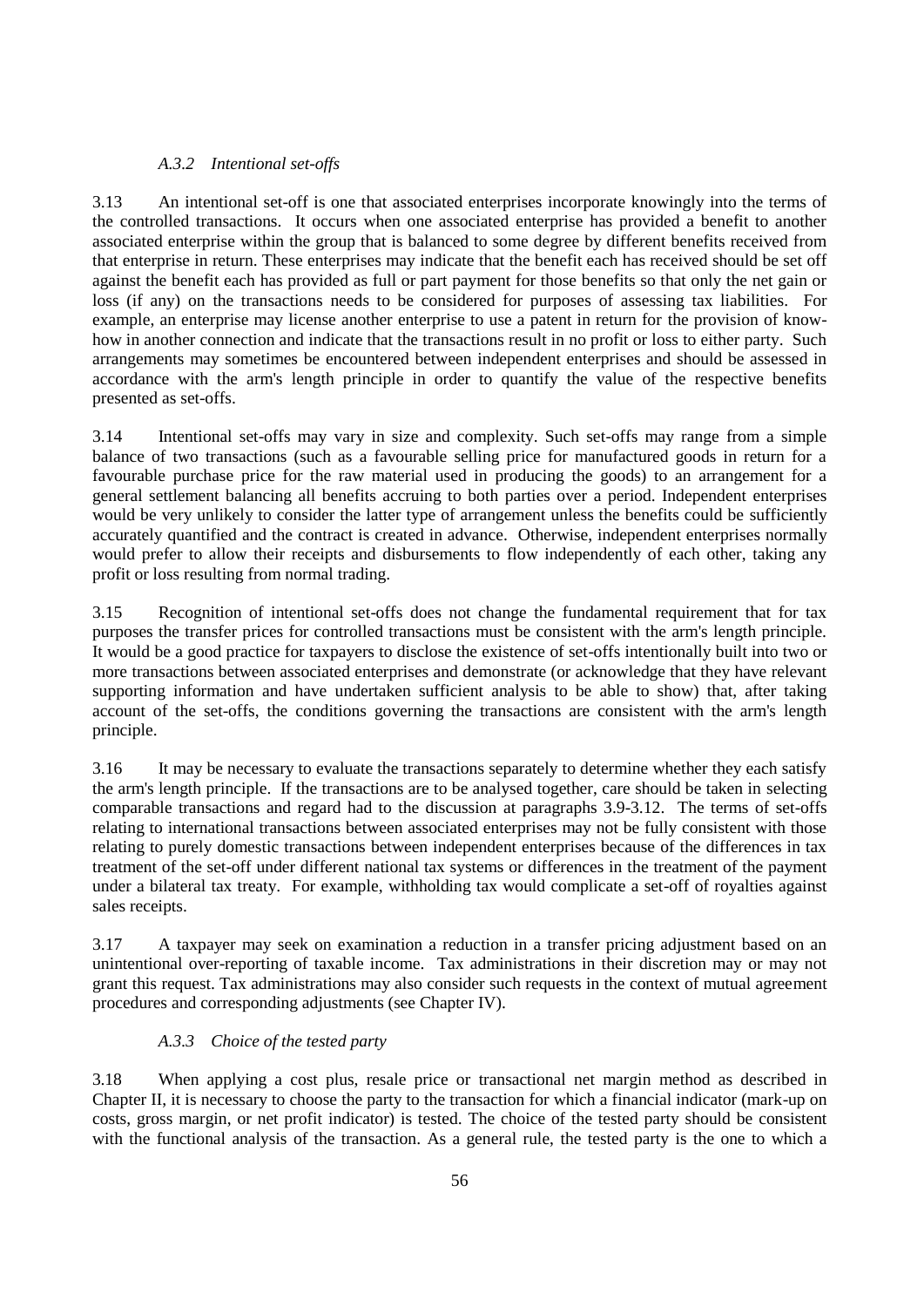transfer pricing method can be applied in the most reliable manner and for which the most reliable comparables can be found, *i.e.* it will most often be the one that has the less complex functional analysis.

3.19 This can be illustrated as follows. Assume that company A manufactures two types of products, P1 and P2, that it sells to company B, an associated enterprise in another country. Assume that A is found to manufacture P1 products using valuable, unique intangibles that belong to B and following technical specifications set by B. Assume that in this P1 transaction, A only performs simple functions and does not make any valuable, unique contribution in relation to the transaction. The tested party for this P1 transaction would most often be A. Assume now that A is also manufacturing P2 products for which it owns and uses valuable unique intangibles such as valuable patents and trademarks, and for which B acts as a distributor. Assume that in this P2 transaction, B only performs simple functions and does not make any valuable, unique contribution in relation to the transaction. The tested party for the P2 transaction would most often be B.

### *A.3.4 Information on the controlled transaction*

3.20 In order to select and apply the most appropriate transfer pricing method to the circumstances of the case, information is needed on the comparability factors in relation to the controlled transaction under review and in particular on the functions, assets and risks of all the parties to the controlled transaction, including the foreign associated enterprise(s). Specifically, while one-sided methods (*e.g.* cost plus, resale price or transactional net margin method which are discussed in detail in Chapter II) only require examining a financial indicator or profit level indicator for one of the parties to the transaction (the "tested party" as discussed in paragraphs 3.18-3.19), some information on the comparability factors of the controlled transaction and in particular on the functional analysis of the non-tested party is also needed in order to appropriately characterise the controlled transaction and select the most appropriate transfer pricing method.

3.21 Where the most appropriate transfer pricing method in the circumstances of the case, determined following the guidance at paragraphs 2.1-2.11, is a transactional profit split, financial information on all the parties to the transaction, domestic and foreign, is needed. Given the two-sided nature of this method, the application of a transactional profit split necessitates particularly detailed information on the foreign associated enterprise party to the transaction. This includes information on the five comparability factors in order to appropriately characterise the relationship between the parties and demonstrate the appropriateness of the transactional profit split method, as well as financial information (the determination of the combined profits to be split and the splitting of the profits both rely on financial information pertaining to all the parties to the transaction, including the foreign associated enterprise). Accordingly, where the most appropriate transfer pricing method in the circumstances of the case is a transactional profit split, it would be reasonable to expect that taxpayers be ready to provide tax administrations with the necessary information on the foreign associated enterprise party to the transaction, including the financial data necessary to calculate the profit split.

3.22 Where the most appropriate transfer pricing method in the circumstances of the case, determined following the guidance at paragraphs 2.1-2.11, is a one-sided method, financial information on the tested party is needed in addition to the information referred to in paragraph 3.20 – irrespective of whether the tested party is a domestic or foreign entity. So if the most appropriate method is a cost plus, resale price or transactional net margin method and the tested party is the foreign entity, sufficient information is needed to be able to reliably apply the selected method to the foreign tested party and to enable a review by the tax administration of the country of the non-tested party of the application of the method to the foreign tested party. On the other hand, once a particular one-sided method is chosen as the most appropriate method and the tested party is the domestic taxpayer, the tax administration generally has no reason to further ask for financial data of the foreign associated enterprise.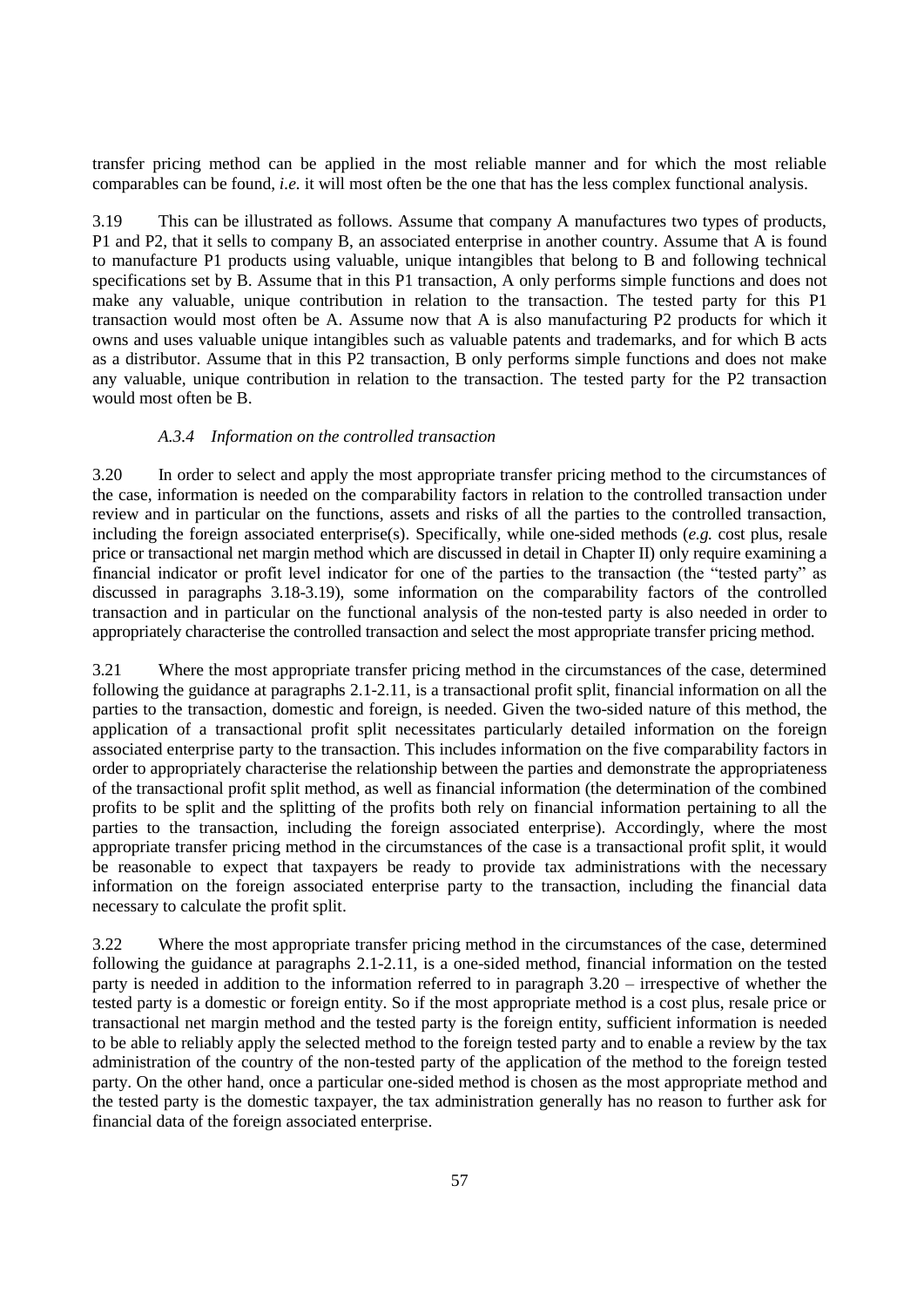3.23 As explained above, transfer pricing analysis necessitates some information to be available about foreign associated enterprises, the nature and extent of which depends especially on the transfer pricing method used. However, as noted at paragraph 5.11, gathering such information may present a taxpayer with difficulties that it does not encounter in producing its own information. These difficulties should be taken into account in developing rules and/or procedures on documentation.

### *A.4 Comparable uncontrolled transactions*

## *A.4.1 In general*

3.24 A comparable uncontrolled transaction is a transaction between two independent parties that is comparable to the controlled transaction under examination. It can be either a comparable transaction between one party to the controlled transaction and an independent party ("internal comparable") or between two independent enterprises, neither of which is a party to the controlled transaction ("external comparable").

3.25 Comparisons of a taxpayer's controlled transactions with other controlled transactions carried out by the same or another MNE group are irrelevant to the application of the arm's length principle and therefore should not be used by a tax administration as the basis for a transfer pricing adjustment or by a taxpayer to support its transfer pricing policy.

3.26 The presence of minority shareholders may be one factor leading to the outcomes of a taxpayer's controlled transactions being closer to arm's length, but it is not determinative in and of itself. The influence of minority shareholders depends on a number of factors, including whether the minority shareholder has a participation in the capital of the parent company or in the capital of a subsidiary, and whether it has and actually exercises some influence on the pricing of intra-group transactions.

# *A.4.2 Internal comparables*

3.27 Step 4 of the typical process described at paragraph 3.4 is a review of existing internal comparables, if any. Internal comparables may have a more direct and closer relationship to the transaction under review than external comparables. The financial analysis may be easier and more reliable as it will presumably rely on identical accounting standards and practices for the internal comparable and for the controlled transaction. In addition, access to information on internal comparables may be both more complete and less costly.

3.28 On the other hand, internal comparables are not always more reliable and it is not the case that any transaction between a taxpayer and an independent party can be regarded as a reliable comparable for controlled transactions carried on by the same taxpayer. Internal comparables where they exist must satisfy the five comparability factors in the same way as external comparables, see paragraphs 1.38-1.63. Guidance on comparability adjustments also applies to internal comparables, see paragraphs 3.47-3.54. Assume for instance that a taxpayer manufactures a particular product, sells a significant volume thereof to its foreign associated retailer and a marginal volume of the same product to an independent party. In such a case, the difference in volumes is likely to materially affect the comparability of the two transactions. If it is not possible to make a reasonably accurate adjustment to eliminate the effects of such difference, the transaction between the taxpayer and its independent customer is unlikely to be a reliable comparable.

# *A.4.3 External comparables and sources of information*

3.29 There are various sources of information that can be used to identify potential external comparables. This sub-section discusses particular issues that arise with respect to commercial databases,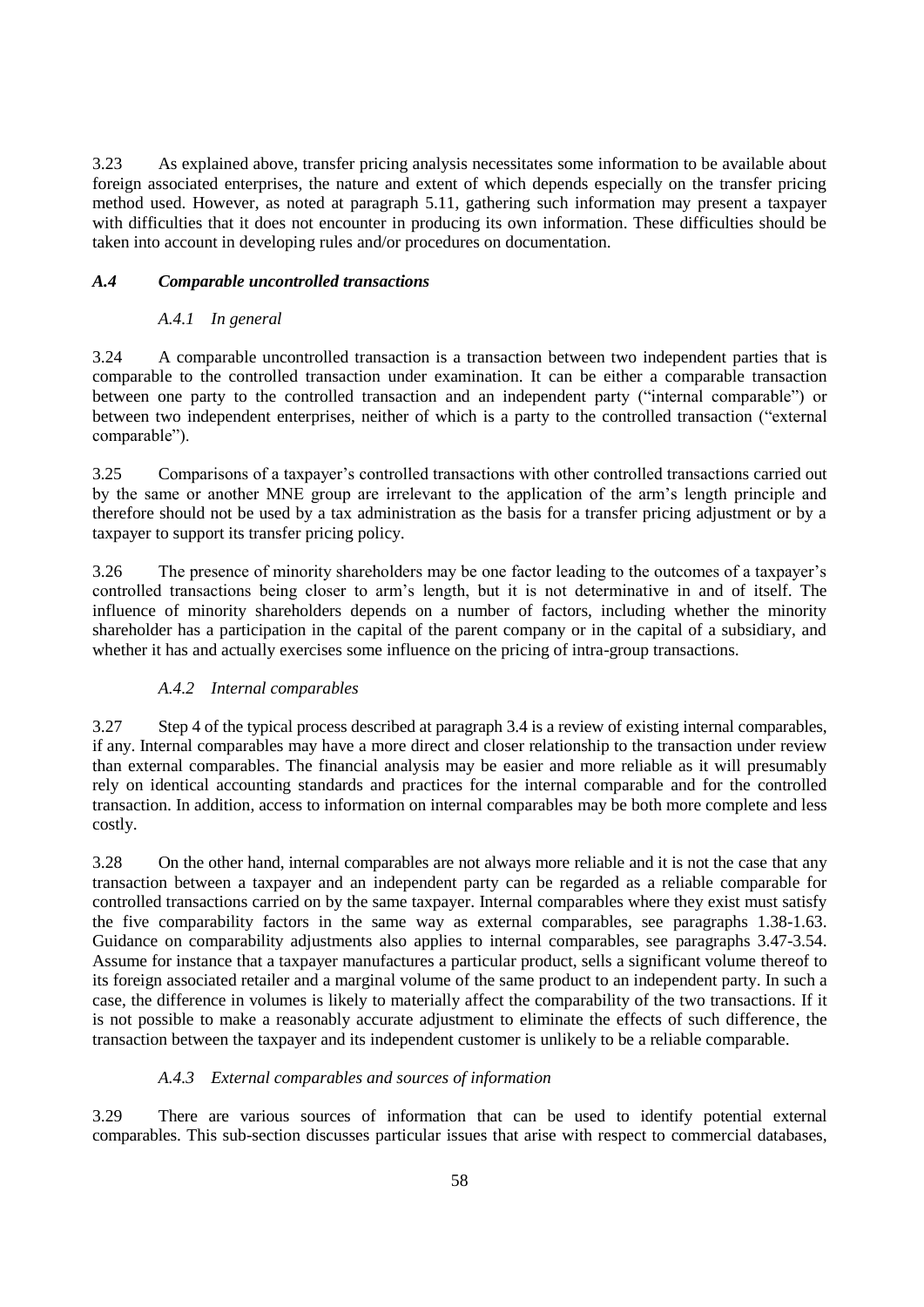foreign comparables and information undisclosed to taxpayers. Additionally, whenever reliable internal comparables exist, it may be unnecessary to search for external ones, see paragraphs 3.27-3.28.

#### A.4.3.1 Databases

3.30 A common source of information is commercial databases, which have been developed by editors who compile accounts filed by companies with the relevant administrative bodies and present them in an electronic format suitable for searches and statistical analysis. They can be a practical and sometimes costeffective way of identifying external comparables and may provide the most reliable source of information, depending on the facts and circumstances of the case.

3.31 A number of limitations to commercial databases are frequently identified. Because these commercial databases rely on publicly available information, they are not available in all countries, since not all countries have the same amount of publicly available information about their companies. Moreover, where they are available, they do not include the same type of information for all the companies operating in a given country because disclosure and filing requirements may differ depending on the legal form of the company and on whether or not it is listed. Care must be exercised with respect to whether and how these databases are used, given that they are compiled and presented for non-transfer pricing purposes. It is not always the case that commercial databases provide information that is detailed enough to support the chosen transfer pricing method. Not all databases include the same level of detail and can be used with similar assurance. Importantly, it is the experience in many countries that commercial databases are used to compare the results of companies rather than of transactions because third party transactional information is rarely available. See paragraph 3.37 for a discussion of the use of non-transactional third party data.

3.32 It may be unnecessary to use a commercial database if reliable information is available from other sources, *e.g.* internal comparables. Where they are used, commercial databases should be used in an objective manner and genuine attempts should be made to use the databases to identify reliable comparable information.

3.33 Use of commercial databases should not encourage quantity over quality. In practice, performing a comparability analysis using a commercial database alone may give rise to concerns about the reliability of the analysis, given the quality of the information relevant to assessing comparability that is typically obtainable from a database. To address these concerns, database searches may need to be refined with other publicly available information, depending on the facts and circumstances. Such a refinement of the database search with other sources of information is meant to promote quality over standardised approaches and is valid both for database searches made by taxpayers/practitioners and for those made by tax administrations. It should be understood in light of the discussion of the costs and compliance burden created for the taxpayer at paragraphs 3.80-3.83.

3.34 There are also proprietary databases that are developed and maintained by some advisory firms. In addition to the issues raised above for commercial databases that are more broadly commercialised. proprietary databases also raise a further concern with respect to their coverage of data if they are based on a more limited portion of the market than commercial databases. When a taxpayer has used a proprietary database to support its transfer prices, the tax administration may request access to the database to review the taxpayer's results, for obvious transparency reasons.

## A.4.3.2 Foreign source or non-domestic comparables

3.35 Taxpayers do not always perform searches for comparables on a country-by-country basis, *e.g.* in cases where there are insufficient data available at the domestic level and/or in order to reduce compliance costs where several entities of an MNE group have comparable functional analyses. Non-domestic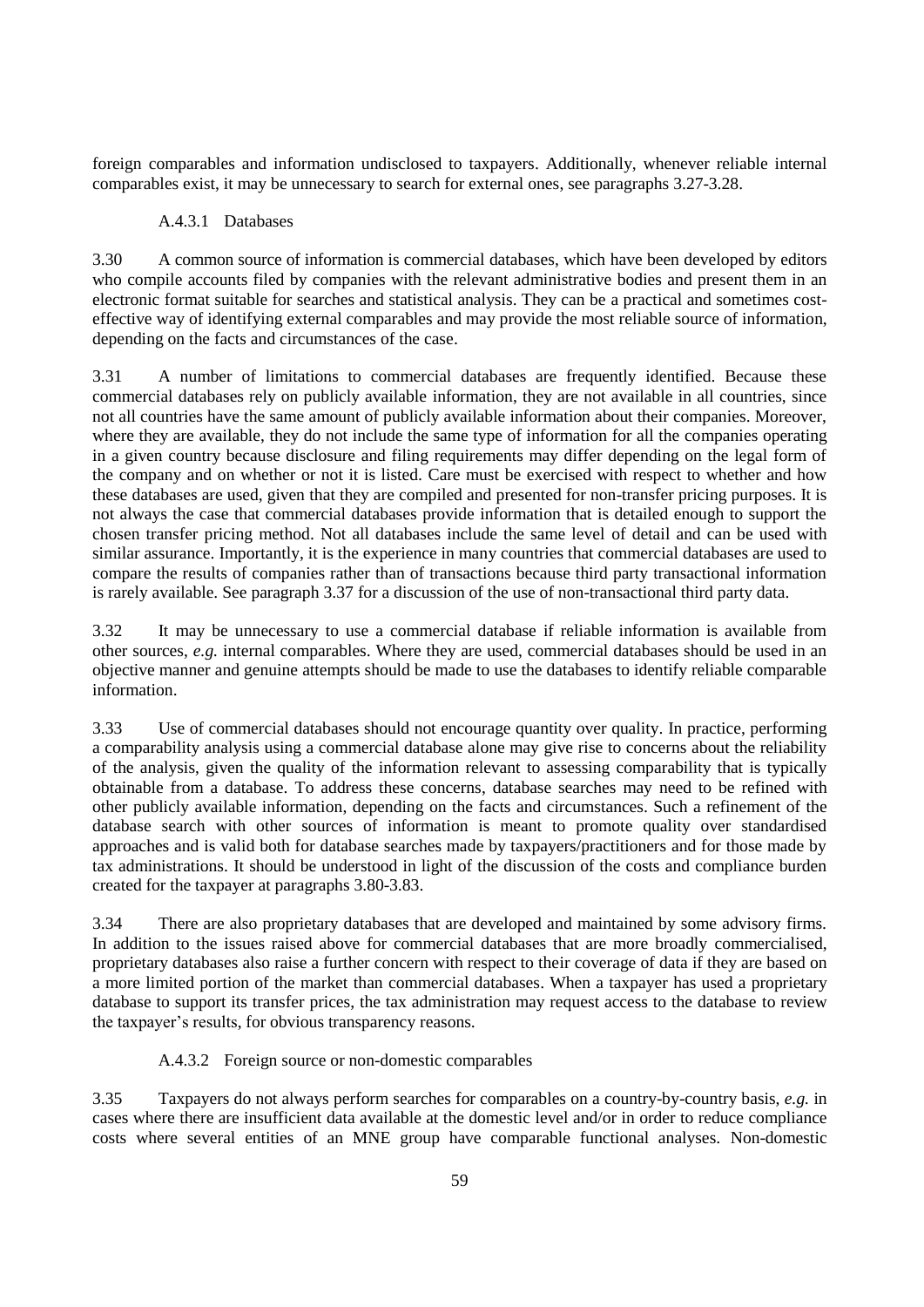comparables should not be automatically rejected just because they are not domestic. A determination of whether non-domestic comparables are reliable has to be made on a case-by-case basis and by reference to the extent to which they satisfy the five comparability factors. Whether or not one regional search for comparables can be reliably used for several subsidiaries of an MNE group operating in a given region of the world depends on the particular circumstances in which each of those subsidiaries operates. See paragraphs 1.57-1.58 on market differences and multi-country analyses. Difficulties may also arise from differing accounting standards.

#### A.4.3.3 Information undisclosed to taxpayers

3.36 Tax administrators may have information available to them from examinations of other taxpayers or from other sources of information that may not be disclosed to the taxpayer. However, it would be unfair to apply a transfer pricing method on the basis of such data unless the tax administration was able, within the limits of its domestic confidentiality requirements, to disclose such data to the taxpayer so that there would be an adequate opportunity for the taxpayer to defend its own position and to safeguard effective judicial control by the courts.

#### *A.4.4 Use of non-transactional third party data*

3.37 The transactional focus of transfer pricing methods and the question of a possible aggregation of the taxpayer's controlled transactions are discussed at paragraphs 3.9-3.12. A different question is whether non-transactional third party data can provide reliable comparables for a taxpayer's controlled transactions (or set of transactions aggregated consistently with the guidance at paragraphs 3.9-3.12). In practice, available third party data are often aggregated data, at a company-wide or segment level, depending on the applicable accounting standards. Whether such non-transactional third party data can provide reliable comparables for the taxpayer's controlled transaction or set of transactions aggregated consistently with the guidance at paragraphs 3.9-3.12 depends in particular on whether the third party performs a range of materially different transactions. Where segmented data are available, they can provide better comparables than company-wide, non-segmented data, because of a more transactional focus, although it is recognised that segmented data can raise issues in relation to the allocation of expenses to various segments. Similarly, company-wide third party data may provide better comparables than third party segmented data in certain circumstances, such as where the activities reflected in the comparables correspond to the set of controlled transactions of the taxpayer.

#### *A.4.5 Limitations in available comparables*

3.38 The identification of potential comparables has to be made with the objective of finding the most reliable data, recognising that they will not always be perfect. For instance, independent transactions may be scarce in certain markets and industries. A pragmatic solution may need to be found, on a case-by-case basis, such as broadening the search and using information on uncontrolled transactions taking place in the same industry and a comparable geographical market, but performed by third parties that may have different business strategies, business models or other slightly different economic circumstances; information on uncontrolled transactions taking place in the same industry but in other geographical markets; or information on uncontrolled transactions taking place in the same geographical market but in other industries. The choice among these various options will depend on the facts and circumstances of the case, and in particular on the significance of the expected effects of comparability defects on the reliability of the analysis.

3.39 A transactional profit split method might in appropriate circumstances be considered without comparable data, *e.g.* where the absence of comparable data is due to the presence of valuable, unique intangibles contributed by each party to the transaction (see paragraph 2.109). However, even in cases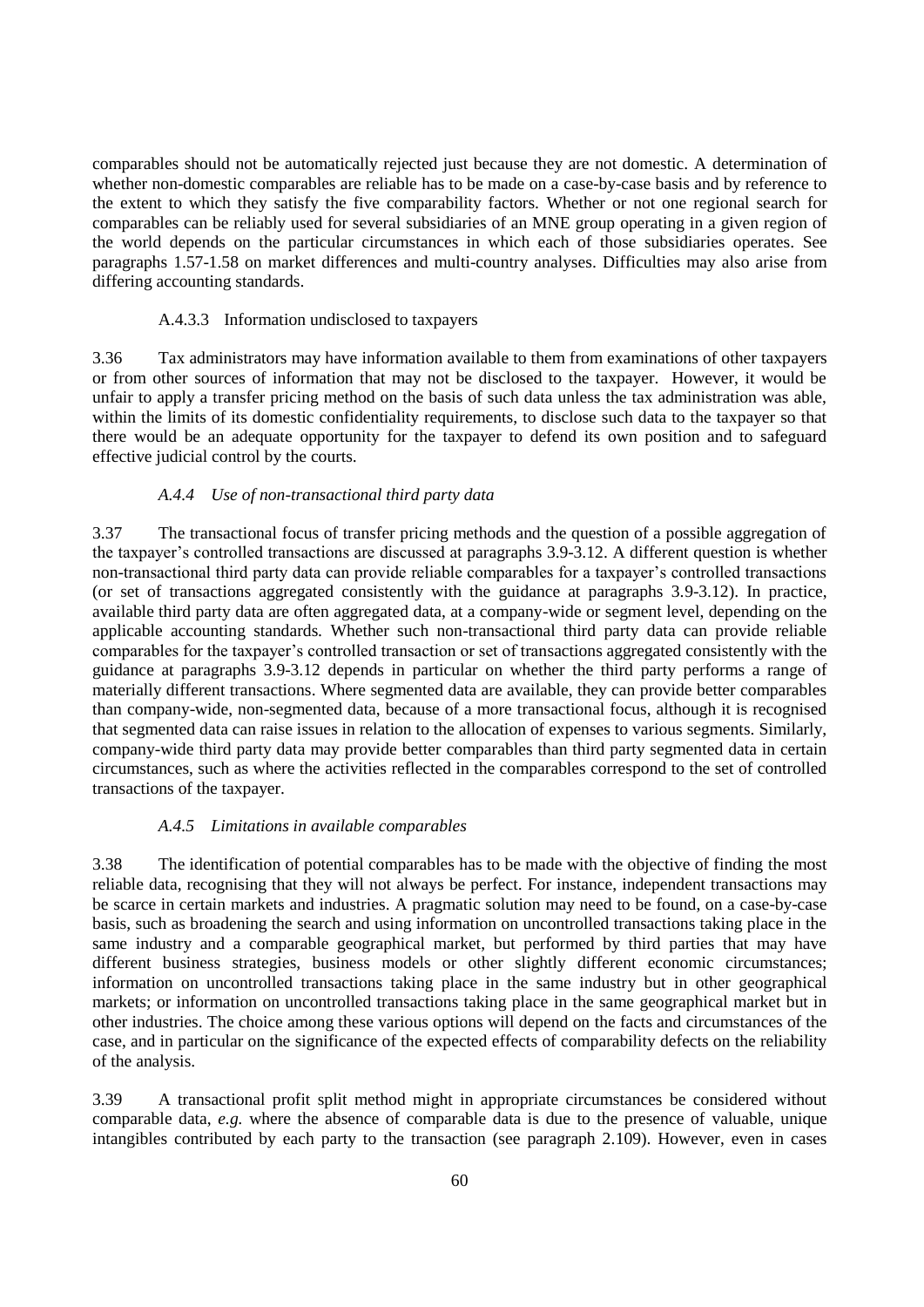where comparable data are scarce and imperfect, the selection of the most appropriate transfer pricing method should be consistent with the functional analysis of the parties, see paragraph 2.2.

### *A.5 Selecting or rejecting potential comparables*

3.40 There are basically two ways in which the identification of potentially comparable third party transactions can be conducted.

3.41 The first one, which can be qualified as the "additive" approach, consists of the person making the search drawing up a list of third parties that are believed to carry out potentially comparable transactions. Information is then collected on transactions conducted by these third parties to confirm whether they are in effect acceptable comparables, based on the pre-determined comparability criteria. This approach arguably gives well-focused results – all the transactions retained in the analysis are carried out by well-known players in the taxpayer's market. As indicated above, in order to ensure a sufficient degree of objectivity it is important that the process followed be transparent, systematic and verifiable. The "additive" approach may be used as the sole approach where the person making the search has knowledge of a few third parties that are engaged in transactions that are comparable to the examined controlled transaction. It is worth noting that the "additive" approach presents similarities with the approach followed when identifying internal comparables. In practice, an "additive" approach may encompass both internal and external comparables.

3.42 The second possibility, the "deductive" approach, starts with a wide set of companies that operate in the same sector of activity, perform similar broad functions and do not present economic characteristics that are obviously different. The list is then refined using selection criteria and publicly available information (*e.g.* from databases, Internet sites, information on known competitors of the taxpayer). In practice, the "deductive" approach typically starts with a search on a database. It is therefore important to follow the guidance on internal comparables and on the sources of information on external comparables, see paragraphs 3.24-3.39. In addition, the "deductive" approach is not appropriate to all cases and all methods and the discussion in this section should not be interpreted as affecting the criteria for selecting a transfer pricing method set out in paragraphs 2.1-2.11.

3.43 In practice, both quantitative and qualitative criteria are used to include or reject potential comparables. Examples of qualitative criteria are found in product portfolios and business strategies. The most commonly observed quantitative criteria are:

- Size criteria in terms of Sales, Assets or Number of Employees. The size of the transaction in absolute value or in proportion to the activities of the parties might affect the relative competitive positions of the buyer and seller and therefore comparability.
- Intangible-related criteria such as ratio of Net Value of Intangibles/Total Net Assets Value, or ratio of Research and Development ("R&D")/Sales where available: they may be used for instance to exclude companies with valuable intangibles or significant R&D activities when the tested party does not use valuable intangible assets nor participate in significant R&D activities.
- Criteria related to the importance of export sales (Foreign Sales/Total Sales), where relevant.
- Criteria related to inventories in absolute or relative value, where relevant.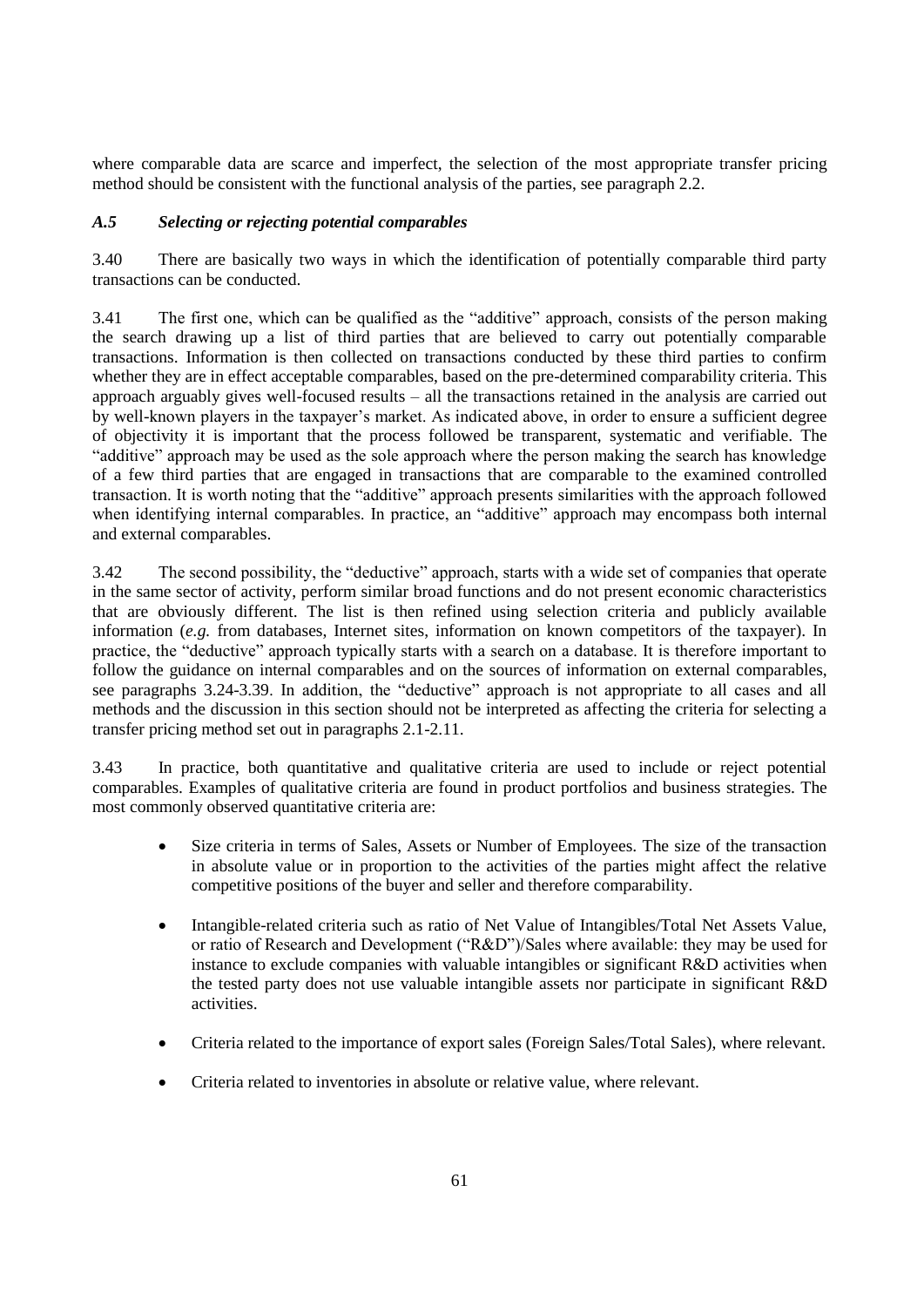Other criteria to exclude third parties that are in particular special situations such as start-up companies, bankrupted companies, etc. when such peculiar situations are obviously not appropriate comparisons.

The choice and application of selection criteria depends on the facts and circumstances of each particular case and the above list is neither limitative nor prescriptive.

3.44 One advantage of the "deductive" approach is that it is more reproducible and transparent than the "additive". It is also easier to verify because the review concentrates on the process and on the relevance of the selection criteria retained. On the other hand, it is acknowledged that the quality of the outcome of a "deductive" approach depends on the quality of the search tools on which it relies (*e.g.* quality of the database where a database is used and possibility to obtain detailed enough information). This can be a practical limitation in some countries where the reliability and usefulness of databases in comparability analyses are questionable.

3.45 It would not be appropriate to give systematic preference to one approach over the other because, depending on the circumstances of the case, there could be value in either the "additive" or the "deductive" approach, or in a combination of both. The "additive" and "deductive" approaches are often not used exclusively. In a typical "deductive" approach, in addition to searching public databases it is common to include third parties, for instance known competitors (or third parties that are known to carry out transactions potentially comparable to those of the taxpayer), which may otherwise not be found following a purely deductive approach, *e.g.* because they are classified under a different industry code. In such cases, the "additive" approach operates as a tool to refine a search that is based on a "deductive" approach.

3.46 The process followed to identify potential comparables is one of the most critical aspects of the comparability analysis and it should be transparent, systematic and verifiable. In particular, the choice of selection criteria has a significant influence on the outcome of the analysis and should reflect the most meaningful economic characteristics of the transactions compared. Complete elimination of subjective judgments from the selection of comparables would not be feasible, but much can be done to increase objectivity and ensure transparency in the application of subjective judgments. Ensuring transparency of the process may depend on the extent to which the criteria used to select potential comparables are able to be disclosed and the reasons for excluding some of the potential comparables are able to be explained. Increasing objectivity and ensuring transparency of the process may also depend on the extent to which the person reviewing the process (whether taxpayer or tax administration) has access to information regarding the process followed and to the same sources of data. Issues of documentation of the process of identifying comparables are discussed in Chapter V.

### *A.6 Comparability adjustments*

3.47 The need to adjust comparables and the requirement for accuracy and reliability are pointed out in these Guidelines on several occasions, both for the general application of the arm's length principle and more specifically in the context of each method. As noted at paragraph 1.33, to be comparable means that none of the differences (if any) between the situations being compared could materially affect the condition being examined in the methodology or that reasonably accurate adjustments can be made to eliminate the effect of any such differences. Whether comparability adjustments should be performed (and if so, what adjustments should be performed) in a particular case is a matter of judgment that should be evaluated in light of the discussion of costs and compliance burden at Section C.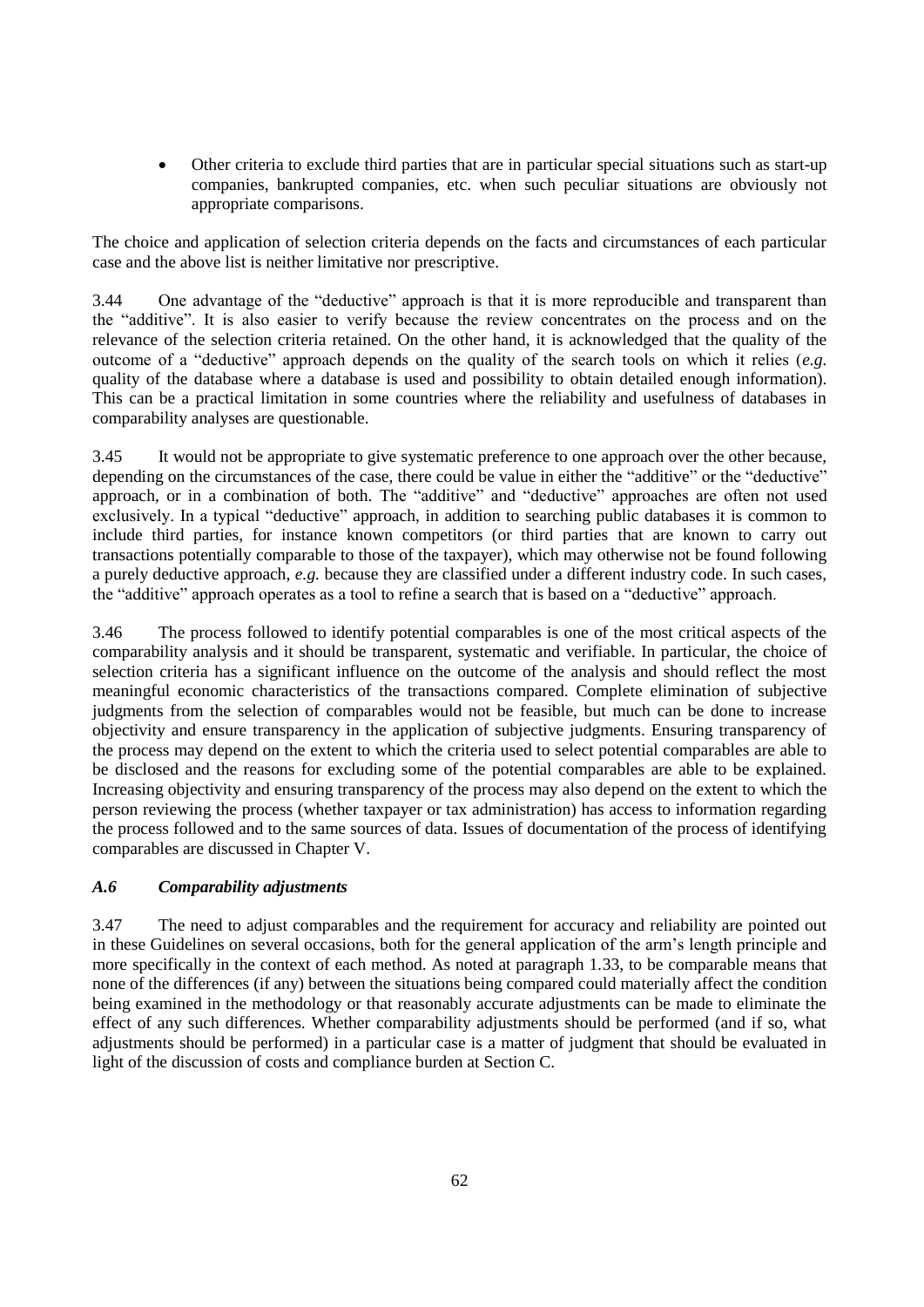## *A.6.1 Different types of comparability adjustments*

3.48 Examples of comparability adjustments include adjustments for accounting consistency designed to eliminate differences that may arise from differing accounting practices between the controlled and uncontrolled transactions; segmentation of financial data to eliminate significant non-comparable transactions; adjustments for differences in capital, functions, assets, risks.

3.49 An example of a working capital adjustment designed to reflect differing levels of accounts receivable, accounts payable and inventory is provided in the Annex to Chapter III. The fact that such adjustments are found in practice does not mean that they should be performed on a routine or mandatory basis. Rather, the improvement to comparability should be shown when proposing these types of adjustments (as for any type of adjustment). Further, a significantly different level of relative working capital between the controlled and uncontrolled parties may result in further investigation of the comparability characteristics of the potential comparable.

# *A.6.2 Purpose of comparability adjustments*

3.50 Comparability adjustments should be considered if (and only if) they are expected to increase the reliability of the results. Relevant considerations in this regard include the materiality of the difference for which an adjustment is being considered, the quality of the data subject to adjustment, the purpose of the adjustment and the reliability of the approach used to make the adjustment.

3.51 It bears emphasis that comparability adjustments are only appropriate for differences that will have a material effect on the comparison. Some differences will invariably exist between the taxpayer's controlled transactions and the third party comparables. A comparison may be appropriate despite an unadjusted difference, provided that the difference does not have a material effect on the reliability of the comparison. On the other hand, the need to perform numerous or substantial adjustments to key comparability factors may indicate that the third party transactions are in fact not sufficiently comparable.

3.52 It is not always the case that adjustments are warranted. For instance, an adjustment for differences in accounts receivable may not be particularly useful if major differences in accounting standards were also present that could not be resolved. Likewise, sophisticated adjustments are sometimes applied to create the false impression that the outcome of the comparables search is "scientific", reliable and accurate.

### *A.6.3 Reliability of the adjustment performed*

3.53 It is not appropriate to view some comparability adjustments, such as for differences in levels of working capital, as "routine" and uncontroversial, and to view certain other adjustments, such as for country risk, as more subjective and therefore subject to additional requirements of proof and reliability. The only adjustments that should be made are those that are expected to improve comparability.

### *A.6.4 Documenting and testing comparability adjustments*

3.54 Ensuring the needed level of transparency of comparability adjustments may depend upon the availability of an explanation of any adjustments performed, the reasons for the adjustments being considered appropriate, how they were calculated, how they changed the results for each comparable and how the adjustment improves comparability. Issues regarding documentation of comparability adjustments are discussed in Chapter V.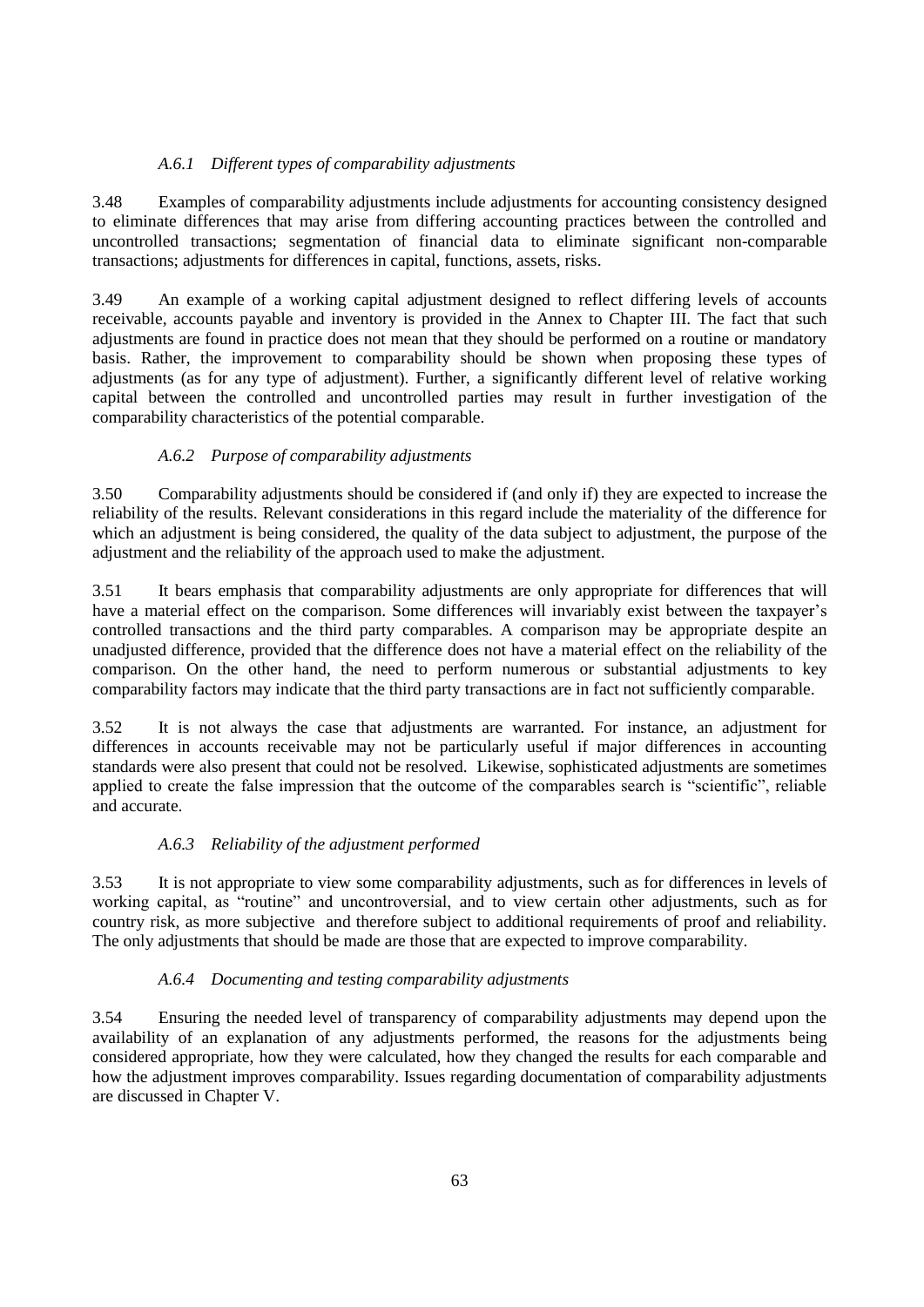## *A.7 Arm's length range*

### *A.7.1 In general*

3.55 In some cases it will be possible to apply the arm's length principle to arrive at a single figure (*e.g.* price or margin) that is the most reliable to establish whether the conditions of a transaction are arm's length. However, because transfer pricing is not an exact science, there will also be many occasions when the application of the most appropriate method or methods produces a range of figures all of which are relatively equally reliable. In these cases, differences in the figures that comprise the range may be caused by the fact that in general the application of the arm's length principle only produces an approximation of conditions that would have been established between independent enterprises. It is also possible that the different points in a range represent the fact that independent enterprises engaged in comparable transactions under comparable circumstances may not establish exactly the same price for the transaction.

3.56 In some cases, not all comparable transactions examined will have a relatively equal degree of comparability. Where it is possible to determine that some uncontrolled transactions have a lesser degree of comparability than others, they should be eliminated.

3.57 It may also be the case that, while every effort has been made to exclude points that have a lesser degree of comparability, what is arrived at is a range of figures for which it is considered, given the process used for selecting comparables and limitations in information available on comparables, that some comparability defects remain that cannot be identified and/or quantified, and are therefore not adjusted. In such cases, if the range includes a sizeable number of observations, statistical tools that take account of central tendency to narrow the range (*e.g.* the interquartile range or other percentiles) might help to enhance the reliability of the analysis.

3.58 A range of figures may also result when more than one method is applied to evaluate a controlled transaction. For example, two methods that attain similar degrees of comparability may be used to evaluate the arm's length character of a controlled transaction. Each method may produce an outcome or a range of outcomes that differs from the other because of differences in the nature of the methods and the data, relevant to the application of a particular method, used. Nevertheless, each separate range potentially could be used to define an acceptable range of arm's length figures. Data from these ranges could be useful for purposes of more accurately defining the arm's length range, for example when the ranges overlap, or for reconsidering the accuracy of the methods used when the ranges do not overlap. No general rule may be stated with respect to the use of ranges derived from the application of multiple methods because the conclusions to be drawn from their use will depend on the relative reliability of the methods employed to determine the ranges and the quality of the information used in applying the different methods.

3.59 Where the application of the most appropriate method (or, in relevant circumstances, of more than one method, see paragraph 2.11), produces a range of figures, a substantial deviation among points in that range may indicate that the data used in establishing some of the points may not be as reliable as the data used to establish the other points in the range or that the deviation may result from features of the comparable data that require adjustments. In such cases, further analysis of those points may be necessary to evaluate their suitability for inclusion in any arm's length range.

### *A.7.2 Selecting the most appropriate point in the range*

3.60 If the relevant condition of the controlled transaction (*e.g.* price or margin) is within the arm's length range, no adjustment should be made.

3.61 If the relevant condition of the controlled transaction (*e.g.* price or margin) falls outside the arm's length range asserted by the tax administration, the taxpayer should have the opportunity to present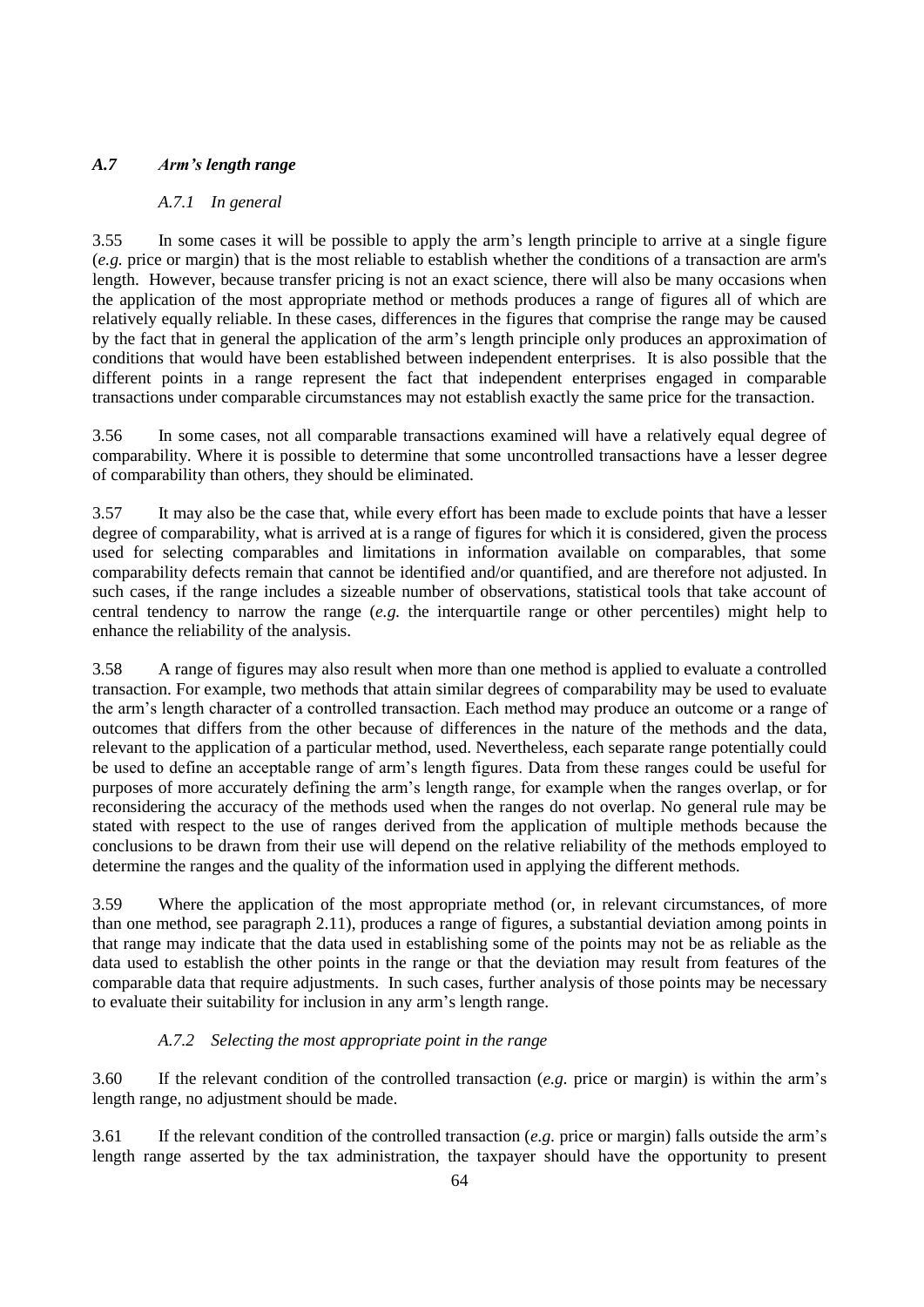arguments that the conditions of the controlled transaction satisfy the arm's length principle, and that the result falls within the arm's length range (*i.e.* that the arm's length range is different from the one asserted by the tax administration). If the taxpayer is unable to establish this fact, the tax administration must determine the point within the arm's length range to which it will adjust the condition of the controlled transaction.

3.62 In determining this point, where the range comprises results of relatively equal and high reliability, it could be argued that any point in the range satisfies the arm's length principle. Where comparability defects remain as discussed at paragraph 3.57, it may be appropriate to use measures of central tendency to determine this point (for instance the median, the mean or weighted averages, etc., depending on the specific characteristics of the data set), in order to minimise the risk of error due to unknown or unquantifiable remaining comparability defects.

## *A.7.3 Extreme results: comparability considerations*

3.63 Extreme results might consist of losses or unusually high profits. Extreme results can affect the financial indicators that are looked at in the chosen method (*e.g.* the gross margin when applying a resale price, or a net profit indicator when applying a transactional net margin method). They can also affect other items, *e.g.* exceptional items which are below the line but nonetheless may reflect exceptional circumstances. Where one or more of the potential comparables have extreme results, further examination would be needed to understand the reasons for such extreme results. The reason might be a defect in comparability, or exceptional conditions met by an otherwise comparable third party. An extreme result may be excluded on the basis that a previously overlooked significant comparability defect has been brought to light, not on the sole basis that the results arising from the proposed "comparable" merely appear to be very different from the results observed in other proposed "comparables".

3.64 An independent enterprise would not continue loss-generating activities unless it had reasonable expectations of future profits. See paragraphs 1.70 to 1.72. Simple or low risk functions in particular are not expected to generate losses for a long period of time. This does not mean however that loss-making transactions can never be comparable. In general, all relevant information should be used and there should not be any overriding rule on the inclusion or exclusion of loss-making comparables. Indeed, it is the facts and circumstances surrounding the company in question that should determine its status as a comparable, not its financial result.

3.65 Generally speaking, a loss-making uncontrolled transaction should trigger further investigation in order to establish whether or not it can be a comparable. Circumstances in which loss-making transactions/ enterprises should be excluded from the list of comparables include cases where losses do not reflect normal business conditions, and where the losses incurred by third parties reflect a level of risks that is not comparable to the one assumed by the taxpayer in its controlled transactions. Loss-making comparables that satisfy the comparability analysis should not however be rejected on the sole basis that they suffer losses.

3.66 A similar investigation should be undertaken for potential comparables returning abnormally large profits relative to other potential comparables.

### **B. Timing issues in comparability**

3.67 There are timing issues in comparability with respect to the time of origin, collection and production of information on comparability factors and comparable uncontrolled transactions that are used in a comparability analysis. See paragraphs 5.3, 5.4, 5.5, 5.9 and 5.14 of Chapter V for indications with respect to timing issues in the context of transfer pricing documentation requirements.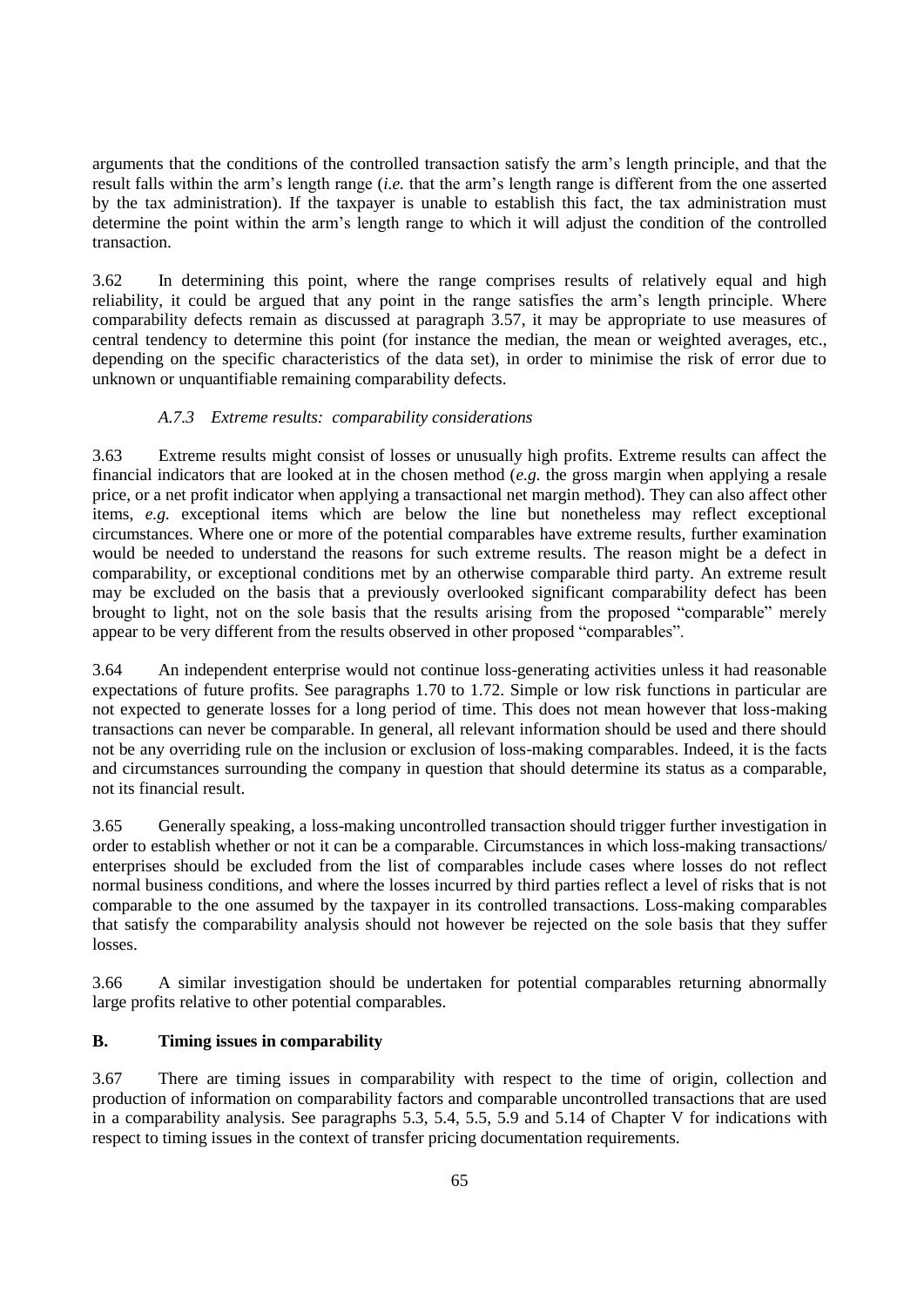# *B.1 Timing of origin*

3.68 In principle, information relating to the conditions of comparable uncontrolled transactions undertaken or carried out during the same period of time as the controlled transaction ("contemporaneous uncontrolled transactions") is expected to be the most reliable information to use in a comparability analysis, because it reflects how independent parties have behaved in an economic environment that is the same as the economic environment of the taxpayer's controlled transaction. Availability of information on contemporaneous uncontrolled transactions may however be limited in practice, depending on the timing of collection.

# *B.2 Timing of collection*

3.69 In some cases, taxpayers establish transfer pricing documentation to demonstrate that they have made reasonable efforts to comply with the arm's length principle at the time their intra-group transactions were undertaken, *i.e.* on an *ex ante* basis (hereinafter *"*the arm's length price-setting*"* approach), based on information that was reasonably available to them at that point. Such information includes not only information on comparable transactions from previous years, but also information on economic and market changes that may have occurred between those previous years and the year of the controlled transaction. In effect, independent parties in comparable circumstances would not base their pricing decision on historical data alone.

3.70 In other instances, taxpayers might test the actual outcome of their controlled transactions to demonstrate that the conditions of these transactions were consistent with the arm's length principle, *i.e.* on an *ex post* basis (hereinafter "the arm's length outcome*-*testing" approach). Such test typically takes place as part of the process for establishing the tax return at year-end.

3.71 Both the arm's length price-setting and the arm's length outcome-testing approaches, as well as combinations of these two approaches, are found among OECD member countries. The issue of double taxation may arise where a controlled transaction takes place between two associated enterprises where different approaches have been applied and lead to different outcomes, for instance because of a discrepancy between market expectations taken into account in the arm's length price-setting approach and actual outcomes observed in the arm's length outcome-testing approach. See paragraphs 4.38 and 4.39. Competent authorities are encouraged to use their best efforts to resolve any double taxation issues that may arise from different country approaches to year-end adjustments and that may be submitted to them under a mutual agreement procedure (Article 25 of the OECD Model Tax Convention).

### *B.3 Valuation highly uncertain at the outset and unpredictable events*

3.72 The question arises whether and if so how to take account in the transfer pricing analysis of future events that were unpredictable at the time of the testing of a controlled transaction, in particular where valuation at that time was highly uncertain. The question should be resolved, both by taxpayers and tax administrations, by reference to what independent enterprises would have done in comparable circumstances to take account of the valuation uncertainty in the pricing of the transaction.

3.73 The reasoning that is found at paragraphs 6.28-6.32 and in Annex to Chapter VI "Examples to illustrate the Transfer Pricing Guidelines on intangible property and highly uncertain valuation" for transactions involving intangibles for which valuation is uncertain applies by analogy to other types of transactions with valuation uncertainties. The main question is to determine whether the valuation was sufficiently uncertain at the outset that the parties at arm's length would have required a price adjustment mechanism, or whether the change in value was so fundamental a development that it would have led to a renegotiation of the transaction. Where this is the case, the tax administration would be justified in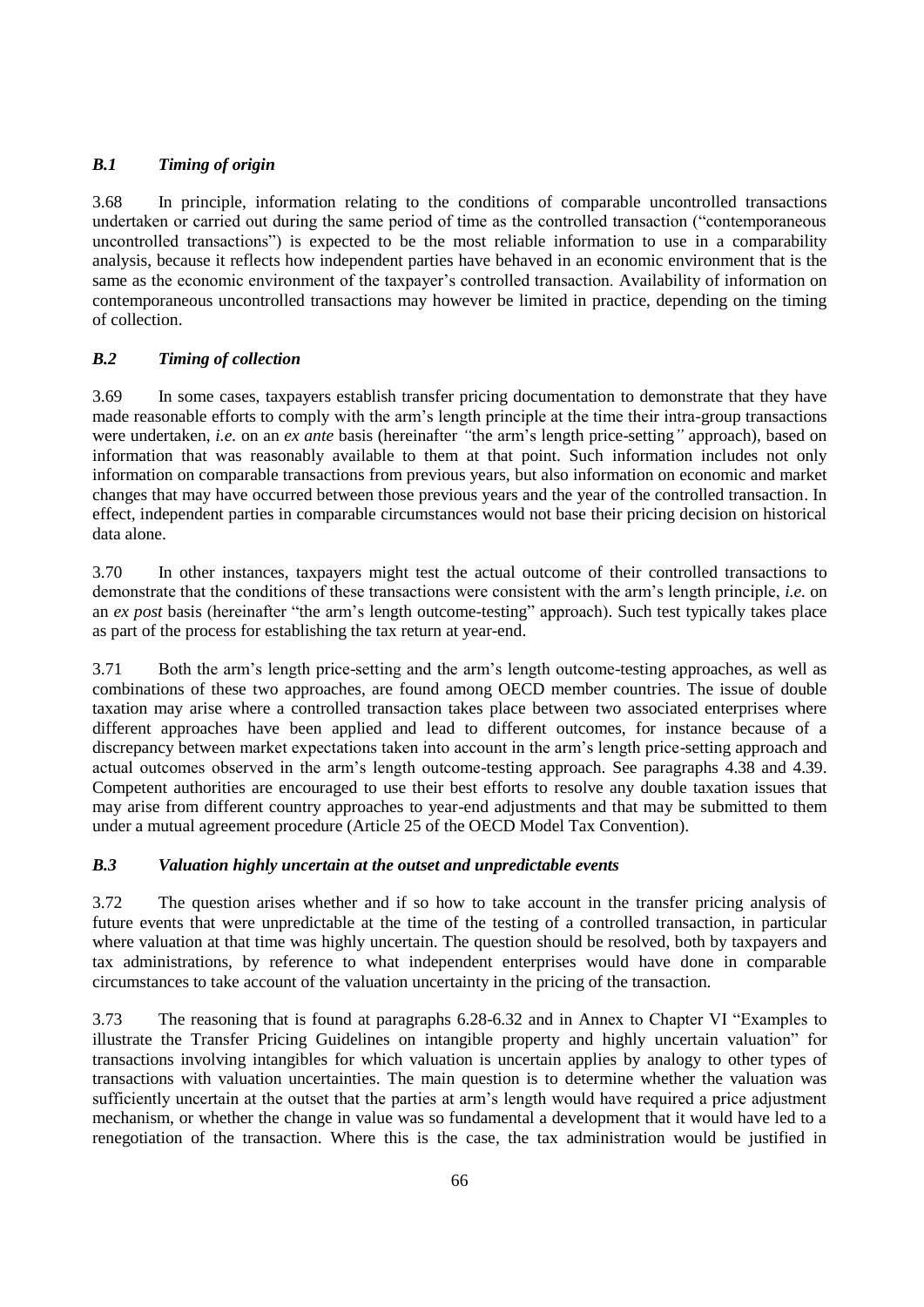determining the arm's length price for the transaction on the basis of the adjustment clause or renegotiation that would be provided at arm's length in a comparable uncontrolled transaction. In other circumstances, where there is no reason to consider that the valuation was sufficiently uncertain at the outset that the parties would have required a price adjustment clause or would have renegotiated the terms of the agreement, there is no reason for tax administrations to make such an adjustment as it would represent an inappropriate use of hindsight. The mere existence of uncertainty should not require an *ex post* adjustment without a consideration of what independent enterprises would have done or agreed between them.

#### *B.4 Data from years following the year of the transaction*

3.74 Data from years following the year of the transaction may also be relevant to the analysis of transfer prices, but care must be taken to avoid the use of hindsight. For example, data from later years may be useful in comparing product life cycles of controlled and uncontrolled transactions for the purpose of determining whether the uncontrolled transaction is an appropriate comparable to use in applying a particular method. Subsequent conduct by the parties will also be relevant in ascertaining the actual terms and conditions that operate between the parties.

#### *B.5 Multiple year data*

3.75 In practice, examining multiple year data is often useful in a comparability analysis, but it is not a systematic requirement. Multiple year data should be used where they add value to the transfer pricing analysis. It would not be appropriate to set prescriptive guidance as to the number of years to be covered by multiple year analyses.

3.76 In order to obtain a complete understanding of the facts and circumstances surrounding the controlled transaction, it generally might be useful to examine data from both the year under examination and prior years. The analysis of such information might disclose facts that may have influenced (or should have influenced) the determination of the transfer price. For example, the use of data from past years will show whether a taxpayer's reported loss on a transaction is part of a history of losses on similar transactions, the result of particular economic conditions in a prior year that increased costs in the subsequent year, or a reflection of the fact that a product is at the end of its life cycle. Such an analysis may be particularly useful where a transactional profit method is applied. See paragraph 1.72 on the usefulness of multiple year data in examining loss situations. Multiple year data can also improve the understanding of long term arrangements.

3.77 Multiple year data will also be useful in providing information about the relevant business and product life cycles of the comparables. Differences in business or product life cycles may have a material effect on transfer pricing conditions that needs to be assessed in determining comparability. The data from earlier years may show whether the independent enterprise engaged in a comparable transaction was affected by comparable economic conditions in a comparable manner, or whether different conditions in an earlier year materially affected its price or profit so that it should not be used as a comparable.

3.78 Multiple year data can also improve the process of selecting third party comparables *e.g.* by identifying results that may indicate a significant variance from the underlying comparability characteristics of the controlled transaction being reviewed, in some cases leading to the rejection of the comparable, or to detect anomalies in third party information.

3.79 The use of multiple year data does not necessarily imply the use of multiple year averages. Multiple year data and averages can however be used in some circumstances to improve reliability of the range. See paragraphs 3.57-3.62 for a discussion of statistical tools.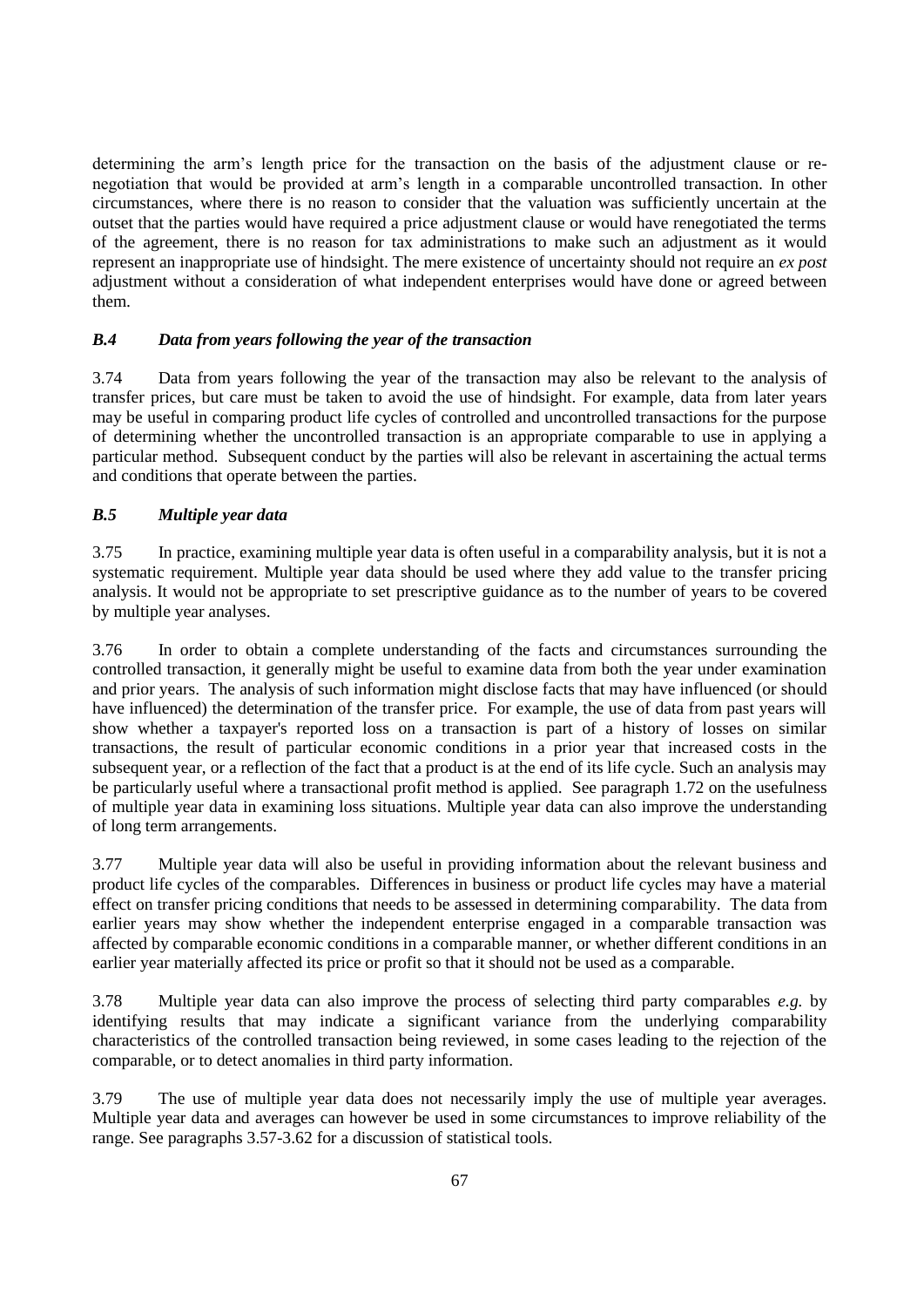# **C. Compliance issues**

3.80 One question that arises when putting the need for comparability analyses into perspective is the extent of the burden and costs that should be borne by a taxpayer to identify possible comparables and obtain detailed information thereon. It is recognised that the cost of information can be a real concern, especially for small to medium sized operations, but also for those MNEs that deal with a very large number of controlled transactions in many countries. Paragraphs 4.28, 5.6, 5.7 and 5.28 contain explicit recognition of the need for a reasonable application of the requirement to document comparability.

3.81 When undertaking a comparability analysis, there is no requirement for an exhaustive search of all possible relevant sources of information. Taxpayers and tax administrations should exercise judgment to determine whether particular comparables are reliable.

3.82 It is a good practice for taxpayers to set up a process to establish, monitor and review their transfer prices, taking into account the size of the transactions, their complexity, level of risk involved, and whether they are performed in a stable or changing environment. Such a practical approach would conform to a pragmatic risk assessment strategy or prudent business management principle. In practice, this means that it may be reasonable for a taxpayer to devote relatively less effort to finding information on comparables supporting less significant or less material controlled transactions. For simple transactions that are carried out in a stable environment and the characteristics of which remain the same or similar, a detailed comparability (including functional) analysis may not be needed every year.

3.83 Small to medium sized enterprises are entering into the area of transfer pricing and the number of cross-border transactions is ever increasing. Although the arm's length principle applies equally to small and medium sized enterprises and transactions, pragmatic solutions may be appropriate in order to make it possible to find a reasonable response to each transfer pricing case.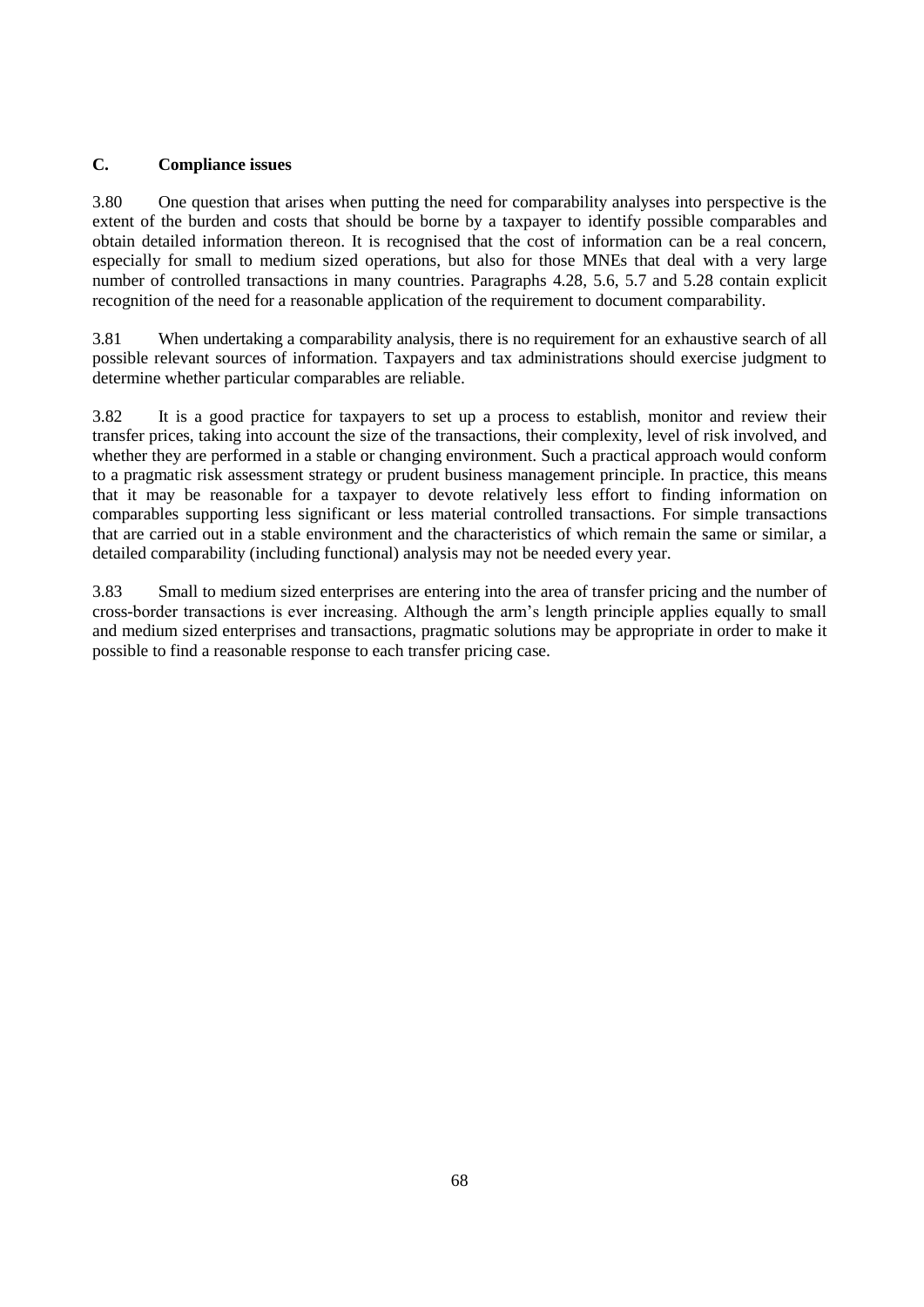### *Annex I to Chapter II*

### **Sensitivity of Gross and Net Profit Indicators**

See Chapter II, Part III, Section B of these Guidelines for general guidance on the application of the transactional net margin method.

The assumptions about arm's length arrangements in the following examples are intended for illustrative purposes only and should not be taken as prescribing adjustments and arm's length arrangements in actual cases of particular industries. While they seek to demonstrate the principles of the sections of the Guidelines to which they refer, those principles must be applied in each case according to the specific facts and circumstances of that case.

Furthermore, the comments below relate to the application of a transactional net margin method in the situations where, given the facts and circumstances of the case and in particular the comparability (including functional) analysis of the transaction and the review of the information available on uncontrolled comparables, such a method is found to be the most appropriate method to be used.

1. It is recognised that the transactional net margin method can be less sensitive to some differences in the characteristics of products than the comparable uncontrolled price or resale price methods. In practice when applying the transactional net margin method a greater emphasis is generally placed on functional comparability than on the characteristics of products. The transactional net margin method can however be less sensitive to some differences in functions which are reflected in variations in operating expenses as illustrated below.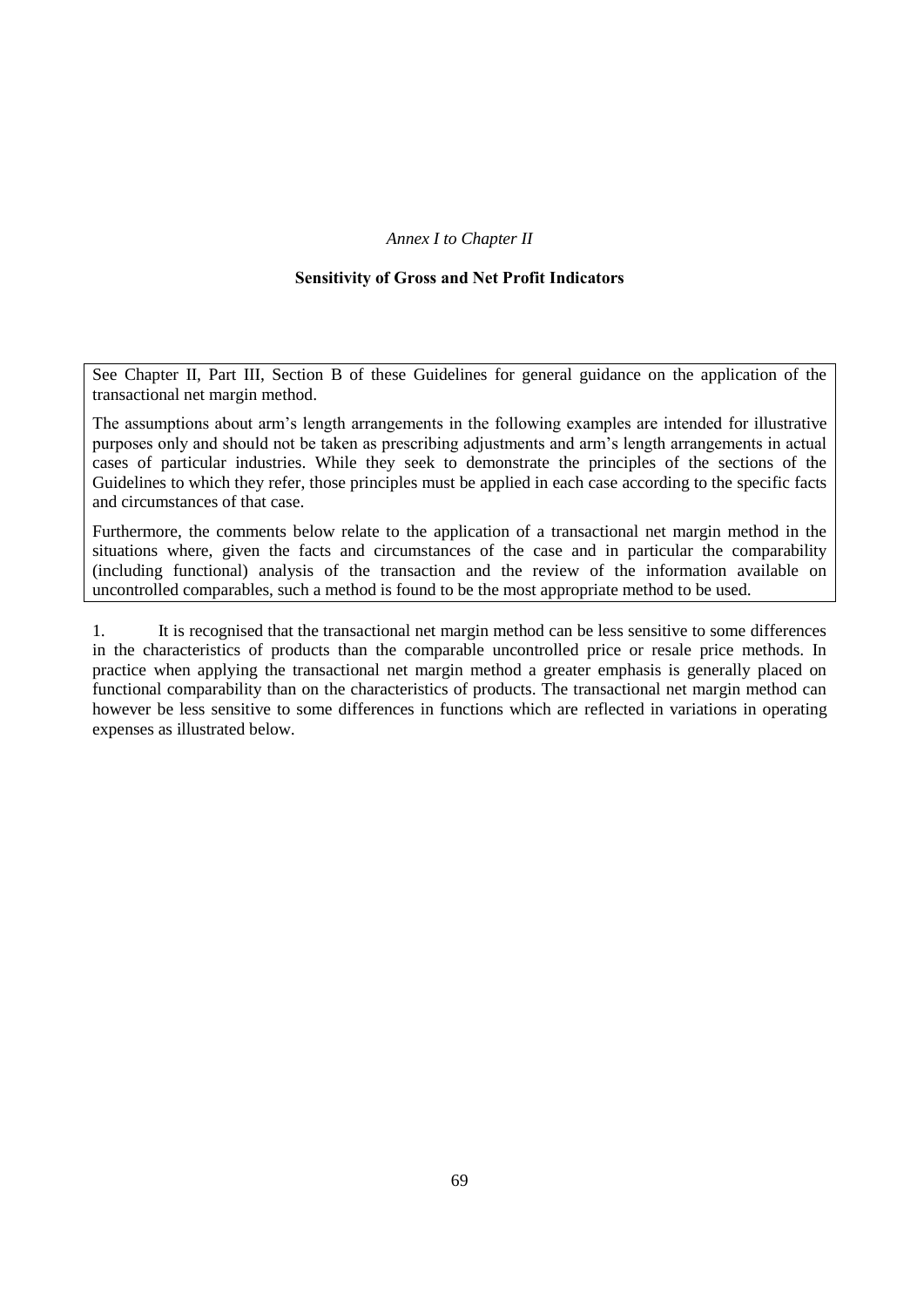#### *Illustration 1:*

### *Effect of a difference in the extent and complexity of the marketing function performed by a distributor*

*The example below is for illustration only. It is not intended to provide any guidance on the selection of the transfer pricing method or of comparables, on the efficiency of distributors or on arm's length rates of return, but only to illustrate the effects of differences between the extent and complexity of the marketing function of a distributor and of comparables.*

|                                                                                                                                                  | Case 1<br>The distributor performs a<br>limited marketing function | Case 2<br>The distributor performs a<br>more significant marketing<br>function |
|--------------------------------------------------------------------------------------------------------------------------------------------------|--------------------------------------------------------------------|--------------------------------------------------------------------------------|
| Sales of product<br>(For illustration purposes, assume both sell the same<br>volume of the same product on the same market at the<br>same price) | 1,000                                                              | 1,000                                                                          |
| Purchase price from manufacturer taking account of<br>the significance of the marketing function in accordance<br>to the functional analysis     | 600                                                                | 480 $(*)$                                                                      |
| Gross margin                                                                                                                                     | 400 (40%)                                                          | 520 (52%)                                                                      |
| <b>Marketing expenses</b>                                                                                                                        | 50                                                                 | 150                                                                            |
| Other expenses (overheads)                                                                                                                       | 300                                                                | 300                                                                            |
| Net profit margin                                                                                                                                | 50 (5%)                                                            | 70 (7%)                                                                        |

(\*) Assume that in this case the difference of 120 in transaction price corresponds to the difference in the extent and complexity of the marketing function performed by the distributor (additional expense of 100 plus remuneration of the function of the distributor)

2. Under Illustration 1, if a taxpayer is operating with an associated manufacturer as in case 2 while the third party "comparables" are operating as in case 1, and assuming that the difference in the extent and complexity of the marketing function is not identified because of for instance insufficiently detailed information on the third party "comparables", then the risk of error when applying a gross margin method could amount to 120 (12% x 1,000), while it would amount to 20 (2% x 1,000) if a net margin method was applied. This illustrates the fact that, depending on the circumstances of the case and in particular of the effect of the functional differences on the cost structure and on the revenue of the "comparables", net profit margins can be less sensitive than gross margins to differences in the extent and complexity of functions.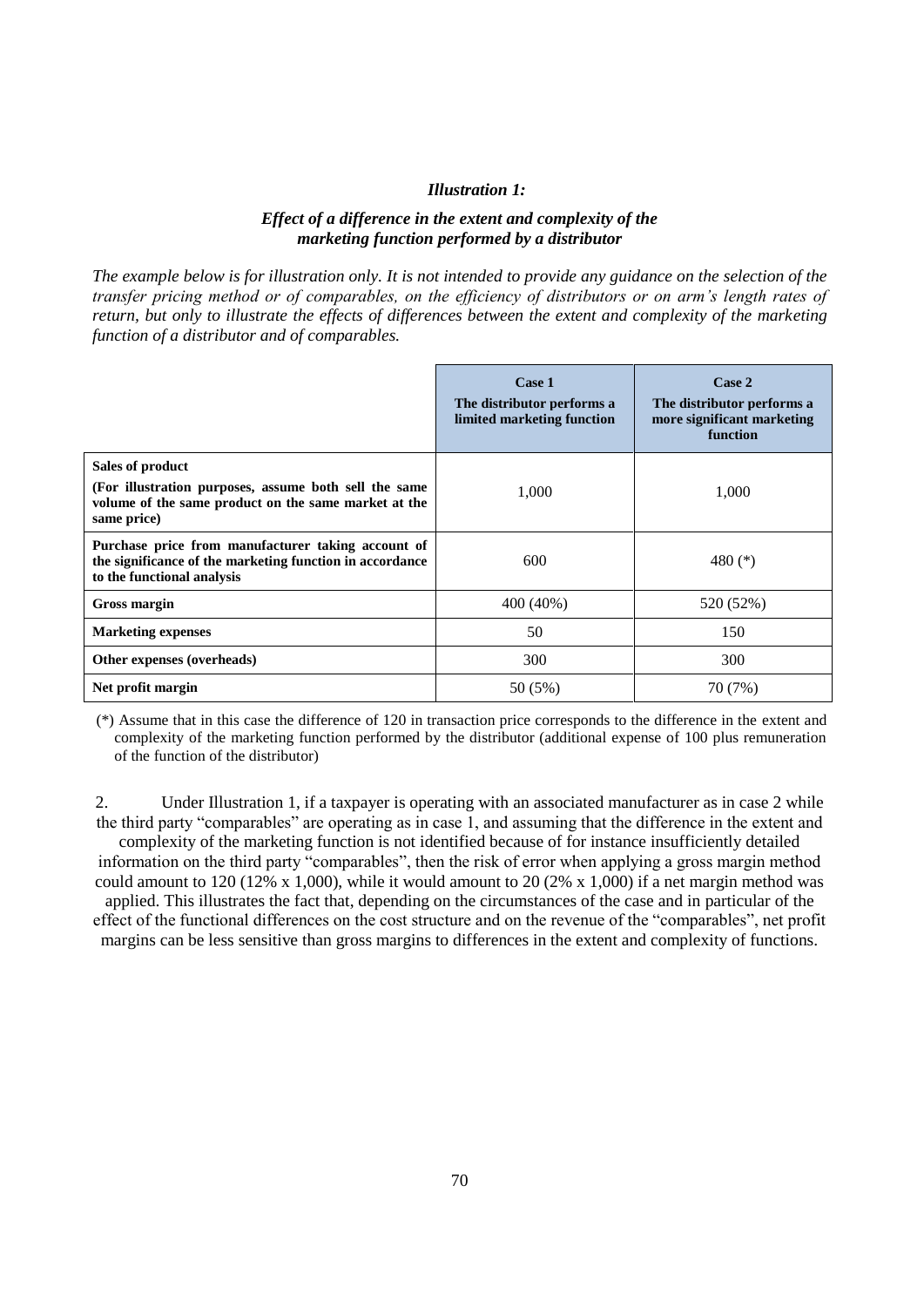### *Illustration 2:*

### *Effect of a difference in the level of risk assumed by a distributor*

*The example below is for illustration only. It is not intended to provide any guidance on the selection of the transfer pricing method or of comparables, on the efficiency of distributors or on arm's length rates of return, but only to illustrate the effects of differences between the level of risk assumed by a distributor and by comparables.*

|                                                                                                                                                         | Case 1<br>The distributor does not<br>assume the risk of<br>obsolescence of products<br>because it benefits from a<br>"buy-back" clause whereby<br>all unsold inventory is<br>purchased back by the<br>manufacturer. | Case 2<br>The distributor assumes the<br>risk of obsolescence of<br>products. It does not benefit<br>from a "buy-back" clause in<br>its contractual relationship<br>with the manufacturer. |
|---------------------------------------------------------------------------------------------------------------------------------------------------------|----------------------------------------------------------------------------------------------------------------------------------------------------------------------------------------------------------------------|--------------------------------------------------------------------------------------------------------------------------------------------------------------------------------------------|
| <b>Sales of product</b><br>(For illustration purposes, assume both sell the same<br>volume of the same product on the same market at the<br>same price) | 1,000                                                                                                                                                                                                                | 1,000                                                                                                                                                                                      |
| Purchase price from manufacturer taking account of<br>the obsolescence risk in accordance with the functional<br>analysis                               | 700                                                                                                                                                                                                                  | 640 $(*)$                                                                                                                                                                                  |
| <b>Gross margin</b>                                                                                                                                     | 300 (30%)                                                                                                                                                                                                            | 360 (36%)                                                                                                                                                                                  |
| Loss on obsolete inventory                                                                                                                              | $\Omega$                                                                                                                                                                                                             | 50                                                                                                                                                                                         |
| Other expenses (overheads)                                                                                                                              | 250                                                                                                                                                                                                                  | 250                                                                                                                                                                                        |
| Net profit margin                                                                                                                                       | 50 (5%)                                                                                                                                                                                                              | 60(6%)                                                                                                                                                                                     |

(\*) Assume that in this case the difference of 60 in transaction price corresponds to the difference in the allocation of the obsolescence risk between the manufacturer and the distributor (additional loss estimated 50 plus remuneration of the risk of the distributor), *i.e.* it is the price for the contractual "buy-back" clause.

3. Under Illustration 2, if a controlled transaction is performed as in case 1 while the third party "comparables" are operating as in case 2, and assuming that the difference in the level of risks is not identified due to insufficiently detailed information on the third party "comparables", then the risk of error when applying a gross margin method could amount to 60 (6% x 1,000) instead of 10 (1% x 1,000) if a net margin method is applied. This illustrates the fact that, depending on the circumstances of the case and in particular of the effect of the differences in the level of risks on the cost structure and on the revenue of the "comparables", net profit margins can be less sensitive than gross margins to differences in the level of risks (assuming the contractual allocation of risks is arm's length).

4. Consequently, enterprises performing different functions may have a wide range of gross profit margins while still earning broadly similar levels of net profits. For instance, business commentators note that the transactional net margin method would be less sensitive to differences in volume, extent and complexity of functions and operating expenses. On the other hand, the transactional net margin method may be more sensitive than the cost plus or resale price methods to differences in capacity utilisation, because differences in the levels of absorption of indirect fixed costs (*e.g.* fixed manufacturing costs or fixed distribution costs) would affect the net profit but may not affect the gross margin or gross mark-up on costs if not reflected in price differences, as illustrated below.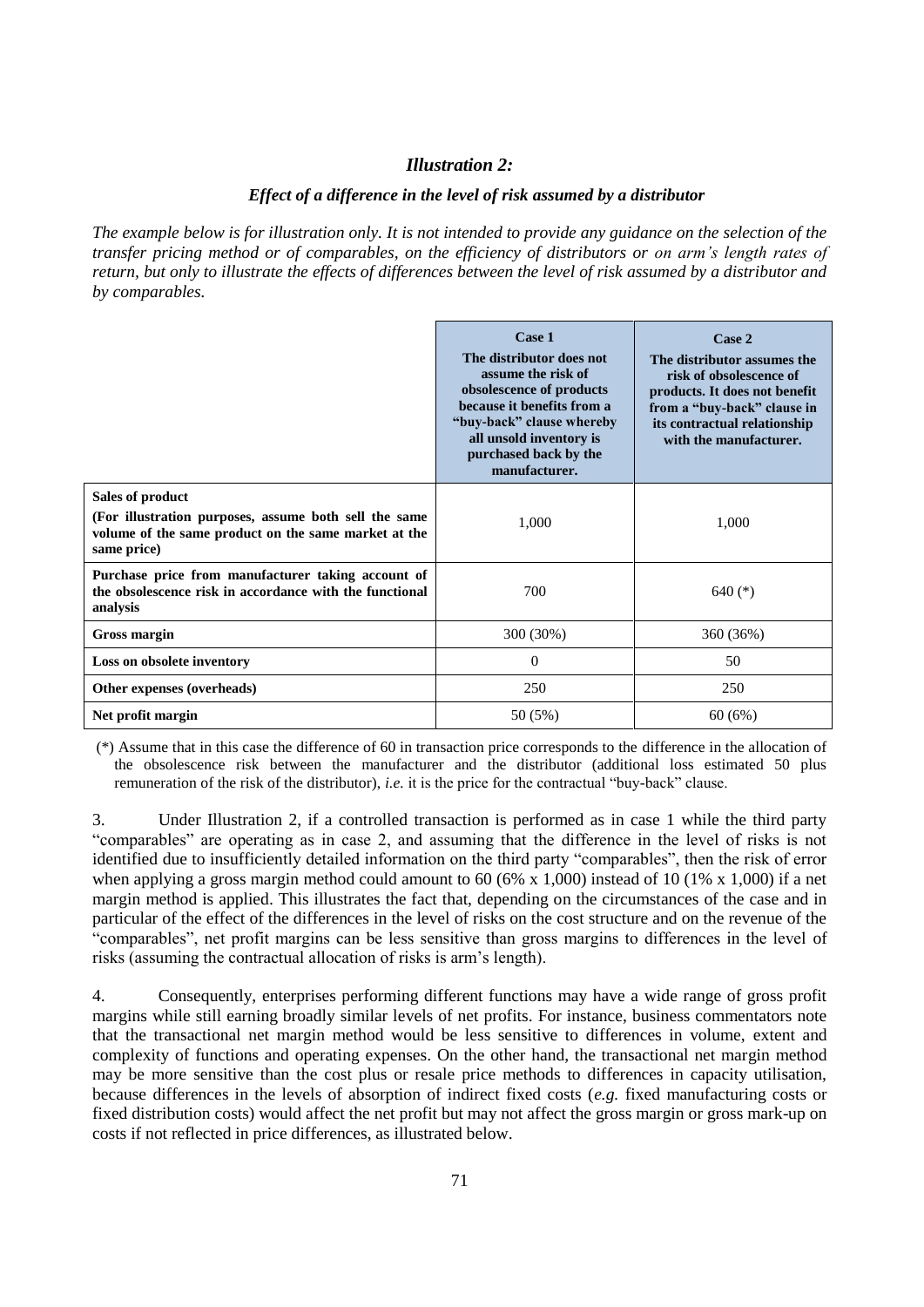#### *Illustration 3:*

#### *Effect of a difference in manufacturers' capacity utilisation*

*The example below is for illustration only and is not intended to provide any guidance on the selection of the transfer pricing method or of comparables, or on arm's length rates of return, but only to illustrate the effects of differences between the capacity utilisation of a manufacturer and of comparables.*

| In monetary units (m.u.)                                                                                                                                                                                                                                                                                                            | Case 1<br>The manufacturer operates in full<br>capacity: 1,000 units per year | Case 2<br>The manufacturer operates in excess<br>capacity <i>i.e.</i> only manufactures 80%<br>of what it could manufacture in full<br>capacity: 800 units per year |
|-------------------------------------------------------------------------------------------------------------------------------------------------------------------------------------------------------------------------------------------------------------------------------------------------------------------------------------|-------------------------------------------------------------------------------|---------------------------------------------------------------------------------------------------------------------------------------------------------------------|
| Sales of manufactured products<br>(For illustration purposes, assume both<br>manufacturers have the<br>same<br>total<br>and<br>that<br>they<br>both<br>capacity,<br>manufacture and sell the same product<br>on the same market which have the same<br>price of 1 m.u. per manufactured<br>product) $(*)$ .                         | 1,000                                                                         | 800                                                                                                                                                                 |
| Cost of goods sold: direct costs plus<br>standard<br>allocation<br>indirect<br>of<br>manufacturing costs. (for illustration<br>purposes, assume both manufacturers<br>have the same variable cost of goods sold<br>per manufactured unit, i.e. 0.75 m.u. per<br>manufactured<br>product,<br>and<br>fixed<br>personnel costs of 50). | Variable: 750<br>Fixed: 50<br><b>Total: 800</b>                               | Variable: 600<br>Fixed: 50<br><b>Total: 650</b>                                                                                                                     |
| Gross mark-up on cost of goods sold                                                                                                                                                                                                                                                                                                 | 200 (25%)                                                                     | 150 (23%)                                                                                                                                                           |
| Indirect costs (for illustration purposes,<br>assume both manufacturers have the<br>same indirect costs)                                                                                                                                                                                                                            | 150                                                                           | 150                                                                                                                                                                 |
| Net profit margin                                                                                                                                                                                                                                                                                                                   | 50 (5%)                                                                       | <b>Breakeven</b>                                                                                                                                                    |

(\*) This assumes that the arm's length price of the manufactured products is not affected by the manufacturer's capacity utilisation.

5. Under Illustration 3, if a controlled transaction is performed as in case 1 while the third party "comparables" are operating as in case 2, and assuming that the difference in the capacity utilisation is not identified due to insufficiently detailed information on the third party "comparables", then the risk of error when applying a gross margin method could amount to 16 (2% x 800) instead of 50 (5% x 1000) if a net margin method is applied. This illustrates the fact that net profit indicators can be more sensitive than gross mark-ups or gross margins to differences in the capacity utilisation, depending on the facts and circumstances of the case and in particular on the proportion of fixed and variable costs and on whether it is the taxpayer or the "comparable" which is in an over-capacity situation.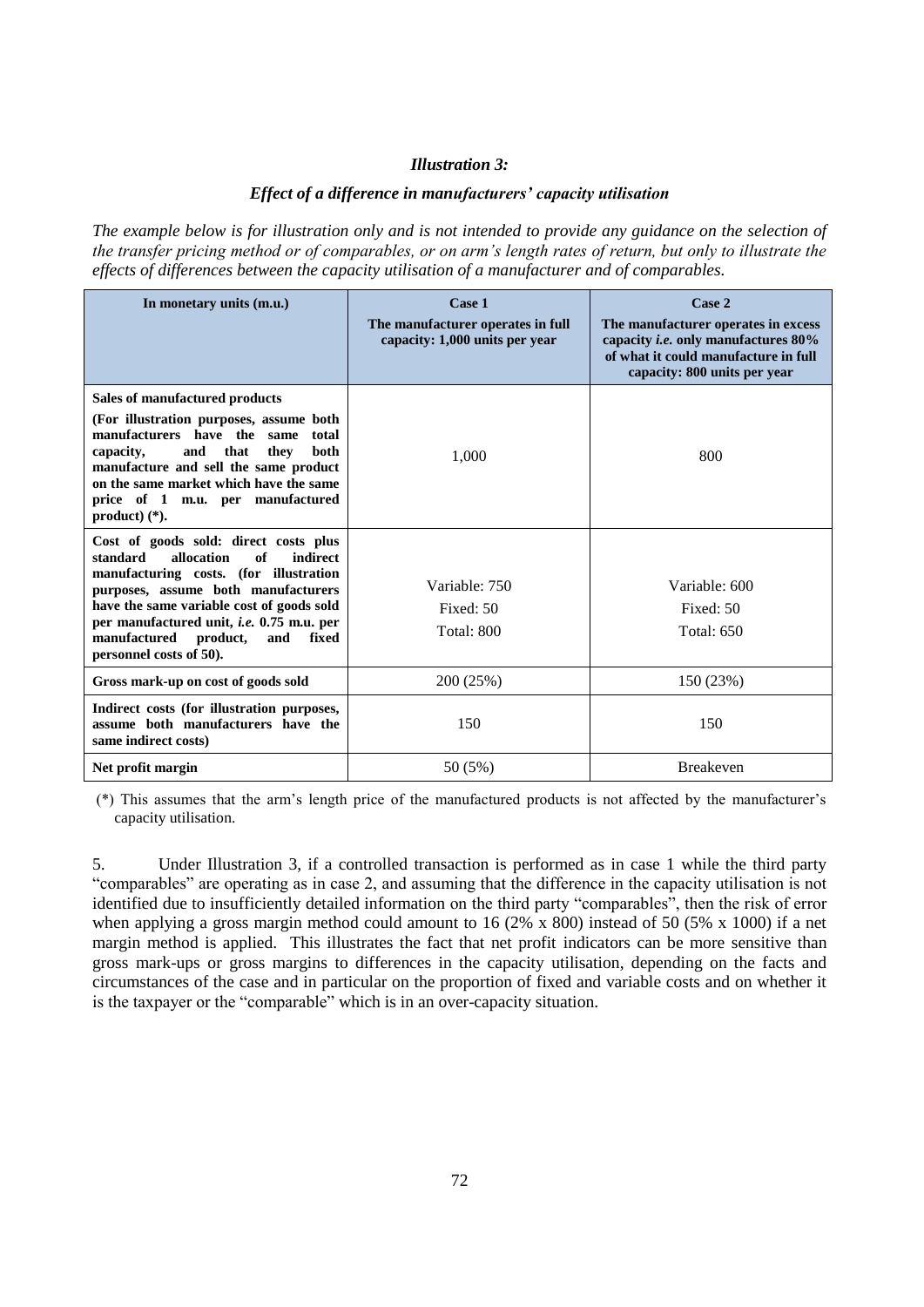# *Annex III to Chapter II*

### **Illustration of Different Measures of Profits When Applying a Transactional Profit Split Method**

See Chapter II, Part III, Section C of these Guidelines for general guidance on the application of the transactional profit split method.

The assumptions about arm's length arrangements in the following examples are intended for illustrative purposes only and should not be taken as prescribing adjustments and arm's length arrangements in actual cases of particular industries. While they seek to demonstrate the principles of the sections of the Guidelines to which they refer, those principles must be applied in each case according to the specific facts and circumstances of that case.

Furthermore, the comments below relate to the application of a transactional profit split method in the situations where, given the facts and circumstances of the case and in particular the comparability (including functional) analysis of the transaction and the review of the information available on uncontrolled comparables, such a method is found to be the most appropriate method to be used.

1. Below are some illustrations of the effect of choosing a measure of profits to determine the combined profits to be split when applying a transactional profit split method.

2. Assume A and B are two associated enterprises situated in two different tax jurisdictions. Both manufacture the same widgets and incur expenditure that results in the creation of an intangible asset which they can mutually use. For the purpose of this example, it is assumed that the nature of this particular asset is such that the value of the asset contribution attributable to each of A and B in the year in question is proportional to A and B's relative expenditure on the asset in that year. (It should be noted that this assumption will not always be true in practice. This is because there may be cases where the relative values of asset contributions attributable to each party would be based on accumulated expenditure from the prior, as well as current years.) Assume A and B exclusively sell products to third parties. Assume that it is determined that the most appropriate method to be used is a residual profit split method, that the manufacturing activities of A and B are simple, non-unique transactions that should be allocated an initial return of 10% of the Cost of Goods Sold and that the residual profit should be split in proportion to A's and B's intangible asset expenditure. The following figures are for illustration only:

|                              | A              | в   | Combined $A + B$ |
|------------------------------|----------------|-----|------------------|
| <b>Sales</b>                 | 100            | 300 | 400              |
| <b>Cost Of Goods Sold</b>    | 60             | 170 | 230              |
| <b>Gross Profit</b>          | 40             | 130 | 170              |
| <b>Overhead expenses</b>     | 3              | 6   | 9                |
| Other operating expenses     | $\mathfrak{D}$ |     | b                |
| Intangible asset expenditure | 30             | 40  | 70               |
| <b>Operating Profit</b>      |                | 80  | 85               |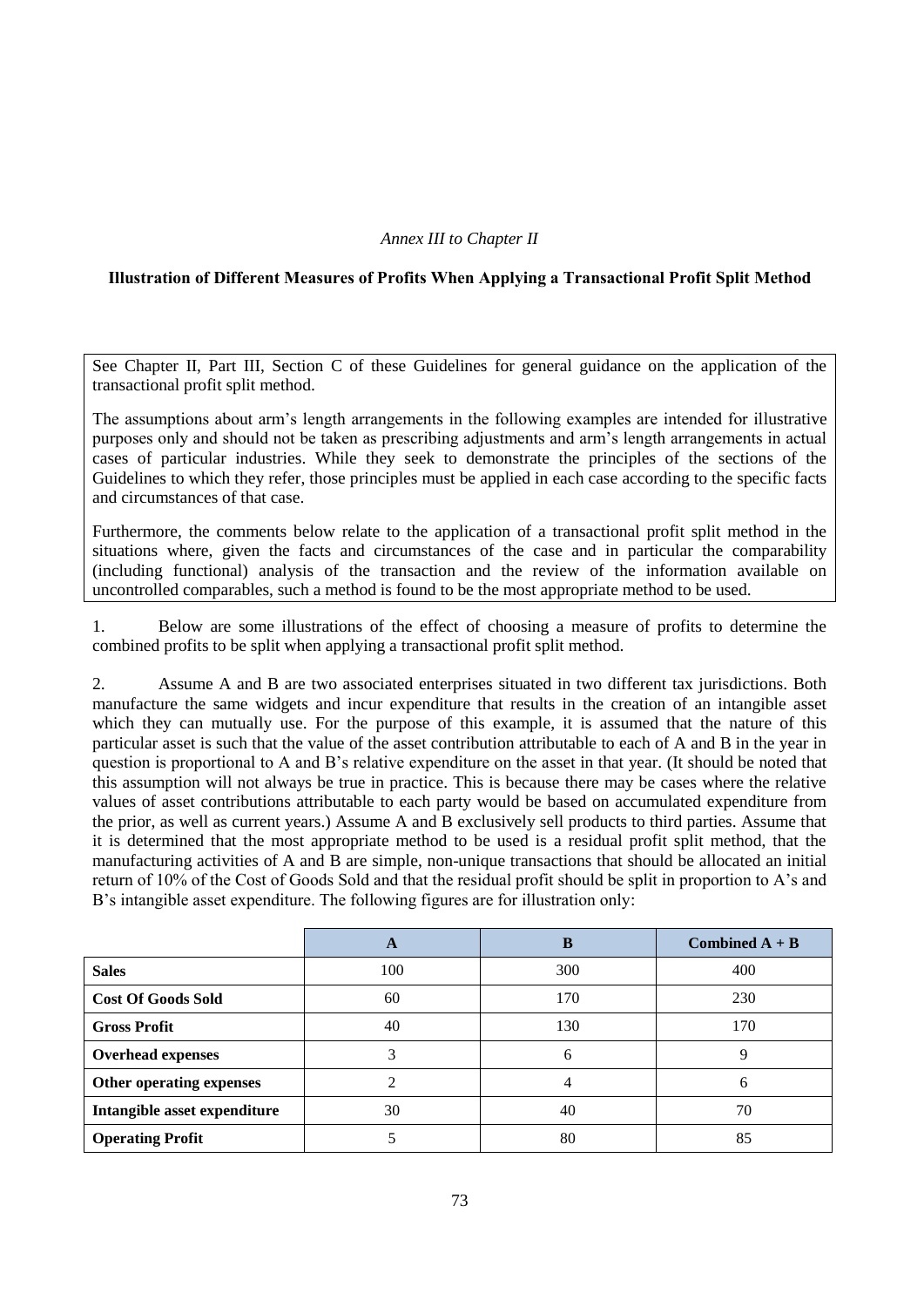*3. Step one: determining the initial return for the non-unique manufacturing transactions (Cost of Goods Sold + 10% in this example)*

| A | $60 + (60 * 10 %) = 66$    | $\rightarrow$ Initial return for the manufacturing transactions of A = |    |
|---|----------------------------|------------------------------------------------------------------------|----|
|   | $170 + (170 * 10 %) = 187$ | $\rightarrow$ Initial return for the manufacturing transactions of B = |    |
|   |                            | Total profit allocated through initial returns $(6+17)$ =              | 23 |

#### *4. Step two: determining the residual profit to be split*

*a) In case it is determined as the operating profit:*

| <b>Combined Operating Profit</b>                                                      | -85 |
|---------------------------------------------------------------------------------------|-----|
| <b>Profit already allocated (initial returns for manufacturing transactions)</b>      |     |
| Residual profit to be split in proportion to A's and B's intangible asset expenditure | 62  |

| <b>Residual profit allocated to A:</b> | $62 * 30/70$ | $-26.57$ |
|----------------------------------------|--------------|----------|
| <b>Residual profit allocated to B:</b> | $62 * 40/70$ | 35.43    |

| Total profits allocated to A: | $6$ (initial return) +<br>$26.57$ (residual) | 32.57 |
|-------------------------------|----------------------------------------------|-------|
| Total profits allocated to B: | 17 (initial return) $+$<br>35.43 (residual)  | 52.43 |
| <b>Total</b>                  |                                              | 85    |

*b) In case it is determined as the operating profit before overhead expenses (assuming it is determined that the overhead expenses of A and B do not relate to the transaction examined and should be excluded from the determination of the combined profits to be split):*

|                                                           | A              | B              | Combined $A + B$ |
|-----------------------------------------------------------|----------------|----------------|------------------|
| <b>Sales</b>                                              | 100            | 300            | 400              |
| <b>Cost Of Goods Sold</b>                                 | 60             | 170            | 230              |
| <b>Gross Profit</b>                                       | 40             | 130            | 170              |
| Other operating expenses                                  | $\overline{c}$ | $\overline{4}$ | 6                |
| Intangible asset expenditure                              | 30             | 40             | 70               |
| Profit<br>before<br><b>Operating</b><br>overhead expenses | 8              | 86             | 94               |
| <b>Overhead expenses</b>                                  | 3              | 6              | 9                |
| <b>Operating Profit</b>                                   | 5              | 80             | 85               |

**Combined Operating Profit before overhead expenses** 94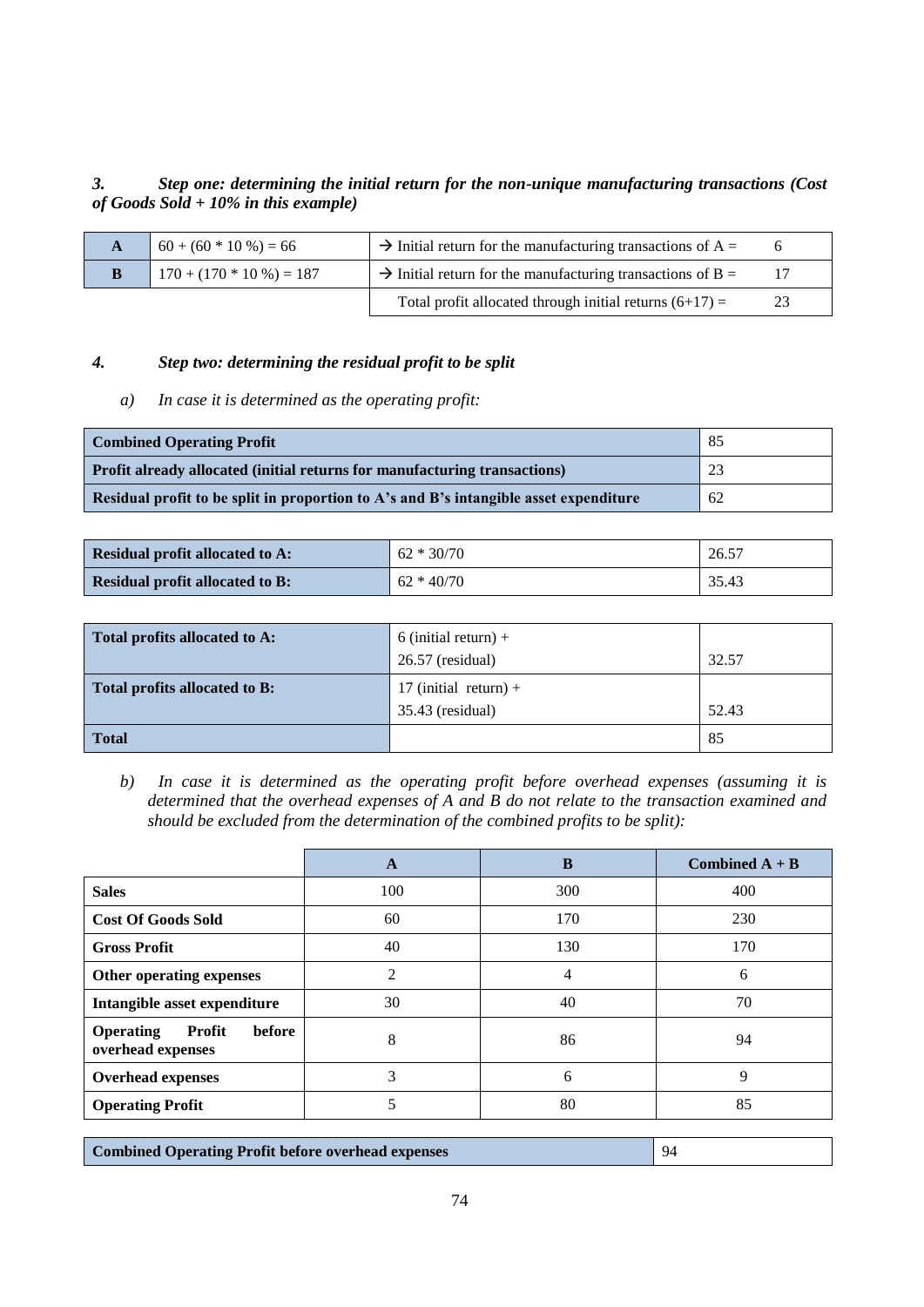| Profit already allocated (initial returns for manufacturing transactions)                                         | 23 |
|-------------------------------------------------------------------------------------------------------------------|----|
| Residual profit before overhead expenses to be split in proportion to A's and B's<br>intangible asset expenditure |    |

| <b>Residual profit allocated to A:</b> | 71 * 30/70 | 30.43 |
|----------------------------------------|------------|-------|
| <b>Residual profit allocated to B:</b> | 71 * 40/70 | 40.57 |

| Total profits allocated to A: | $6$ (initial return) +<br>$30.43$ (residual) – |       |
|-------------------------------|------------------------------------------------|-------|
|                               | 3 (overhead expenses)                          | 33.43 |
| Total profits allocated to B: | 17 (initial return) +                          |       |
|                               | $40.57$ (residual) –                           |       |
|                               | 6 (overhead expenses)                          | 51.57 |
| <b>Total</b>                  |                                                | 85    |

5. As shown in the above example, excluding some specific items from the determination of the combined profits to be split implies that each party remains responsible for its own expenses in relation to it. As a consequence, the decision whether or not to exclude some specific items must be consistent with the comparability (including functional) analysis of the transaction.

6. As another example, in some cases it may be appropriate to back out a category of expenses to the extent that the allocation key used in the residual profit split analysis relies on those expenses. For example, in cases where relative expenditure contributing to the development of an intangible asset is determined to be the most appropriate profit split factor, residual profits can be based on operating profits *before* that expenditure. After determining the split of residual profits, each associated enterprise then subtracts its own expenditure. This can be illustrated as follows. Assume the facts are the same as in the example at paragraph 2 above and assume the overhead expenses are not excluded from the determination of the residual profit to be split.

# *7. Step one: determining the basic return for the manufacturing activities (Cost of Goods Sold + 10% in this example)*

Same as at paragraph 3.

# *8. Step two: determining the residual profit to be split*

*a) In case it is determined as the operating profit after intangible asset expenditure:*

Same as at paragraph 4, case a)

*b) In case it is determined as the operating profit before* intangible asset expenditure*:*

|                           | n   |     | Combined $A + B$ |
|---------------------------|-----|-----|------------------|
| <b>Sales</b>              | 100 | 300 | 400              |
| <b>Cost Of Goods Sold</b> | 60  | 170 | 230              |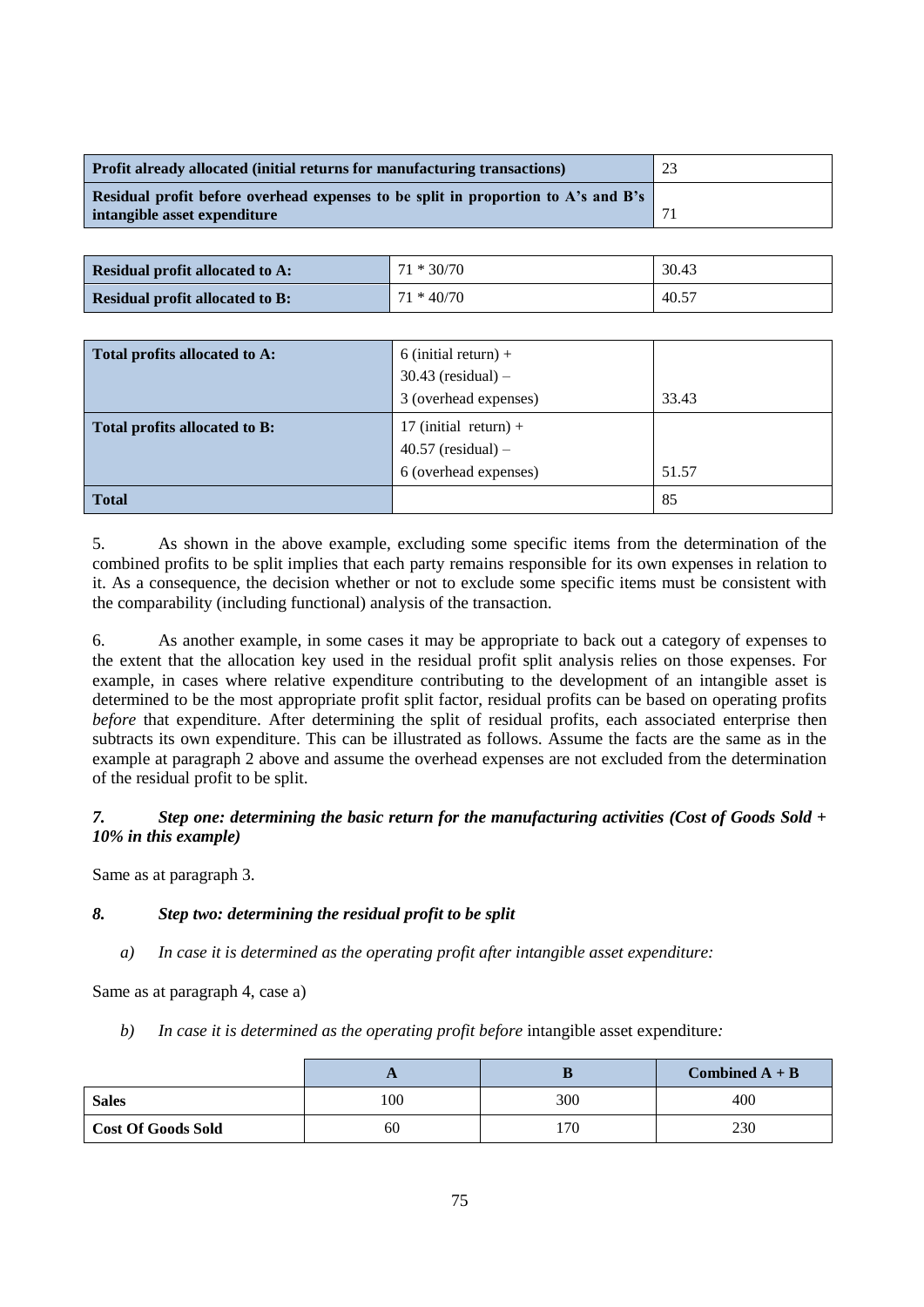| <b>Gross Profit</b>                              | 40 | 130 | 170 |
|--------------------------------------------------|----|-----|-----|
| <b>Overhead expenses</b>                         |    | O   |     |
| Other operating expenses                         |    |     |     |
| Operating profit intangible<br>asset expenditure | 35 | 120 | 155 |
| Intangible asset expenditure                     | 30 | 40  | 70  |
| <b>Operating Profit</b>                          |    | 80  | 85  |

| <b>Combined Operating Profit before intangible asset expenditure</b>                                                         | 155 |
|------------------------------------------------------------------------------------------------------------------------------|-----|
| Profit already allocated (initial returns for manufacturing transactions)                                                    | 23  |
| Residual profit before intangible asset expenditure to be split in proportion to A's<br>and B's intangible asset expenditure | 132 |

| <b>Residual profit allocated to A:</b> | $132 * 30/70$ | 56.57 |
|----------------------------------------|---------------|-------|
| <b>Residual profit allocated to B:</b> | $132 * 40/70$ | 75.43 |

| Total profits allocated to A: | $6$ (initial return) +            |       |
|-------------------------------|-----------------------------------|-------|
|                               | $56.57$ (residual) –              |       |
|                               | 30 (intangible asset expenditure) | 32.57 |
| Total profits allocated to B: | 17 (initial return) +             |       |
|                               | $75.43$ (residual) –              |       |
|                               | 40 (intangible asset expenditure) | 52.43 |
| <b>Total</b>                  |                                   | 85    |

*i.e.* A and B are allocated the same profits as in the case where the profit to be split is determined as the operating profit after intangible asset expenditure, see case a) above.

9. This example illustrates the fact that, when the allocation key used to split the residual profit relies on a category of expenses incurred during the period, it is indifferent whether the residual profit to be split is determined before said expenses and the expenses are deducted by each party, or whether the residual profit to be split is determined after said expenses. The outcome can however be different in the case where the split factor is based on the accumulated expenditure of the prior as well as current years (see paragraph 2 above).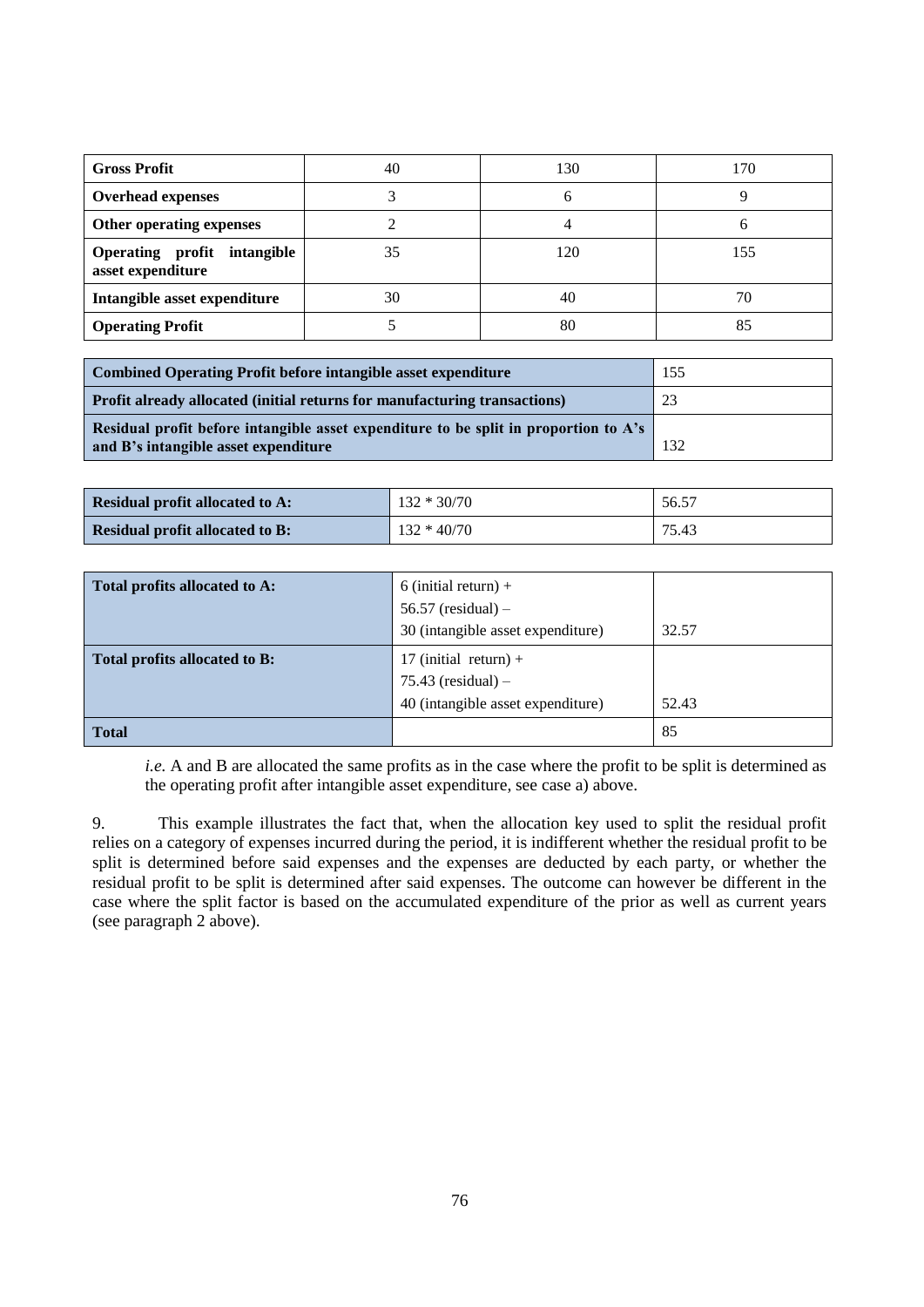# *Annex to Chapter III*

# **Example of a Working Capital Adjustment**

See Chapter III, Section A.6 of these Guidelines for general guidance on comparability adjustments.

The assumptions about arm's length arrangements in the following examples are intended for illustrative purposes only and should not be taken as prescribing adjustments and arm's length arrangements in actual cases of particular industries. While they seek to demonstrate the principles of the sections of the Guidelines to which they refer, those principles must be applied in each case according to the specific facts and circumstances of that case.

This example is provided for illustration purposes as it represents one way, but not necessarily the only way, in which such an adjustment can be calculated.

Furthermore, the comments below relate to the application of a transactional net margin method in the situations where, given the facts and circumstances of the case and in particular the comparability (including functional) analysis of the transaction and the review of the information available on uncontrolled comparables, such a method is found to be the most appropriate method to be used.

#### **Introduction**

1. This simple example shows how to make an adjustment in recognition of differences in levels of working capital between a tested party (TestCo) and a comparable (CompCo). See paragraphs 3.47-3.54 of these Guidelines for general guidance on comparability adjustments. Working capital adjustments may be warranted when applying the transactional net margin method. In practice they are usually found when applying a transactional net margin method, although they might also be applicable in cost plus or resale price methods. Working capital adjustments should only be considered when the reliability of the comparables will be improved and reasonably accurate adjustments can be made. They should not be automatically made and would not be automatically accepted by tax administrations.

### **Why make a working capital adjustment?**

2. In a competitive environment, money has a time value. If a company provided, say, 60 days trade terms for payment of accounts, the price of the goods should equate to the price for immediate payment plus 60 days of interest on the immediate payment price. By carrying high accounts receivable a company is allowing its customers a relatively long period to pay their accounts. It would need to borrow money to fund the credit terms and/or suffer a reduction in the amount of cash surplus which it would otherwise have available to invest. In a competitive environment, the price should therefore include an element to reflect these payment terms and compensate for the timing effect.

3. The opposite applies to higher levels of accounts payable. By carrying high accounts payable, a company is benefitting from a relatively long period to pay its suppliers. It would need to borrow less money to fund its purchases and/or benefit from an increase in the amount of cash surplus available to invest. In a competitive environment, the cost of goods sold should include an element to reflect these payment terms and compensate for the timing effect.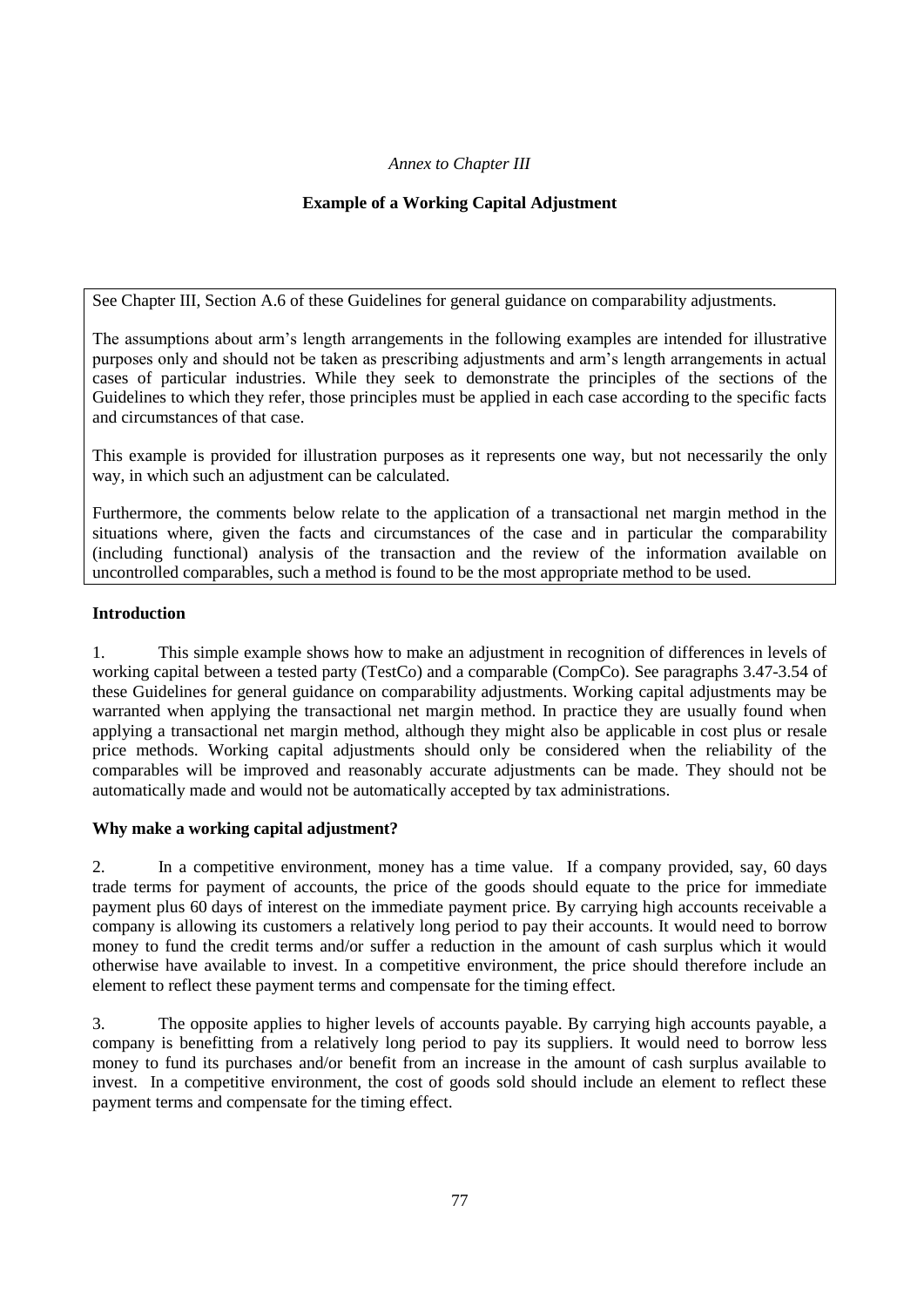4. A company with high levels of inventory would similarly need to either borrow to fund the purchase or reduce the amount of cash surplus which the company is able to invest. Note that the interest rate might be affected by the funding structure (*e.g.* where the purchase of inventory is partly funded by equity) or by the risk associated with holding specific types of inventory.

5. Making a working capital adjustment is an attempt to adjust for the differences in time value of money between the tested party and potential comparables with an assumption that the difference should be reflected in profits. The underlying reasoning is that:

- A company will need funding to cover the time gap between the time it invests money (*i.e.* pays money to supplier) and the time it collects the investment (*i.e.* collects money from customers)
- This time gap is calculated as: the period needed to sell inventories to customers + (plus) the period needed to collect money from customers – (less) the period granted to pay debts to suppliers.

# **6. The process of calculating working capital adjustments:**

- a) Identify differences in the levels of working capital. Generally trade receivables, inventory and trade payables are the three accounts considered. The transactional net margin method is applied relative to an appropriate base, for example costs, sales or assets (see paragraph 2.58 of the Guidelines). If the appropriate base is sales, for example, then any differences in working capital levels should be measured relative to sales.
- b) Calculate a value for differences in levels of working capital between the tested party and the comparable relative to the appropriate base and reflecting the time value of money by use of an appropriate interest rate.
- c) Adjust the result to reflect differences in levels of working capital. The following example adjusts the comparable's result to reflect the tested party's levels of working capital. Alternative calculations are to adjust the tested party's results to reflect the comparables levels of working capital or to adjust both the tested party and the comparable's results to reflect "zero" working capital.

### **A practical example of calculating working capital adjustments:**

7. The following calculation is hypothetical. It is only to demonstrate how a working capital adjustment can be calculated.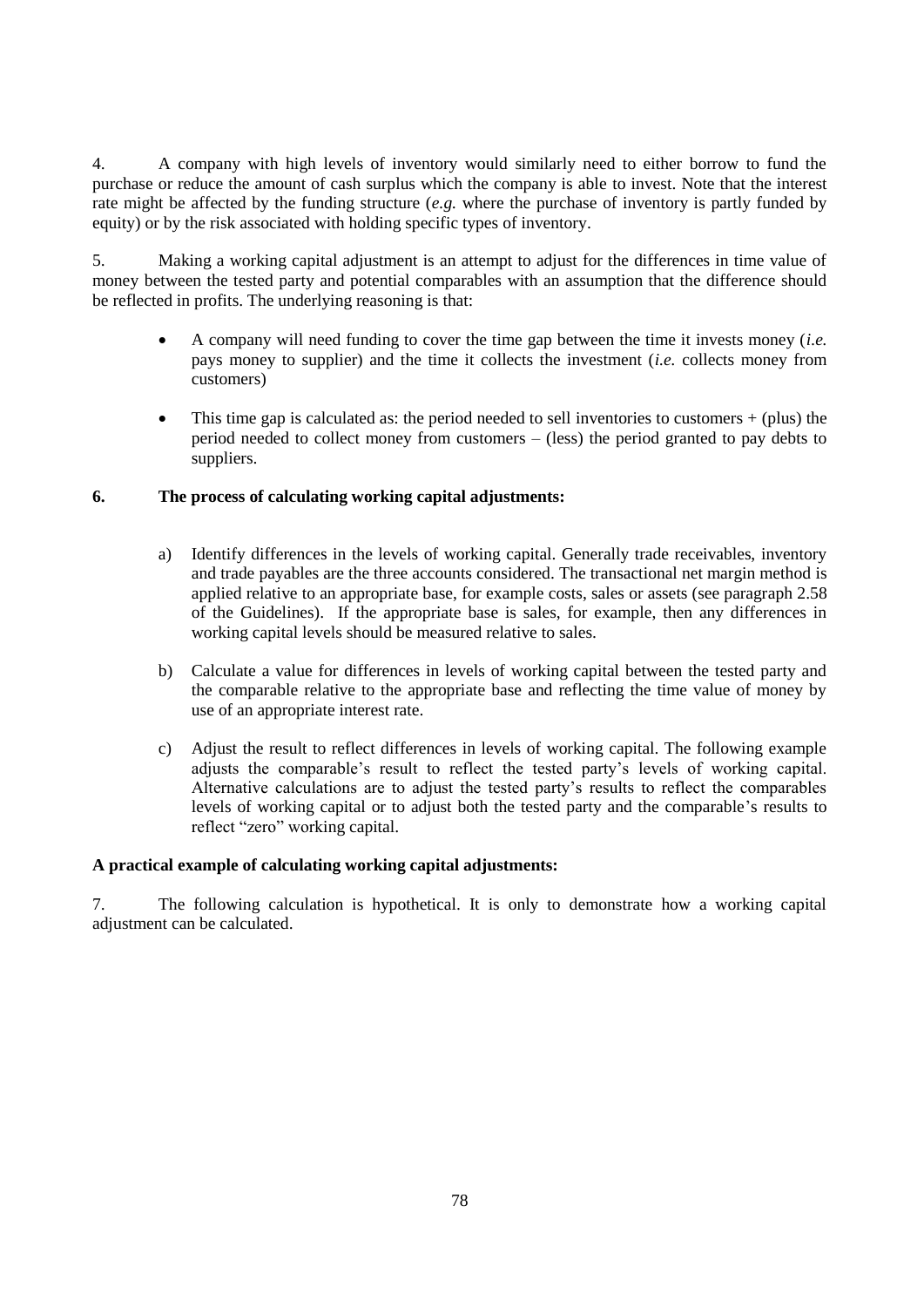| <b>TestCo</b>                                                     | Year 1   | Year 2   | Year 3   | Year 4            | Year 5   |
|-------------------------------------------------------------------|----------|----------|----------|-------------------|----------|
| <b>Sales</b>                                                      | \$179.5m | \$182.5m | \$187m   | \$195m            | \$198m   |
| <b>Earnings</b><br>Before Interest & Tax<br>(EBIT)                | \$1.5m   | \$1.83m  | \$2.43m  | \$2.54m           | \$1.78m  |
| <b>EBIT/Sales</b> (%)                                             | 0.8%     | 1%       | 1.3%     | 1.3%              | 0.9%     |
|                                                                   |          |          |          |                   |          |
| Working Capital (at end of year) <sup>1</sup>                     |          |          |          |                   |          |
| <b>Trade Receivables (R)</b>                                      | \$30m    | \$32m    | \$33m    | \$35m             | \$37m    |
| Inventories (I)                                                   | \$36m    | \$36m    | \$38m    | \$40 <sub>m</sub> | \$45m    |
| <b>Trade Payables (P)</b>                                         | \$20m    | \$21m    | \$26m    | \$23m             | \$24m    |
| Receivables $(R)$ + Inventory $(I)$ –<br>Payables (P)             | \$46m    | \$47m    | \$45m    | \$52m             | \$58m    |
| $(R + I - P)$ / Sales                                             | 25.6%    | 25.8%    | 24.1%    | 26.7%             | 29.3%    |
| <b>CompCo</b>                                                     | Year 1   | Year 2   | Year 3   | Year 4            | Year 5   |
| <b>Sales</b>                                                      | \$120.4m | \$121.2m | \$121.8m | \$126.3m          | \$130.2m |
| Earnings Before Interest<br>&<br>Tax<br>(EBIT)                    | \$1.59m  | \$3.59m  | \$3.15m  | \$4.18m           | \$6.44m  |
| <b>EBIT/Sales</b> (%)                                             | 1.32%    | 2.96%    | 2.59%    | 3.31%             | 4.95%    |
|                                                                   |          |          |          |                   |          |
| Working Capital (at end of year) <sup>1</sup>                     |          |          |          |                   |          |
| <b>Trade Receivables (R)</b>                                      | \$17m    | \$18m    | \$20m    | \$22m             | \$23m    |
| <b>Inventory</b> (I)                                              | \$18m    | \$20m    | \$26m    | \$24m             | \$25m    |
| <b>Trade Payables (P)</b>                                         | \$11m    | \$13m    | \$11m    | \$15m             | \$16m    |
| Receivables $(R)$ + Inventory $(I)$ –<br>Payables (P)             | \$24m    | \$25m    | \$35m    | \$31m             | \$32m    |
| $(R + I - P)$ / Sales                                             | 19.9%    | 20.6%    | 28.7%    | 24.5%             | 24.6%    |
| <b>Working Capital Adjustment</b>                                 | Year 1   | Year 2   | Year 3   | Year 4            | Year 5   |
| TestCo's $(R + I - P)$ / Sales                                    | 25.6%    | 25.8%    | 24.1%    | 26.7%             | 29.3%    |
| CompCo's $(R + I - P)$ / Sales                                    | 19.9%    | 20.6%    | 28.7%    | 24.5%             | 24.6%    |
| Difference (D)                                                    | 5.7%     | 5.1%     | $-4.7%$  | 2.1%              | 4.7%     |
| <b>Interest Rate (i)</b>                                          | 4.8%     | 5.4%     | 5.0%     | 5.5%              | 4.5%     |
| Adjustment $(D^*i)$                                               | 0.27%    | 0.28%    | $-0.23%$ | 0.12%             | 0.21%    |
| CompCo's EBIT/Sales (%)                                           | 1.32%    | 2.96%    | 2.59%    | 3.31%             | 4.95%    |
| <b>Working Capital Adjusted</b><br><b>EBIT / Sales for CompCo</b> | 1.59%    | 3.24%    | 2.35%    | 3.43%             | 5.16%    |

See comment at paragraph 8.

 $\frac{1}{1}$